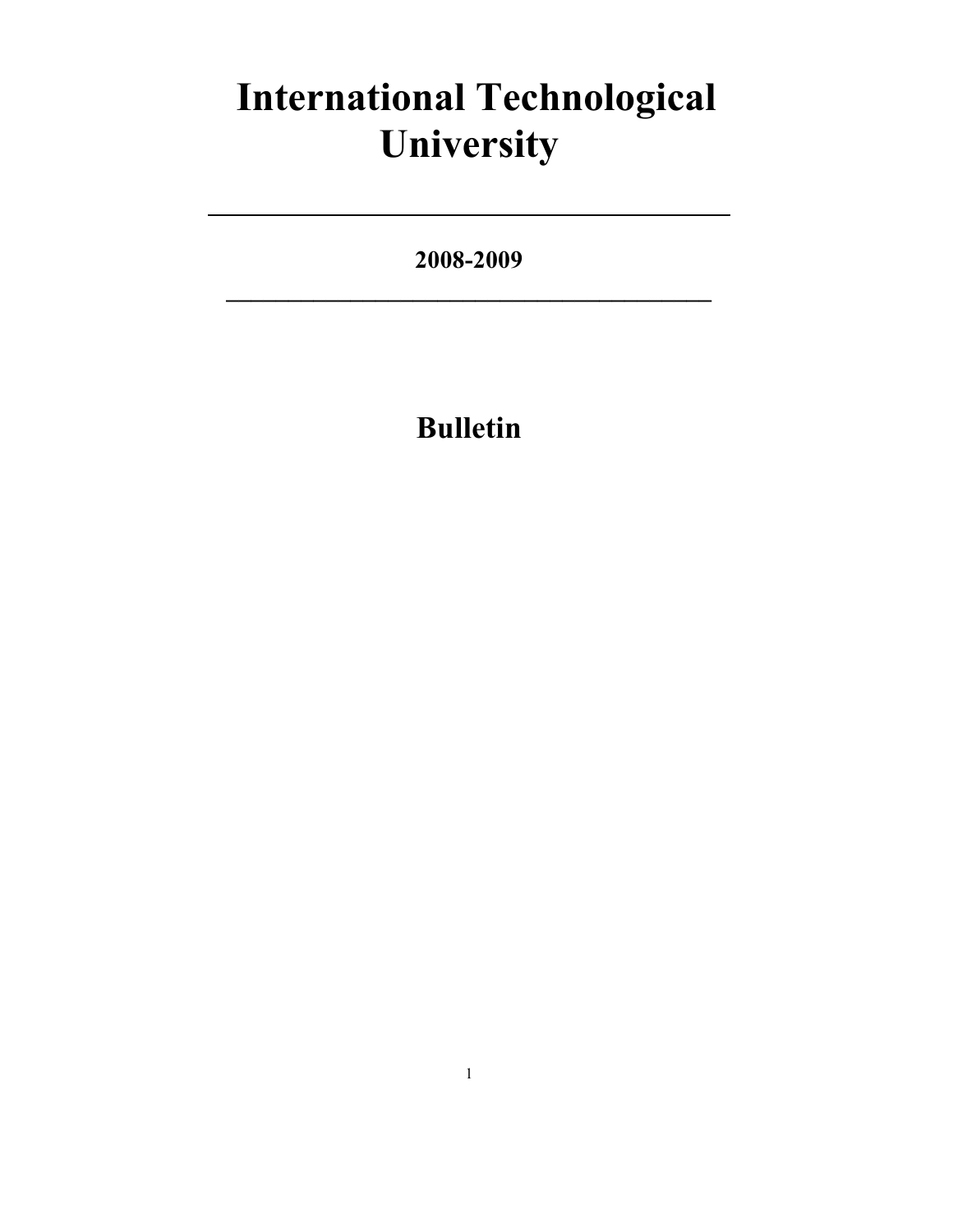This publication is an announcement of the current programs and course offerings of International Technological University. It is intended for information only and is subject to change without notice. Courses, faculty assignment, prerequisites, graduation or completion requirements, standards, tuition and fees, and programs may be changed from time to time. Courses are not necessarily offered each term or each year.

International Technological University retains the exclusive right to judge academic proficiency and may decline to award any degree, certificate, or other evidence of successful completion of a program, curriculum, or course of instruction based thereupon. While some academic programs described herein are designed for the purposes of qualifying students for registration or certification, successful completion of any such program in no way assures registration or certification by any agency.

International Technological University was approved by the State of California Bureau for Private Postsecondary and Vocational Education (BPPVE) to offer the programs listed in this catalog in accordance with the provisions of California Education Code(s) 94900 and 94915. ITU obtained its re-approval by BPPVE on January  $1<sup>st</sup>$ , 2006, effective to December 31, 2009.

International Technological University has applied for Eligibility from the Senior College Commission of the Western Association of Schools and Colleges. WASC has reviewed the application and determined that International Technological University is eligible to proceed with an application for Candidacy for Accreditation. A determination of Eligibility is not a formal status with the Accrediting Commission, nor does it assure eventual accreditation; it is a preliminary finding that the institution is potentially accreditable and can proceed within three years of its Eligibility determination to be reviewed for Candidacy status with the Accrediting Commission. Questions about Eligibility may be directed to the institution or to WASC at wascsr@wascsenior.org or 510.748.9001.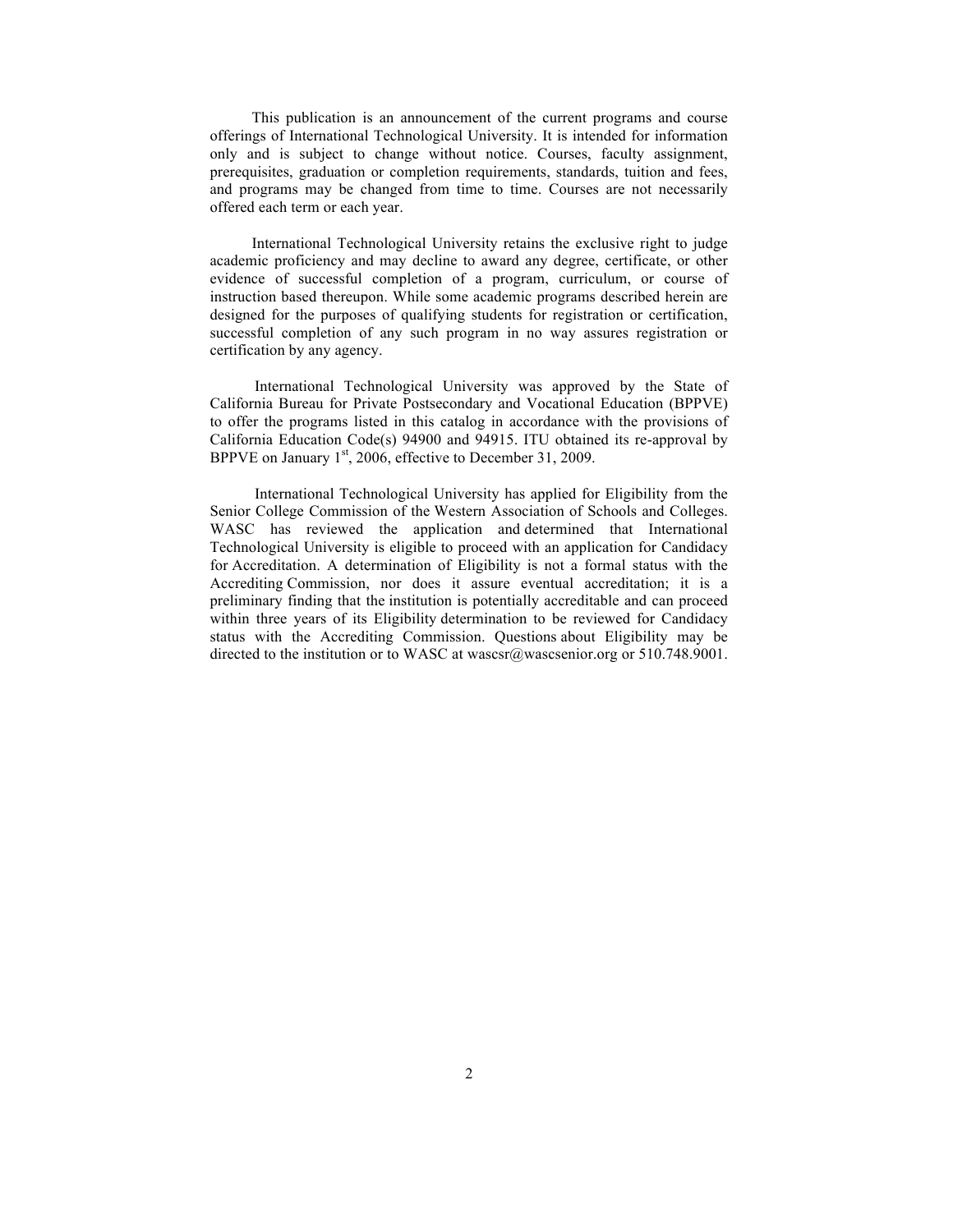Revised 8/5/08 by MD

### **International Technological University**

### **Bulletin 2008-2009**

**International Technological University 756 San Aleso Avenue Sunnyvale, CA 94085, USA Toll Free: (888) 488-4968 Main: (408) 331-1014 Fax: (408) 331-1026 http://www.itu.edu**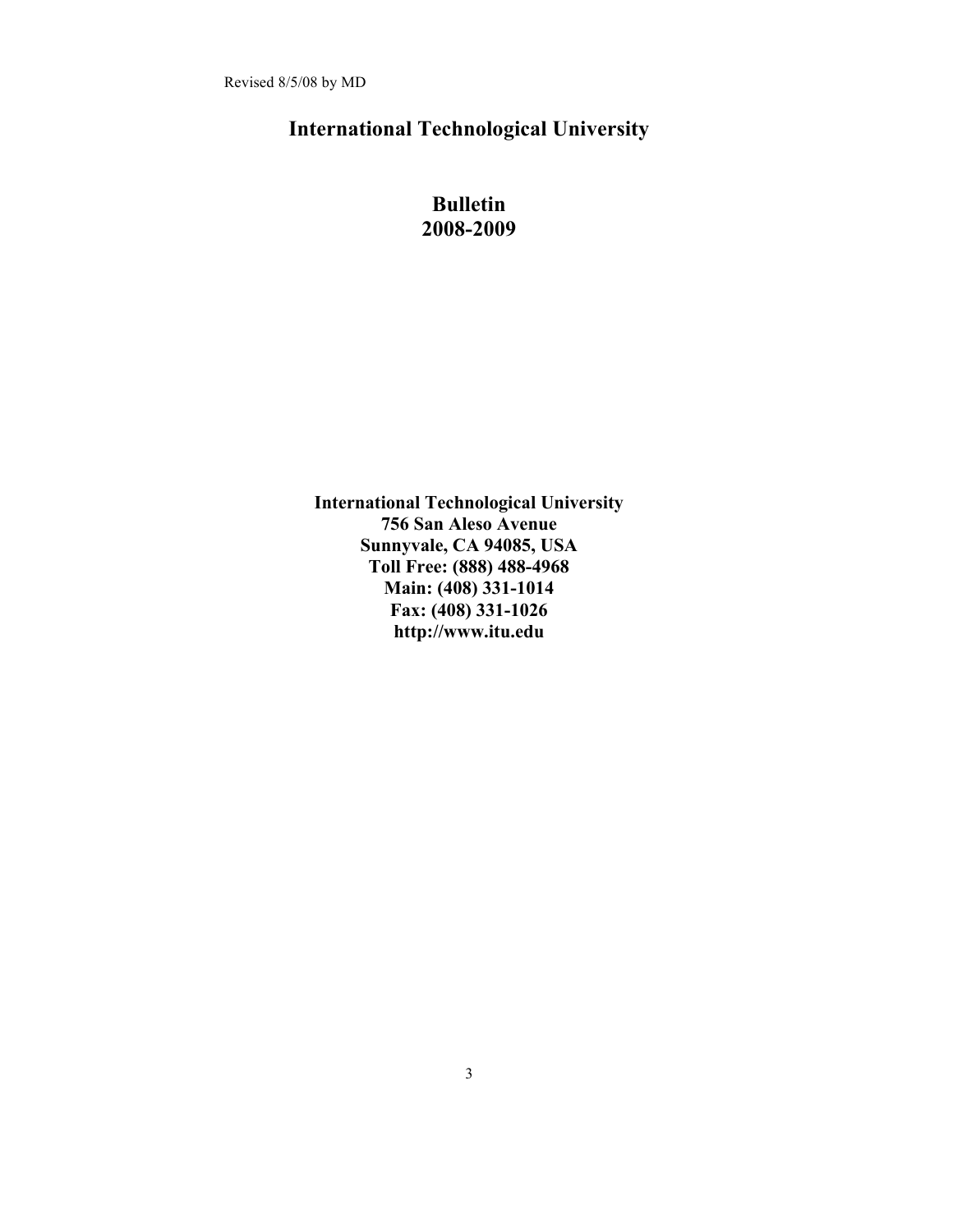## **Contents**

| .20 |
|-----|
|     |
|     |
|     |
|     |
|     |
|     |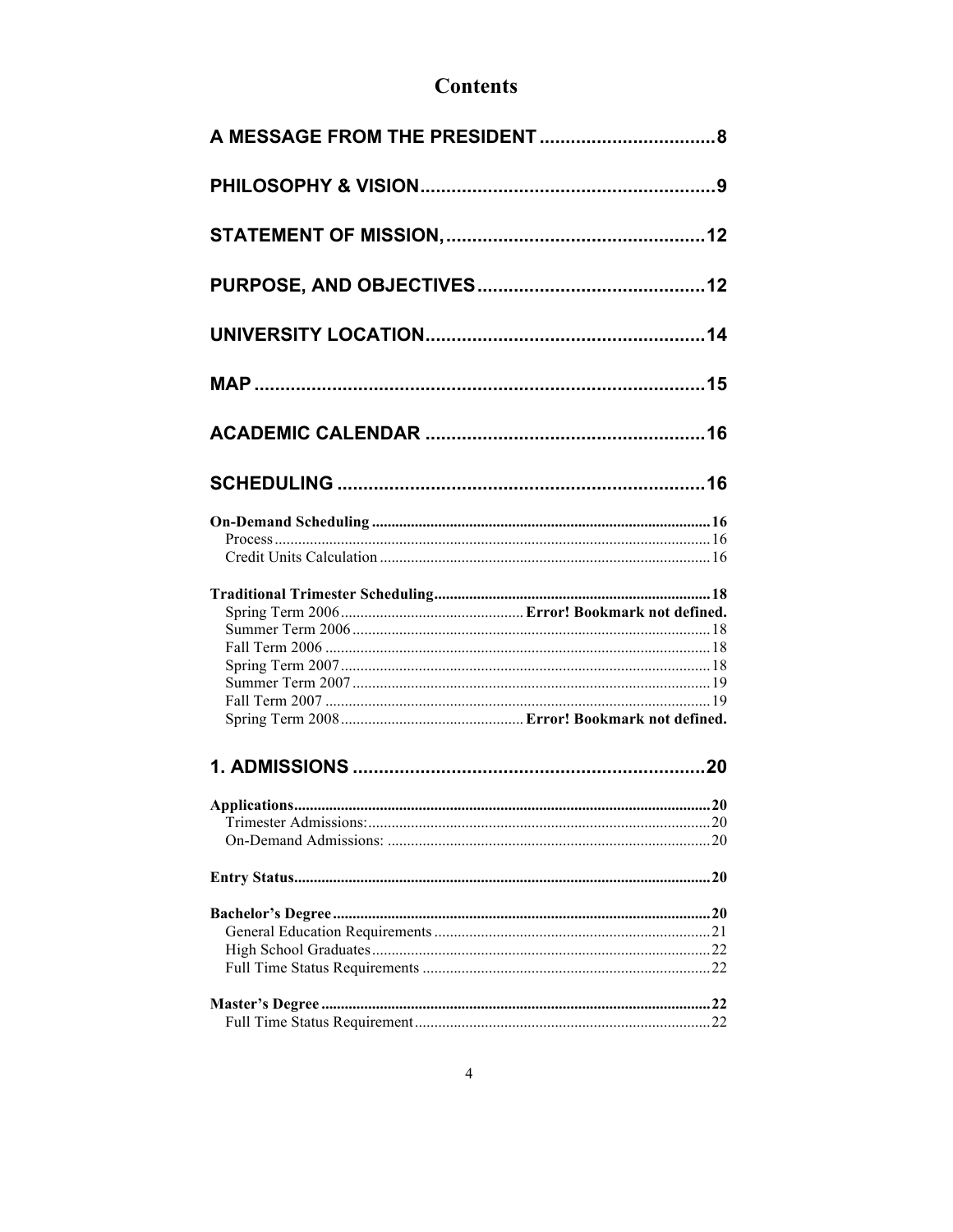| Registration.<br>29 |
|---------------------|
|                     |
|                     |
|                     |
|                     |
|                     |
|                     |
|                     |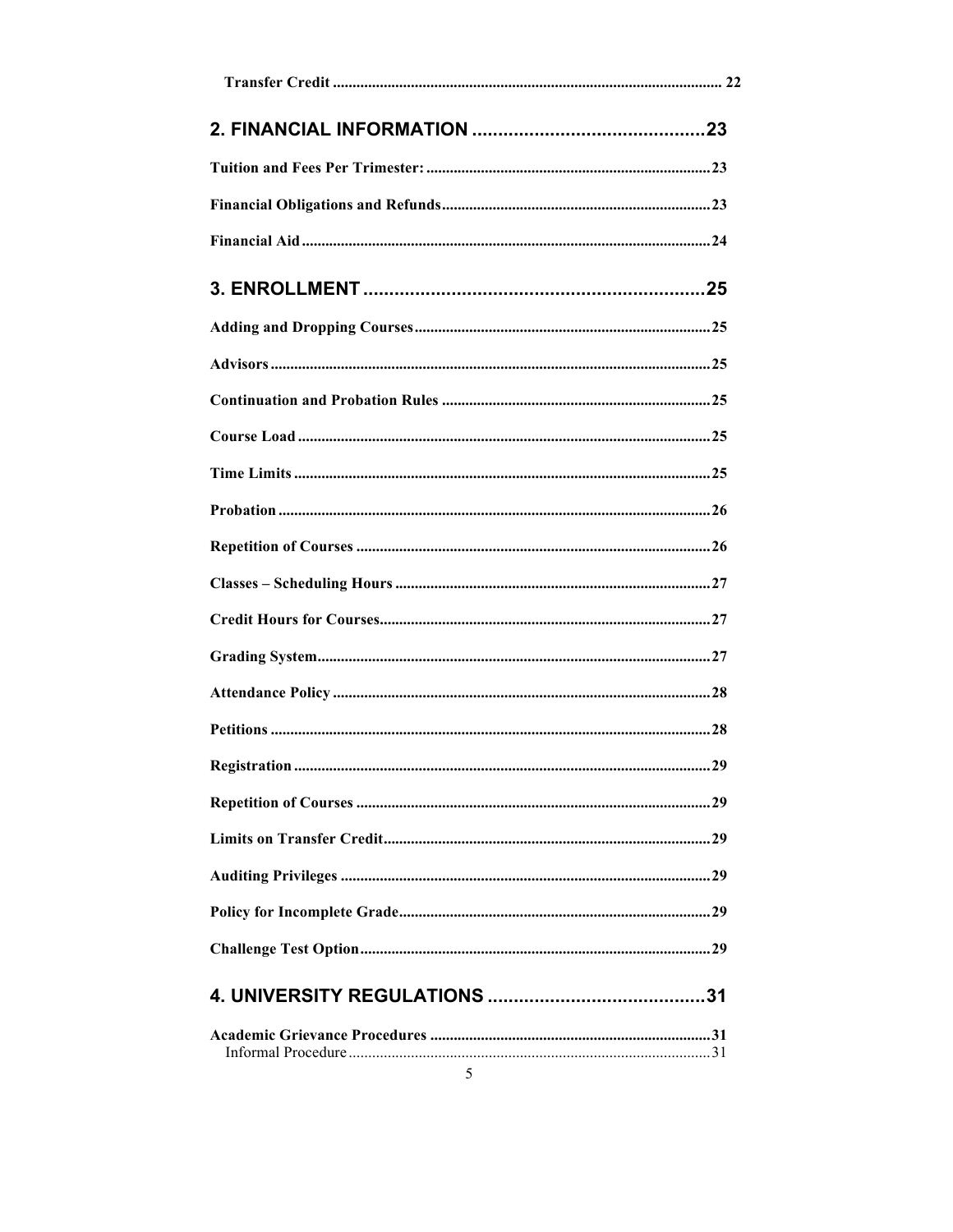| 5. DEGREE PROGRAMS & REQUIREMENTS33 |    |
|-------------------------------------|----|
|                                     |    |
|                                     |    |
|                                     |    |
|                                     |    |
|                                     |    |
|                                     |    |
|                                     |    |
|                                     |    |
|                                     |    |
|                                     |    |
|                                     |    |
|                                     |    |
|                                     |    |
|                                     |    |
|                                     |    |
|                                     |    |
|                                     |    |
|                                     |    |
|                                     |    |
|                                     | 38 |
|                                     |    |
|                                     |    |
|                                     |    |
|                                     |    |
|                                     |    |
|                                     |    |
|                                     |    |
|                                     |    |
|                                     |    |
|                                     |    |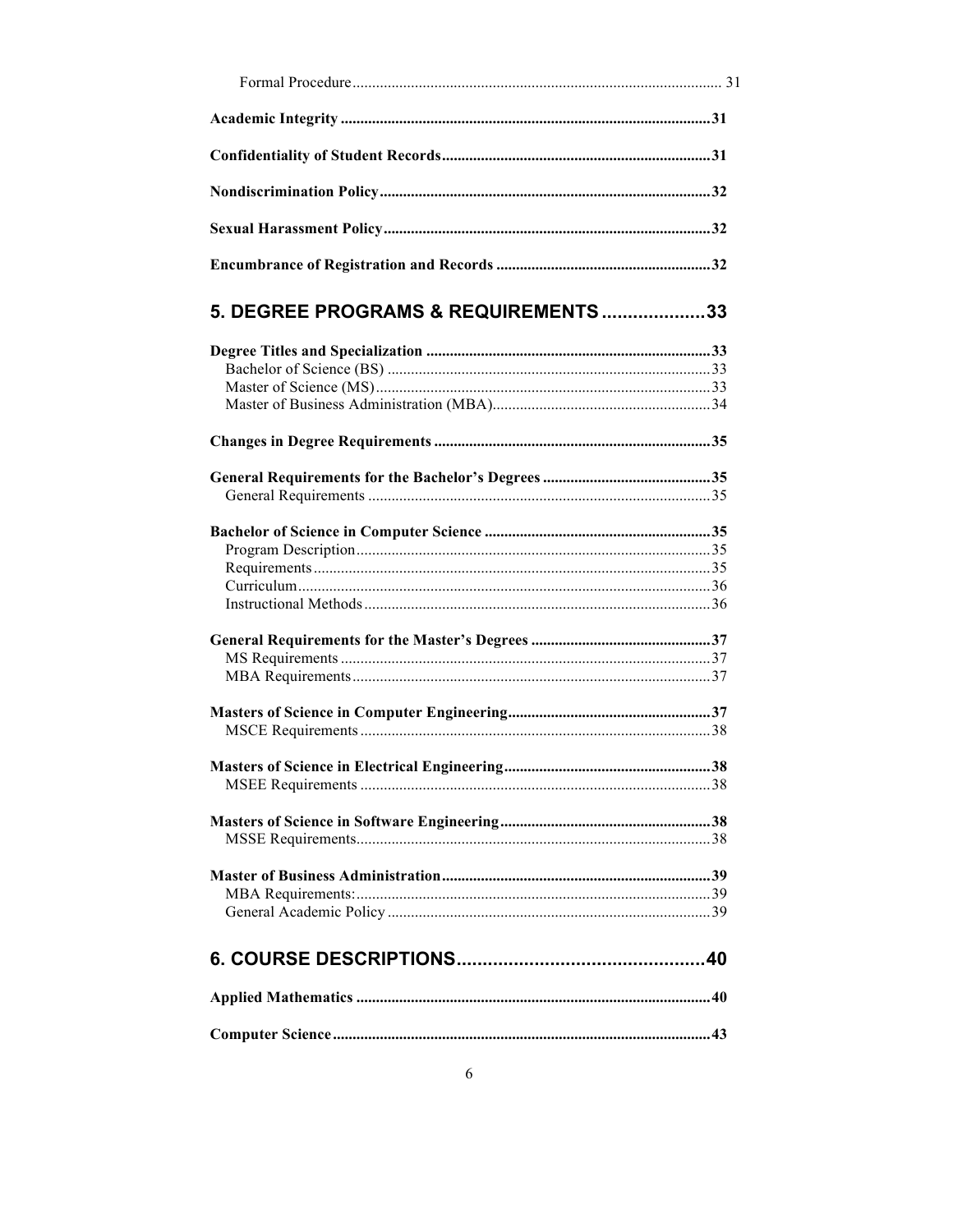| 8. STUDENT ACTIVITIES AND SERVICES  86 |
|----------------------------------------|
|                                        |
|                                        |
|                                        |
|                                        |
|                                        |
|                                        |
|                                        |
|                                        |
|                                        |
|                                        |
|                                        |
|                                        |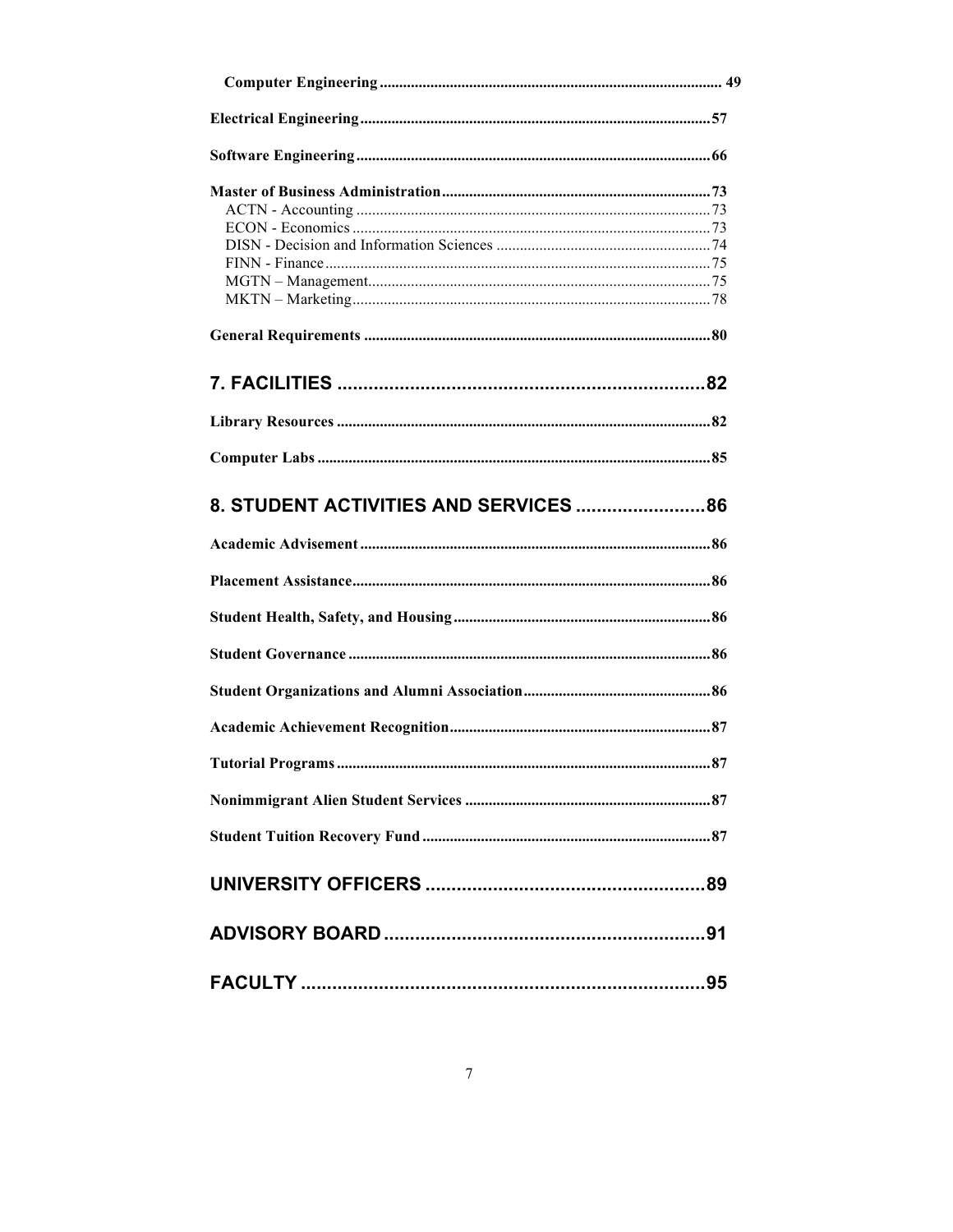### *A Message from the President*

In our world today, interdependency among nations is a working reality. Global developments in communications, and technology mark the dynamic, changing nature of socioeconomic and political relations among nations. International cooperation is now a prerequisite of any large-scale business operation, and absolutely necessary to maintain competitiveness and survivability. Individuals educated to think and work with an international consciousness are best equipped to lead in our new global neighborhood.

Our thought processes must be informed by a greater understanding of this new global network. It is in the spirit of global vision combined with the recognition that modern technology is the bonding power among nations that I present to you a model for the future of international education. Combining this cooperative vision with the latest research in science, technology and management, **International Technological University** (ITU) will continue to make major contributions to the fields of development, environmental protection and international cooperation.

The location of ITU is unique. The state of California combines the richest resources with the most congenial conditions available in the United States. Silicon Valley is the capital of the world's hi-tech industry. Stretching along the south shores of the San Francisco Bay, it is blessed with a superb climate, major universities, and a rich cultural and historical heritage. It is a hub of the American West, an international trade center, and a gateway to the Pacific and the world.

The United States created and is the present leader in the high-technology revolution. However, there is no guarantee that the U.S. will maintain dominance in this field. In recent years, Asia and particularly China has emerged as a major contributor in the modern world of high technology. If the U.S. is determined to maintain its present position, it must take the lead in harnessing the technological developments overseas as well as create a new hi-tech culture that fosters the exchange of technological development for the benefit of all citizens of our world. With this understanding, China will be a major partner and beneficiary of ITU's research, development, and production. Furthermore, in their efforts to market technology, Asian countries will find in ITU a vital resource for their continued development and modernization.

We are now in the new millennium with the challenge of solving contemporary problems while achieving the unfinished agenda of the future. Modern society must engage in a constant search for the good in its quest for the better. International Technological University is dedicated to excellence in global education and leadership for the twenty-first century.

Professor Shu-Park Chan, Ph.D. Founder and President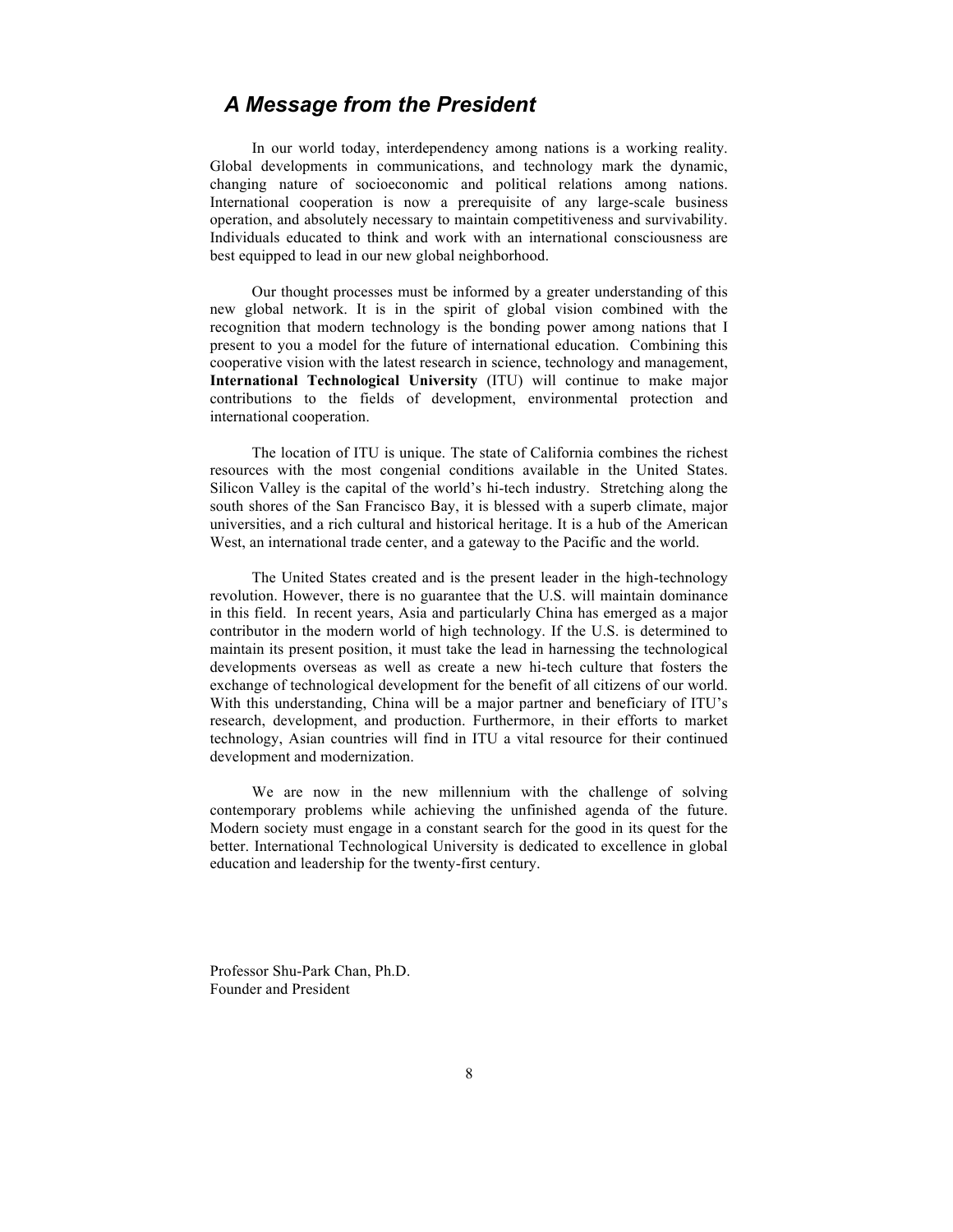### *Philosophy & Vision*

### **ITU Global Vision**

International Technological University is a materialization of the educational ideals of the  $21<sup>st</sup>$  century. ITU embraces the belief that technological advances in communication, transportation, and trade have made cross-cultural interaction and cooperation inevitable and desirable. The University plays a special international role by attracting international talent (students, professors, industry innovators and entrepreneurs), identifying their particular cultural strengths and needs, and matching those elements together into optimally functional teams to push forward technological advancement on a global basis.

#### **Silicon Valley Leader**

Silicon Valley has changed the face of the world with technological innovation married with startup funding. We are the world's capital for microelectronics, software development, internet & computing industries, biotechnology as well as the financing of these entrepreneurial ventures. Now with the exploding growth of the \$20 billion world-wide game development industry and the establishment of Lucas Films in San Francisco, Hollywood-styled media entertainment and game creation are powerful forces injected into Silicon Valley's landscape. ITU's founders, executive team and faculty are the pioneers and top innovators in all of these fields. These technology, business, media and venture capital leaders have gathered together with a shared vision for globalization and created ITU, a model of educational excellence that defines the hi-tech, media and business future for the Silicon Valley and the rest of the world.

#### **Innovative Education**

ITU recognizes that the engineering profession has outgrown the existing model of academic education. The present academic model is based on the classical science curriculum. This model sets a solid foundation of theoretical knowledge but it is slow to innovate and lacking in practical application. Classical academic curriculum requires only a limited exposure to laboratory work. However, like biotech research, medicine and law, engineering is a profession requiring a significant level of hands-on experience for competence. In industry, engineers are very often confronted with problems characterized by a lack of complete information, as opposed to the neatly defined textbook problems taught in schools.

#### **Application Oriented Training**

There is a "relevance gap" between the theory taught in present day engineering education and the practical realities of industry. As a result, the tremendous resources typically found in educational institutions—intellectual excellence, a virtual "think-tank" research environment, an abundance of low-cost and highly innovative talent, a captive "test-bed" population of students— are wasted. Thus, a new model for engineering and business education is required, where a marriage between theory and practice is achieved. ITU has introduced this model based on a flexible, cross disciplinary curriculum designed to meet the needs of top-caliber engineering, business and digital arts students interested in the hi-tech entrepreneurial environment.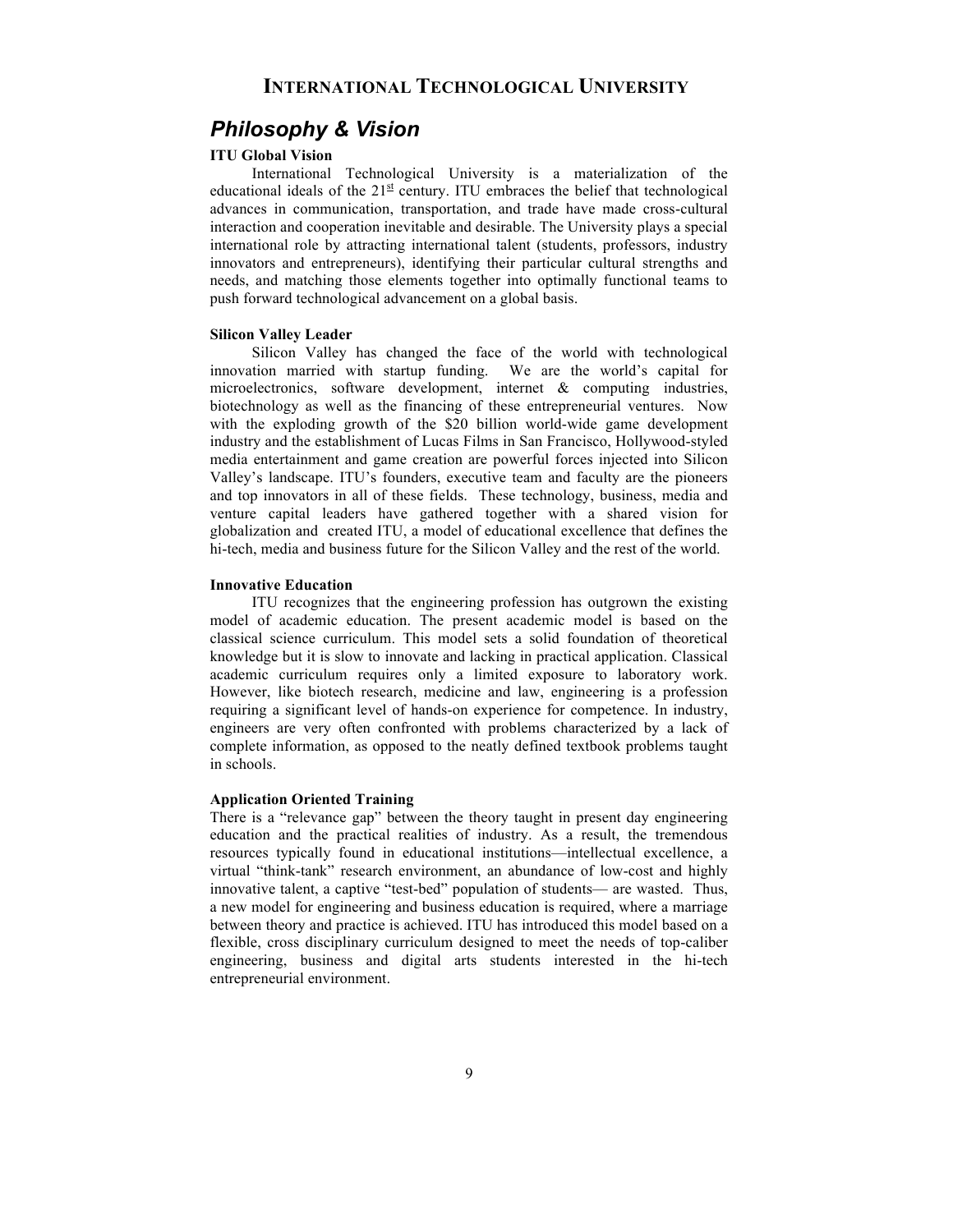### **ITU PHILOSOPHY & VISION (CONT'D)**

#### **Consilience: The Convergence of Disciplines**

The Silicon Valley has observed the merger of expertise across engineering fields as well as across seemingly unrelated industries. No hardware chip is created today without absolute dependence on CAD software programs. The best hardware development companies are thus housed with electrical engineers with a deep understanding of the nature of software design. Similarly, biotech and pharmaceutical companies now invent drugs and new molecules using computer based bioinformatics programs that efficiently replace the test-tube process of laboratory experimentation. Life science students interested in a career in biology are therefore best served with at least a minimal dose of software engineering theory and application. The film entertainment field, well known for flashy special effects, has pushed the envelop of computer simulation technology, crossing over to pioneer real-time, non-intrusive 3D heart modeling for cardiac hospital patients. Heart attacks are now prevented and lives saved by discoveries made by Hollywood special effects engineers and artists. These dramatic developments reflect the consilience of knowledge across disciplines in the new world in which we now live.

#### **Cross Disciplinary Curriculum**

ITU Founders pioneer these changes, both in academic research and in hitech startup creation in the Silicon Valley. ITU curriculum therefore actively promotes cross-disciplinary study for all students. Business students are encouraged to take computer engineering courses—like IT Security— furnishing the knowledge base every corporate business must have to "secure" their bottom line. Electrical Engineering students are encouraged to take performance art courses—like acting—to raise their communication skills. These "soft skills" are absolutely essential to their future success in breaking into management positions from their technical engineering roots. In the Silicon Valley, the failure of most startup hi-tech companies is due to a lack of effective marketing expertise, despite advanced proprietary technology. At ITU, our hi-tech entrepreneurial MBA program offers a focus in multimedia marketing, which includes optional production classes in animation, digital film and e-commerce production. By combining the best of modern application technology and the newest thinking in consilience science, the structure of ITU's curriculum facilitates cross-fertilization between engineering, business marketing, media production and individual performance excellence.

#### **Silicon Valley Based China Focus**

The Silicon Valley sits on the Pacific Rim and has long served as America's window to China and other Asian countries. Since many of the founding members of ITU are hi-tech entrepreneurs with Chinese origins and continue to influence and do business in Asia, ITU has a natural connection and strong desire to bring the most advanced technology and the American educational model to benefit China's emerging culture and economy. Within the next few years, ITU will expand its program offerings in China and contribute to the quickly changing educational infrastructure there, reflecting the best of both Chinese and American traditions. With this open invitation, we invite you to join ITU in this noble and exciting mission.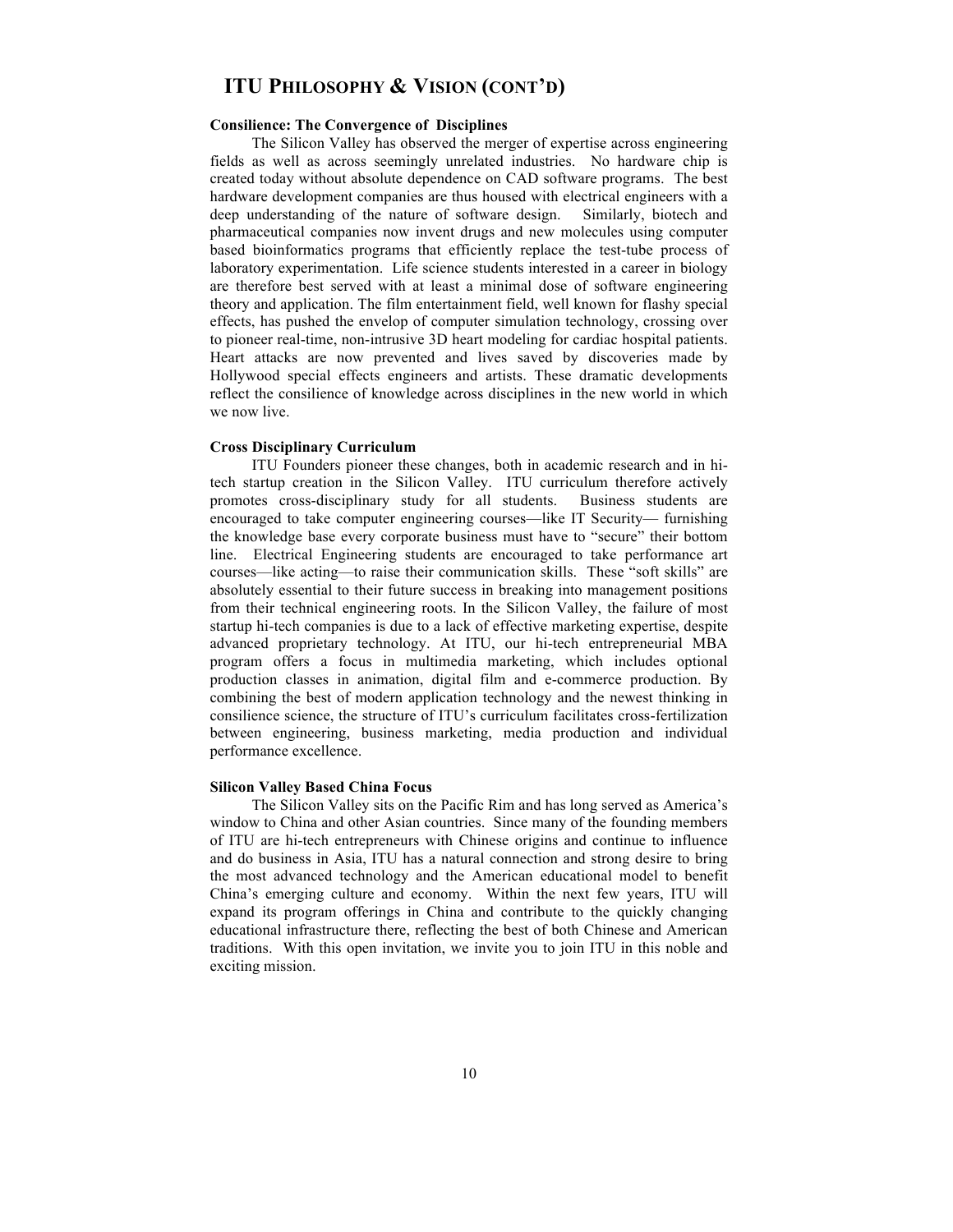### **ITU PHILOSOPHY & VISION (CONT'D)**

ITU is a non-profit organization incorporated in the State of California under International Technological University Foundation. It is treated as a publicly supported organization and is governed by its Board of Trustees. ITU does not discriminate on the basis of race, color, national and/or ethnic origin, sex, marital status, sexual orientation, handicap/disability, religion, veteran's status, or age in the administration of any of its educational policies, admission policies and programs, as well as employment-related policies and activities.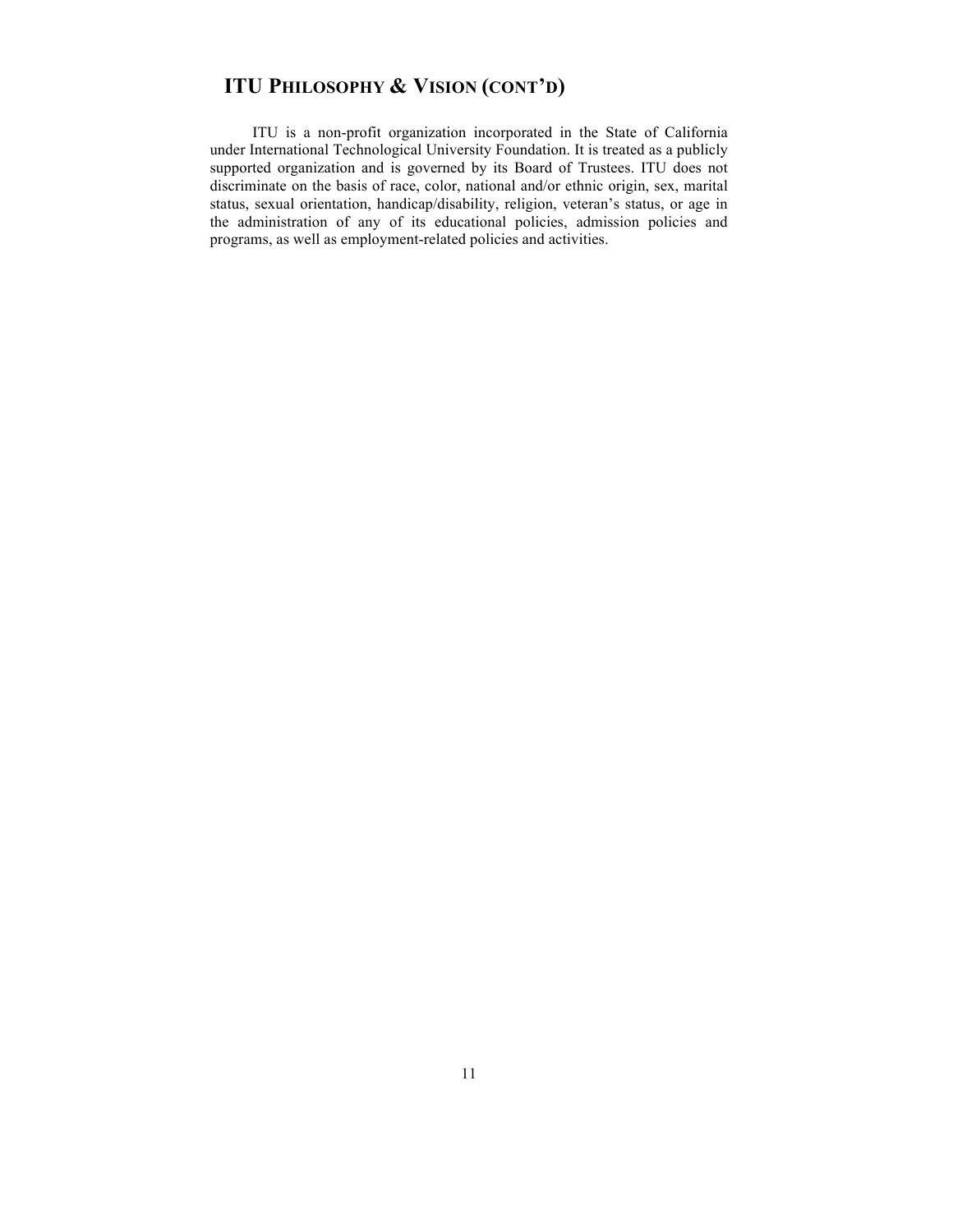### *Statement of Mission,*

### *Purpose, and Objectives*

The *mission* of International Technological University (ITU) is to provide superior undergraduate and graduate education programs in the fields of engineering, international business, media/entertainment, health and individual performance. ITU offers graduate degree programs at the master level in Computer Engineering (CE), Electrical Engineering (EE), Software Engineering (SE), and a Master's of Business Administration in International Business Management (MBA). In addition, ITU offers a Bachelor of Science (BS) degree program in Computer Science (CS) and an additional option to focus on Multimedia Marketing & Performing Arts.

The *purpose* of ITU is to foster excellence in education for students who are particularly interested in the hi-tech entrepreneurial field. All programs offered by ITU have an applied nature with emphasis on a few specialty areas tailored particularly to the market needs of companies in Silicon Valley. The special features of ITU include the following:

- Programs and courses at ITU are designed to support both full-time and part-time students.
- Courses are created at the speed of newly developing technological innovations and advances in the Silicon Valley.
- Courses are designed systematically, are competency-based, and utilize innovative instructional methods.
- Proficiency in public speaking and technical writing is an integral part of degree requirements.
- The curriculum emphasizes technologies and studies pertaining to environmental protection.
- A strong application component is integrated into the curriculum and often into each class.
- Special attention is given to practical engineering research problems.
- An *Advisory Board* consisting of leaders in industry from Silicon Valley is closely involved in shaping the nature and content of the programs offered by ITU.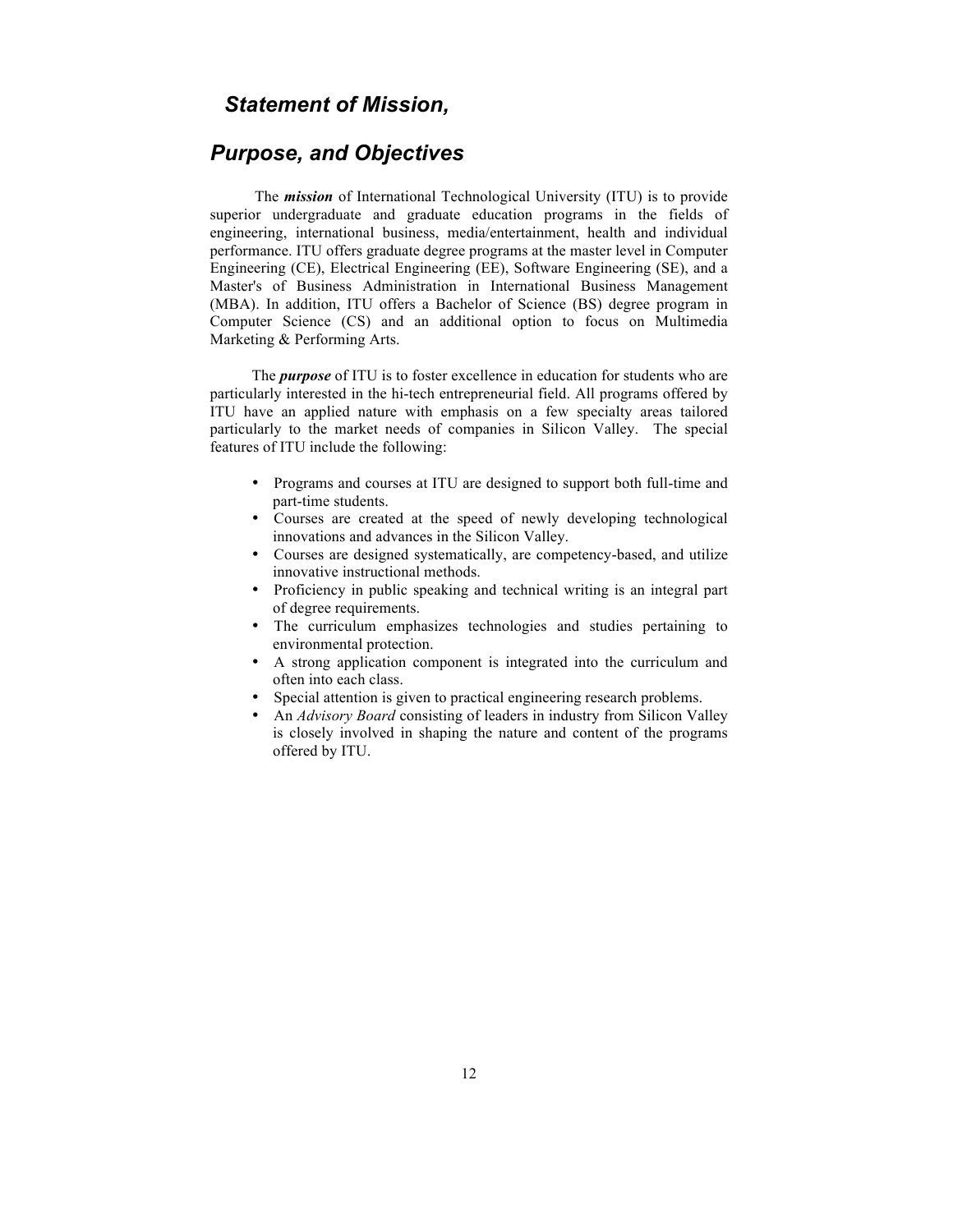### **STATEMENT OF MISSION, PURPOSE, AND OBJECTIVES (CONT'D)**

- The *ITU Consortium--*a group of industrial sponsors--contributes funds, sponsors student internships, provides research facilities, donates equipment, and supports joint research projects. ITU offers members of the consortium access to top-quality graduates, coordinates efforts to solve outstanding technological problems of concern to member companies, and serves as a forum for collaboration among member companies themselves.
- Through a special internship program, industrial firms, which are members of the ITU Consortium, will sponsor a full-time student for a period ranging between one semester and two years. The student will work as a half-time intern with the company on a project containing enough theoretical content to satisfy academic quality and at the same time having significant practical applications.
- An International Exchange Program of scholars from universities around the globe will be established. Such a program will be facilitated through industrial grants and grants from foundations such as the National Science Foundation, the Ford Foundation and the Fulbright Foundation, among others.

The *objective* of ITU's degree programs is the education of competent engineers, engineering managers, and business administrators who are equipped with a thorough understanding of professional ethics, intellectual property law, environmental protection, and other contemporary issues.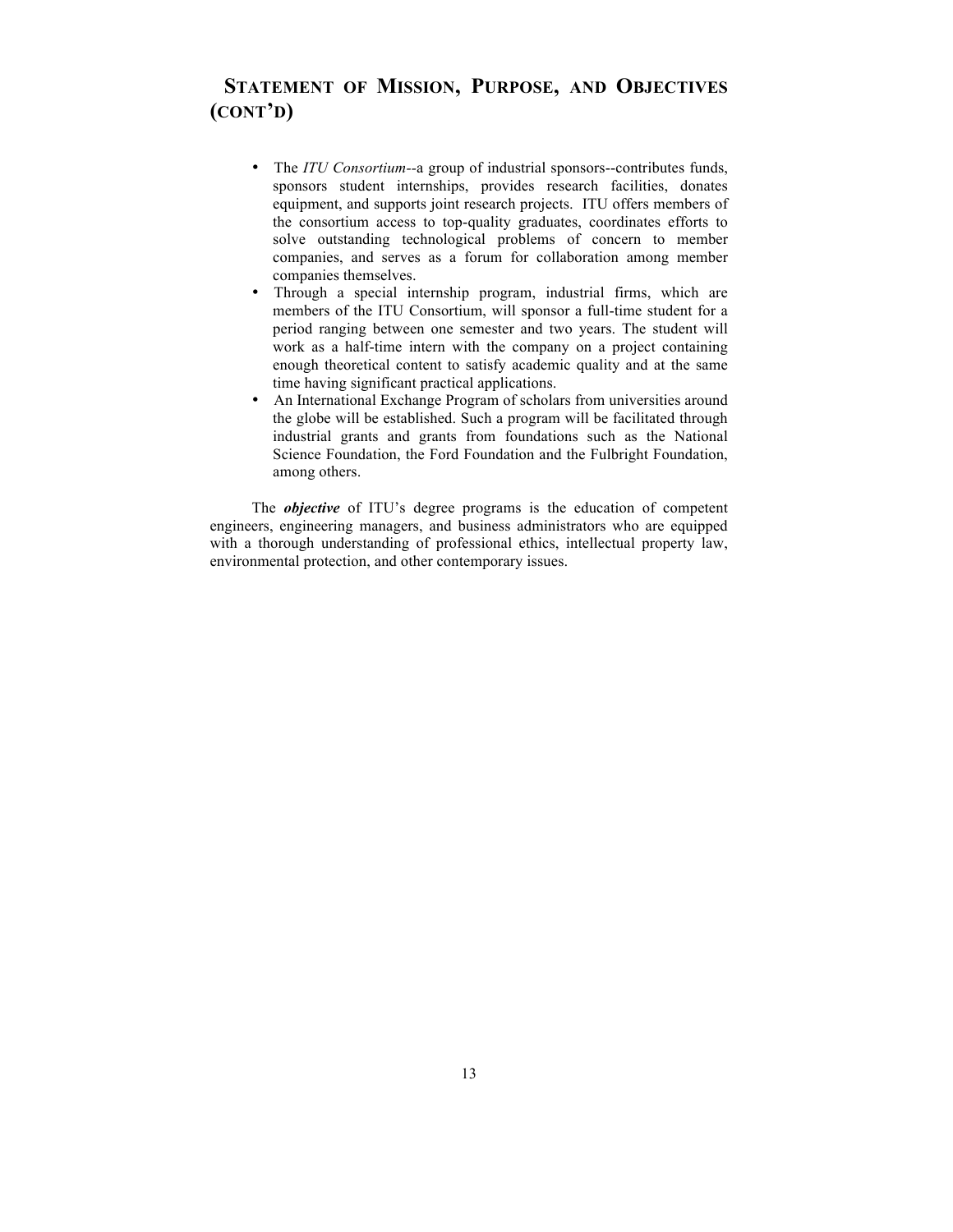### *University Location*

International Technological University is located in the heart of Silicon Valley, about 50 miles south of San Francisco, seven miles north of San Jose, and is in the center of the world's greatest concentration of hi-tech, professional and scientific activity. Many firms around a five mile radius of ITU—such as HP, Apple, INTEL, Microsoft, Yahoo!, Google, AMD, ATMEL, Juniper Networks, Symantec, Cypress Semiconductor, SUN, NASA, Cisco, Applied Materials, Silicon Graphics, Adobe Systems, Altera, Adaptec, Cadence, Electronic Arts, Oak Technology, Brocade, Radius, Nvida, Synopsis and IBM—are global leaders in their fields. San Francisco, Marin County, Berkeley, Oakland, and the Santa Cruz beaches are all within one-hour's travel by bus, train, or car. The Monterey Peninsula, Carmel and the famous Napa Valley wine country are all less than two hours away. San Jose International Airport is about nine miles from campus.

University Address: 756 San Aleso Avenue Sunnyvale, California 94085 Tel: (408) 331-1014 Toll Free: (888) 488-4968 Fax: (408) 331-1026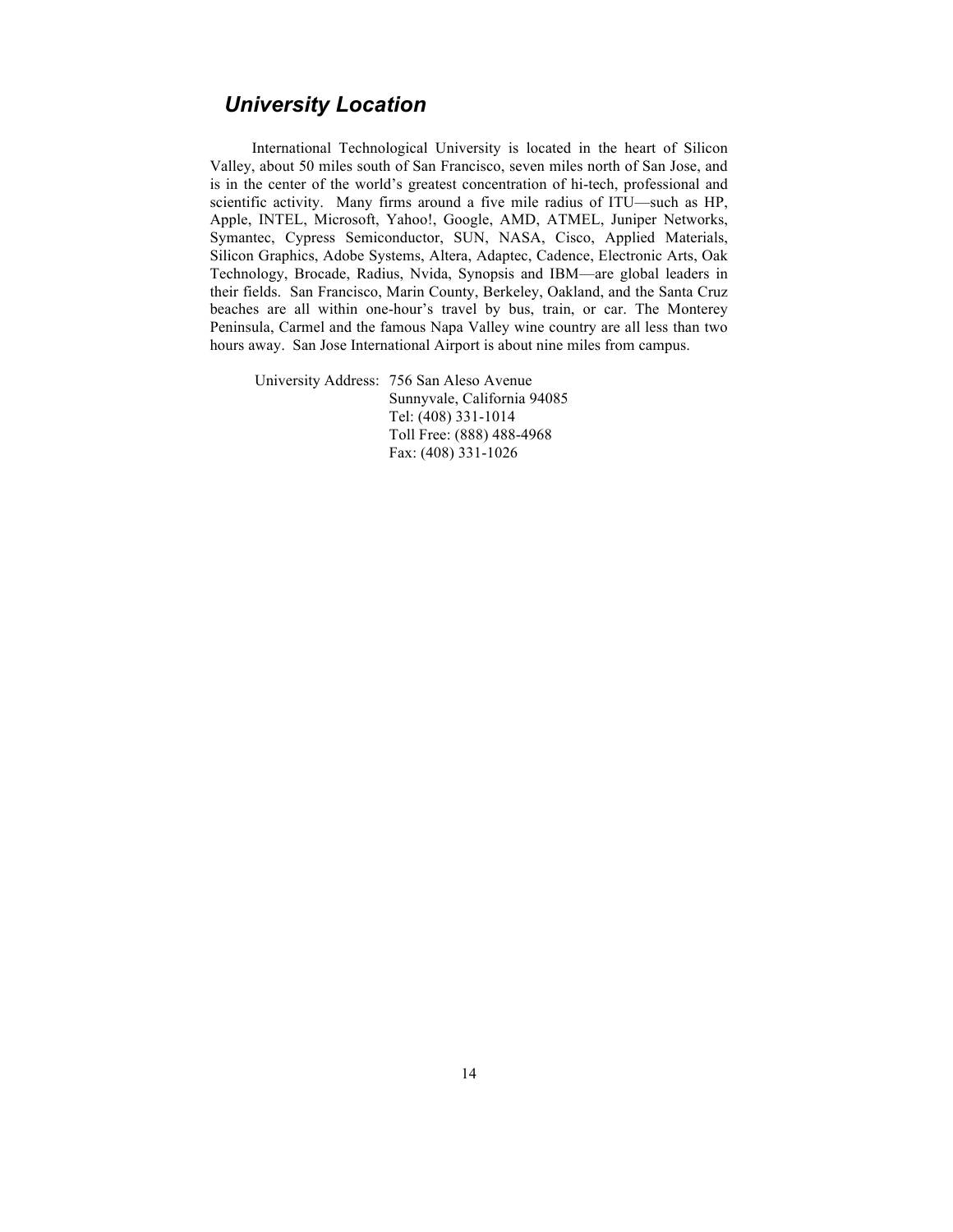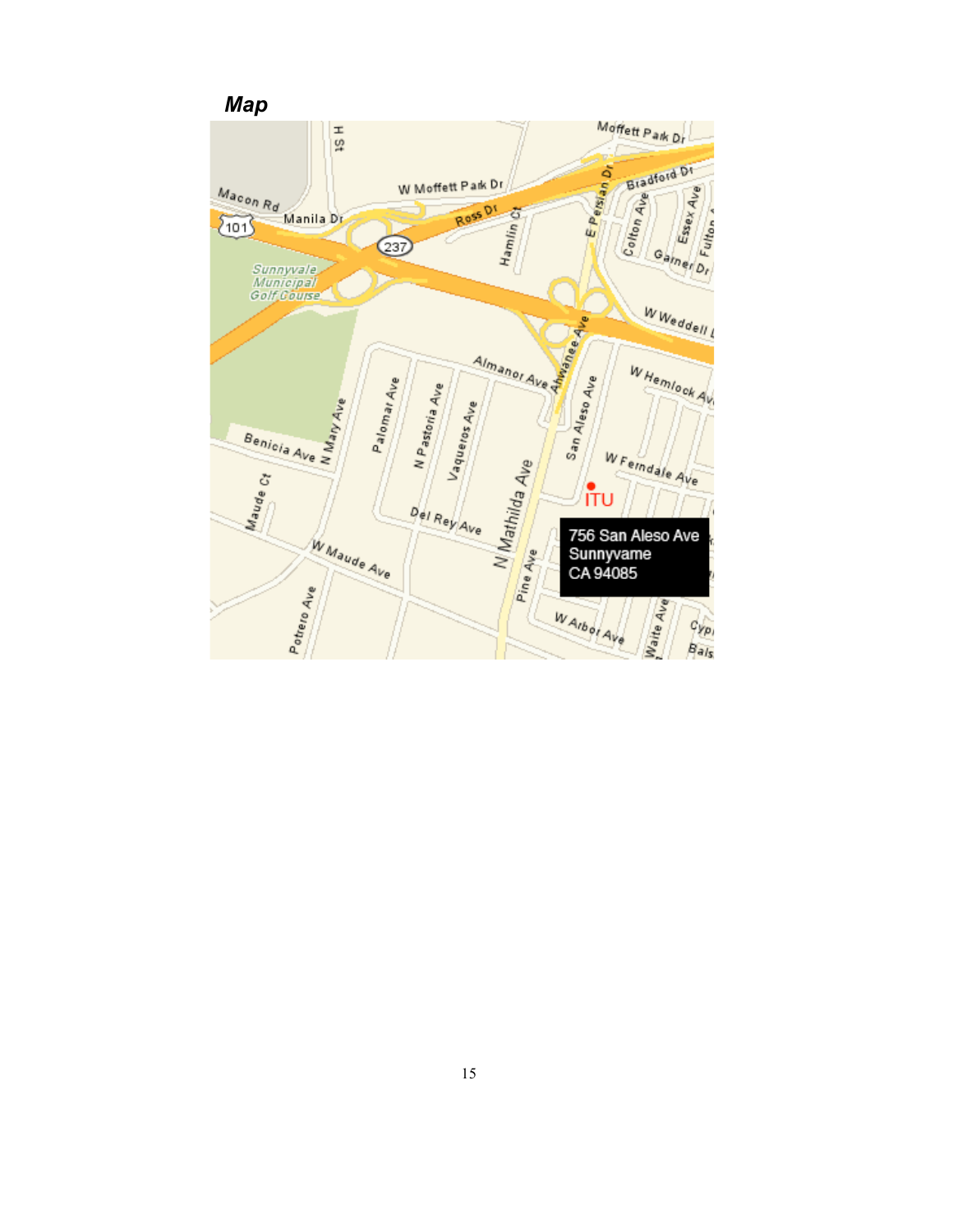### *Academic Calendar*

Summer/2008 – Fall/2009

### *Scheduling*

ITU courses are offered in two scheduling formats:

- 1. On-Demand Scheduling
- 2. Traditional Trimester Scheduling

### **On-Demand Scheduling**

Tailored for maximum flexibility to serve the special needs of varying student groups, "On-Demand" courses are scheduled individually to meet students' need.

### **Process**

- 1. Students express interest to take an ITU course. This request is communicated to the ITU Registrar.
- 2. ITU Registrar notifies all students after minimum student enrollment numbers are reached.
- 3. Students coordinate with ITU Faculty to schedule class meetings.
- 4. Convenient and non-traditional class meetings times are scheduled to serve students schedules, match instructor availability, and structured to ensure that students have sufficient opportunity for preparation, reflection, and analysis, concerning the specific learned subject matter.

NOTE: On-Demand course scheduling is determined per course and approved by the Academic Committee, working together with the ITU Instructor facilitating that particular course, and with heavy consideration towards scheduling for student convenience.

### **Credit Units Calculation**

The calculation of credit units awarded for "On-Demand" scheduled classes are based on one of the following two standards:

- 1. Credit Hour Standard
- **2.** Learning Outcomes Standard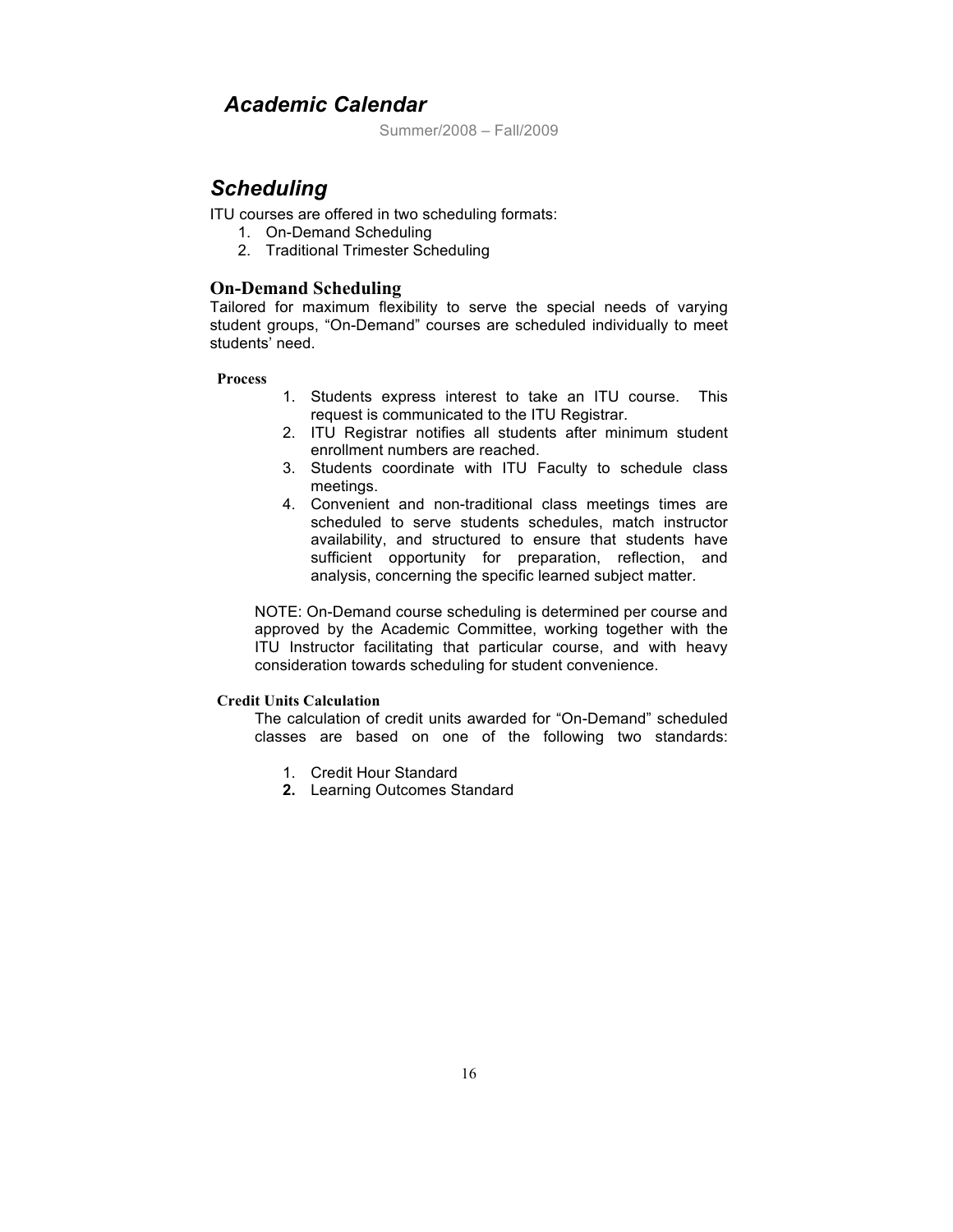### **Credit Hour Standard**

1 credit unit = 15 instructional hours = 30 lab hours =  $45$ practicum hours

For example, a course consisting of 3 units can be:

- 45 hours of lecture instruction, or
- 90 hours of lab work, or
- 135 hours of practicum work, or
- Any combination using the same credit unit formula: e.g. 15 hours of lecture instruction, plus 30 lab hours, plus 45 practicum hours

### **Learning Outcomes Standard**

On-Demand course credit unit awards can also be based upon a "Learning Outcomes Standard". In certain courses, learning outcomes (also called "learning objectives") are delineated. These are learning outcomes, which ITU expects students to absorb during their studies in that course. If the learning outcomes in the On-Demand scheduled course are compared and found identical and/or qualitatively equivalent to the Learning Outcomes delineated and accomplished in the course curriculum offered in ITU's traditional course offering, then an equal award of credit units will be conferred upon the successful completion of that course.

NOTE: The Academic Committee determines the credit unit award of such a class based on students having acquired levels of knowledge, skills or competencies equivalent to those acquired in traditional formats.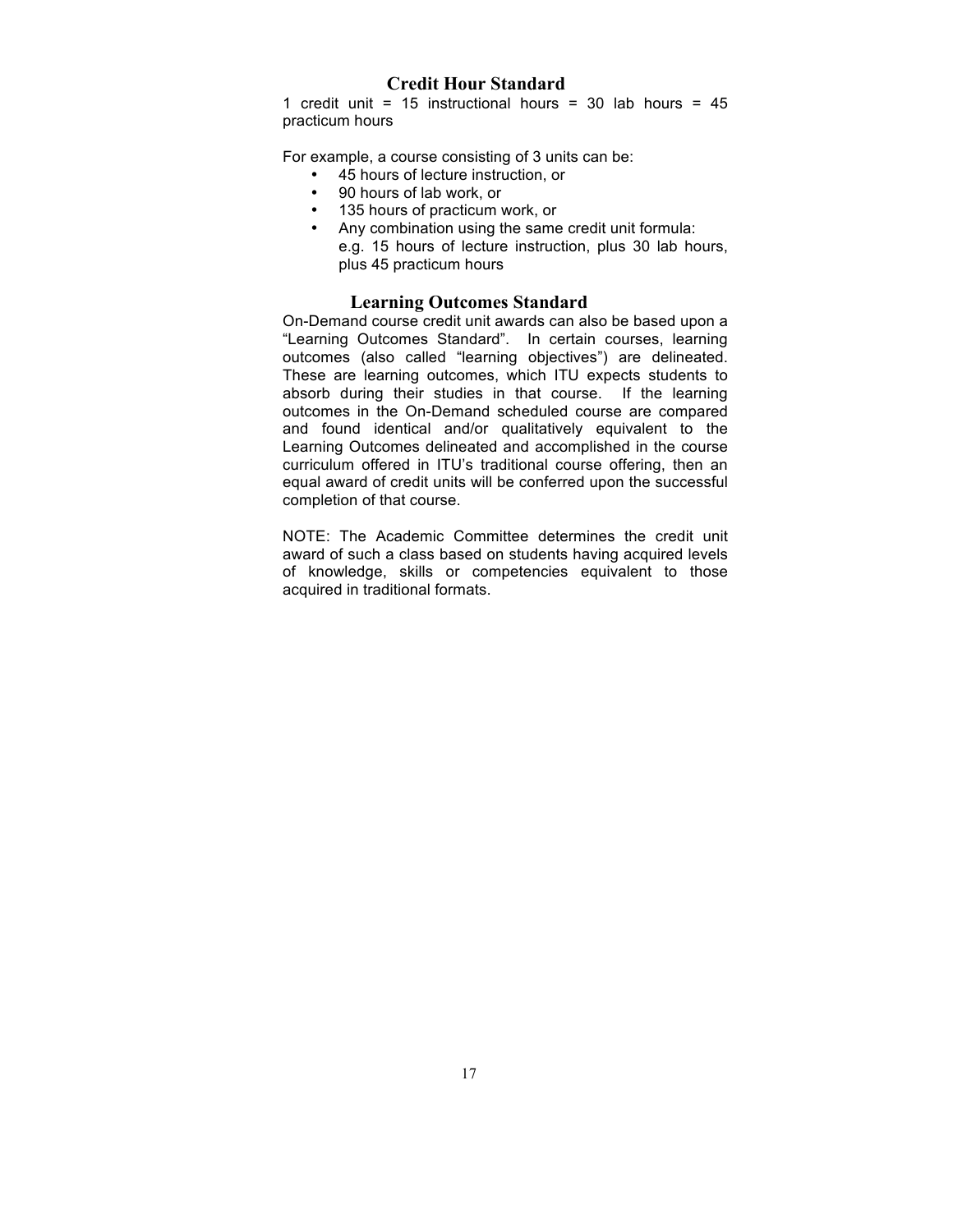### **Traditional Trimester Scheduling**

Traditional Trimester Scheduling consists of three 15-week terms scheduled throughout the academic year.

### **Summer Term 2008**

(May 27 – August 25, 2008)

| <b>May 27</b>         | Classes begin                                   |
|-----------------------|-------------------------------------------------|
| <b>May 24</b>         | Last day for Late Registration                  |
| <b>May 24</b>         | Last day for withdrawing from classes           |
| June 30               | Last day to file for graduation this term       |
| July 4                | School holiday                                  |
| August 25 - August 29 | <b>Advanced Registration for Fall Term 2008</b> |
| August 26 - August 29 | Final examinations                              |

### **Fall Term 2008**

(September 4 - December 17, 2008)

| September 2 - September 8         | Registration                               |
|-----------------------------------|--------------------------------------------|
| <b>September 2</b>                | Classes begin                              |
| September 15                      | Last day for Late Registration             |
| September 29                      | Last day for withdrawing from classes      |
| January 5 - January 20            | Advanced registration for Spring Term 2006 |
| November 27 - 28                  | School holidays                            |
| December 16 - 20                  | Final examinations                         |
| December 22 - January 22,<br>2007 | <b>Winter recess</b>                       |

### **Spring Term 2009**

(January 21 - May 5, 2009)

| January 21 - January 27 | Registration                               |
|-------------------------|--------------------------------------------|
| January 21              | Classes begin                              |
| <b>February 3</b>       | Last day for Late Registration             |
| <b>February 17</b>      | Last day for withdrawing from classes      |
| May 11 - May 19         | Advanced Registration for Summer Term 2009 |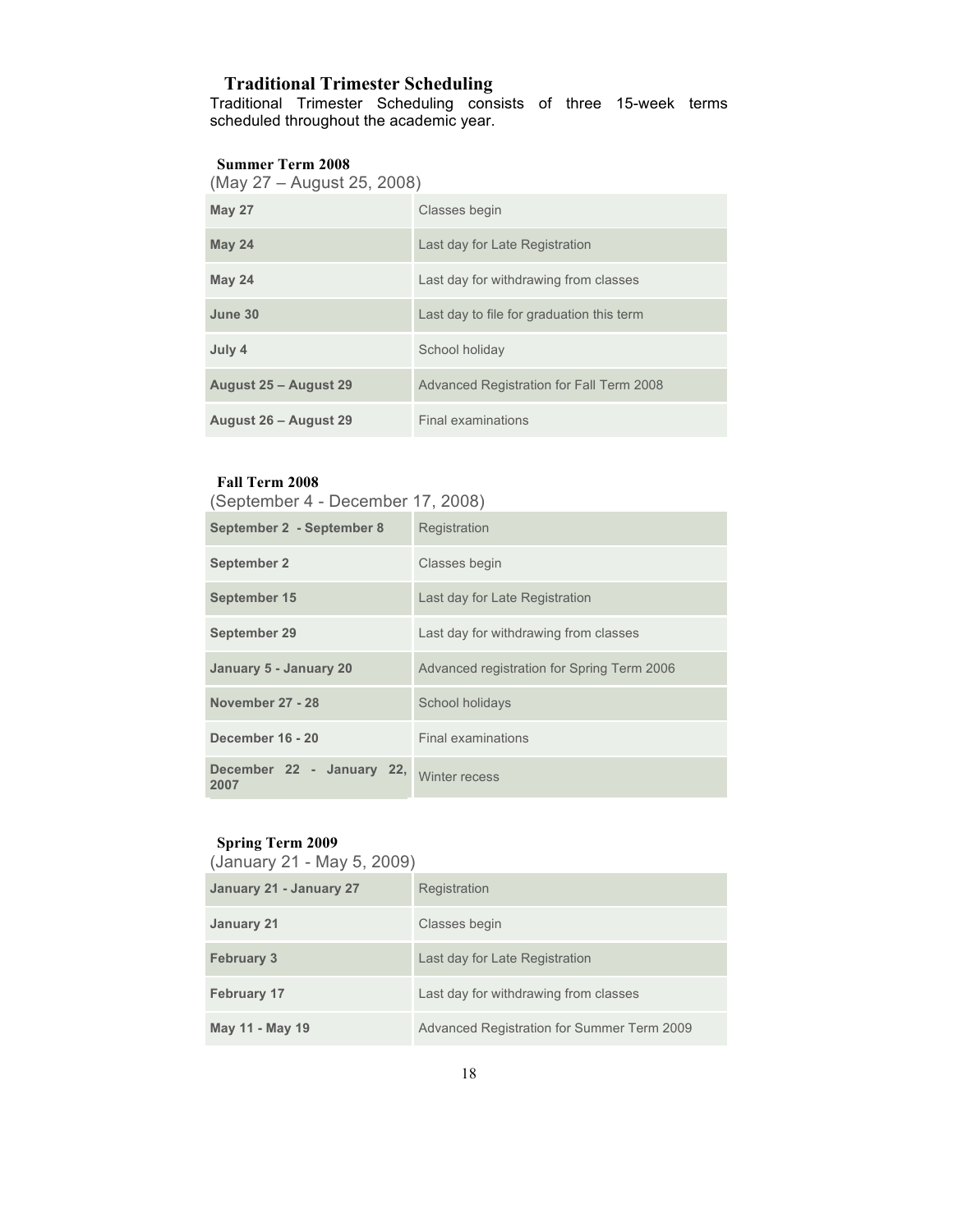### **Summer Term 2009**

| May 11 - May 19                | Pre-Registration               |
|--------------------------------|--------------------------------|
| May 20 - May 26                | Registration                   |
| <b>May 20</b>                  | Classes begin                  |
| June 2                         | Last Day For Late Registration |
| June 16                        | Last day for dropping courses  |
| <b>August 17 - September 1</b> | <b>Fall Pre-Registration</b>   |
| August 12 - August 15          | <b>Final Examinations</b>      |
| <b>August 11, 2009</b>         | End of Summer semester         |

### **Fall Term 2009**

(September 2 - December 15, 2009)

| <b>August 17 - September 1</b> | Pre - Registration             |
|--------------------------------|--------------------------------|
| September 2 - 8                | Registration                   |
| <b>September 2</b>             | <b>Classes Begin</b>           |
| September 15                   | Last Day For Late Registration |
| <b>September 29</b>            | Last Day for Dropping Courses  |
| December 16 - 19               | <b>Final Examinations</b>      |
| December 15                    | End of Fall Semester           |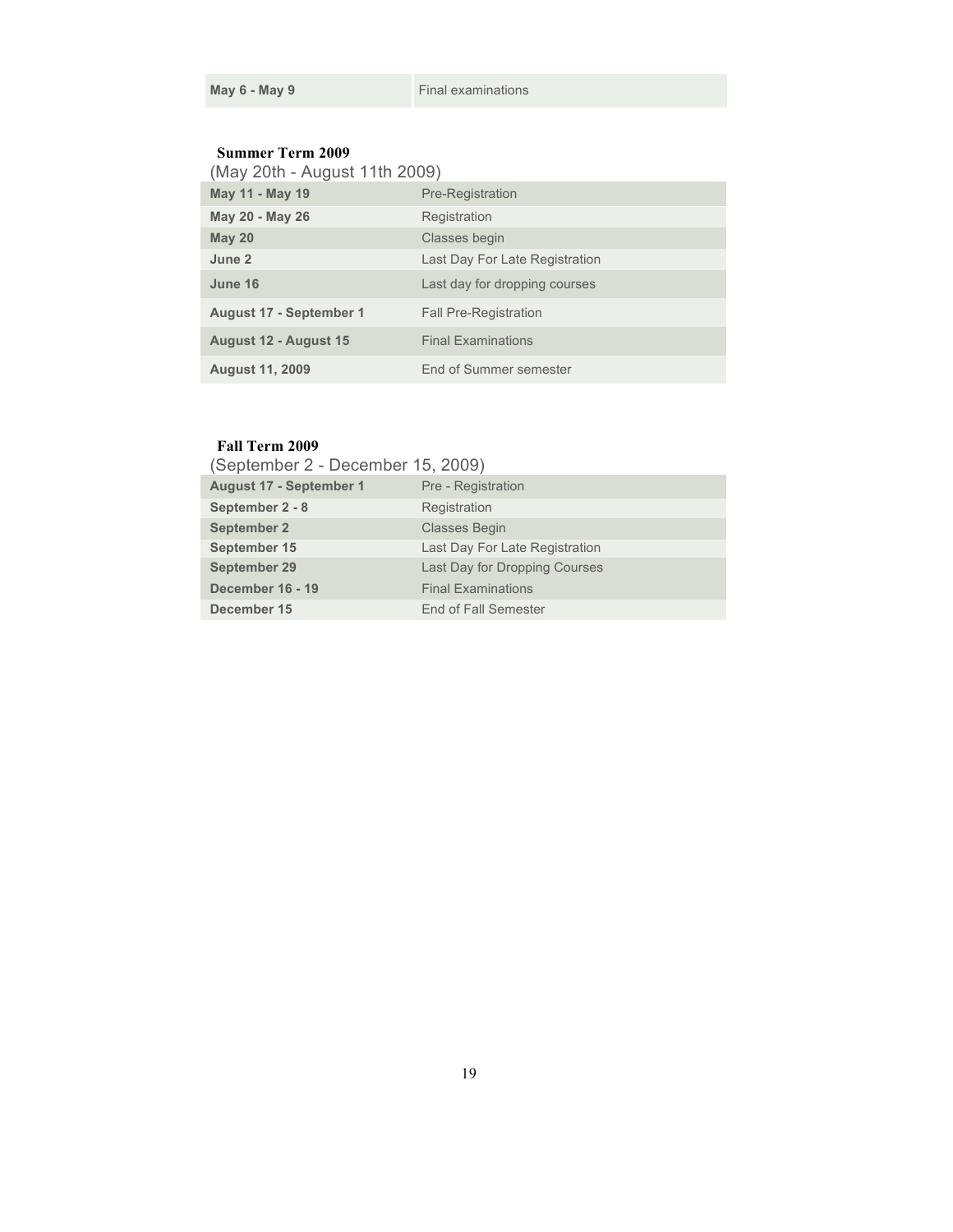### *1. Admissions*

Application for admission to ITU should be submitted using the Application Form available on the ITU website.

(http://www.itu.edu/applications.html)

### **Applications**

All ITU Applications must include:

- 1. Completed ITU Application Form (online or hard copy).
- 2. Non-refundable Application Fee (see website – www.itu.edu - for updated Application Fees for International and Domestic students).
- 3. Evidence of academic background and/or relevant work experience of the applicant.
- 4. Transcripts from previously attended colleges, universities and/or training institutions or equivalent evaluation records in keeping with the documentation practices of applicant's home country.
- 5. Applicants whose native language is not English are required meet one of the following requirements before graduation:
	- (i) Take the Test of English as a Foreign Language (TOEFL) within five years prior to admission. The minimum admission score is 213 on new grading system.
	- (ii) Have completed at least thirty credit hours (30) of full-time study in a country where English is the language of instruction within five years of the date of enrollment.
	- (iii) Have completed the required ESL courses at ITU or other ITU approved institutions.

#### **Trimester Admissions:**

Applicants may apply for admissions into any of the three Trimester Terms each year.

#### **On-Demand Admissions:**

Applicants taking advantage of ITU's convenient On-Demand course scheduling program may apply for admissions any time throughout the year.

### **Entry Status**

Unless otherwise determined by the Admissions Committee, all admitted entry level students have "Entry Status" at ITU. After the successful completion of two terms, or 18 credit units, students automatically become "Full Status" students.

### **Bachelor's Degree**

Admissions into the bachelor's degree program requires evidence of high school completion or demonstration of equivalent skill level as evaluated on an individual basis by the Academic Committee.

The award of ITU's Bachelor of Science degree requires the completion of at least 120 semester units. There shall be a minimum of 60 semester units or their equivalent within the student's chosen area of study; and a minimum of 36 semester units or their equivalent in general education courses.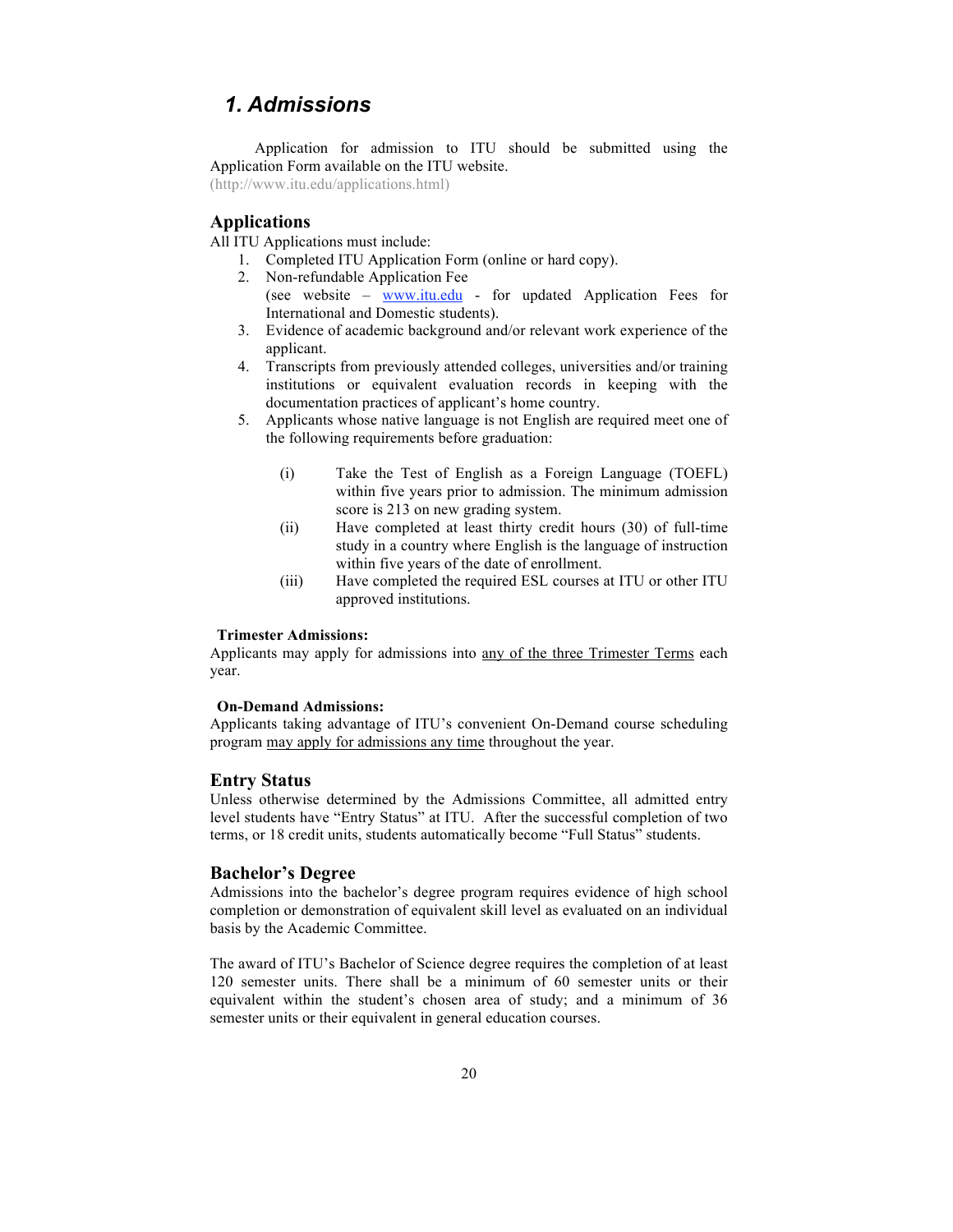#### **General Education Requirements**

The 36 semester units in general education may be in each of the following four areas:

- 1. Written/oral communications: 6 units
- 2. Reasoning skills (including mathematics and natural sciences): 12 units
- 3. Humanities/creative arts: 9 units
- 4. Social/political/behavioral sciences: 9 units

The following is an example of the stated requirements:

- 1. Composition, creative writing, advanced ESL;
- 2. Chemistry, general physics, critical thinking, logic biology, geology, calculus, drafting, astronomy;
- 3. Foreign languages, literature, philosophy, fine arts, ethnic studies, religion;
- 4. History, economics, political science, sociology, psychology, environmental studies, business law, organizational behavior.

College-level courses, which are not considered to be general education, may be transferred to ITU as general electives upon approval from the university Academic Committee. Relevant ITU elective courses may be counted towards general education upon approval of the Academic Committee.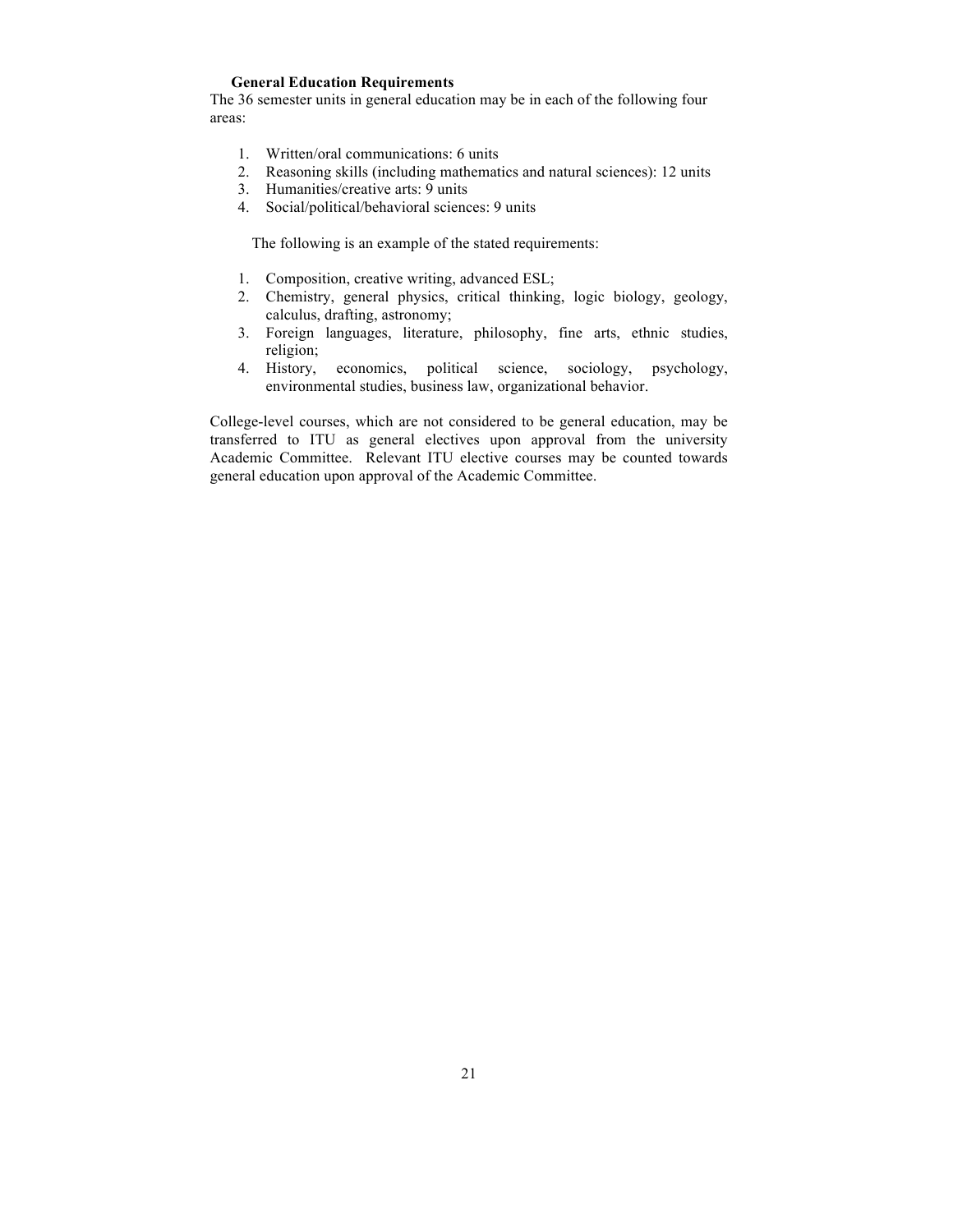#### **High School Graduates**

Students may enroll at ITU as a degree candidate straight out of high school (or equivalent) and take general education courses at other educational institutions at the same time to shorten the time needed for matriculation. Students still attending high school may enroll into an ITU course and obtain college credit for completing the course, but will not be considered a degree candidate until student has earned their high school diploma (or equivalent) or determined to be an acceptable ITU degree candidate by the Academic Committee on a case by case basis.

#### **Full Time Status Requirements**

The minimum requirements for a Full Time bachelor's degree enrollment status are as follows:

• Enrolling in 12 credit units – or roughly 4 courses at 3 units/course - in each of two out of the three trimester terms throughout one year of study per 12 month period, starting from the student's first day of class attendance.

### **Master's Degree**

The minimum requirements for admission are as follows:

- Evidence of baccalaureate degree or equivalent diploma in keeping with the documentation practices of applicants' home countries or demonstration of equivalent skills, training and experience as evaluated by the Admissions Committee.
- Students seeking transfer of credit will be evaluated based upon the documents customarily maintained by the institutions of their home countries as well as their individual, educational and experienced-based background as evaluated by the Graduate Admissions Committee.
- The Graduate Record Examination (GRE) general test or GMAT for MBA applicants is preferred, but not required.

#### **Full Time Status Requirement**

The minimum requirement of a Full Time master's degree enrollment status are as follows:

Enrolling in 9 credit units – or roughly 3 courses at 3 units/course – in each of two out of the three trimester terms throughout one year of study per 12 month period, starting from the student's first day of class attendance.

### **Transfer Credit**

For Applicants for Bachelors or Masters degree admissions:

- Credit units earned at other universities, colleges and educational institutions may be transferred into ITU up to 25% of the total number of credit units needed to graduate or as evaluated by the Admissions Committee on a case by case basis.
- Awards of academic credit may be granted to students who demonstrate competency in a subject area based on their academic, occupational, or personal experiences as evaluated by the Admissions Committee on an individual basis.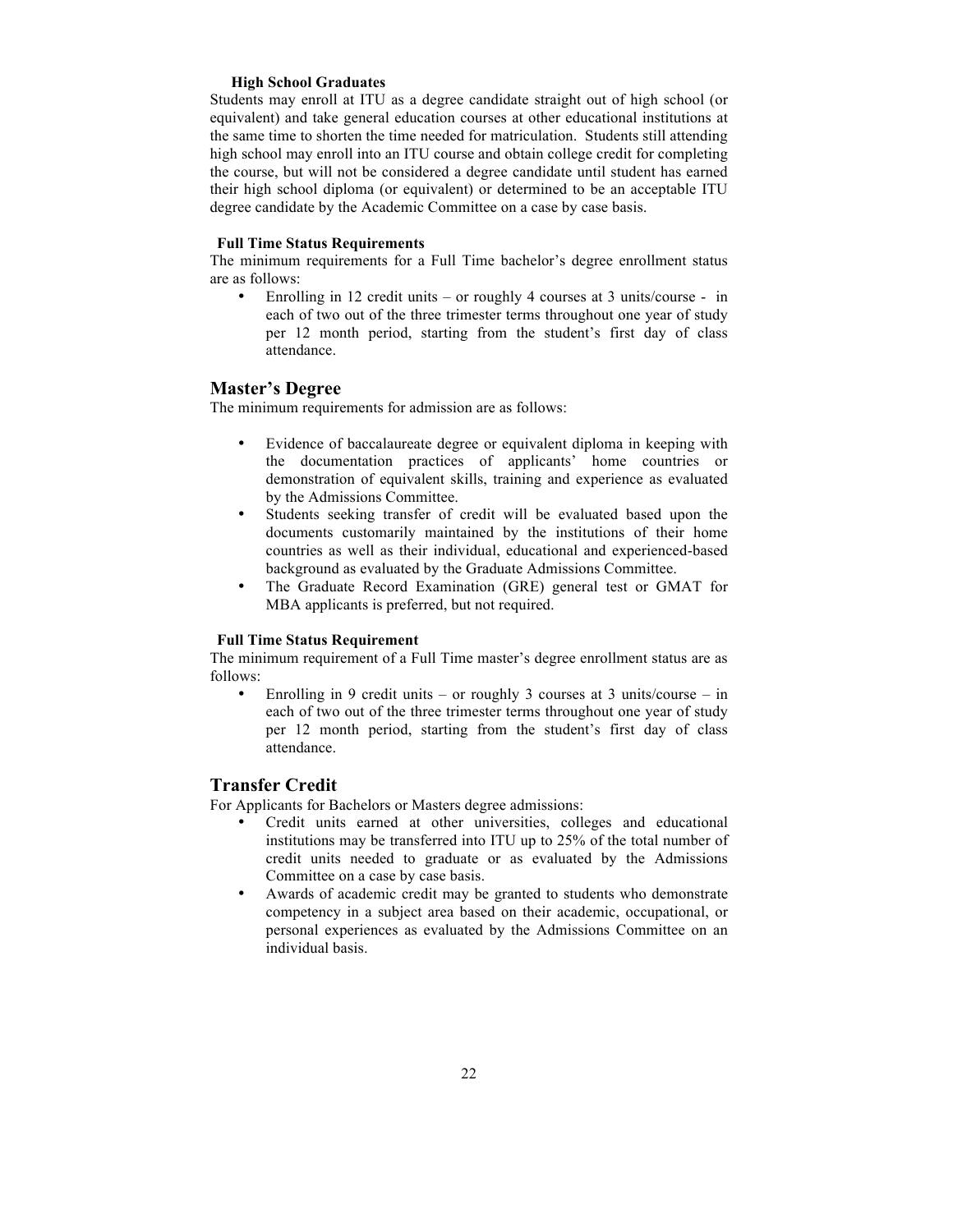### *2. Financial Information*

### **Tuition and Fees Per Trimester:**

| Application fee (local students)                                 | \$80.00  |
|------------------------------------------------------------------|----------|
| (one time fee, nonrefundable, sent with each application form)   |          |
| Application fee (international students)                         | \$80.00  |
| (one time fee, nonrefundable, submitting with each application)  |          |
| Tuition for all ITU International Students <sup>1</sup>          | \$550.00 |
| (per unit in any major)                                          |          |
| Tuition for all ITU Domestic Students <sup>2</sup> listed below: |          |
| Tuition for engineering graduates                                |          |
| (per credit unit for all courses & thesis)                       | \$425.00 |
| Tuition for MBA graduates                                        |          |
| (per credit unit for all courses $&$ thesis)                     | \$380.00 |
| Tuition for undergraduates (per credit unit for all courses)     | \$275.00 |
| Tuition for Multimedia Focus (per credit unit for all courses)   | \$425.00 |
| Registration fee <sup>3</sup>                                    | \$50.00  |
| Early registration fee <sup>3</sup> (Trimester Scheduling only)  | \$25.00  |
| Late registration fee <sup>3</sup> (Trimester Scheduling only)   | \$100.00 |
| Student association membership (per term or equiv month)         | \$15.00  |
| Computer Lab Fee                                                 | \$15.00  |
| Late payment fee                                                 | \$20.00  |
| Class Drop Fee                                                   | \$20.00  |
| Class Add Fee                                                    | \$10.00  |
| Fee for filing petition for incomplete grade                     | \$50.00  |
| Fee for course examination under Challenge Test Option           | \$100.00 |
| Graduation fee (when filing for graduation request)              | \$100.00 |
| Auditing fee (per graduate credit unit)                          | \$350.00 |
| Auditing fee (per undergraduate credit unit)                     | \$250.00 |
| Academic transcript fee (per copy)                               | \$15.00  |
| Returned check fee                                               | \$50.00  |

<sup>1</sup>The first semester's tuition for all ITU International Students is non-refundable from the date of registration or enrollment (which ever comes first).

 $2$ Any ITU International Student that has taken a full load for one semester at ITU (10 units for graduate students, 12 units for undergraduates) is considered an ITU Domestic Student the following and ensuing semesters.

<sup>3</sup> Nonrefundable, regardless of the number of units registered.

### **Financial Obligations and Refunds**

With the exception of the first term's tuition of ITU International Students, ITU Domestic Students may formally withdraw from a class by completing a *Course Drop Form*. If a student withdraws from a course (i.e. drops the course by processing the withdraw form), he/she may be eligible to receive a refund. The last class date or lecture hour (whichever is later) before the *Course Drop Form* is received will be used to calculate the refund in accordance with the following schedule, provided that the student returns all the checked out items such as library books and equipment prior to refund. The detailed refund schedule for a typical 3 credit unit class is as follows: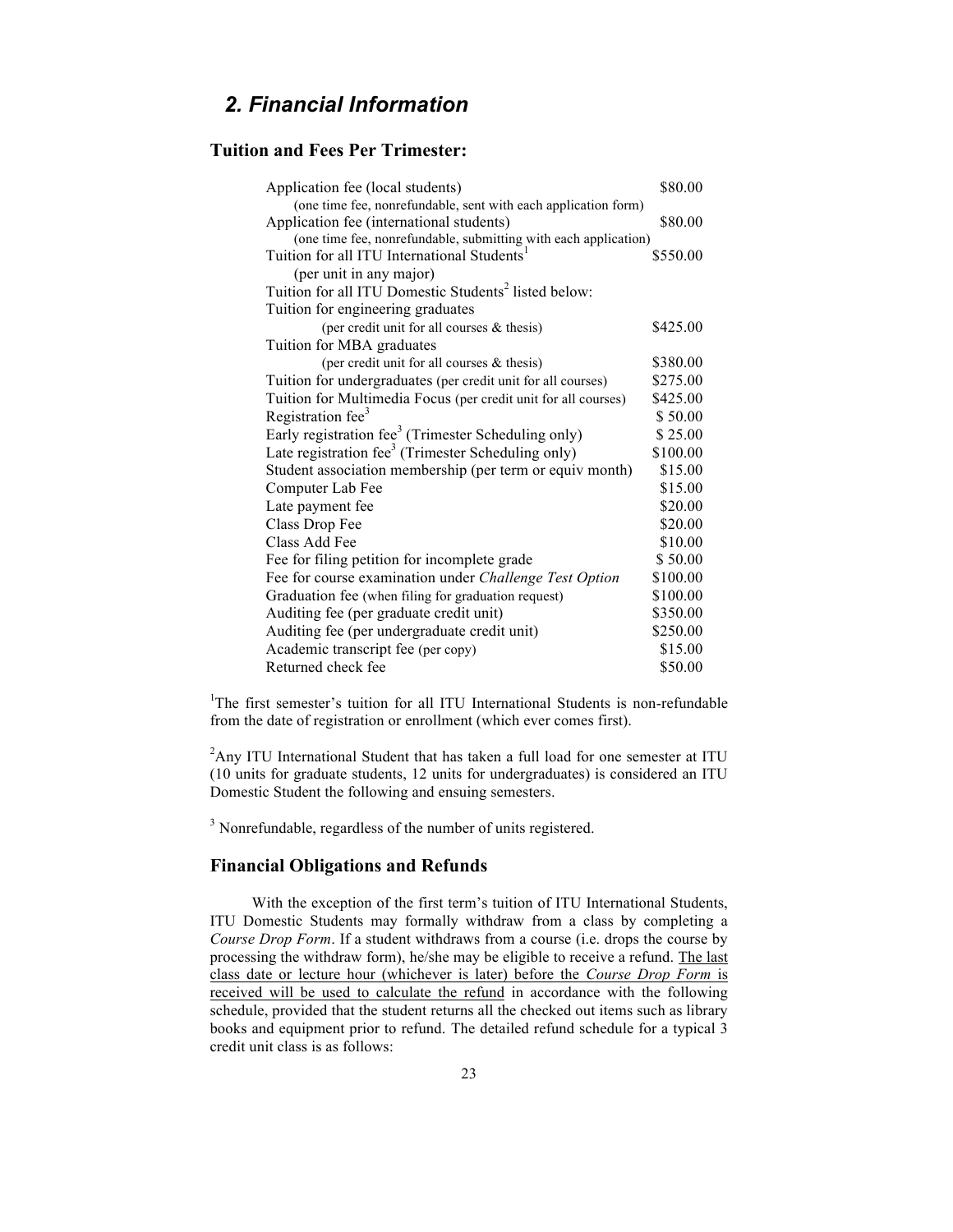| Date of Withdrawal                     | % of tuition refundable |
|----------------------------------------|-------------------------|
| Before the first day of a semester     | $100\%$                 |
| Before the 2nd meeting of class        |                         |
| Or the $4th$ class hour                | 90%                     |
| Before the 3rd meeting of class        |                         |
| Or the $7th$ class hour                | 75%                     |
| Before the $4th$ meeting of class      |                         |
| or the 10th class hour                 | 60%                     |
| After $4^{\text{th}}$ meeting of class |                         |
| Or the $12^{th}$ class hour            | no refund               |

### **Financial Aid**

**Source:** ITU offers financial aid to students through a variety of means, including the ITU Scholars Fund. Also, various loan programs are available for both graduate and undergraduate degree students. The ITU Scholars Fund also offers a limited number of tuition waiver scholarships and graduate assistantships each year. All ITU students are eligible to apply for the ITU Scholars Fund.

**Number:** The number of ITU scholarships varies from year to year. For fiscal year of 2002, ITU offered 4 teaching assistantships, 3 research assistantships, 1 tuition waiver scholarship and 3 administrative assistantships. For fiscal year of 2003, ITU offered 4 teaching assistantships, 3 research assistantships, and 3 administrative assistantships. The number of such awards depends largely on the course offerings. Similar numbers are expected for fiscal years 2005 through 2007.

**Terms and Conditions:** Assistantships are appointed either for a trimester or for an academic year consisting of two or three trimesters as specified by the individual appointment. Recipients are expected to devote 20 hours per week of services for a half-time (50%) appointment. For a half-time teaching, research, or administrative assistantship, the stipend is \$640 per month and a tuition fee waiver is not included. For tuition waiver scholarships, partial or full tuition fees waivers may be granted based on a combination of an individual applicant's potential to succeed, proven track record and/or financial need as evaluated by the Awards Committee.

**Basis of Selection:** The ITU awards depend primarily on the academic promise, scholarly achievement and working accomplishment of the applicants. Items considered include student's achievement, work history, awards & accolades, GPA, letters of recommendations, transcript records, socio-economic and cultural background. However, they are not restricted to any particular field of study. Recipients of the awards can accept other part-time jobs.

**Application Procedures:** Students can submit applications directly to ITU Awards Committee, which makes final recommendation to the Academic Vice President. Recommendation letters are not required but recommended and will be considered when submitted. Recommendation letters must be sent directly to the Awards Committee. Application forms are available from the website (www.itu.edu).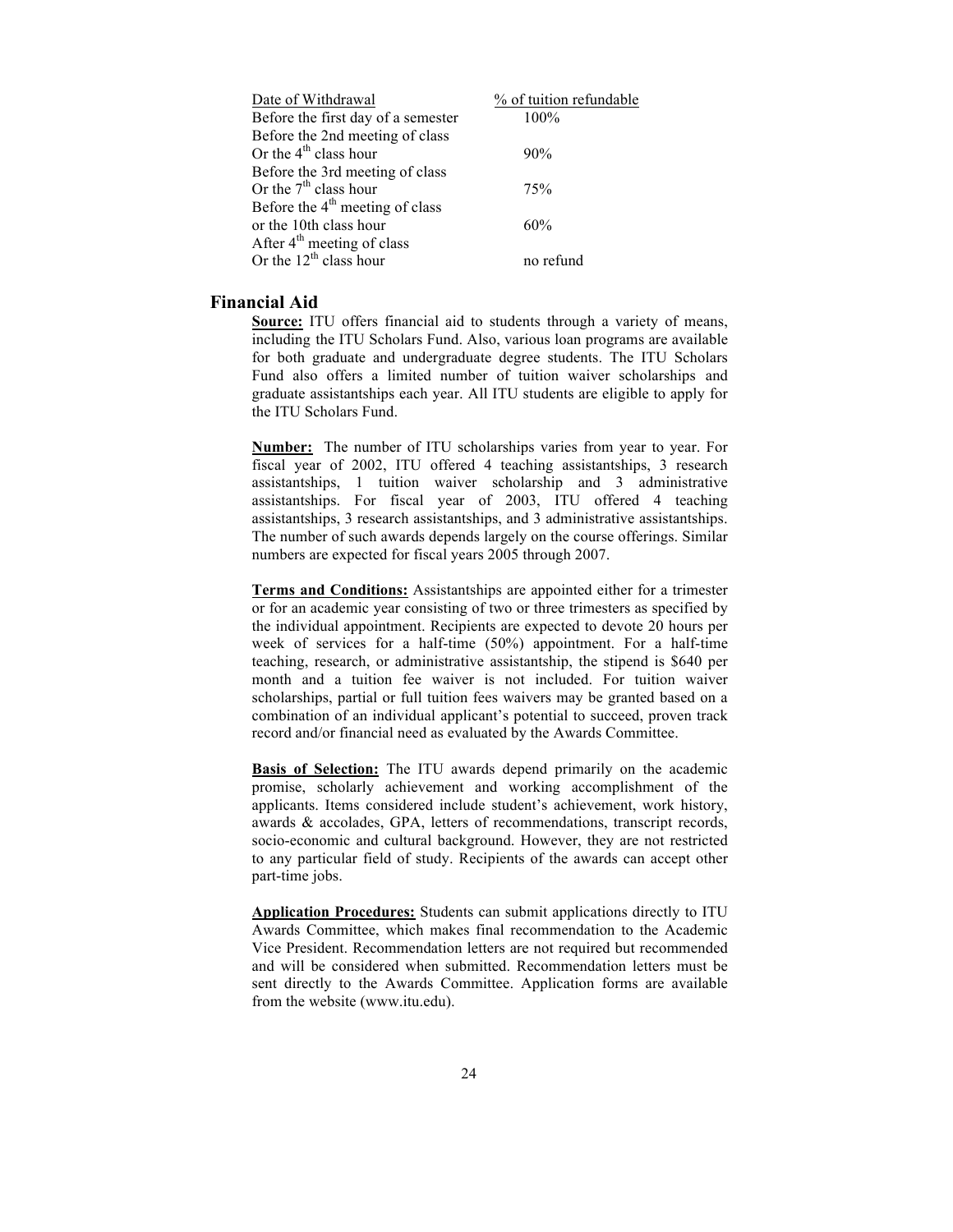### *3. Enrollment*

### **Adding and Dropping Courses**

Students may not add a course after the fourth week of instruction in the trimester scheduling system unless otherwise determined by the Academic Committee. The deadline for dropping a course is the fourth week of the term. Dropping a course after the fourth week of instruction will result in a grade of WP or WF (W=Withdraw, P=Pass, F=Fail), depending on whether or not the student was passing or failing the course at the time of dropping. Refund of tuition will be issued for a dropped course according to the fee schedule stated in Financial Obligations and Refunds section.

The deadline for dropping an On-Demand course is before the  $12<sup>th</sup>$ instructional hour of class (or its equivalent in lab hours, practicum hours, or a combination thereof). Refund of tuition will be issued for a dropped On-Demand course according to the fee schedule stated in the Financial Obligations and Refunds section.

Holders of fellowships, assistantships, tuition and fee waivers, and student visas must maintain the required number of credit hours or risk loss of their tuition and fee waiver for the term. Students who lose their waivers will be billed the full cost of tuition and fees.

#### **Advisors**

All students must have an academic advisor. The academic advisor assists in the planning of a program of study that fits the needs of the student and satisfies the program requirements. *Advisor approval - with signature - is required for registration every semester*.

### **Continuation and Probation Rules**

Students are considered to be in good standing if they:

- Meet all admissions requirements<br>• are not on academic probation: an
- are not on academic probation; and
- are making satisfactory progress towards degree requirements, including a project or thesis if required.

### **Course Load**

Students who can devote full time to their studies usually enroll for 12 to 15 credit hours for undergraduate and 9 to 12 for graduate.

*International Students:* For purposes of enrollment certification to the Bureau of Citizenship and Immigration Services, U.S. Department of Homeland Security, ITU considers a foreign student to be pursuing a full-time program of study if the student registers as a full time student for Fall Semester and either Spring or Summer Semester.

### **Time Limits**

A full time undergraduate student entering the university without any transferred credit units is expected to complete all requirements within four calendar years. A part time undergraduate student is expected to complete all requirements within eight calendar years.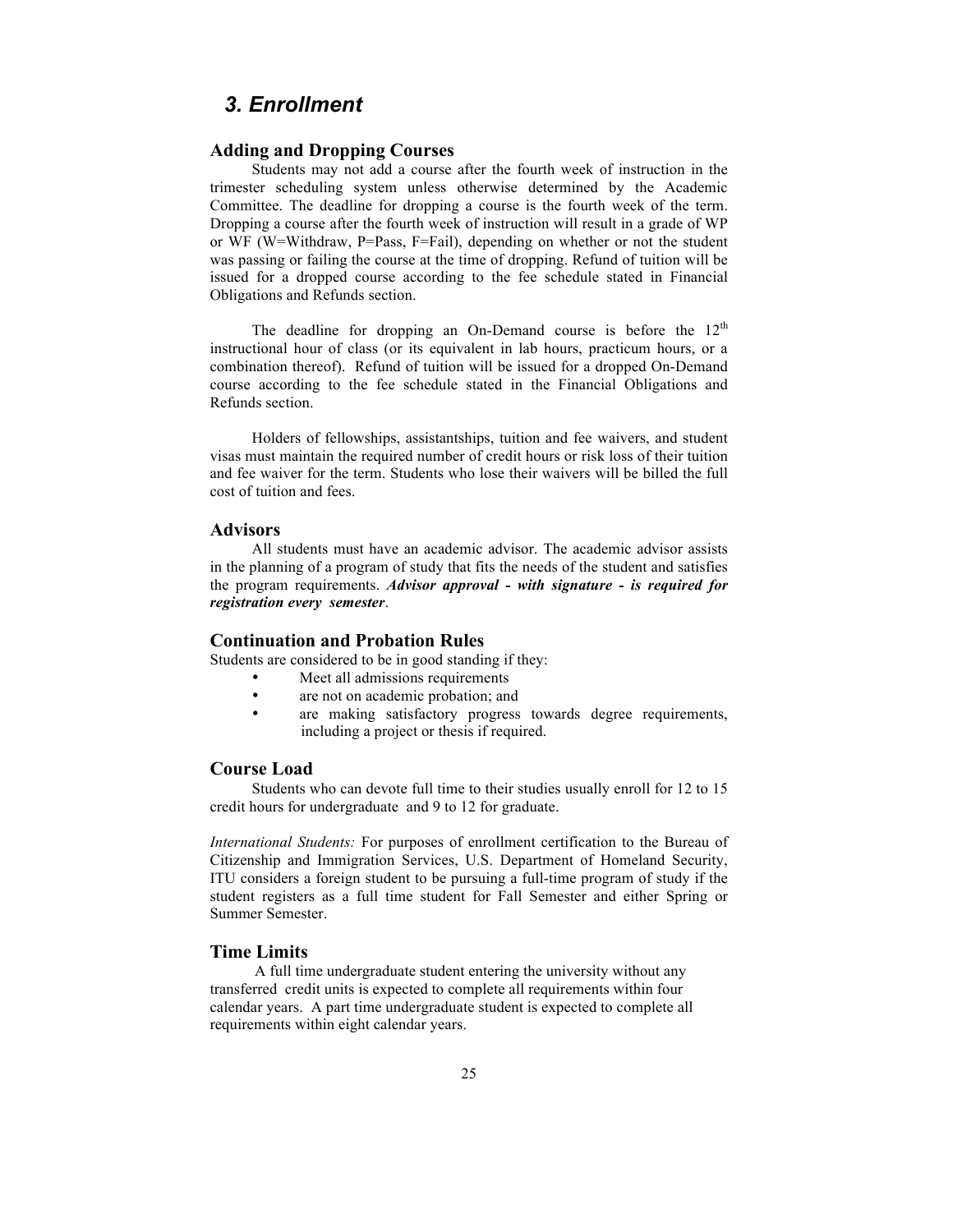All candidates for bachelor's degree must complete all of the requirements within ten calendar years after their initial registration at ITU.

All candidates for master's degree must complete all of the requirements for matriculation within six calendar years after their initial registration at ITU.

### **Probation**

ITU monitors the academic progress of its students at the end of each semester. Academic probation is ITU's mechanism for warning students that their GPA has fallen below the minimum standard. An undergraduate student will be put on academic probation if the student's GPA is less than 1.65. This evaluation will be conducted at the end of each semester. The student will be dismissed if his/her GPA is less than 2.0 after reaching 100% of maximum time frame or is on probation for three consecutive semesters.

A graduate student will be put on academic probation if the student's GPA is less than 2.65. This evaluation will be conducted at the end of each semester. The student will be dismissed if his/her GPA is less than 3.0 after reaching 100% of maximum time frame or is on probation for three consecutive semesters.

Students will be notified in writing of their probationary status. Students have two semesters of enrollment to remove themselves from probation. Students who leave ITU while on probation, whether through formal withdrawal or through failing to meet registration requirements, will still be on probation if they are later readmitted to the same program. Readmission as an ITU student is not guaranteed.

Students who fail to raise their average to 2.0 for undergraduates and 3.0 for graduates, or otherwise fail to fulfill the terms of their probation within the deadline will be dismissed from the university. Students will be informed in writing of their probation and their dismissal. However, failure to receive notice of either probation or dismissal will not change the student's probation or dismissal status, or the schedule upon which their status is processed, since students are expected to monitor their own progress in light of university policies.

To address mitigating or special circumstances, students may appeal any of the decisions of the Academic Committee by petitioning consideration to ITU in writing.

### **Repetition of Courses**

If a student takes a course in which a grade of D, F, WF or WP is received, the student can elect to take course again. The course can be repeated only once and counted only once toward the degree requirements; the original grade except grades WF and WP, continues to be included in the computation of the cumulative GPA.

Under exceptional circumstances, a student earning a grade of D, F, WF or WP, can petition the Academic Committee to retake the course for a one-time exception. If written consent is obtained from the Academic Committee, the student may elect to retake the course, dropping the lower grade for the higher of the two. This "GPA Amnesty" may be exercised only once in any degree program.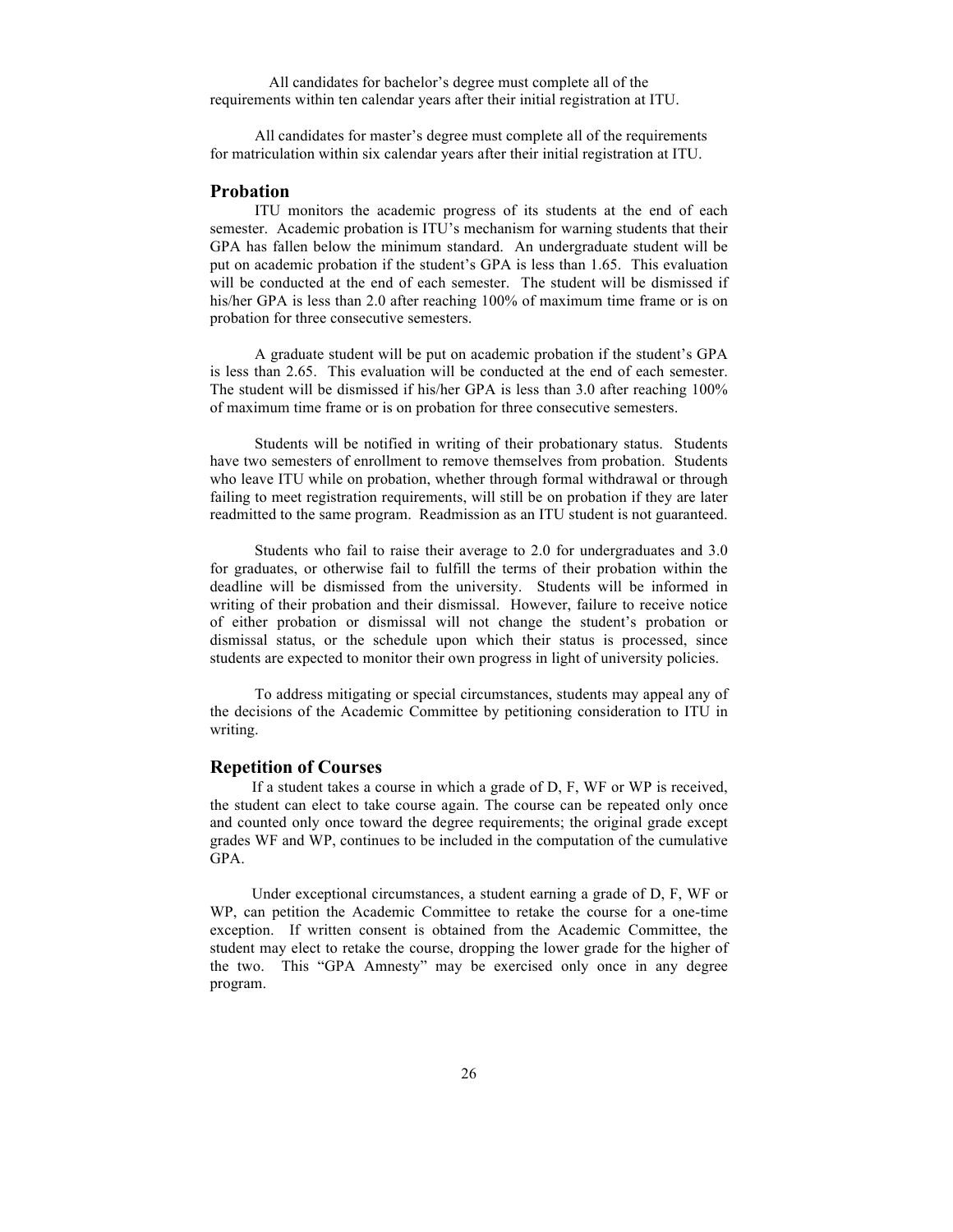### **Financial Aid Status for Probationary Students**

Students remain eligible for financial aid during the academic probation period. However, a student receiving aid whose cumulative GPA (CGPA) is less than 2.0 after attempting at ITU a total of 24 units (undergraduate students) or 18 units (graduate students), will no longer be eligible for financial aid and/or tuition waiver and will be dismissed, unless the student wishes to continue without being eligible for financial aid.

Students who reestablish satisfactory progress within the terms specified above will be removed from academic probation. Students not clearing their academic probation within three academic terms will be dismissed.

Students on academic probation who change programs or seek additional degrees will remain on academic probation and their previous ITU academic record will be used in determining their satisfactory academic progress.

#### **Classes – Scheduling Hours**

Most classes at ITU are taught between 5 and 10 p.m. Monday through Friday, or on the weekend, meeting one day per week. A few courses are scheduled between 9 a.m. to 7 p.m. (Please consult the department office for details). On-Demand course can be scheduled anytime convenient for students, with the fulfillment of a minimal student enrollment number, availability of instructor, and approval of the Academic Committee.

### **Credit Hours for Courses**

Academic credits are measured in terms of credit hours. One credit hour is equivalent to one trimester term hour, where one trimester credit hour equals 15 classroom hours of lecture.

In addition, one semester credit hour equals 30 laboratory hours and one semester credit hour equals 45 practicum hours.

#### **Grading System**

The following grades are used:

- $A = 4.0$  grade points per credit hour
- A− = 3.7 grade points per credit hour
- $B<sup>+</sup> = 3.3$  grade points per credit hour
- $B = 3.0$  grade points per credit hour
- B− = 2.7 grade points per credit hour
- $C_{+}$  = 2.3 grade points per credit hour
- $C = 2.0$  grade points per credit hour
- C− = 1.7 grade points per credit hour
- $D<sup>+</sup> = 1.3$  grade points per credit hour
- $D = 1.0$  grade points per credit hour
- D− = 0.7 grade points per credit hour
- $F = 0$  (failure; not accepted as degree credit hour)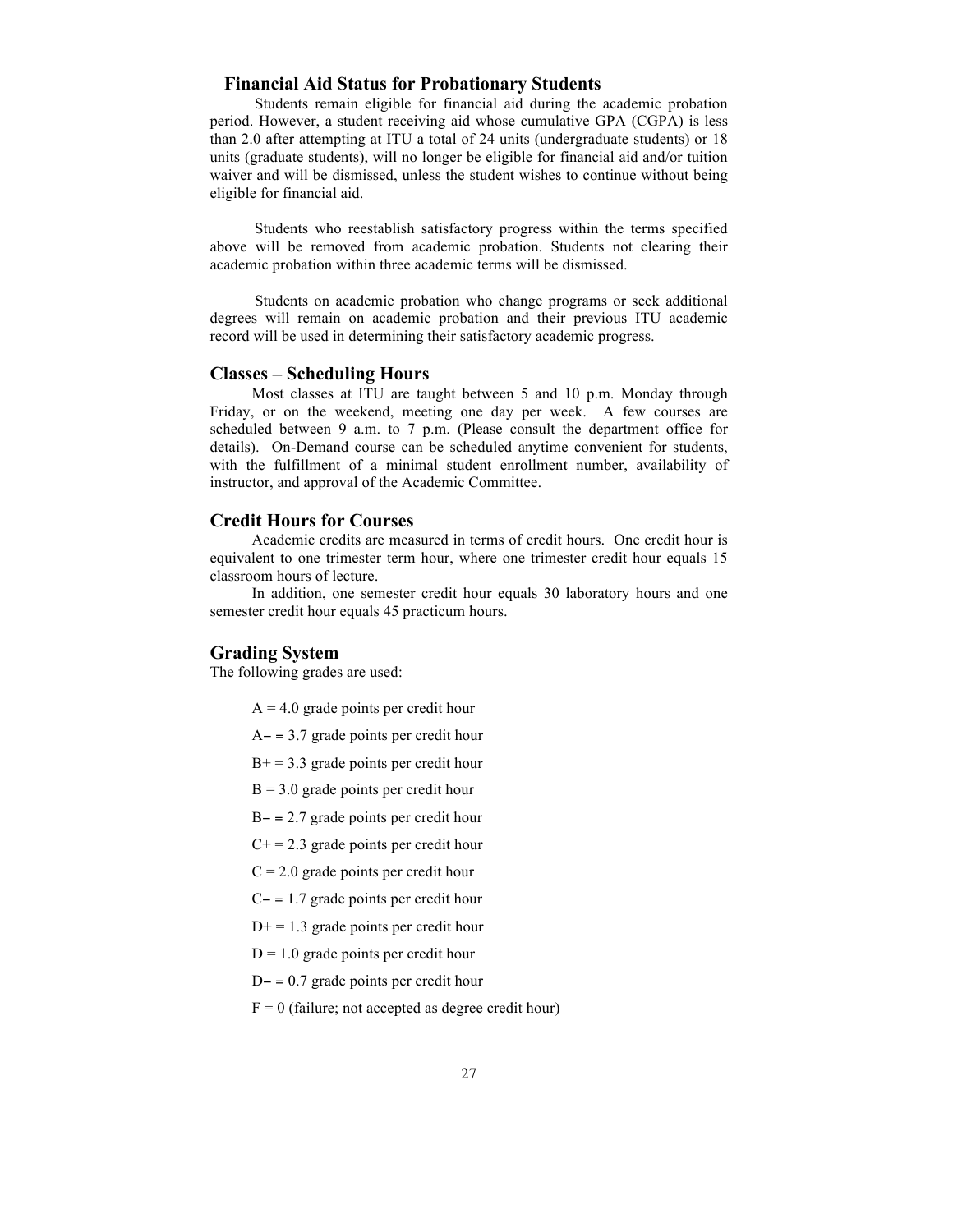I = Incomplete. Used only for reasons beyond student's control. An I that is not removed will remain on the student's record as an I, with no credit hours earned, and is not computed in the GPA.

- P/NP (pass/not pass). Used as an alternative grading option for students. P/NP option is not available for required core courses. Passing mark earns grade points towards graduation, but is not calculated in the GPA. No grade points are earned for the NP mark, and the grade is not computed in the GPA.
- AUD auditing. No grade points are earned and the grade is not computed in the GPA.
- NR Used by the Office of Admissions and Records to indicate no grade was reported.
- WF Failed the course at the time of withdrawl. No grade points are earned and the grade is not computed in the GPA.
- WP Passed the course at the time of withdrawal. No grade points are earned and the grade is not computed in the GPA.

Only courses in which a student has earned at least a grade of C− and P are counted towards the master's degree and at least D− and P for the bachelor's degree. However, all registered credit hours are counted as credit hours attempted, and all grades except I, P, NP, WP, WF, AUD and NR are used in computing the GPA. A student must earn a cumulative 3.0 GPA as a graduate student to be eligible for the master's degree, and a cumulative 2.0 GPA for the bachelor's degree.

All courses require letter grades except those specifically designated. For deficiency courses, a letter grade should be given although not counted in the student's overall GPA. A grade of C− or better constitutes a passing grade for a deficiency course. All deficiency courses can be completed at any accredited institution.

### **Attendance Policy**

Students at ITU are required to attend all assigned classes regularly. If a student has a medical or other emergency he/she should, if possible, contact the instructor and inform them of their absence ahead of time. ITU allows and encourages instructors to include attendance and class participation into their grading structure.

### **Petitions**

Students may petition in writing for exceptions to any of the university's regulations directly to the Academic Committee, but may do so only after consulting with their advisor, whose recommendations must appear on the petition. Petition forms may be obtained from the website (www.itu.edu) or the Office of Admissions and Records and must be accompanied by a full explanation of the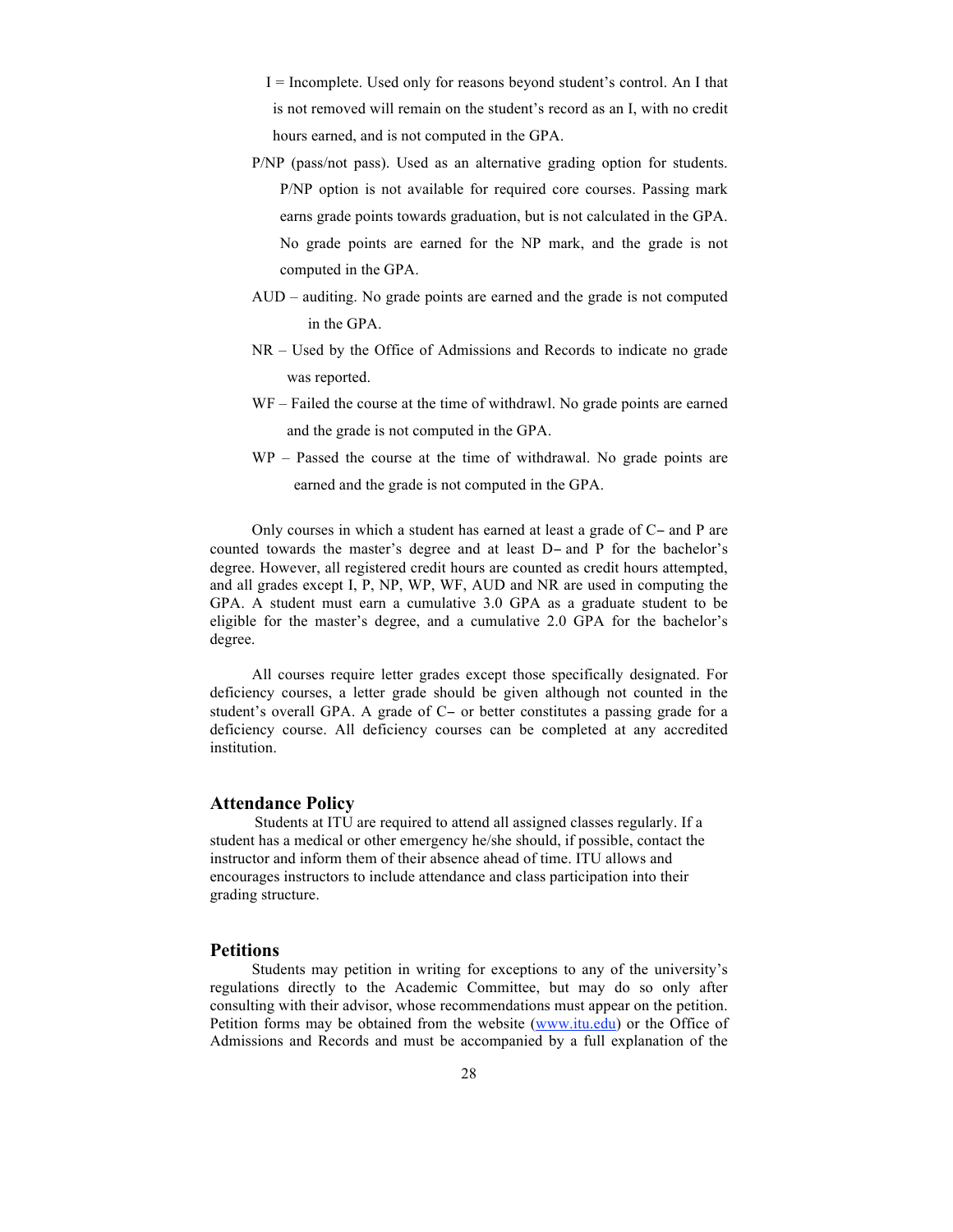circumstances and any appropriate forms required for processing a requested change. *Petitions must be filed within 30 days* from the time an individual knows, or reasonably should have known, that an occurrence has affected his/her status.

### **Registration**

Registration procedures and class offerings are published in the Class Schedule each semester and students are responsible for the complete and accurate processing of their registration according to the guidelines published therein.

New students may register during the designated period at the beginning of their first term or during the late registration period. Currently enrolled students should register during the pre-registration period in the previous term or the registration period of the current term. Continuing students who wait to register at late registration will be accessed a late registration fee.

### **Repetition of Courses**

Students can repeat a course for credit if:

- The course is designated with the phrase "May be repeated for credit."
- The course is one in which a grade of I, D, F, WF or WP was received. In such cases, the course can be repeated and counted only once toward the degree requirements if the student passes the class.
- Or with the permission of the Academic committee on a case-by-case basis.

### **Limits on Transfer Credit**

The specific number of credit hours accepted for transfer is determined on an individual basis. No transfer is automatic. For graduate degrees, no more than 25 percent of the credit hours can be transferred unless otherwise determined by the Academic Committee on a case-by-case basis. This limit includes courses taken as a non-degree student, unless otherwise determined by the Academic committee on a case-by-case basis.

### **Auditing Privileges**

Auditing classes are permitted, provided a form bearing the approval of the instructor and the administration office is filed with the Office of Admissions and Records.

#### **Policy for Incomplete Grade**

If a student has passed the deadline for dropping a course and wishes to take an Incomplete grade I, the student must file a petition with the Registrar prior to the final examination, if possible, and only after obtaining written approval from the instructor of each course. The grade I is used only for reasons beyond the student's control. An I that is not removed will remain on the student's record as an I, with no credit earned, and not be computed in the GPA. The student has 12 months to complete the course with a standard letter grade evaluation. After 12 months, the incomplete remains on the transcript and the course must be repeated if required for degree matriculation.

### **Challenge Test Option**

At the discretion of the instructor and with the approval of the Academic committee, ITU offers a *Challenge Test Option* for students with course deficiencies to see if he/she has the proper background and prerequisites for the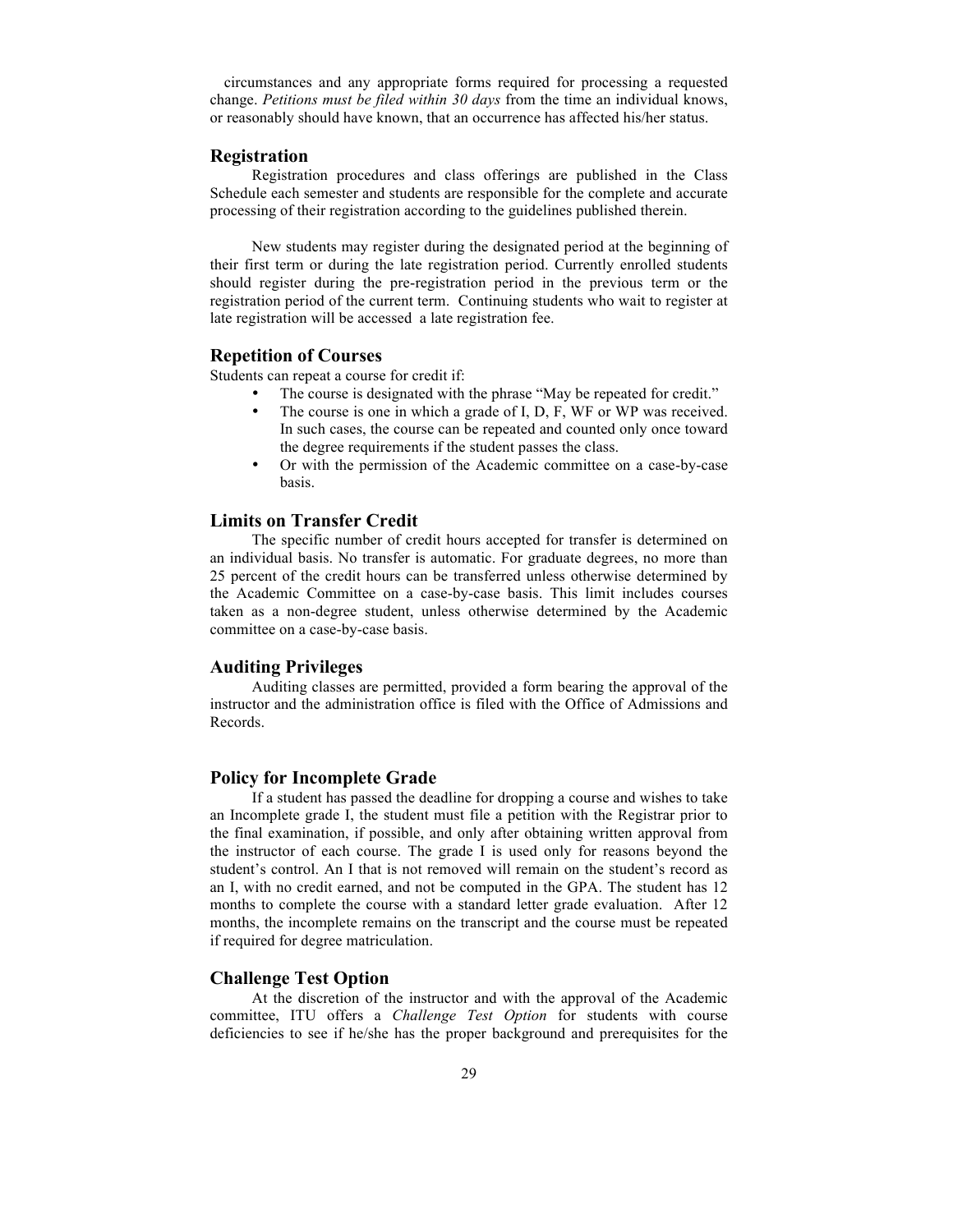advanced courses. If a student fails this test, he/she cannot retake the test for this course again and must enroll and pass the corresponding course.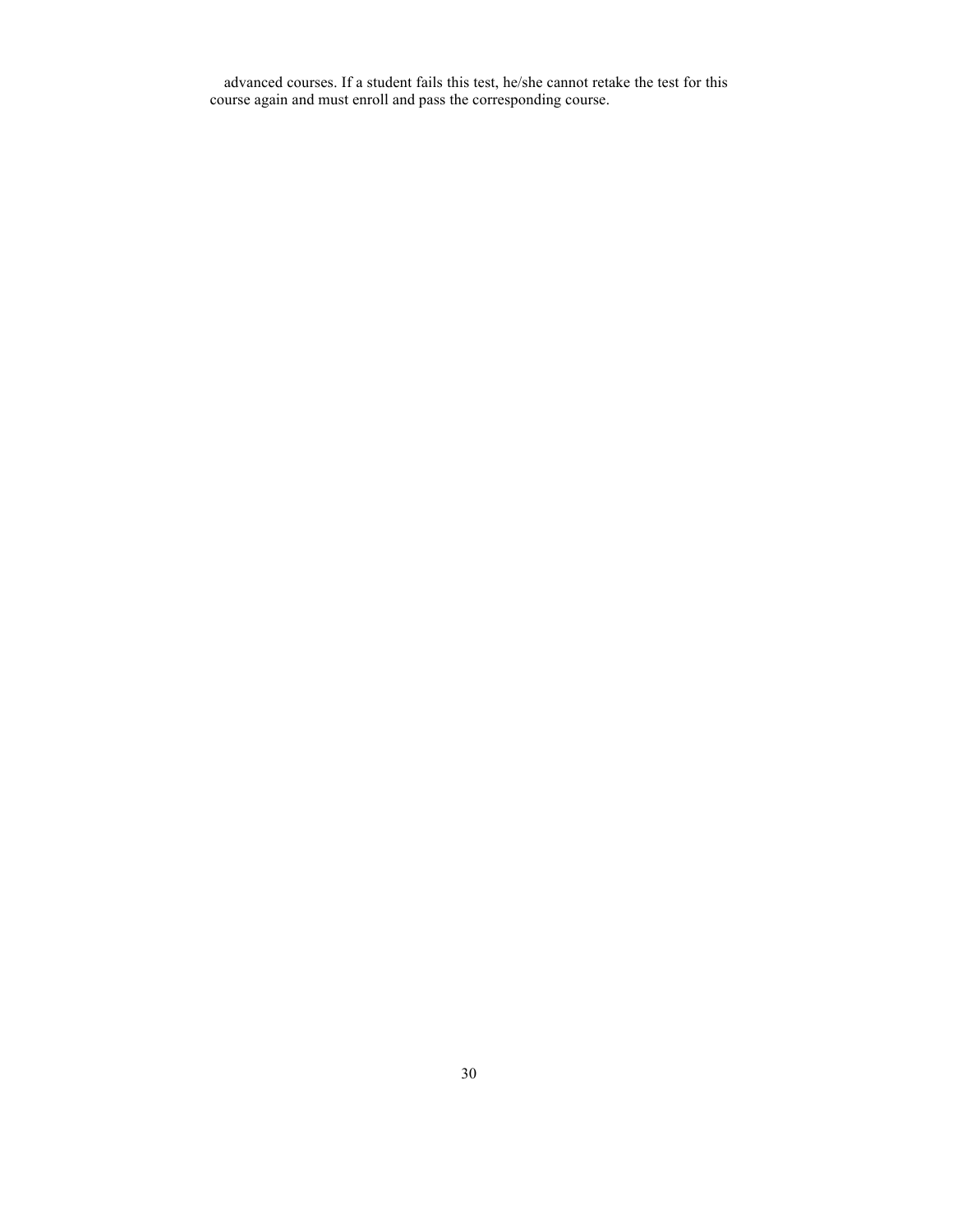### *4. University Regulations*

### **Academic Grievance Procedures**

An academic grievance procedure defines an administrative process through which students or employees may seek resolution of complaints or grievances arising from a decision made about them.

### **Informal Procedure**

A student or an employee who has a complaint or request is expected first to resolve the complaint informally. The effort must include discussions with the specific faculty member, teaching assistant or staff member involved. A demonstrated lack of good faith by any party in attempting to resolve complaints informally may be considered with all other factors in reaching an ultimate decision on the merits of any grievance.

#### **Formal Procedure**

If all reasonable informal efforts to resolve the complaint fail, a student or employee may formalize it as a grievance. A formal grievance must be filed within 45 days from the time the student believes, or reasonably should have known, that an occurrence has effected his/her status. This period of 45 days includes all informal efforts to resolve the grievance. The student must submit the grievance in writing to the Administration Office. A proper administrator will conduct an investigation of the grievance and may interview the student for further clarification. After the investigation, the administrator may either grant or deny the redress sought or provide remedies. The decision will be issued no later than 14 days following receipt of the written grievance. If the administrator does not grant redress satisfactory to the student, the student has 14 days to appeal the decision to university president upon written receipt of the appeal. The president has 14 days to notify the student of his decision, either grant or deny the redress sought or provide other remedies. The president's decision is final. The student will be further advised that any unresolved grievances may be directed to the Bureau for Private Postsecondary and Vocational Education, 1027 Tenth Street, Fourth Floor, Sacramento, CA 95814-3517.

### **Academic Integrity**

ITU is dedicated to learning and research, and hence is committed to truth and accuracy. Integrity and intellectual honesty in scholarship and scientific investigation are, therefore, of paramount importance. These standards require intellectual honesty in conducting research, writing of research results and relations with colleagues. Academic misconduct includes cheating, plagiarism, falsification of data, etc.

### **Confidentiality of Student Records**

ITU fully complies with the Faculty Educational Rights and Privacy Act of 1974, and may release directory information, including name, address, phone number, and major field of study to any person on request unless a student requests in writing that directory information be kept confidential. ITU will safely keep student records for an indefinite period. Certain records are excluded by law from inspection. Specifically, those created or maintained by a physician, psychiatrist, or psychologist in connection with the treatment or counseling of a student. Students may inspect their records in the Office of Admissions and Records. Students may direct complaints regarding academic records to the Registrar.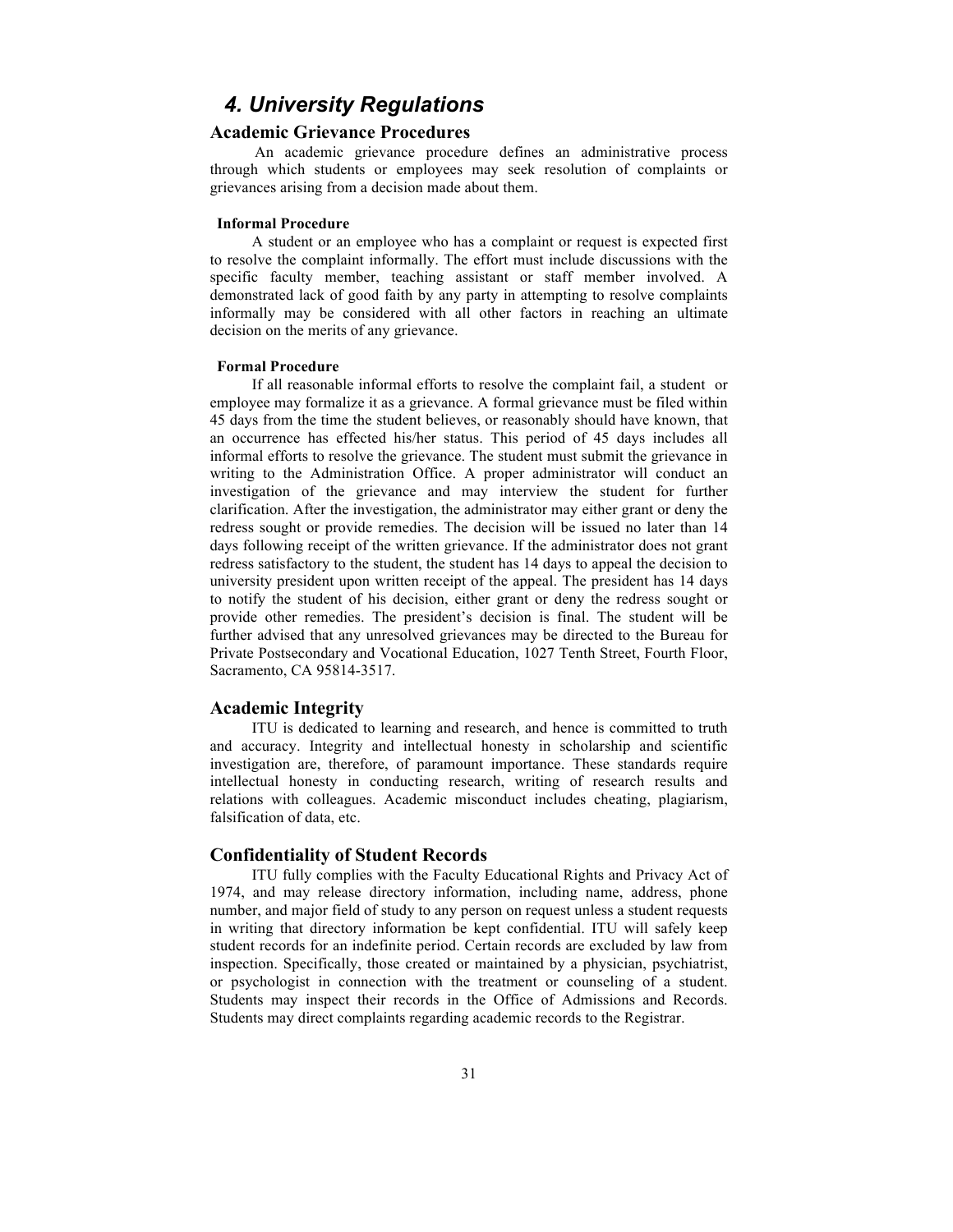### **Nondiscrimination Policy**

The commitment of ITU to the most fundamental principles of academic freedom, equality of opportunity, and human dignity requires that decisions involving students and employees be based on individual merit and be free from invidious discrimination in all its forms, whether or not specifically prohibited by law.

The policy of ITU is to comply fully with applicable federal and state nondiscrimination and equal opportunity laws, orders and regulations. ITU will not discriminate in programs and activities against any person because of race, color, religion, sex, national origin, ancestry, age, marital status, handicap, unfavorable discharge from the military, or status as disabled veteran or veteran of Vietnam era. This nondiscrimination policy applies to admission, employment, and access to and treatment in University programs and activities.

Complaints of invidious discrimination prohibited by university policy shall be resolved exclusively within existing ITU procedures.

### **Sexual Harassment Policy**

Sexual harassment is defined by law and includes any unwanted sexual gesture, physical contact, or statement that is offensive, humiliating, or any interference with required tasks or career opportunities at ITU. Sexual harassment is prohibited under federal and state discrimination laws and the regulations of the Equal Employment Opportunity Commission.

ITU will not tolerate sexual harassment of students or employees and will take action to provide remedies when such harassment is discovered. The University environment must be free of sexual harassment in work and study. In order to assure that ITU is free of sexual harassment, appropriate sanctions will be imposed on offenders in a case-by-case manner. ITU will respond to every complaint of sexual harassment reported.

#### **Encumbrance of Registration and Records**

Students who owe any money to ITU will not be permitted to register, will not be entitled to receive an official transcript of their credits, will not be entitled to receive their diplomas, and will not be entitled to receive certification for practical training for foreign students until their indebtedness has been paid.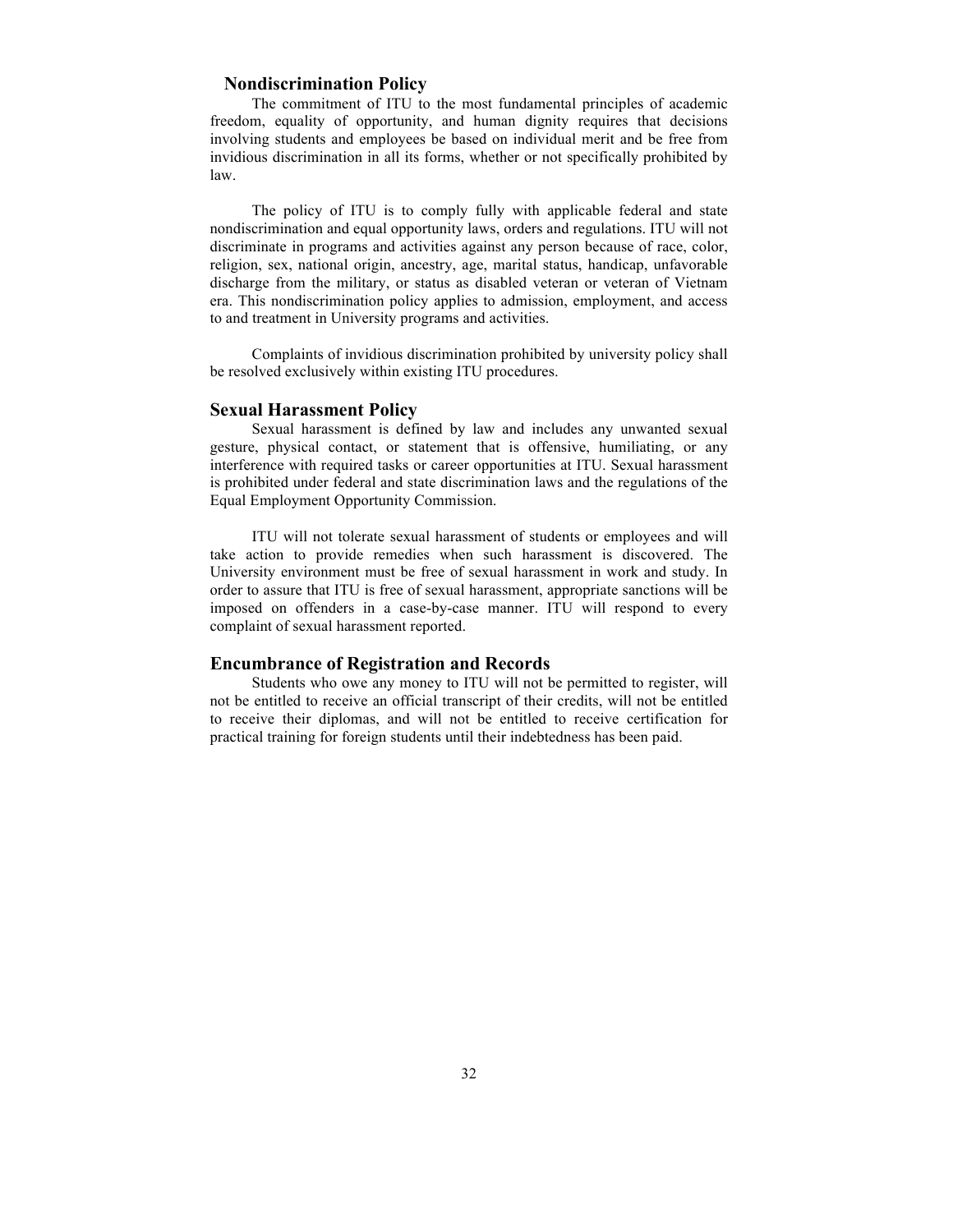## *5. Degree Programs & Requirements*

### **Degree Titles and Specialization**

### **Bachelor of Science (BS)**

| Degree Title:<br>Major:<br>Specialization:                                  | Bachelor of Science in Computer Science<br>Computer Science<br>IT Security, Software, Software Tools, and Networking                                                                                                                                    |
|-----------------------------------------------------------------------------|---------------------------------------------------------------------------------------------------------------------------------------------------------------------------------------------------------------------------------------------------------|
| Degree Title:<br>Major<br>Focus:<br>Specialization:                         | Bachelor of Science in Computer Science<br><b>Computer Science</b><br>Performance Art & Multimedia Marketing<br>Digital Filmmaking, Animation, Game Design, Acting,<br>Health Maintenance, Performance, Business Marketing,<br>Digital Media Production |
|                                                                             |                                                                                                                                                                                                                                                         |
| <b>Master of Science (MS)</b><br>Degree Title:<br>Major:<br>Specialization: | Master of Science in Computer Engineering<br><b>Computer Engineering</b><br>IT Security, Computer Networking, Digital Systems                                                                                                                           |
| Degree Title:<br>Major:<br>Specialization:                                  | Master of Science in Electrical Engineering<br><b>Electrical Engineering</b><br>VLSI, Digital Signal Processing, Circuits and Systems,<br>Wireless Communication, and Digital Communications                                                            |
| Degree Title:<br>Major:<br>Specialization:                                  | Master of Science in Software Engineering<br>Software Engineering<br>IT Security, Software Testing, and Software Tools and<br>Systems                                                                                                                   |
| Degree Title:<br>Major:<br>Specialization:                                  | Master of Science in Digital Arts<br>Digital Arts<br>Digital Filmmaking, Animation, Game Design, Acting,<br>Performance, Business Marketing                                                                                                             |
| Degree Title:<br>Major:<br>Specialization:                                  | Master of Science in Bio-Management<br>Bio-Management<br>Clinical Research Management, Legal, Regulatory and<br>Bioethics, Leadership, Project Management                                                                                               |
| Degree Title:<br>Major:<br>Specialization:                                  | Master of Science in Engineering Management<br><b>Engineering Management</b><br>Managing Professionals, Product Strategy, Outsourcing<br>Management, Product Marketing                                                                                  |
| Degree Title:<br>Major:<br>Specialization:                                  | Master of Science in Health Care Management<br>Health Care Management<br>Service Delivery, Health Sector Innovation, Healthcare<br>Company/Industry Structure                                                                                           |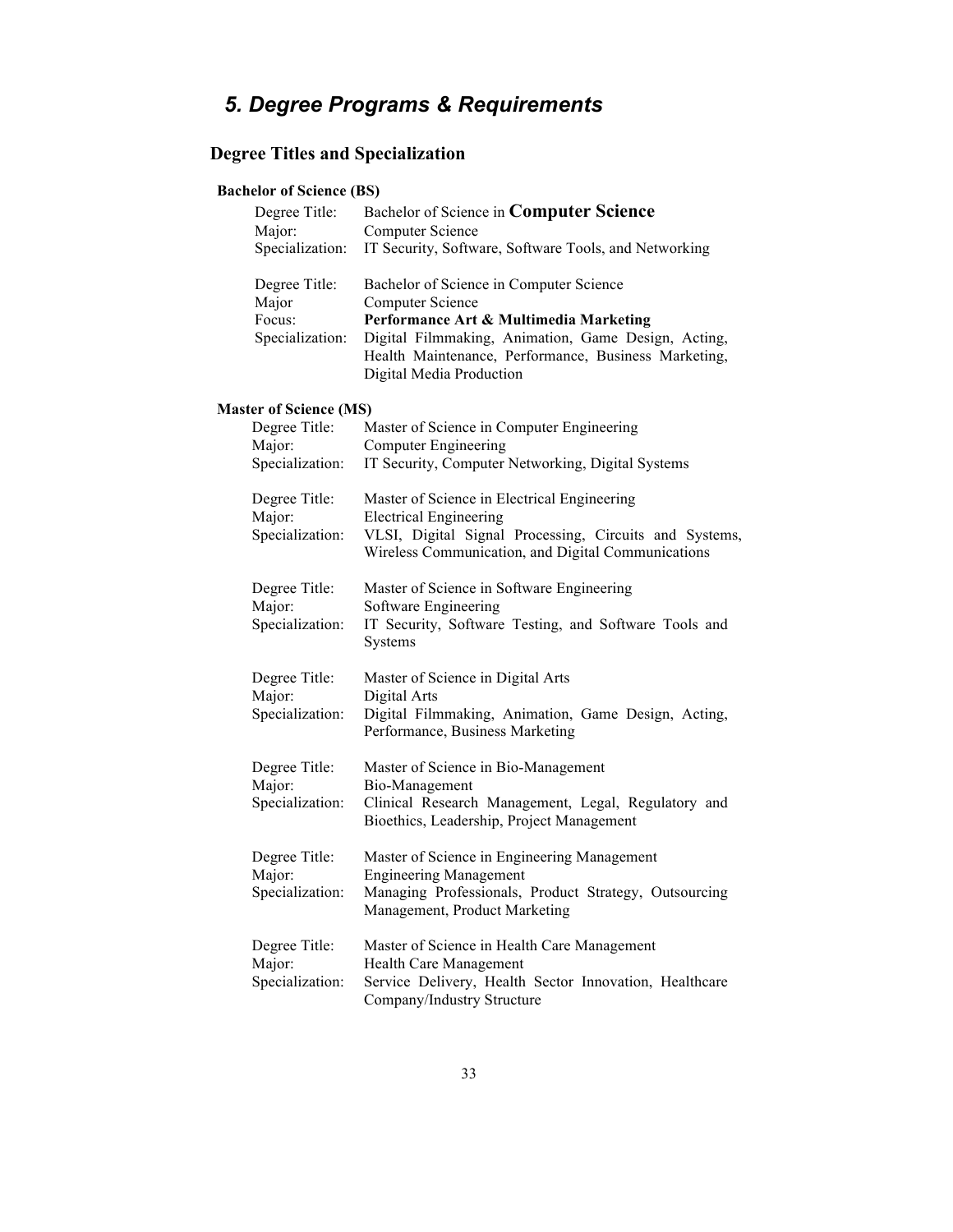| Degree Title:   | Master of Science in Industrial Management              |
|-----------------|---------------------------------------------------------|
| Major:          | Industrial Management                                   |
| Specialization: | Industrial Safety, Quality<br>Management,<br>Industrial |
|                 | Economics                                               |
|                 |                                                         |
| Degree Title:   | Master of Science in Computer Science                   |
| Major:          | Computer Science                                        |
| Specialization: | Operating systems, Computer Architecture, Computer      |
|                 | Algorithms, Computer Communication Networks             |

### **Master of Business Administration (MBA)**

|        | Degree Title: Master of Business Administration in International Business |
|--------|---------------------------------------------------------------------------|
|        | Management                                                                |
| Major: | International Business Management                                         |
|        | Specialization: Finance, Management, Digital Media Marketing, Digital     |
|        | Media Production, Hi-tech Entrepreneurship                                |
|        |                                                                           |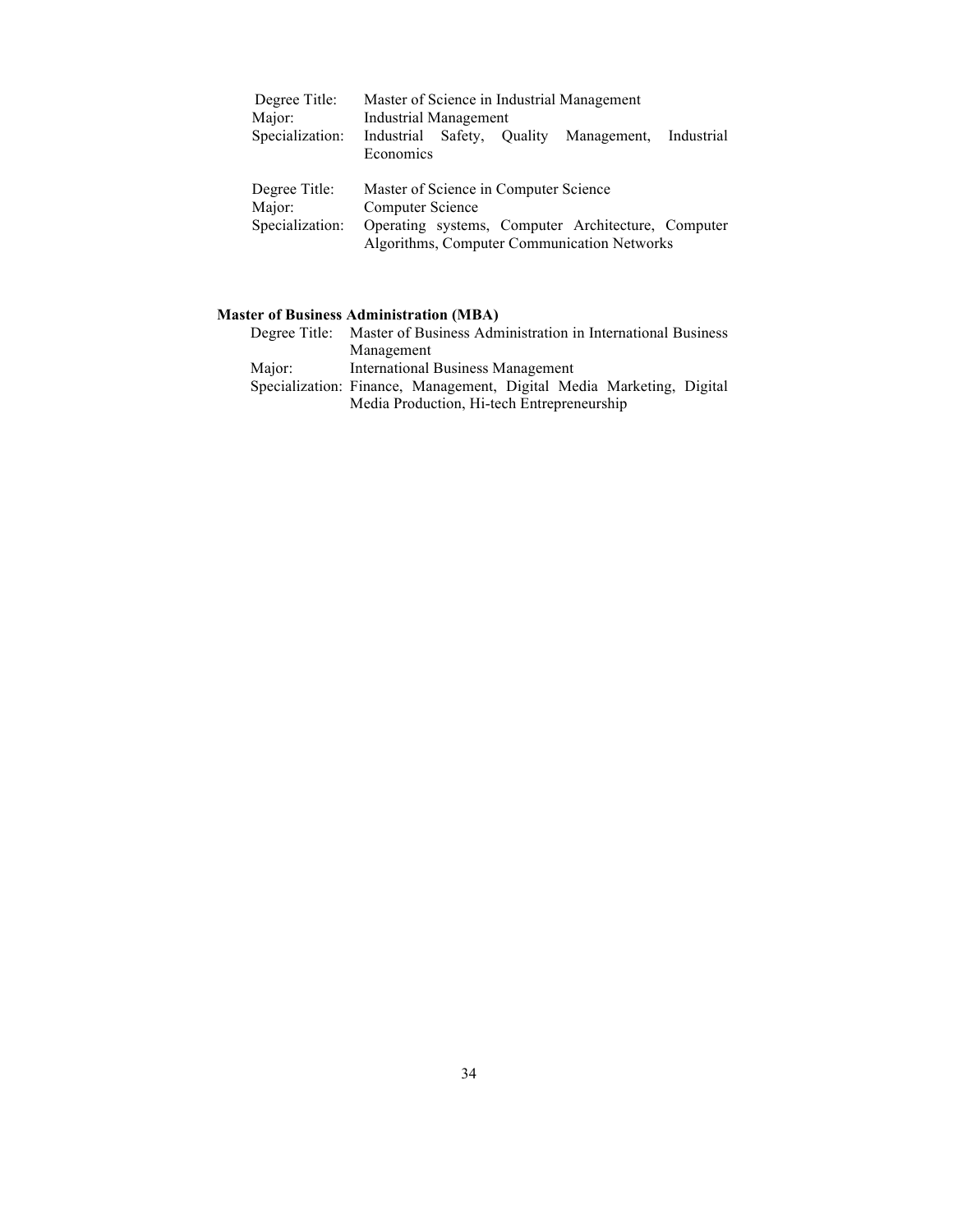### **Changes in Degree Requirements**

ITU policies and requirements change periodically and may not be immediately reflected in campus publications. New degree requirements, however, are not imposed retroactively on continuing students unless agreed upon by the student. If degree requirements are changed, continuing students may complete their degree programs under the requirements in effect at the time of their initial enrollment. They have the option of electing to be governed by the new requirements if they so desire, provided that all requirements of one catalog are met.

### **General Requirements for the Bachelor's Degrees**

#### **General Requirements**

All bachelor's degree recipients must complete at least 60 semester credits in the area of concentration or an allowed cross-disciplinary field, whether the courses are taken at ITU or transferred in from other institutions. Together, the awarding of the Bachelor of Science degree requires the completion of at least 120 semester credits.

A grade point average of at least 2.00 out of 4.00 is required for all courses taken that are eligible for accruing credit towards an undergraduate degree. Credit towards a BS degree is not given for any course with a grade lower than D-. A student's curriculum is planned in consultation with the student's assigned faculty advisor, who must approve all courses taken by the student in writing.

### **Bachelor of Science in Computer Science**

The purpose of the *Bachelor of Science degree in Computer Science* is to prepare students for careers in the fields of software engineering, computer system administration, programming, computer laboratory administration, digital filmmaking, computer animation, game design and development, individual performance, among others.

#### **Program Description**

The Bachelor of Science program in Computer Science is designed for those students who are interested in the use of computer technology in achieving their career goals.

#### **Requirements**

Satisfy the BS degree program admission requirements.

For BSCS students choosing the traditional focus, successfully complete a total of at least 60 credit hours as follows:

- 6 credit hours in applied mathematics
- 3 credit hours in joint seminars
- 21 credit hours in core courses in computer science
- 30 elective credit hours, including independent study or projects

For BSCS students choosing the Multimedia focus, successfully complete a total of at least 60 credit hours as follows:

- 3 credit hours in joint seminars
- 57 elective credit hours, including independent study or projects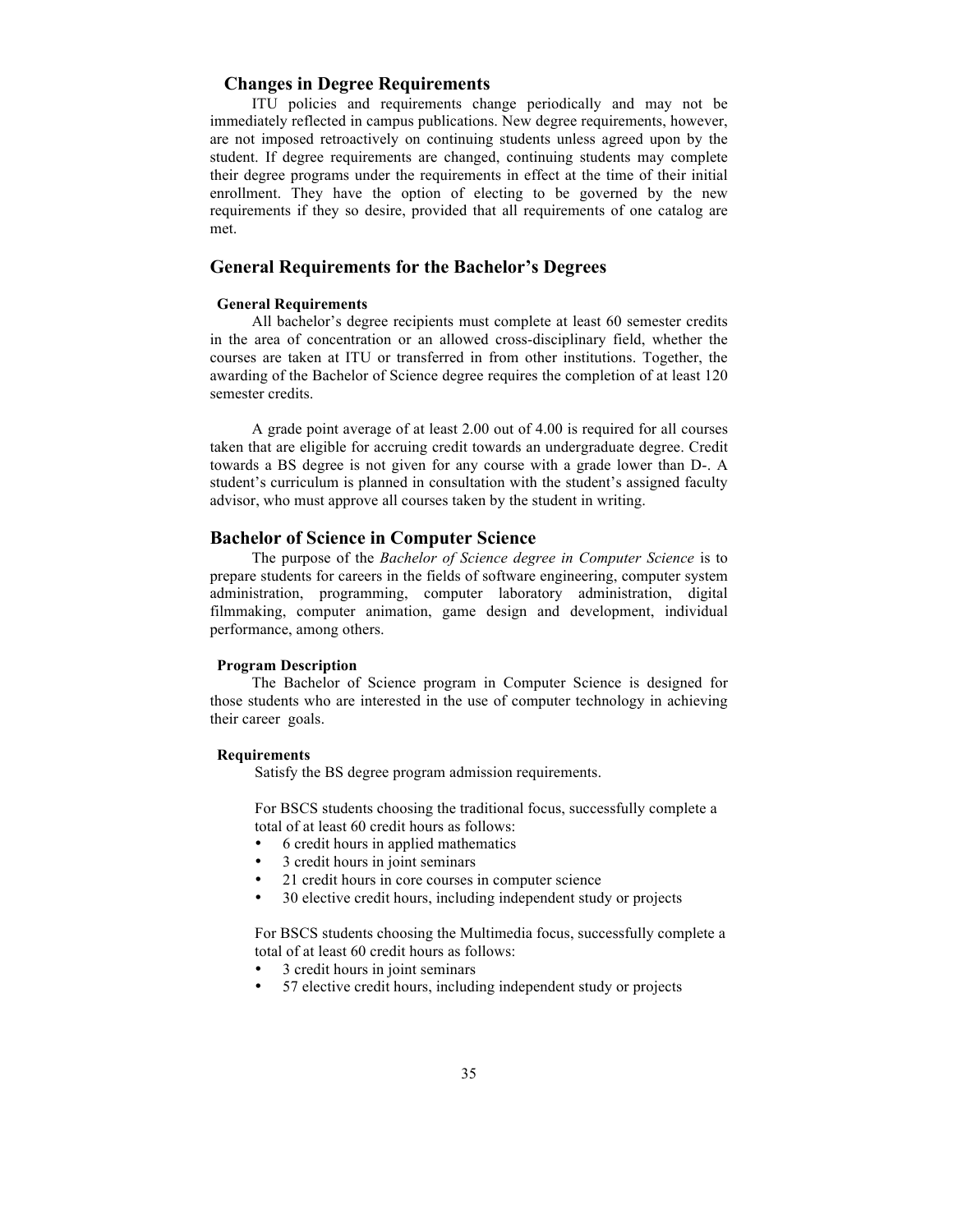### **Curriculum For BSCS Traditional Focus:**

- 6 credit hours in applied mathematics from the following: AMN 301, 302, 310, and 340, or other approved courses
- 3 credit hours in joint seminars: GRN 497 series
- 21 credit hours in core courses -- CSN 321, 324, 377, 378, 381, 422 and 382, 481 or other approved courses
- 30 elective credit hours, including independent study or projects

### **For BSCS Multimedia Focus:**

- 3 credit hours in joint seminars: GRN 497 series
- 57 elective credit hours, including independent study or projects

### **Instructional Methods**

Lectures, seminars, engineering practice, laboratory, field trips and handson project-based learning.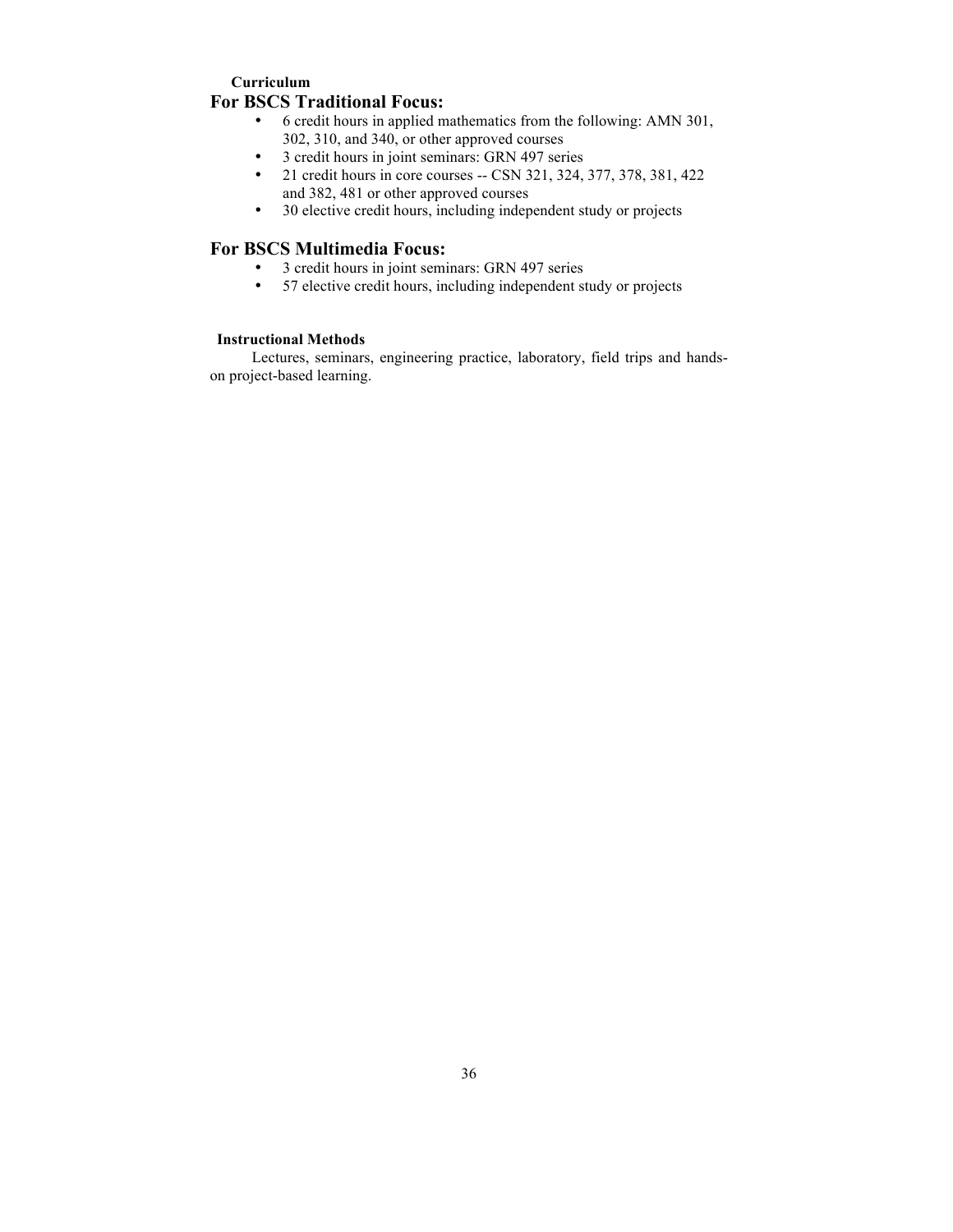# **General Requirements for the Master's Degrees**

# **MS Requirements**

A cumulative grade point average of at least 3.00 out of 4.00 is required for course work applicable toward a graduate degree. Credit toward a graduate degree is only given for courses in which a student received a grade of A, B, C with plus (+) and minus (−) variations and P.

General requirements for the Master of Science (MS) degree in Electrical Engineering (EE), Computer Engineering (CE), or Software Engineering (CS) are as follows:

- 1. Satisfy the MS degree program admission requirements;
- 2. Complete 3 credit hours of Joint Seminar;
- 3. Complete a residency requirement of 27 credit hours;
- 4. Successfully complete a total of 36 minimum credit hours;
- 5. Satisfy specific course requirements of individual programs;
- 6. Complete the *Thesis Option\** or the *Course Option\*\**.

#### **MBA Requirements**

A cumulative grade point average of at least 3.00 out of 4.00 is required for course work applicable toward a graduate degree. Credit toward a graduate degree is only given for courses in which a student received a grade of A, B, C with plus (+) and minus (−) variations and P.

Specific requirements for the MBA degree are as follows:

- 1. Satisfy the MBA degree program admission requirements;
- 2. Complete 3 credit hours of Joint Seminar;
- 3. Complete a residency requirement of 27 credit hours;
- 4. Successfully complete a total of 36 minimum credit hours;
- 5. Satisfy specific course requirements of individual programs;
- 6. Complete the *Thesis Option\** or the *Course Option\*\**.

*\*Thesis Option:* The student completes 33 credit hours of course work, and presents and defends a thesis before a committee. Upon committee approval, the student receives at least 3 credit hours but no more than 6 credit hours for the thesis.

*\*\*Course Option:* The student completes 36 credit hours of course work with the approval of his/her faculty advisor. The option is intended primarily for those who will not continue their studies for the doctoral degree.

# **Masters of Science in Computer Engineering**

The Computer Engineering degree program currently focuses in three major areas: *IT Security, Networking and Digital Systems*, leading to Master of Science in Computer Engineering (MSCE). Its purpose is to prepare students for career in education and research and development in industry.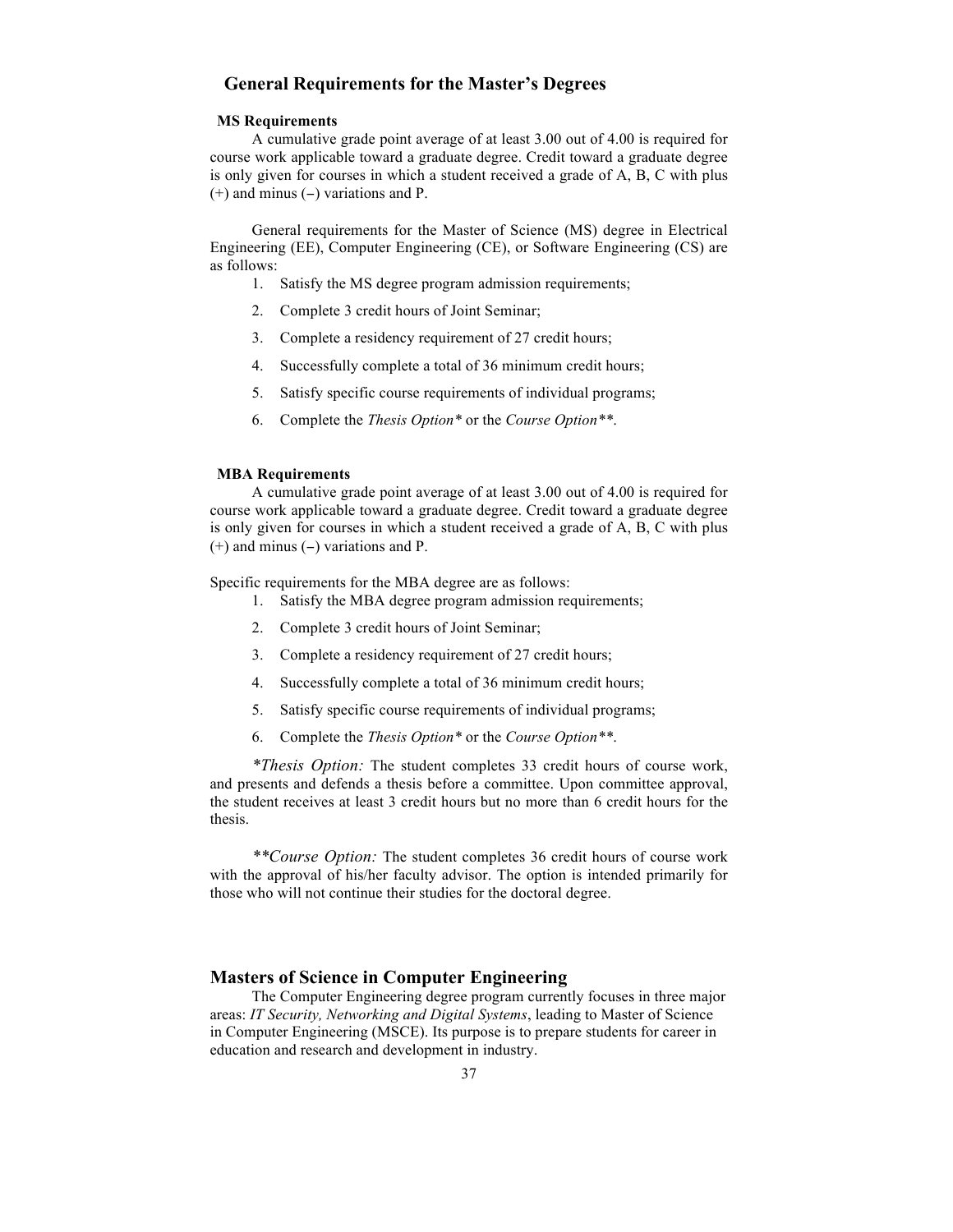### **MSCE Requirements**

The completion of at least 36 semester credit hours of graduate courses in the major core field, 3 credit hours of Joint Seminar and/or thesis or project, including:

- 6 credit hours in computer engineering related courses: SEN 909, 920, CEN 911, 911, 951, and 910 or other approved courses
- 27 credit hours of electives, project or thesis upon the approval of the advisor
- 3 credit hours in joint seminars: GRN 597

## **Masters of Science in Electrical Engineering**

The Electrical Engineering degree program currently focuses in the following areas: *IC Design, Digital Signal Processing*, *Communications*, and *Circuits and Systems*, leading to the degree of Master of Science in Electrical Engineering (MSEE). Its purpose is to prepare students for career in education, or research and development in industry.

### **MSEE Requirements**

The completion of at least 36 semester credit hours of graduate courses in the major field of study, 3 credit hours of joint seminar and/or thesis or project, including:

- 6 credit hours in electrical engineering: CEN 910, 911, 933, 910, 911 and EEN 903 or other approved courses
- 3 credit hours in applied mathematics selected from the following: AMN 910, 912, 930, 952, 920 and 920 or other approved courses
- 3 credit hours in joint seminars: GRN 597
- 24 credit hours of electives, project or thesis upon the approval of the advisor: For specialization in VLSI or digital signal processing, select courses from the following: EEN 915, 918, 964, CEN 952, and SEN 909, or other approved courses. For specialization in wireless communication or communications, select courses from the following: *EEN 963*, *942* and *SEN 909* or other approved courses

# **Masters of Science in Software Engineering**

The Software Engineering MS degree program currently focuses in three major areas: *IT Security, Software Development, Testing and Tools* and *Systems*, leading to the degree of Master of Science in Software Engineering (MSSE). Its purpose is to prepare students for career in education, or research and development in industry.

# **MSSE Requirements**

The completion of at least 36 semester credit hours of graduate courses in the major field, 3 credit hours of Joint Seminar and/or thesis or project, including:

- 6 credit hours in software courses: SEN 909, 920, 980, 990, CEN 951, and 959 or other approved courses
- 3 credit hours in joint seminars: GRN 597
- 27 credit hours of technical electives, project or thesis upon the approval of the advisor. All non-required software engineering courses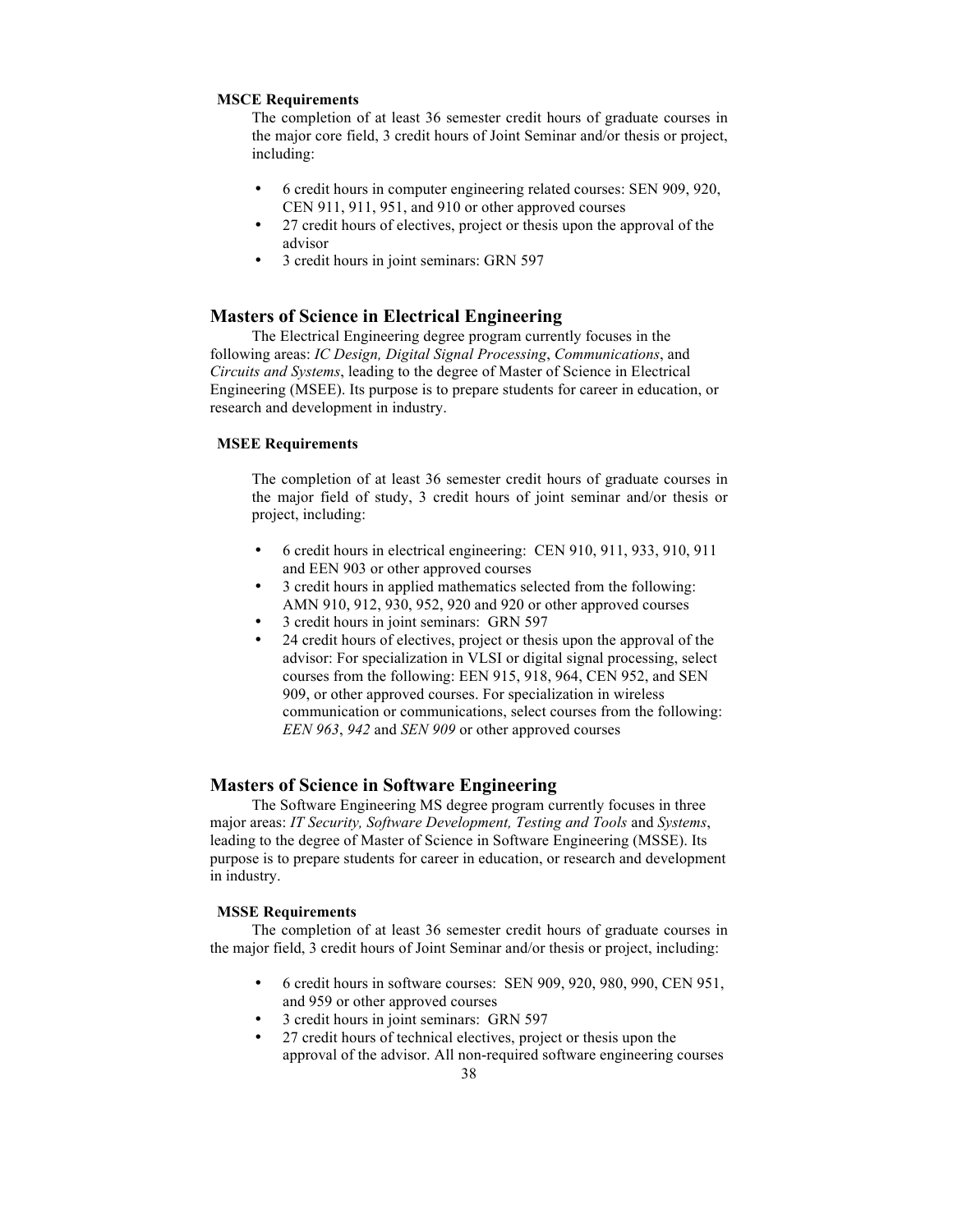are acceptable. Recommended courses include: SEN 956, 992, 909, 930, and 963

# **Master of Business Administration**

THE MASTER OF BUSINESS ADMINISTRATION (MBA) Program provides its students a solid foundation in international trade & management, marketing, finance, economics, entrepreneurship and digital media marketing & production that will be as valuable ten years from now as it is today. The University's location in the heart of Silicon Valley provides its MBA students with exposure to the unique entrepreneurial success in this region. The MBA faculty has many years of experience in starting companies, managing corporations, directing advanced product development, and consulting for major companies.

Its goal is to prepare the students for successful international careers. ITU is particularly unique in its focus on the study of business in Pacific Rim countries in general and China in particular. Many of its graduates are expected to become leaders of emerging as well as established international companies. Because of its academic discipline, the Program will give students the conceptual background needed to meet the challenges of the 21st century.

### **MBA Requirements:**

The completion of at least 36 semester credit hours of graduate courses and/or thesis or project, including:

- 6 credit hours in core courses: ACTN 900, ECON 920, FINN 931, MGTN 943, MGTN 949 and MKTN 953 or other approved courses
- 3 credit hours in joint seminars: GRN 597
- 27 credit hours in elective courses, project or thesis upon approval by the advisor. Choose elective courses from the Accounting, Multimedia Marketing, Management, Finance, Economics, Acting, IT Security and Decision Information Sciences course offerings or other approved offerings.

### **General Academic Policy**

Specific requirements for any academic degree program may be modified on a case by case basis with the approval of the ITU Academic Committee.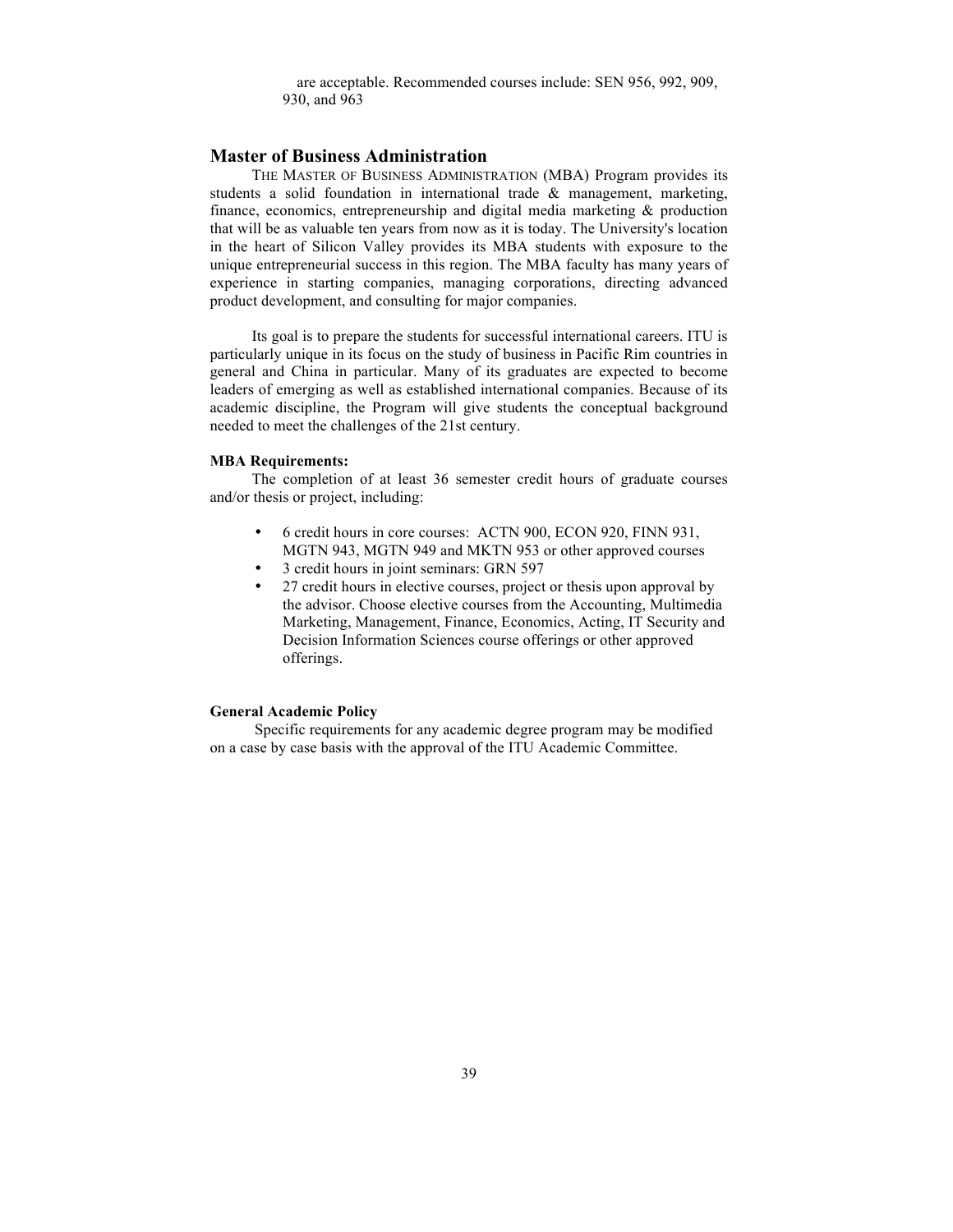# *6. Course Descriptions*

A descriptor followed by a number identifies a course. The descriptors are AMN (applied mathematics), CSN (computer science), MMN (multimedia), CEN (computer engineering), EEN (electrical engineering), SEN (software engineering), MBAN (Master of Business Administration), ACTN (accounting), ECON (economics), DISN (decision and information science), FINN (finance), MGTN (management), and MKTN (marketing). In general, the undergraduate courses are assigned the course numbers at the 100, 200, 300 and 400 level. Most all of these courses are 3 credit units. The graduate courses are assigned the course numbers at the 500, 600, 700, 800 & 900 level. All 500, 600 & 700 block courses have 2 credit unit awards, and the same course title with an 800 or 900 block awards 3 credit units. All 500, 600, & 700 block courses therefore have an 800 & 900 equivalent, and visa versa. This number system is generated for the same course (with differing credit units) to preserve the preexisting database of courses taken from previously enrolled students.

### **Prerequisite Requirements**

All courses listing a prerequisite requirement can be petitioned by the student for waiver and evaluated by the Academic Committee on a case-by-case basis.

# **Applied Mathematics**

**AMN 301 Advanced Calculus I** (3 credit hours)

This course will cover topics that are fundamentals to the single variable calculus, such as limits and function continuity, derivatives and its applications, integration and its applications, transcendental functions and important techniques of integration. The main goal of this course is to teach students to grasp the fundamental concepts and theories of single-variable calculus as well as its application in engineering and sciences.

*Prerequisite: None*

# **AMN 302 Advanced Calculus II** (3 credit hours)

This course will cover topics that are fundamentals to the multivariable calculus, such as infinite sequences and series, vectors and fields, multi-variable function limits, multiple integrals and its applications, and differential equations. The main goal of this course is to teach students to grasp the fundamental concepts and theories of multi-variable calculus as well as its application in engineering and sciences.

*Prerequisite: AMN 301*

### AMN 310 **Linear Algebra I** (3 credit hours)

Vector Spaces, linear transformations, matrix algebra, eigenvalues and eigenvectors, and inner products, and Euclidean spaces. *Prerequisite: AMN 302*

### AMN 322 Introduction to Probability and Statistics I (3 credit hours)

Kolmogorov's axioms; conditional probability; independence; random variables; discrete and continuous probability distributions; expectation; moment-generating functions; weak law of large numbers;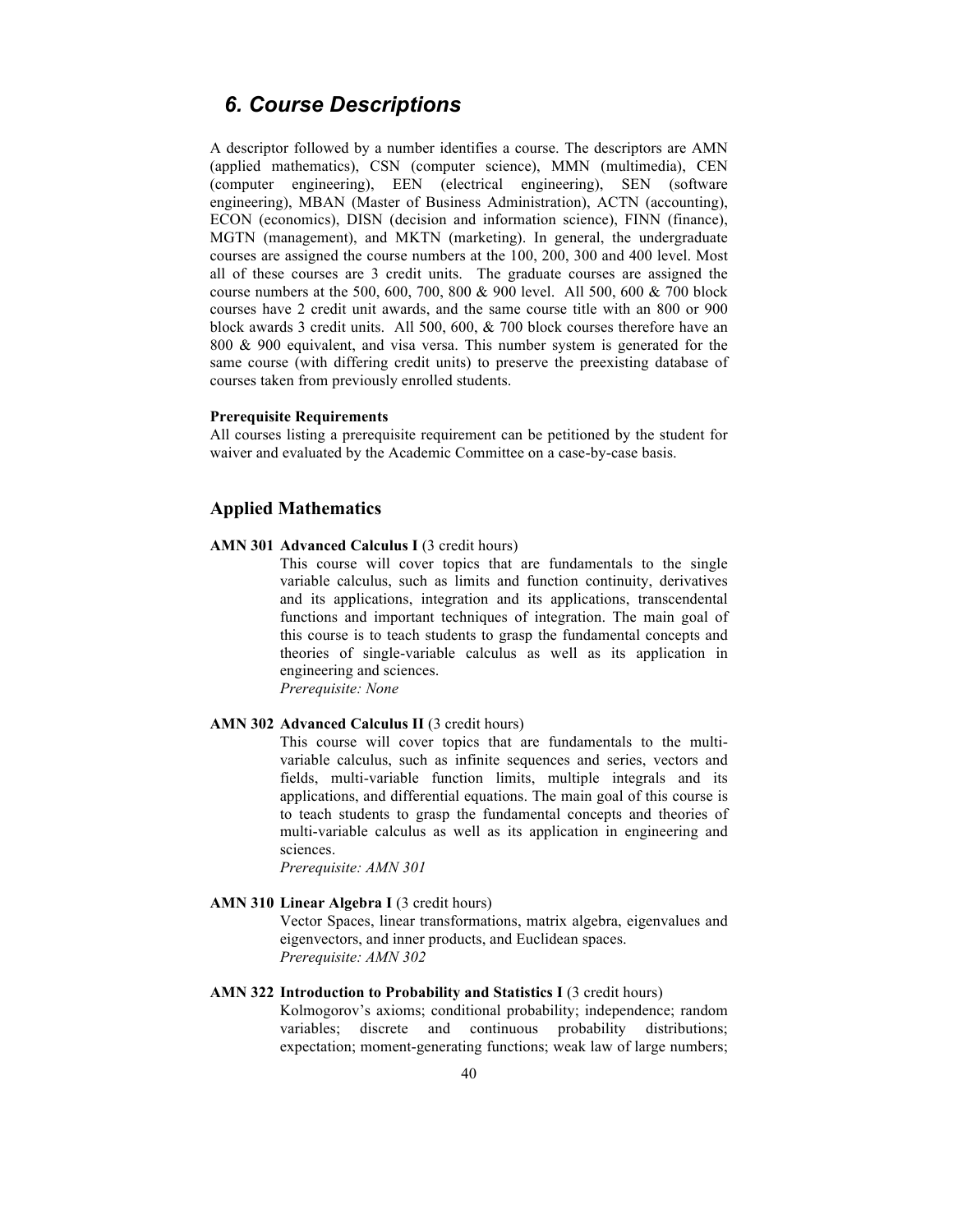central limit theorem. *Prerequisite: AMN 302*

# **AMN 340 Introduction to Discrete Mathematics** (3 credit hours)

Permutations, combinations, set theory, partitions, algebraic structures, groups and rings, generating functions, graphs, algorithms, lattices, Boolean algebra, complexity analysis, completeness and incompleteness. *Prerequisite: AMN 310*

#### **AMN 910 Integral Transformations** (3 credit hours)

Laplace transform and its application in ordinary and partial differential equations, Fourier analysis, Fourier integral, Fourier transformation and its applications in partial differential equations. *Prerequisites: AMN 302 and AMN 301*

# **AMN 912 Applied Partial Differential Equations** (3 credit hours)

This course is designed for Computer/Electrical engineering graduate students to provide them with problem solving analytical capabilities in Semiconductor Device Modeling, Electromagnetic Fields & Waves, Quantum Mechanics, and Transport Phenomena. The course contents covers topics of analytic methods to solve linear and non-linear partial equations, such as Method of Characteristics, Separation of Variables, Eigenfunction Expansion Methods, Green's Functions Methods, Perturbation and Asymptotic Methods, Similarity Method and Inverse Scattering Methods, Stability and Bifurcation will also be discussed. *Prerequisite: Undergraduate course in differential equations or engineering Mathematics*

# **AMN 930 Numerical Analysis** (3 credit hours)

Numerical solution of linear system of equations by direct method and iterative method, numerical least square problem, eigenvalue problem, numerical solution of non-linear systems of equations and optimization problem.

*Prerequisites: AMN 301, AMN 302 and AMN 310*

### **AMN 940 Discrete Mathematics** (3 credit hours)

This course covers topics that are important in the development of computer algorithms and data structures, such as mathematical induction, asymptotic notations, recurrences, infinite series summations, graphs, digraphs, trees and counting combinatorics and discrete probabilities analysis and statistical quality control. *Prerequisite: AMN340*

#### **AMN 952 Probability and Statistics for Engineers** (3 credit hours)

Treatment of data, probability, probability distribution, probability density, sampling distribution, inferences concerning means and variance, non-parametric tests.

*Prerequisites: AMN 301 and AMN 302*

# **AMN 920 Fast Fourier Transformations and Applications** (3 credit hours) This course is designed to provide electrical/computer engineering and applied mathematics graduate students with the background knowledge of Fourier Transformations (FT), Discrete Fourier Transformations (DFT) and Fast Fourier Transformations (FFT). The applications of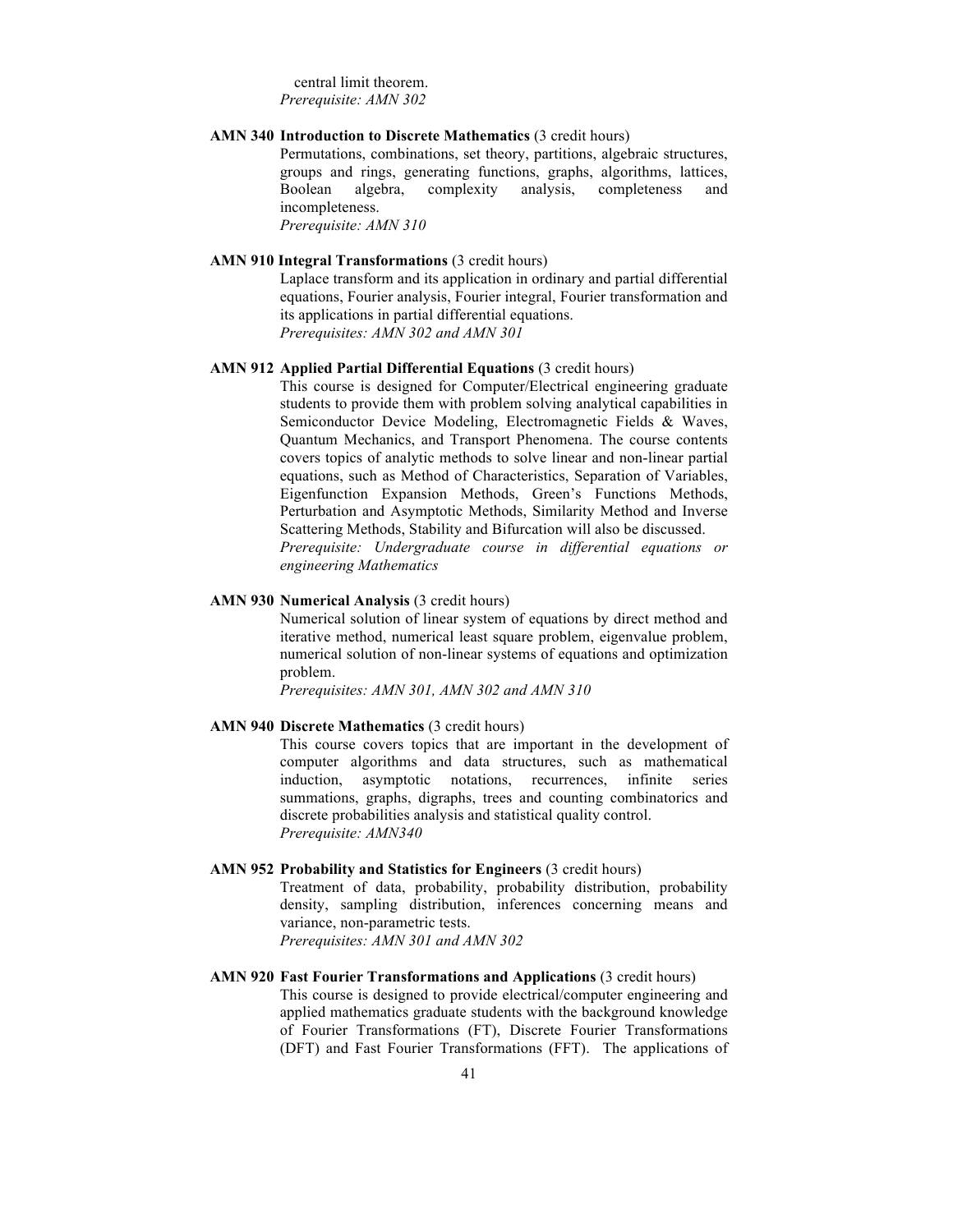FFT in Filter Design, Signal Processing and Image Processing are also included in this course. *Prerequisite: AMN 510*

### **AMN 920 Optimization Techniques I** (3 credit hours)

Basic concepts, unconstrained optimization, linear programming, simplex method, degeneracy, multidimensional optimization problems involving equality or inequality constraints by gradient and nongradient methods.

*Prerequisite: AMN 930*

### **AMN 921 Optimization Techniques II (3 credit hours)**

Combinatorial optimization, Hopfield neural network model, Simulated Annealing and Stochastic machines, mean field annealing, genetic algorithms, Applications to: Tabu search, traveling salesman problems, telecommunications problems, quadratic 0-1 & quadratic assignment problems, graph partition and graph bipartition problems, point pattern matching problems, multiprocessor scheduling problems. *Prerequisite: AMN 920* 

### **AMN 996 Independent Study** (3 credit hours)

By arrangement with instructor.

Independent study of topics of special interest in applied mathematics under the direction of an instructor, who is knowledgeable in the field. It may consist of reading, homework, tests, presentation and project determined by the instructor.

*Prerequisite: Graduate standing*

# **Bio-Management**

**BIOM 900 - Introduction to Clinical Research Management** (3 units)

This course will provide an overview of managing Clinical Research Trials. It will cover developing a research question, planning and creating a concise protocol covering all aspects including documentation, design, sampling and computational instruments, legal issues, and budgeting money and time.

### **BIOM 901 - Issues in Legal, Regulatory and Bioethics** (3 units)

Various case studies and discussions will be dealt with to give students the ability to find and solve common ethical and moral issues regarding clinical research. Review of governmental policies will give students knowledge in the legal issues around human and animal testing.

# **BIOM 902 - Clinical Biostatistics and Epidemiology** (3 units)

This course will cover the various epidemiological and biostatistical methods in conducting clinical research. The biostatistical methods that students will cover include use of common database and pattern discovery tools, algorithmic elimination processes, and computational error discovery. The epidemiological facet of this course will look at study design, measures of occurrence and association, different types of bias and randomization processes in clinical trials, and a review of evidence-based clinical outcomes.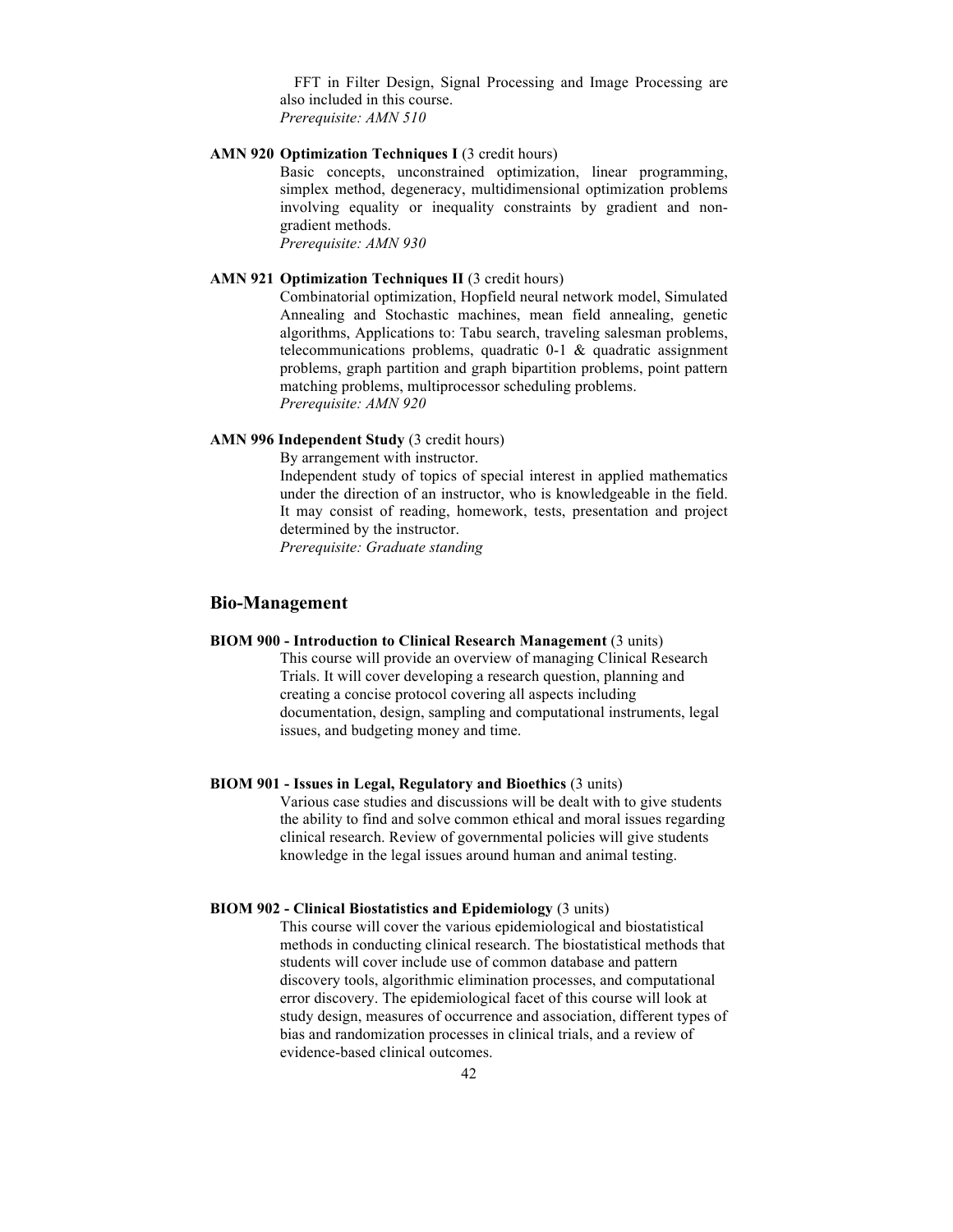### **BIOM 903 - Protocol Development and Scientific Writing** (3 units)

Students will learn protocol development and writing skills to manage the regulatory and fiscal proposal, application, and follow-through stages of clinical research. Lectures will cover the structure of various government and funding agencies, identifying and exercising good judgement on funding decisions, and tracking the financial aspects of moral and ethical issues.

# **Computer Science**

**CSN 300 Introduction to Computer Science** (3 credit hours)

This course is designed as the first course for all beginning students majoring in Computer Science or Computer Engineering. Topics include data storage and data manipulation, computer hardware configuration, operating systems, computer software, computer networks, programming languages, algorithms, data structures and file structures, theory of computation and software applications. *Prerequisite: None*

# **CSN 321 Logic Design** (3 credit hours)

Basic switching circuit and logic design concepts. Noise Margin, propagation delay, Boolean algebra. Minimization techniques, including Karnaugh maps and QM techniques. Combinational circuit design with MUXs, PLAs, and ROMs. *Prerequisite: None*

### **CSN 324 Introduction to Microprocessors** (3 credit hours)

Overview of microprocessor organization, hardware-software tradeoffs. Survey of microprocessor architectures and assembly languages, LSI memory chips, memory section design, LSI I/O techniques, interrupts, DMA channels, microcomputer development systems, and microcomputer development systems. *Prerequisite: CSN 321*

# **CSN 360 Introduction to Computer Networks** (3 credit hours) This course is designed as an introduction to computer networks. General networking theory such as the 7-layer OSL model will be covered. In addition, emphasis will be placed on the network technologies that are used in corporate networks today. *Prerequisite: None*

### **CSN 363 Java Script for Interactive Web Page** (3 credit hours)

This course introduces JavaScript, which can make HTML more powerful and dynamic. The topics covered are as follows: Create dynamic images, frames, dynamically update pages, JavaScript and cookies, plug-ins, cascading style sheets, and debugging. After finishing this course, the student will have a better picture of client side vs. server side, HTML vs. JavaScript and integrate JavaScript into web pages to create dynamic images, add smart forms, and detect which browsers and plug-ins that visitors are using so that one can customize the content.

*Prerequisite: CSN 364 or CSN 381*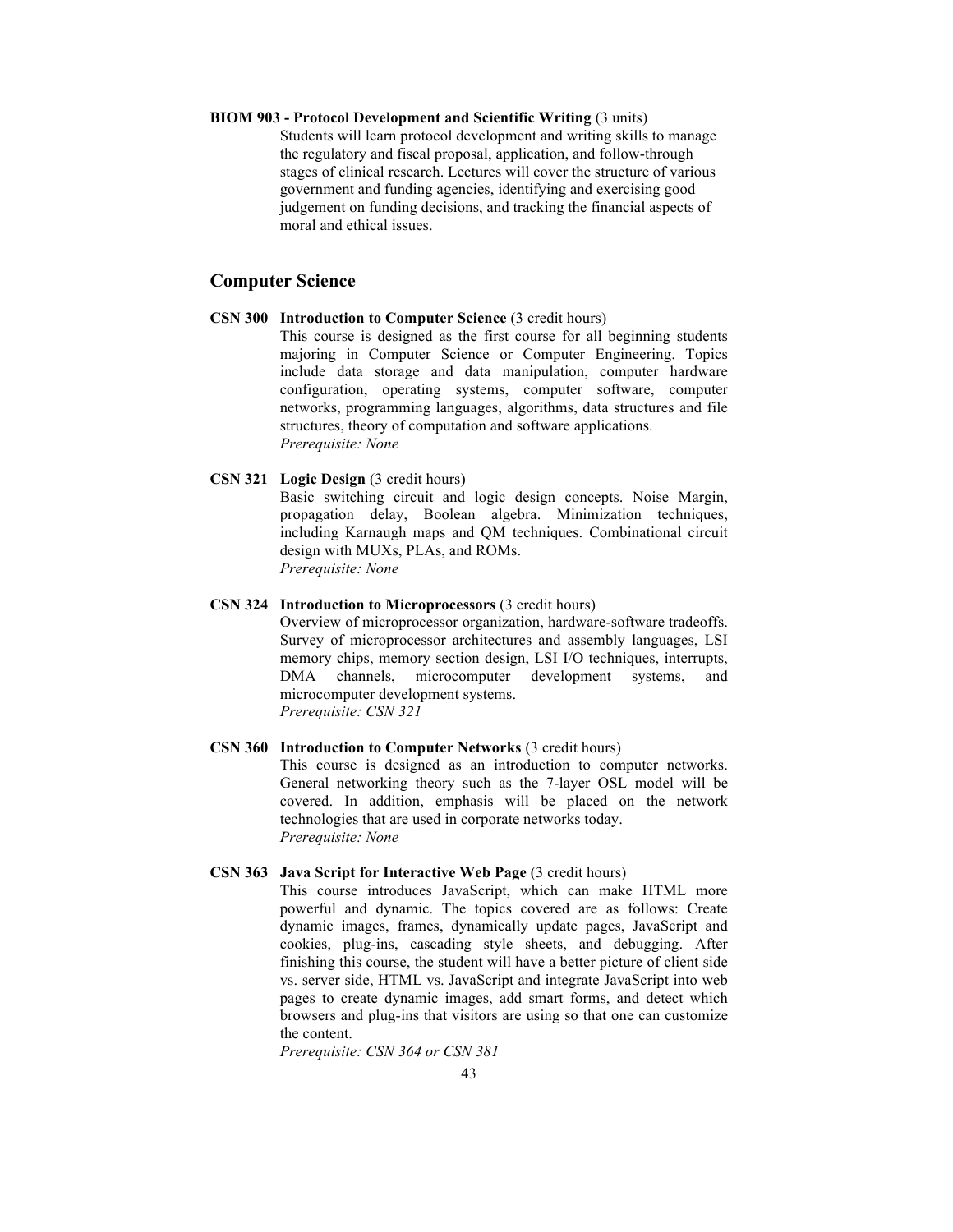**CSN 364 Introduction to Programming Using Java** (3 credit hours) This course covers concepts, software development; data types, constants and variable declarations; Input/output, operators and arithmetic expressions, logical and relational operators; Control structures, selection, binary selection and multi-way selection; Control statements: repetition; Arrays and strings; Object oriented programming using objects and classes; Exceptions; streams I/O. *Prerequisite: None*

### **CSN 377 Introduction to Operating Systems** (3 credit hours)

Introduction to operating systems organization. Management of memory, processors, and other system resources, deadlock problems, and avoidance. Process interaction and communication. sharing and protection of processes and data. File structures. Implementation considerations.

*Prerequisite: CSN 382*

# **CSN 378 Introduction to Database Systems** (3 credit hours)

File organization. Hierarchical, network, and relational data models. Database design techniques based on integrity constraints and normalization. Database languages; protection backup and recovery, concurrency control. *Prerequisite: CSN 382*

**CSN 381 C Programming Languages** (3 credit hours) Programming in C language, with emphasis on structured programming. The following topics will be covered: functions, operators, variables, loops, pointers, input/output, data types, structures, arrays, unions, and disk files. *Prerequisite: None*

# **CSN 382 Data Structures** (3 credit hours)

An introduction to abstract data structure used to store, access, and manipulate information in computer programming applications. The following topics will be covered: Stacks, recursion, queues, lists, trees, string processing, sorting and searching. *Prerequisite: CSN 364 or CSN 381*

# **CSN 800 Software Engineering I** (3 credit hours) Requirements specification techniques, software design technique and tools, implementation issues, and software engineering and programming languages. *Prerequisite: CSN 382*

### **CSN 810 Digital Design I** (3 credit hours)

Switching algebras, combinational circuits, minimization techniques, and sequential circuits. Analysis of synchronous sequential circuits, counters, shift registers, etc. use of CAD tools. *Prerequisite: CSN 321*

# **CSN 822 Introduction to Computer Architecture (3 credit hours)**

Overview of computer systems, CPU design, computer arithmetic, micro-programming techniques, design of main memory, memory hierarchies and management, input/output subsystem organization,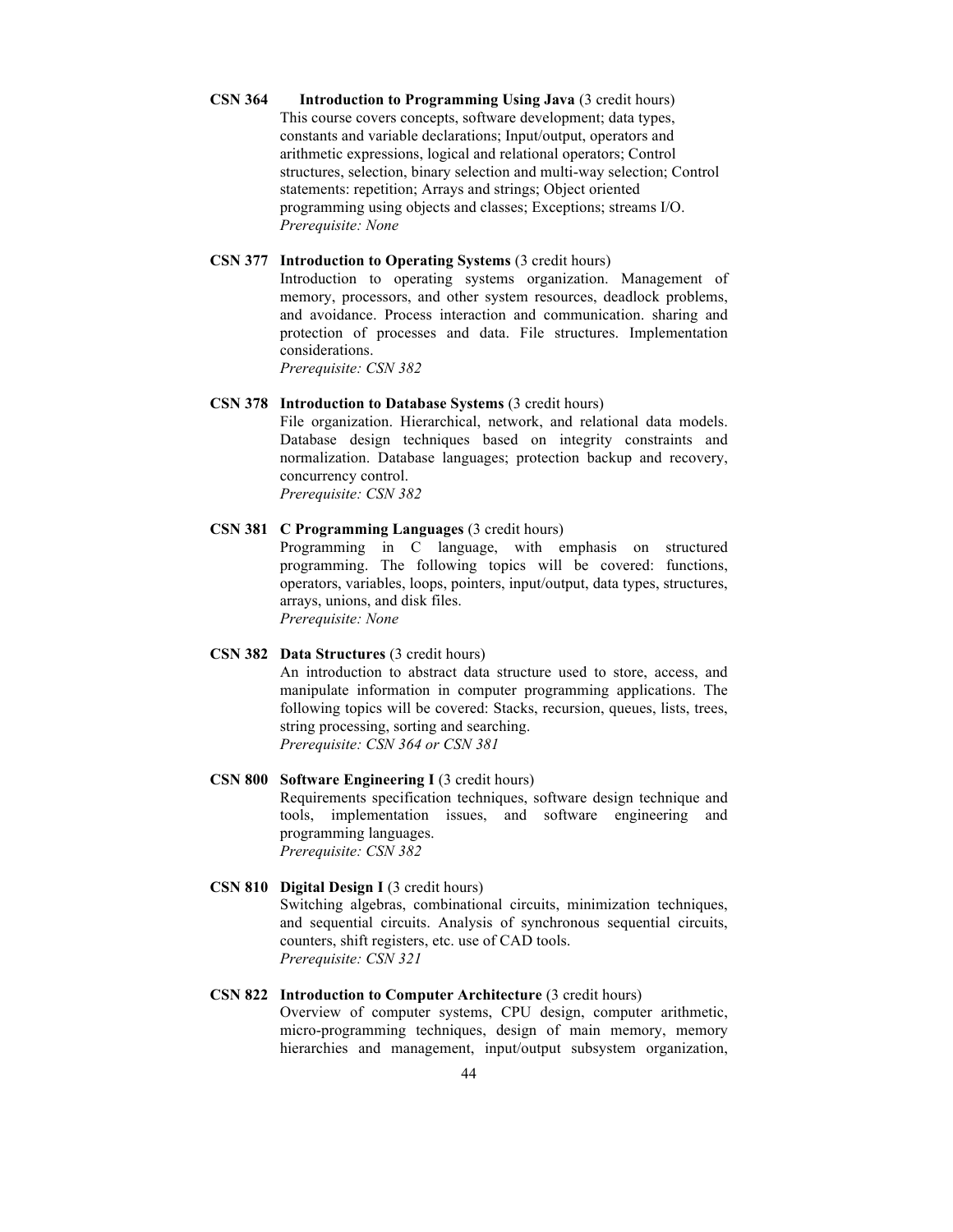interrupt handling and DMA channels. Lab projects include design and implementation of a CPU based on a bit-slice microprocessor. *Prerequisites: CSN 321*, *CSN 324*

**CSN 830 Software Testing & Quality Engineering** (3 credit hours) Modern testing techniques based on black box or behavior testing, control flow and data flow testing, transaction based and finite state testing, domain testing, reliability testing, software reliability models, tools and automation.

*Prerequisites: CSN 364, 374 and 464*

### **CSN 835 Internet Architectures** (3 credit hours)

The goal of this course is to provide students with a broad and deep understanding of the Internet. The topics include unicast routing, protocols, multicast routing protocols, Transport Protocols, Traffic Engineering, Multiprotocol Label Switching (MPLS), Generalized MPLS, Quality of Services, Queuing in Packet Switches, Switch Fabrics, Packet Processing, VPNs, and Mobile IP. The course also provides students with an opportunity to design and write networking programs.

*Prerequisite: None*

#### **CSN 850 Modern Physics for Engineers** (3 credit hours)

The material covered in this course is concerned with fundamental topics in modern physics with extensive applications in science and engineering. Topics covered are as follows: the particle nature of matter, matter waves, quantum mechanics in one dimension and three dimensions, tunneling phenomena, crystal structure, statistical physics, and semiconductor theory and devices.

*Prerequisites: AMN 301, AMN 302 & College Physics*

### **CSN 851 PERL Programming** (3 credit hours)

An acronym for "Practical Extraction and Report Language", PERL gained attention in the explosion of Internet as a quick and effective way to create applications that provide much of the web's interactivity. Now, PERL is an industry standard and popularly interpreted programming language known for its power and flexibility. It combines the familiar syntax of  $C$ ,  $C++$ , and scripting languages into a tool that is more powerful than the separate pieces used together. PERL is available on virtually every computer platform, and is used in all types of application, including Web and Internet applications, generic software testing script writing for automating tests, system administration and many other fields of applications. This course will teach basic PERL data structures, flow control, basic I/O, operators, strings, arrays, regular expressions and subroutines.

*Prerequisites: Any programming language knowledge is helpful, but not required. Unix experience is helpful too.*

**CSN 853 Microelectronic and Integrated Circuit Engineering** (3 credit hours) Analysis and design of passive devices, resistors, capacitors, diode, MOSFETS and BJT, their principle, fabrication technology and small signal modeling. Inverters, static and dynamic CMOS logic gates. SPICE simulation of circuits. Device layout and RC extraction. *Prerequisite: CSN 321*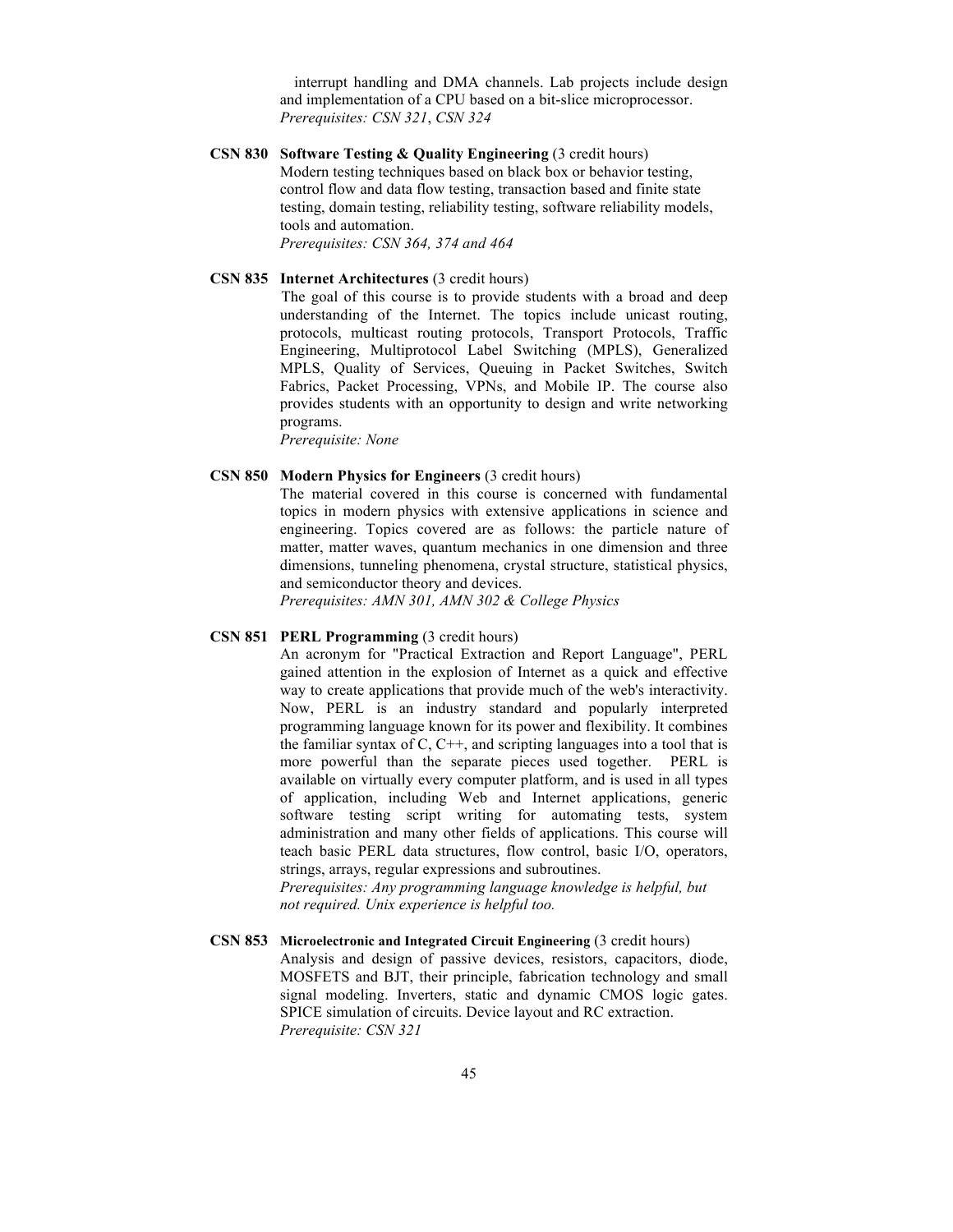### **CSN 860 Introduction to Communication Systems** (3 credit hours)

This course provides an introduction to both digital and analog communications systems. Topics covered include signal representation in communication systems, principles underlying major components of digital and analog communication systems with an emphasis on modulation and demodulation methods. It intends to provide necessary background and technical skills to work professionally in communication systems.

*Prerequisite: None*

### **CSN 861 Bluetooth Implementation and Wireless LAN** (3 credit hours)

Bluetooth is a global specification for wireless connectivity that allows phones, PDAs and other portable devices to connect to each other and transmit voice and data by radio in open air rather than cables. 802.11 is a wireless LAN protocol that is increasingly gaining industry support. This course provides an overview of each of these technologies, their unique capabilities, advantages and disadvantages. Students will understand protocol concepts, and do hands-on programming projects about software implementation. Software components including protocol stack design, MAC layer firmware design, performance issues, power management and application development are addressed. *Prerequisite: CSN 381*

# **CSN 864 Java Programming** (3 credit hours)

Introduction to Java, Application versus Applenet, Installing Java, variables, types, expressions, control constructs, java.lang, Strings, Vectors, Hash tables, File I/O, The Java AWT, components, events, layout managers, Improved GUI libraries, Threads, Synchronization, Java intervals, Sockets, Writing a server and a client. *Prerequisites: CSN 381 and CSN 481*

### **CSN 866 Routing in the Computer Network** (3 credit hours)

This course introduces different routing protocols (RIP, IGRP, EIGRP, OSPF, IS-IS and BGP) as well as new developments (multicasting and MPLS). Students will learn interior and exterior routing protocols that are currently being used in the Internet. In addition, they will study multicast routing and multi-protocol layer switching (MPLS). *Prerequisite: CSN 360*

# **CSN 869 Optical Networking** (3 credit hours)

This course is designed for Computer Science/Computer Engineering senior/graduate students to provide them fundamental knowledge in optical communication and networking methods and enabling technologies. The course introduction to optical fiber characteristics, optical networking components, physical layer systems: 10M/100M/ 1GE/10GE Ethernet, OC-3/OC-12/OC-48/OC-192 SONET Rings and ADMs, Ethernet, L. Bridges and switches

*Prerequisites: A basic course in Telecommunication*

# **CSN 881 Introduction to C++ Programming Language** (3 credit hours) This course introduces the student to Object Oriented Programming through general C++. No IDE (MS Visual C++, Borland OWL, etc.) will be taught. It covers specification and implementation of classes; access modifiers to support information hiding; constructors,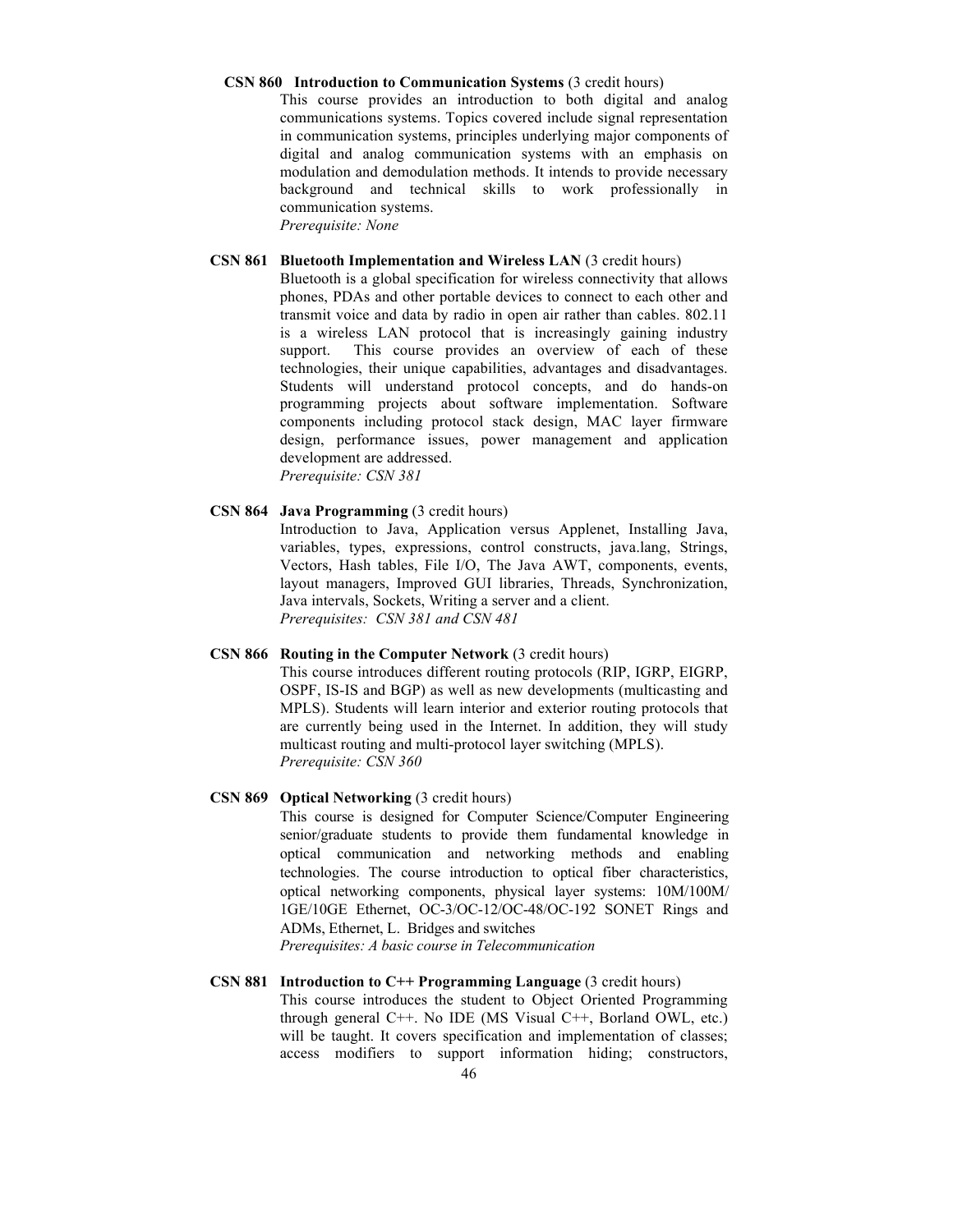destructors and memory management; class inheritance, virtual functions and runtime binding; overloaded operators, iostream library. Not covered are exception-handling, templates, STL, and iterators. *Prerequisite: CSN 381*

**CSN 882 Oracle Database Architecture and Administration I** (3 credit hours) The course is composed of two parts: Oracle Architecture and Administration. The first part gives a comprehensive picture of Oracle architecture and discusses the concept of Oracle database and instance. The second part shows students how to create Oracle database, allocating system storage and planning for future storage requirements, creating and modifying database storage structure and objects, and controlling and monitoring user access to the database. *Prerequisite: CSN 378*

### **CSN 884 Unix Networking Programming** (3 credit hours)

The course will cover in detail the different interprocess communication (IPC) facilities available under the Unix operating system to develop distributed applications in a network environment. Distributed application components can be executed on the same machine, or on different machines, or a combination. These IPC facilities have two main attributes, the IPC interface and the network protocol. The course covers in detail the following interfaces: pipes, FIFO, shared memory, message queues, semaphores, sockets, system V Transport Layer Interface (TLI), and Remote Procedure Calls(RPC). In addition, we cover a useful set of network routines that simplifies distributed programming.

*Prerequisites: CSN 381*, *CSN 382 and SEN 556*

# **CSN 885 Introduction to Linux/Unix Operating System** (3 credit hours)

Linux operating system is a multi-user, multi-tasking operating system that runs on many platforms, including Intel Pentium, Intel Strong/Arm, Motorola MC68K, and Power PC processors. It implements a superset of the POSIX standard. Linux interoperates with other operating systems, including those of Microsoft, Apple, and Novell. In addition, Linux supports a wide range of software including X-windows, TCP/IP networking (including SLIP, PPP, ISDN) protocols etc. It has been one of the most fast growing operating systems with over 10 million users and/or systems installed world wide, and is one of the major emerging operating systems. *Prerequisite: None*

# **CSN 886 Software Design Using Unified Modeling Language (UML)**

(3 credit hours) This course is an introduction to object-oriented principles of software design using the Unified Modeling Language (UML). Object oriented systems offer the promise of constructing highly modular and reusable software components. In this course we will discuss what is meant by object oriented design from analysis, through system design to programming implementation. The course will focus on building the object-oriented (OO) analysis model for software engineering. Then it defines in depth principles of object orientation reviewing the characteristics that actually comprise a true object. The course covers the gathering of requirements for software design, software project organization & management, the role of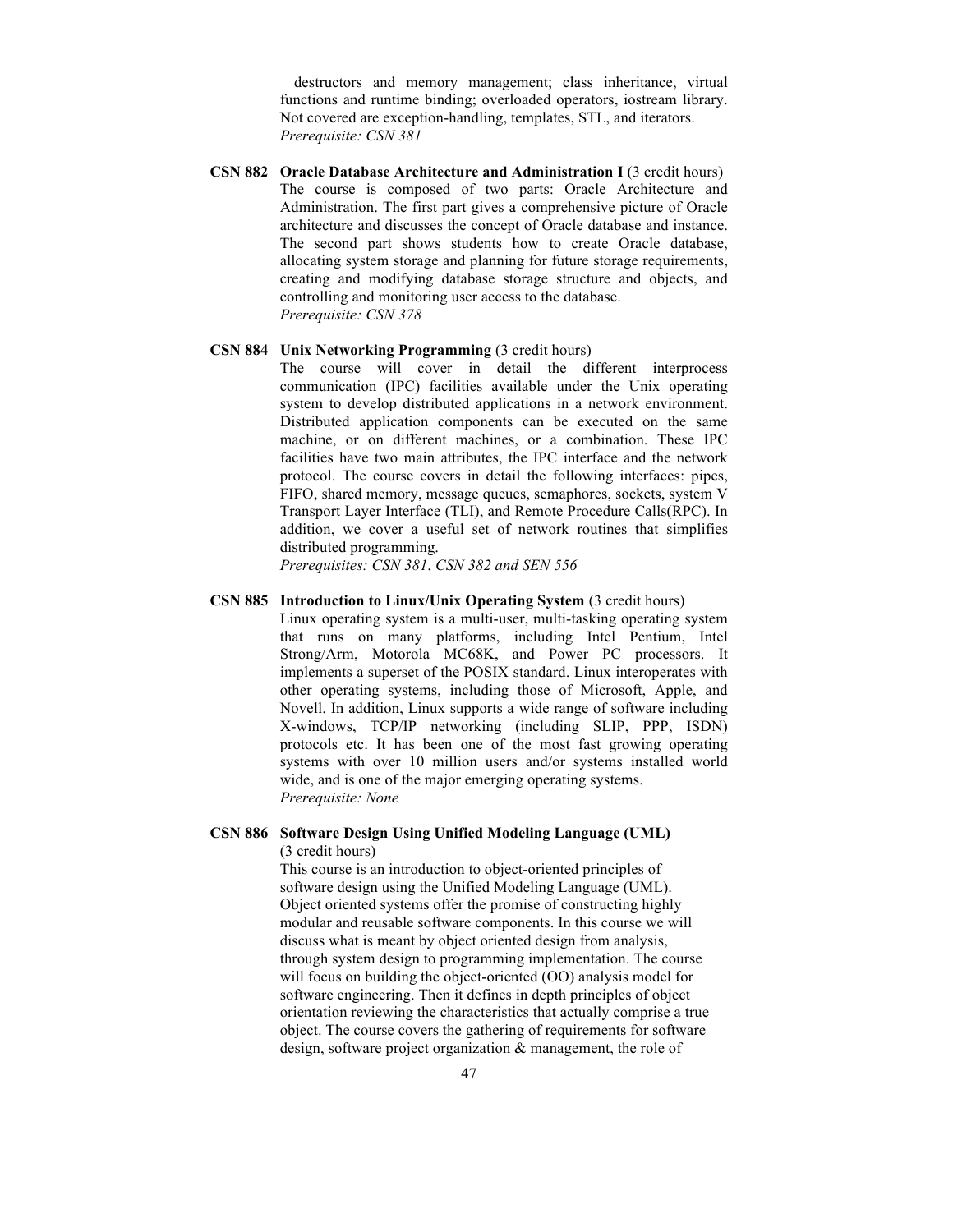design, use-case analysis, object modeling in software engineering and an introduction to design patterns. UML is presented in context throughout the discussion with emphasis on the practical application of OO principles and techniques, including the use of UML to solve real-world problems. Students are expected to write a detailed description of the design for each of the programs, incorporating UML models where appropriate. Students will implement their programs in the Java programming language. *Prerequisites: CSN 374, CSN 382. Students should be familiar with*

*Java, C++ or other language, some web programming as well as basic data structure concepts and some UNIX.*

### **CSN 892 Computer Graphics** (3 credit hours)

Historical development of computer graphics, black and white graphics programming, color raster graphics, resolution and memory requirements, look-up tables, vector graphics and matrices, surfaces, rotation and scaling, graphics primitive, and transformation. *Prerequisite: AMN 340*

# **CSN 896 Independent Study** (3 credit hours)

By arrangement with instructor.

Independent study of topics of special interest in computer science under the direction of an instructor. It may consist of reading, homework, tests, presentation and project determined by the instructor. *Prerequisite: None*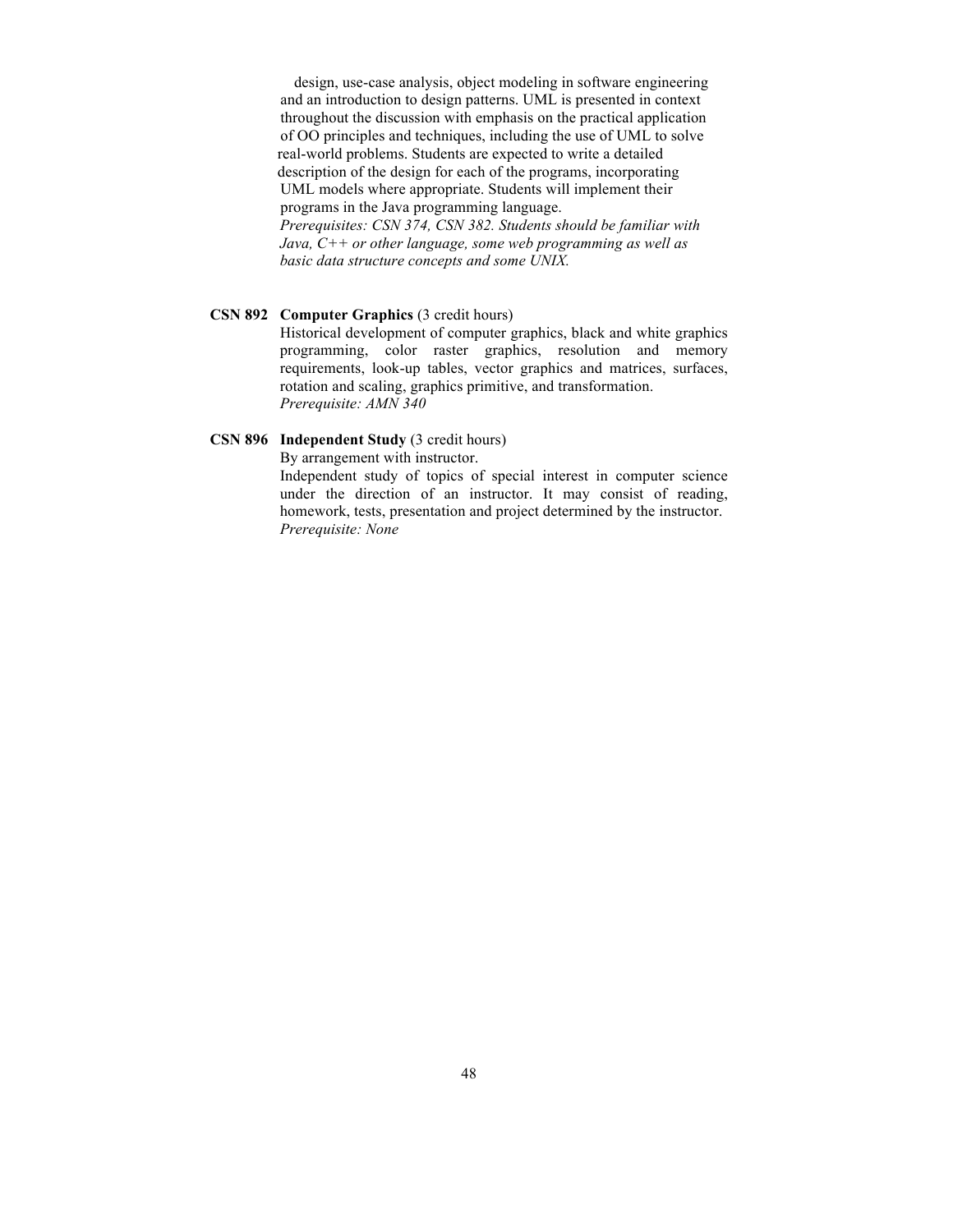# **Computer Engineering**

# CSN 410 **Digital Design Fundamentals** (3 credit hours)

This course is required for all an undergraduate course, does not count towards the graduate degree meets 3 hours per week for 16 weeks. Switching algebras, combinational circuits, minimization techniques, and sequential circuits. Analysis of synchronous sequential circuits, counters, shift registers, etc. use of CAD tools. *Prerequisite: CSN 321*

# **CEN 911 VLSI Design Fundamentals** (3 credit hours)

MOS & CMOS circuits and transistor theory, VLSI technology, circuit characterization and performance analysis, static and dynamic CMOS logic circuits, different logic structures, and system and subsystem design.

*Prerequisite: CEN 510*

# **CEN 932 Network Management** (3 credit hours)

Basic principles and functionality of network management systems, introduction to network management protocols, i.e., Simple Network Management Protocol (SNMP), remote monitor functionality and network security, and future trends in network management tools and technologies.

*Prerequisite: CSN 382 and CSN 360*

# **CEN 933 Digital Signal Processing I** (3 credit hours)

Discrete time signals and systems and properties, analysis of discrete time systems, structures for discrete time systems, and properties of analog filters and frequency transformations. *Prerequisite: AMN 620*

### **CEN 935 Internet Architectures** (3 credit hours)

The goal of this course is to provide students with a broad and deep understanding of the Internet. The topics include Unicast Routing Protocols, Multicast Routing Protocols, Transport Protocols, Traffic Engineering, Multiprotocol Label Switching (MPLS), Generalized MPLS, Quality of Services, Queueing in Packet Switches, Switch Fabrics, Packet Processing,, VPNs, and Mobile IP. The course also provides students with the opportunity to design and write networking programs.

*Prerequisite: None*

### **CEN 940 Network Security Techniques** (3 credit hours)

Network security plays a key role in today's network computing environment. This course is designed to familiarize the students with fundamentals of network security issues, techniques, and applications. Topics include: introduction to computer networks, cryptography, secret and public key algorithms, authentication systems, digital signature, and secured e-mail systems. Some current hot topics, such as Internet security, e-commerce, and Virtual Private Network (VPN) will also be briefly covered. *Prerequisite: None*

#### **CEN 951 Computer Architecture I** (3 credit hours)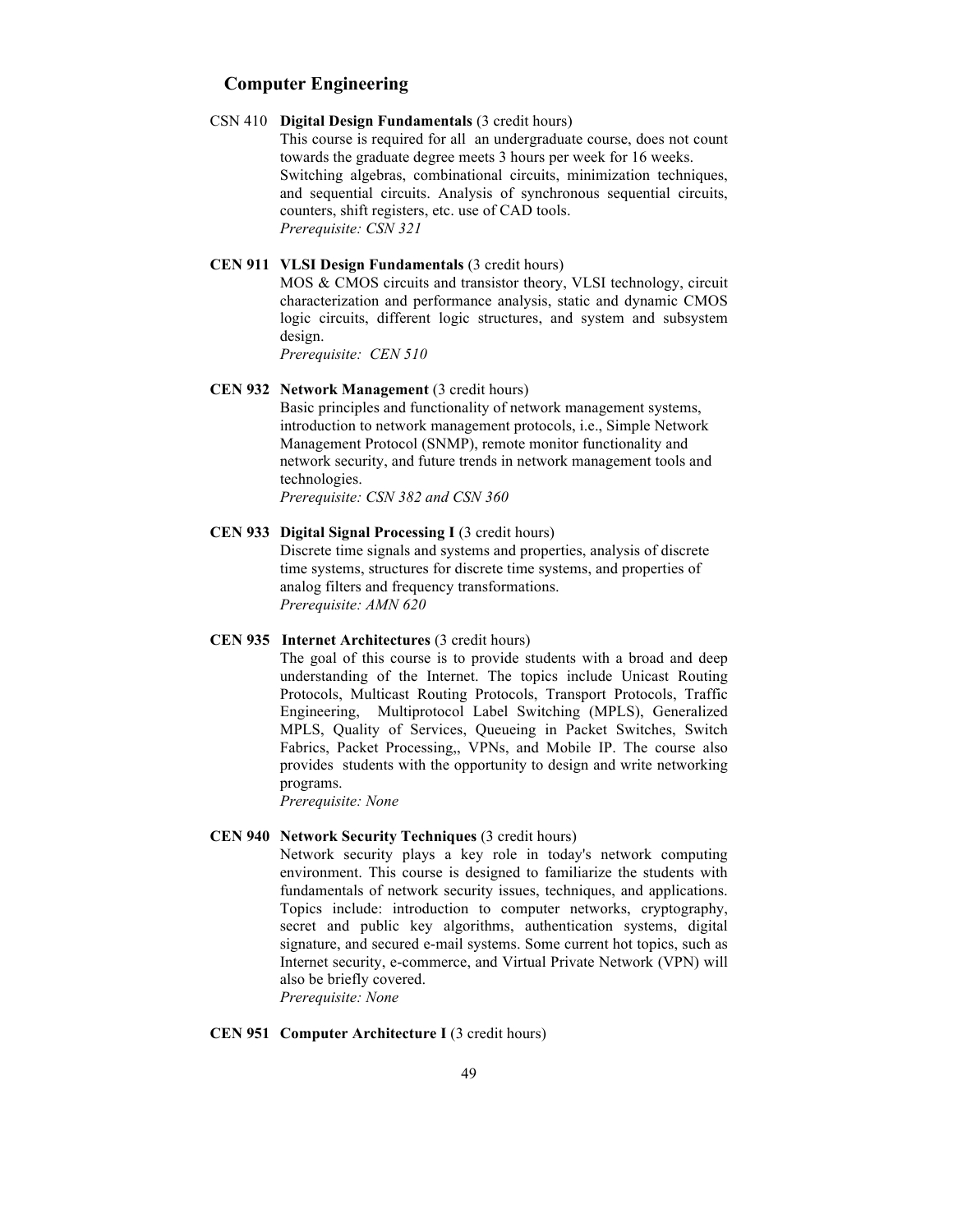Instruction set design, processing unit, control unit, microprogramming, memory, and input/output subsystem. *Prerequisite: None*

# **CEN 959 Operating Systems I** (3 credit hours)

Process management, memory management, scheduling, concurrent processing, synchronization mechanisms, resource allocation, resources, deadlock, and file systems. *Prerequisite: CSN 382*

### **CEN 961 Bluetooth Implementation and Wireless LAN** (3 credit hours)

Bluetooth is a global specification for wireless connectivity that allows phones, PDAs and other portable devices to connect to each other and transmit voice and data by radio in open air rather than cables. 802.11 is a wireless LAN protocol that is increasingly gaining industry support. This course provides an overview of each of these technologies, their unique capabilities, advantages and disadvantages. Students will understand protocol concepts, and do hands-on programming projects about software implementation. Software components including protocol stack design, MAC layer firmware design, performance issues, power management and application development are addressed. *Prerequisite: CSN 381*

### **CEN 962 Design of Embedded Computing Systems** (3 credit hours)

This course provides and overview and a hands-on experience of the different phases of the design process of the embedded computing systems. The design phases span the process spectrum from requirements through manufacturing phases. The alternatives and choices available to the designer in every phase are studied together with the rationale for choosing one alternative over the other. The student will become familiar with the phases involved in an embedded computing system design project, and will be familiar with some of the tools and choices available at every phase. The student will also be able to decide which alternatives better suit that project's specific requirements.

*Prerequisites: CSN 321 and CSN 324*

# **CEN 963 Switching in Computer Networks** (3 credit hours)

This course focuses on switching theory in computer networks. The course covers LAN switching techniques, including bridging, VLANs and trunking. The course also covers different switch fabrics, including input-buffered/input-output-buffered switches, shared-memory switches, banyan switches, knockout switches, abacus switches, crosspoint-buffered switches, Clos-Network switches and wireless ATM switches. Furthermore, this course studies IP switching, in particular MPLS technology, including MPLS traffic engineering and MPLS/VPN.

*Prerequisite: CSN 360*

### **CEN 964 Computer Interface and Firmware Engineering** (3 credit hours)

As computers have been widely used almost everywhere, from intranet to Internet, from personal uses to large-scale business applications, there are strong, increasing demands for computer-based industrial automation and instrument control. This is often referred as computer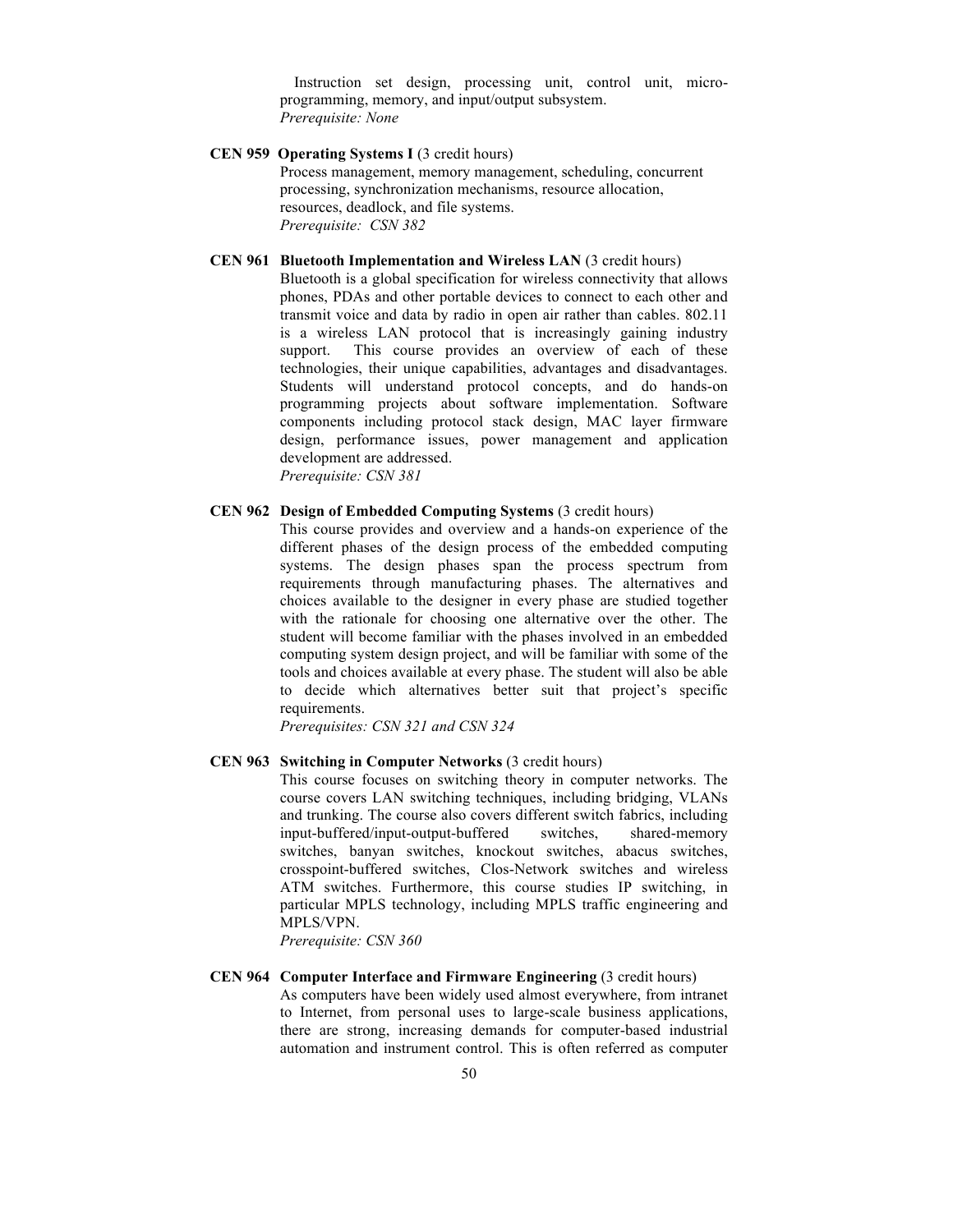interface, the bridge between hardware and software. This course is designed to overview various hardware interfaces that are practically used in industries as well as software that can communicate through these interfaces. Specifically it introduces communications through the serial and the parallel ports, RS232 and GPIB interfaces, I/O buses, and device drivers written in C/C++. Besides this course will also discuss microprocessor embedded systems and high-level graphical user interface (GUI) programming. Experimental examples are presented in the class and students are given with practical projects for solving realworld problems.

*Prerequisites: CSN 381, SEN 909, CEN 0 and CEN 951*

### **CEN 966 Routing in the Computer Network** (3 credit hours)

This course introduces different routing protocols (RIP, IGRP, EIGRP, OSPF, IS-IS and BGP) as well as new developments (multicasting and MPLS). Students will learn interior and exterior routing protocols that are currently being used in the Internet. In addition, they will study multicast routing and multi-protocol layer switching (MPLS). *Prerequisite: CSN 360*

### **CEN 969 Optical Networking** (3 credit hours)

This course is designed for Computer Science/Computer Engineering senior/graduate students to provide them fundamental knowledge in optical communication and networking methods and enabling technologies. The course introduction to optical fiber characteristics, optical networking components, physical layer systems: 10M/100M/ 1GE/10GE Ethernet, OC-3/OC-12/OC-48/OC-192 SONET Rings and ADMs, Ethernet, L. Bridges and switches

*Prerequisites: A basic course in Telecommunication*

# **CEN 971 Storage Area Network (SAN) Implementation** (3 credit hours)

In this comprehensive, practical course, the instructor will cover all aspects of storage networking. First, the theory of how a SAN can help consolidate conventional server storage onto networks will be explained. Understanding includes how a SAN can help make applications highly available no matter how much data is being stored, which, in turn, makes data access and management faster and easier. The course will provide students with practical advice on the design and implementation of this new technology and how it works to make the decision to adopt storage networking easier. Students will understand the theory of SAN technology, and appreciate the benefits of SAN. This course provide a detailed up-to-date coverage on the following topics: The evolution of computing in data centers leading to SANs, killer applications for SAN technology, storage networking theory, its meaning to an enterprise information processing architecture, software components required to implement, and practical issues in SAN implementation and management.

*Prerequisite: CEN 963*

### **CEN 975 High Speed Digital Systems** (3 credit hours)

As technology continues to advance, issue of signaling, timing, power and noise become increasingly important. Thus, the techniques covered in this class, once used only in supercomputers before, are now essential to the correct and efficient operation of any type of digital system. This class is planning to cover the practical and theoretical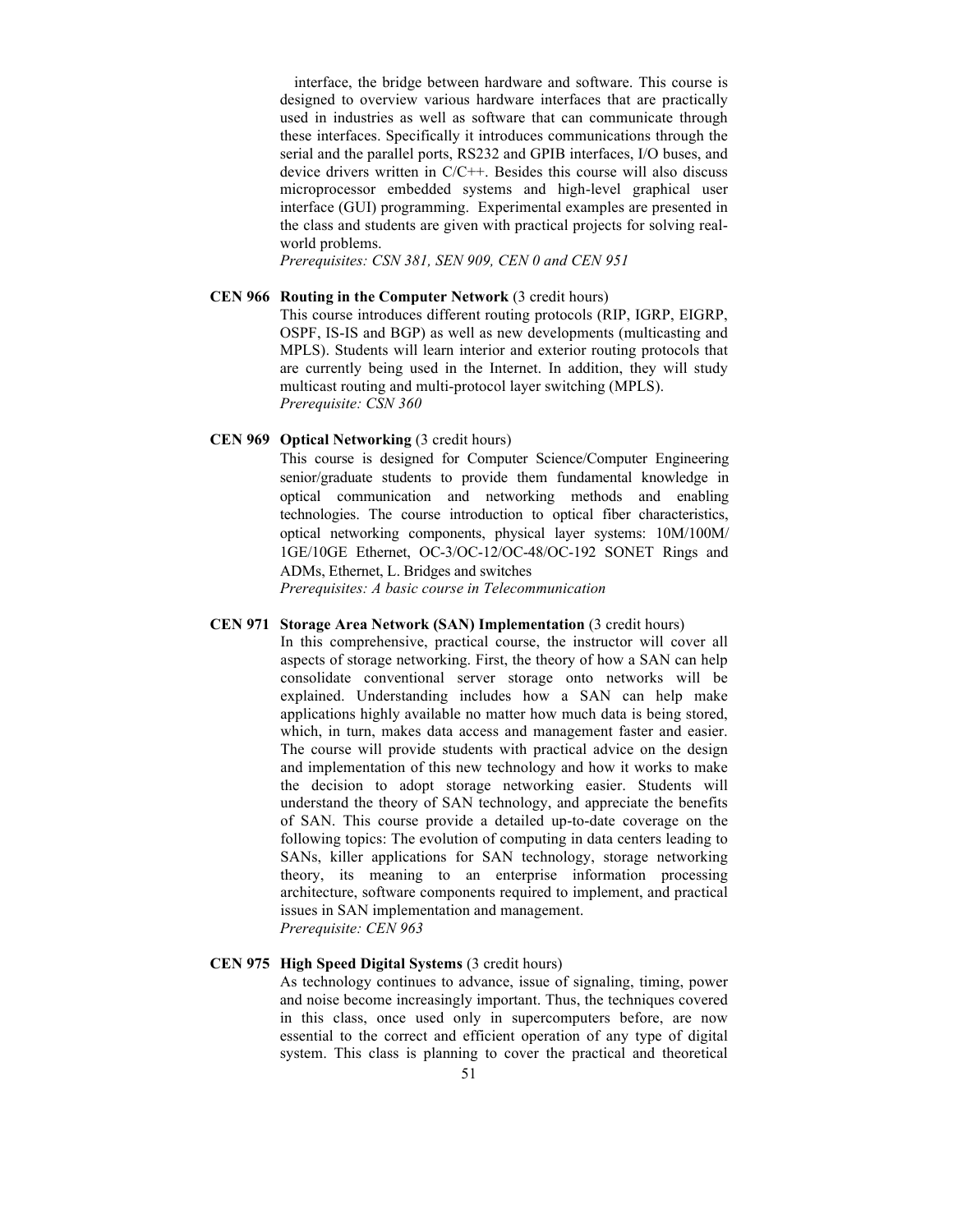aspects necessary to design modern high-speed digital systems at the platform level. The class will go through every required fundamental concept, basic theory and as many as related other topics. Topics covered are: Fundamentals, transmission line, cross talk and terminations, connectors, packages, and vias, nonideal return paths, SSN (Simultaneous Switching Noise), power system/ delivery, buffer modeling, clock distribution and clock oscillators. Digital timing analysis, design methodologies, and measurement techniques. *Prerequisite: CEN 910*

# **CEN 910 Digital Design II** (3 credit hours)

Analysis and synthesis of combinatorial and sequential digital circuits with attention to static, dynamic, and essential hazards. Algorithmic techniques for logic minimization, state reductions, and state assignments. Decomposition of state machine, algorithmic state machine. Design for test concepts. *Prerequisite: CEN 910*

# **CEN 911 VLSI Design II** (3 credit hours)

Fault simulation and testing of VLSI circuits, symbolic layout, yield analysis and advanced topics, place & route, VLSI CAD tools, programmable arrays, and ASIC concepts. *Prerequisite: CEN 911*

# **CEN 950 FPGA Design** (3 credit hours)

The fast growing FPGA (Field Programmable Gate Array) provides a quick prototyping and flexible design choice in digital system. This course offers a balanced study between academic and practical approaches. It covers the basic concept of PFGA such as architecture, design flow and the advantages vs. its limitations. By working on a mini-project, students can develop solid understanding and hands-on experience in this exciting digital design area. Good understanding of digital design principle is required. Knowledge of HDL (Hardware Description Language), such as VERILOG or VHDL, is not required but is very helpful.

# *Prerequisite: CEN 910*

# **CEN 954 ASIC Design Modeling** (3 credit hours)

The goal of this course is to provide students a broad and practical understanding of the ASIC design process and issues. The topics include design techniques, design for test, design methodology, design verification and various tools used in the design process.

*Prerequisites: CEN 910 and familiarity with digital design and electronic circuits. Prior knowledge of Verilog or other programming language is not required but highly recommended.*

### **CEN 952 Digital Design with Verilog HDL** (3 credit hours)

Hardware description language, algorithmic approach to digital design, design specification, synthesis, design with gate arrays, simulation of digital design, and CAD tools and lab. *Prerequisite: CEN 951*

# **CEN 960 Computer Networks: Internetworking with TCP/IP** (3 credit hours) The course covers a detailed analysis for network topology, connectivity and routing design issues. An overview of graph theory algorithms used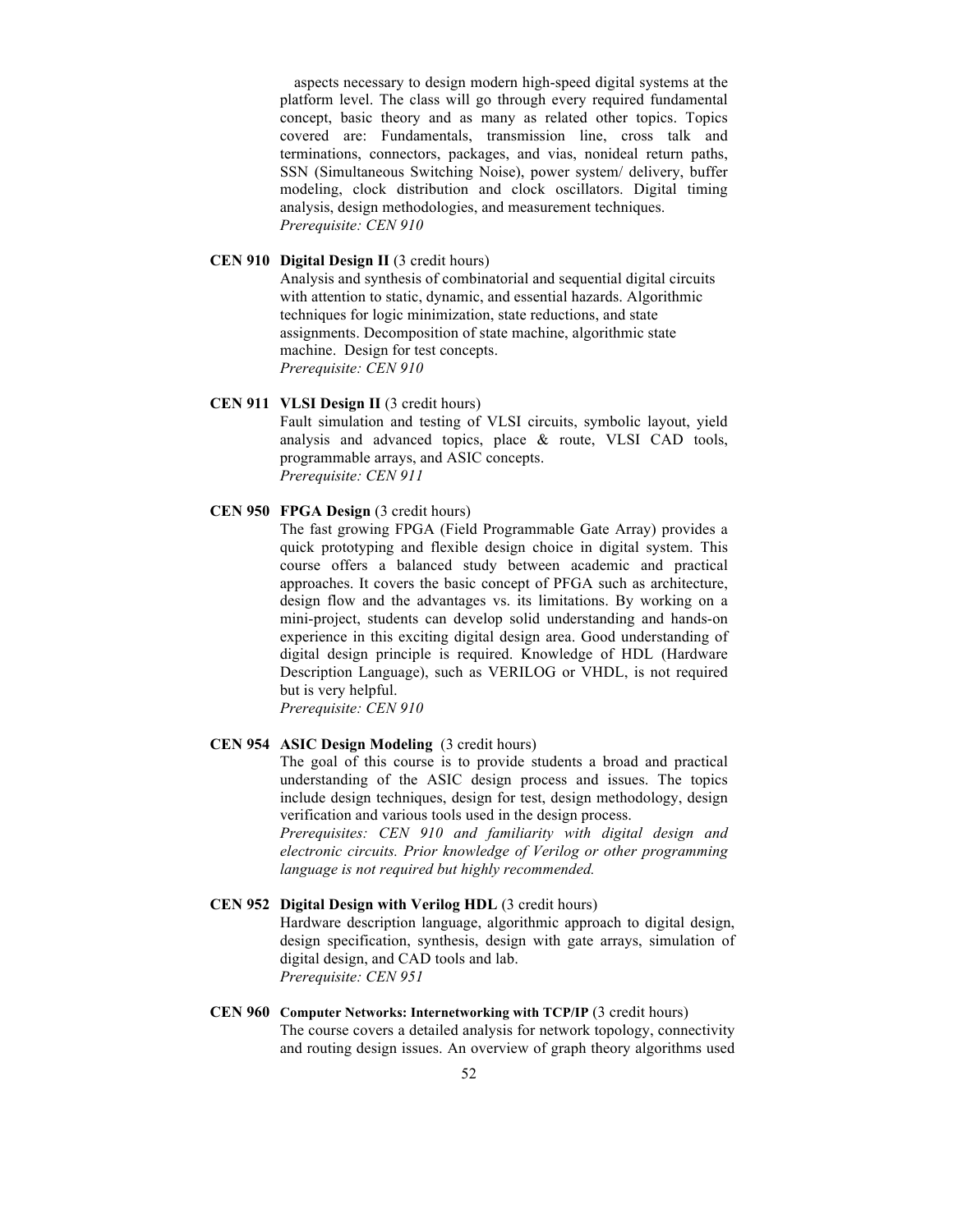for the design of computer networks. Introduction to queuing theory techniques for the calculation of network delays. Network backbone design, local access design, basic protocol modeling and verification. *Prerequisite: None*

### **CEN 973 Neural Networks I** (3 credit hours)

Neuronal activity and mathematical models, perception type machines and learning, cerebellar models (work by Marr, Albus, Pellionisz and Llinas), parallel distributed processing (work by Hopfield, Grossberg MeClelland and Rumelhart), and feedforward and feedback networks. *Prerequisite: AMN 920*

#### **CEN 974 Neural Networks II** (3 credit hours)

Application of neural networks, architectures for neural networks and projects.

*Prerequisite: AMN 920*

# **CEN 996 Independent Study** (3 credit hours)

By arrangement with instructor.

Independent study of topics of special interest in computer engineering under the direction of an instructor, who is knowledgeable in the field. It may consist of reading, homework, tests, presentation and project determined by the instructor.

*Prerequisite: Graduate standing*

# **CEN 998 M.S. Project** (3 or 6 credit hours)

By arrangement with project advisor. A nominal number of 2 or 4 credit hours is expected toward the M.S. degree if the Project Option is selected.

Conduct independent research of an approved topic in computer engineering, prepare a technical report, and defend it before a faculty advisor.

*Prerequisite: Graduate standing*

### **CEN 999 M.S. Thesis** (6 credit hours)

By arrangement with thesis advisor. A nominal number of 6 credit hours is expected toward the M.S. degree if the Thesis Option is selected.

Conduct independent research of an approved topic in computer engineering, prepare a thesis, and defend it before a committee composed of a number of faculty designated by department chair. *Prerequisite: Graduate standing*

# **Industrial Management**

# **IM 901 Introduction to Industrial Management (3 credits)**

An examination of the fundamental concepts of management in industrial settings with emphasis on the relationships among types of industrial work, types of organizational structure, and managerial responsibilities. Includes study of organizational alternatives, time management, budgeting, cost accounting and financial management, negotiation and conflict resolution, quality control and resource allocation. Prerequisites: graduate standing.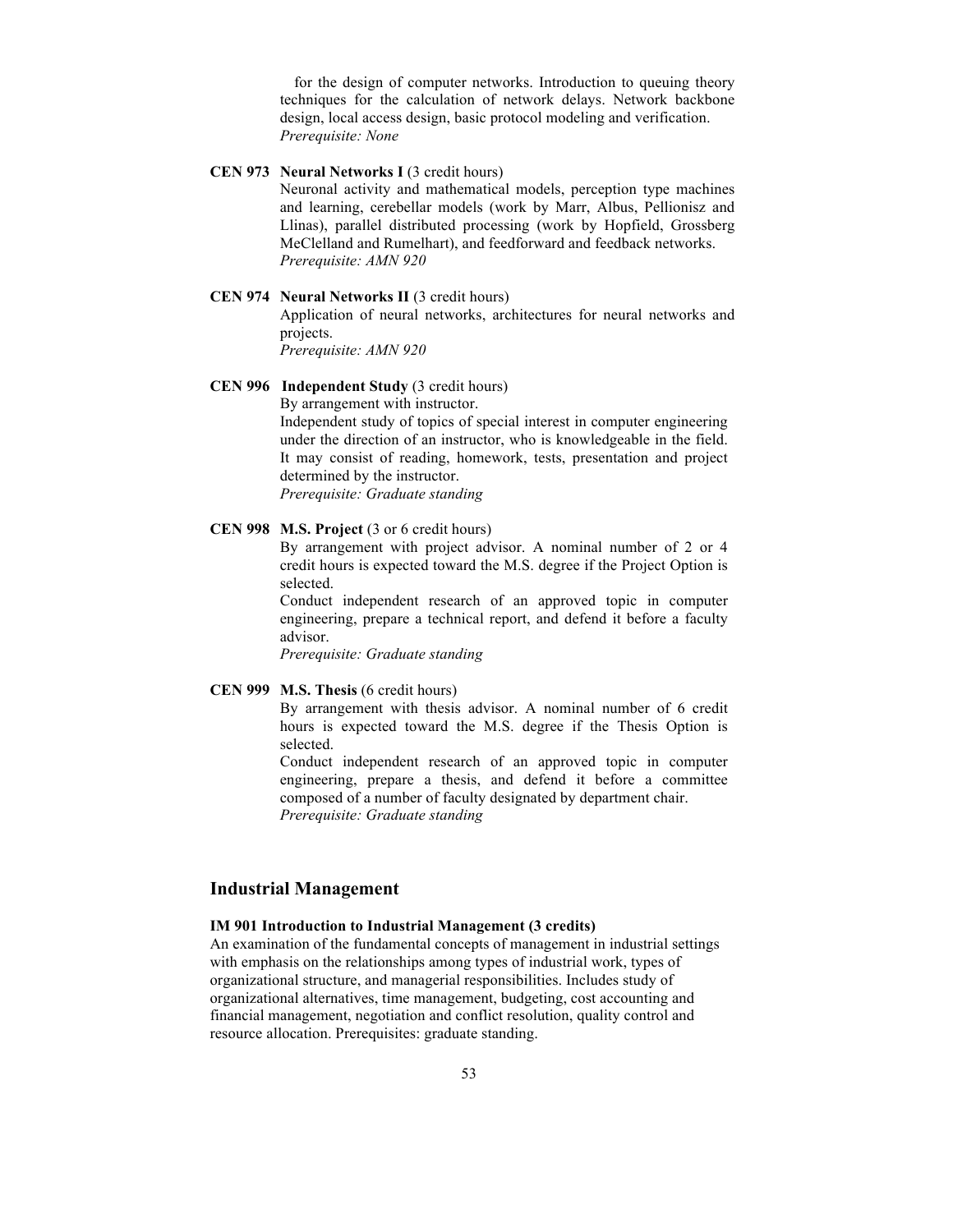#### **IM 902 Industrial Safety (3 credits)**

A study of Occupational Safety and Health Regulations, and their effect on industrial management and engineering. Accident investigation, liability, workman's compensation and hazard control will be studied with emphasis on safety management techniques and planning. Prerequisites: graduate standing.

# **IM 903 Operations Systems Analysis and Modeling (3 credits)**

Application of linear programming and optimization algorithms in analyzing and solving operations and manufacturing decisions in modern technological enterprises. Emphasis is directed at linear programming, queuing theory, waiting line models, systems analysis, and computer simulation applications for enhancing the productivity and efficiency of modern technological enterprises. Prerequisites: graduate standing.

### **IM 904 Industrial Economics (3 credits)**

An intensive examination of the principles and applications of analytical techniques for evaluating capital investments, equipment replacements. production costs, and alternative investment and expenditure proposals in which the time value of money is a primary consideration. Includes study of present worth and rate of return analyses, depreciation and depletion, replacement analysis, benefitcost analysis and methods for incorporating tax considerations in economic evaluation decisions. Prerequisites: graduate standing.

### **IM 905 Manufacturing Systems Analysis (3 credits)**

This course examines concepts and techniques in manufacturing and operations management. Primary emphasis of the course is development of a system of manufacturing "laws" that relate various measures of plant performance, such as throughput, cycle time, work-in-process, variability, and quality into a consistent framework for evaluating classical operations management techniques as well as evolving new strategies. Analytical tools used include probability and statistics, queuing models, and simulation. Exercises and case studies examine both concepts and methods. Prerequisites: graduate standing.

#### **IM 906 Survey of Statistics (3 credits)**

An introduction to basic principles and steps involved in planning and conducting statistical studies. Surveys statistical concepts to assist in the decision making process. Topics include probability, probability distributions, hypothesis testing, regression analysis, analysis of variance, reliability, life testing, and control charts. Prerequisites: graduate standing.

#### **IM 907 Principles of Computer-Aided Design and Manufacturing (3 credits)**

Theory and practice in the operation of several micro and mini computer-based CAD systems for the generation of engineering documentation. Generation of symbols and shape descriptions using geometric primitives in both two- and threedimensional systems. Discusses the application of CAD to manufacturing and the management problems associated with CAD technology. Prerequisites: graduate standing.

# **IM 908 Computer-Aided Design and Manufacturing Applications (3 credits)**

A project-oriented course in computer-aided design and manufacturing. Emphasizes developing a working knowledge of how CAD/CAM processes can be applied to various engineering disciplines and how CAD/CAM changes the nature of the management function in engineering. Uses two- and three- dimensional software. Prerequisites: graduate standing.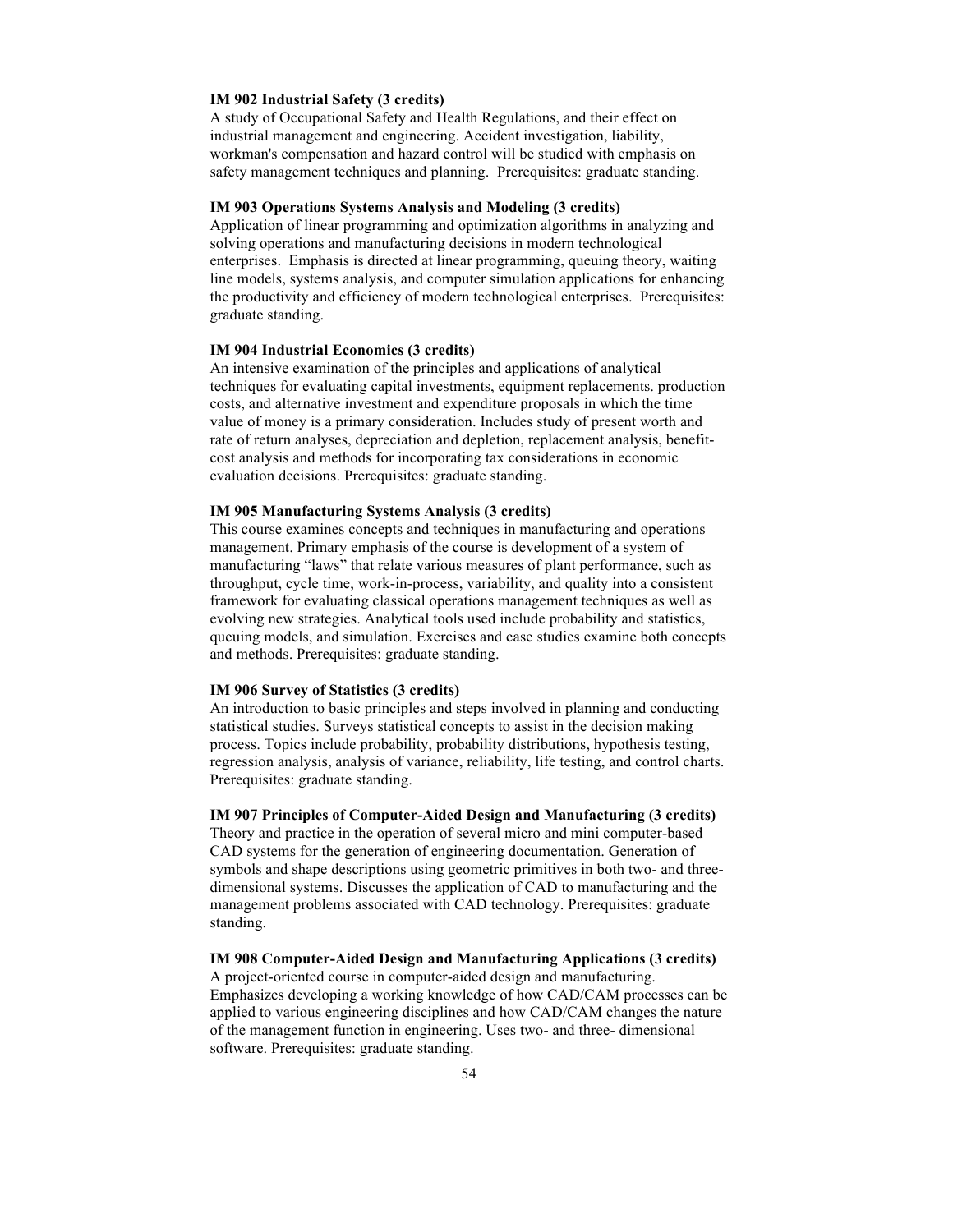### **IM 909 Human Factors in Design (3 credits)**

Study of the methods for designing the interface between humans and machines. Emphasizes the use of anthropometrical data and consideration of environmental factors for designing improvements of industrial and office workspace. Prerequisites: graduate standing.

# **Digital Arts**

### **MMM901 Story Visualization (3 units)**

In this course the student will focus on scripting, storyboarding and techniques used in creating and portraying a story. The student will focus on process rather than production.

### **MMM902 Design (3 units)**

In this course students will use design as form of visual communication. This course introduces the basic principles to solve design problems and the ability to demonstrate effective use of color, typography, and production skills by using industry standard software. Students will explore the use tools, techniques and design layout principles to produce professional designs.

#### **MMM903 Animation (3 units)**

In this course students will understand the basics of modeling, positioning and rendering 3-D objects. Students will understand Animation language, software and provide the necessary design skills and techniques employed by 3-D animation. Students will develop an understanding and use of a wide variety of applications used in animation.

# **MMM904 Sound Design (3 units)**

This course provides an introduction to sound design principles for multimedia in a broad and diverse manner. Students will develop skills in recording, digital editing and mixing with industry standard software and techniques.

#### **MMM905 Creating Story (3 units)**

This course provides a variety of story development techniques for shaping a compelling story. The students will learn the fundamentals to demonstrate and adapt stories into a specific project.

### **MMM906 Archetypes (3 units)**

Students will learn to develop characters that will come alive. This class will help the student understand the importance of adding depth, detailed background, and distinctive characters who correspond to their thoughts and action.

# **MMM907 Acting (3 units)**

In this course the students will learn the basic techniques of acting. This class will explore the creativity of finding emotions in acting and conveying it to the audience. Physical exploration, monologues, Improv and rehearsed scenes will give the students the necessary tools to succeed in acting.

# **MMM908 Camera Workshop (3 units)**

This workshop will teach students the fundamentals for video and lighting.This course will cover equipment, procedures and methodology useful for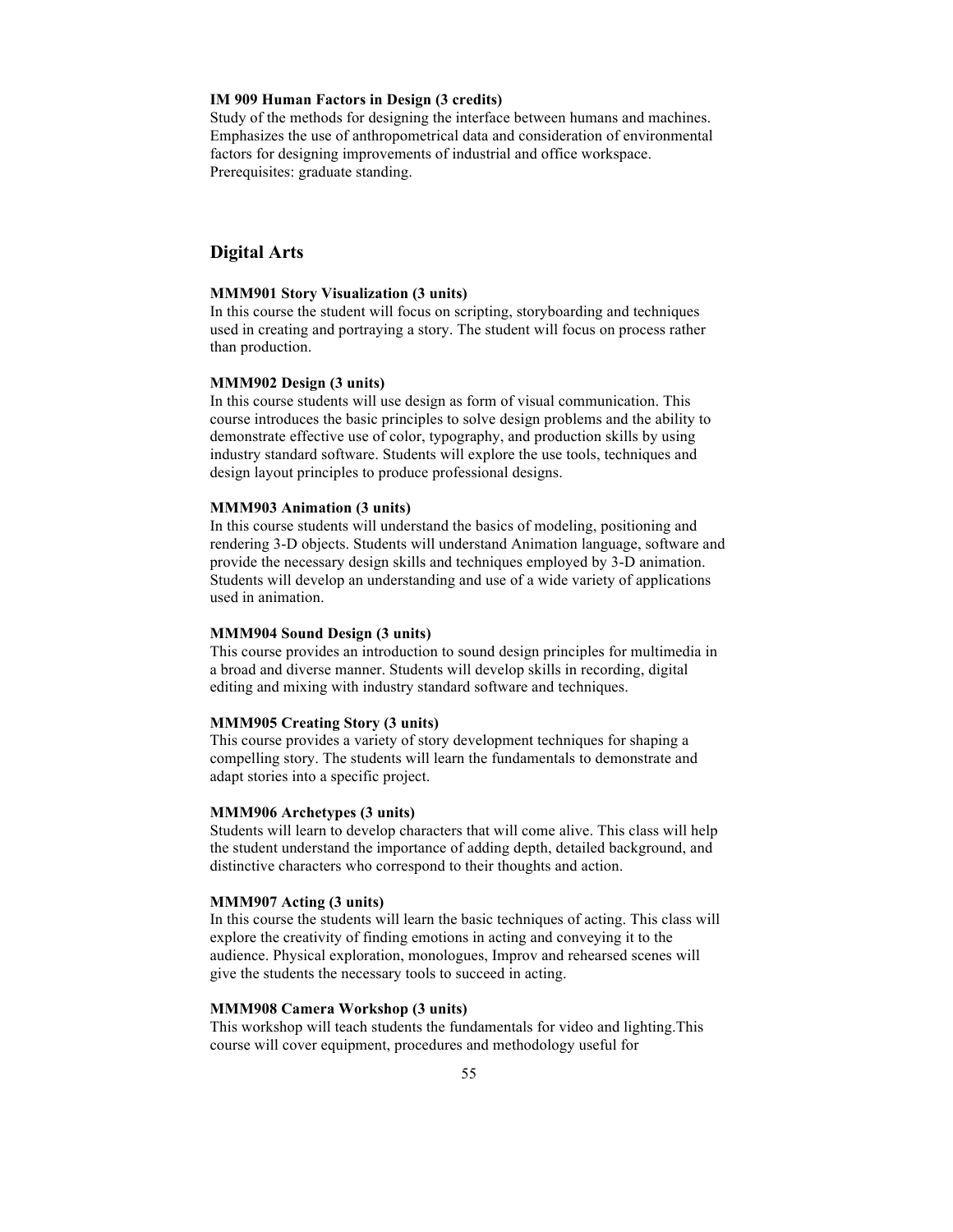documentaries, dramatic and industrial projects. Learn useful techniques more effectively to develop your  $\hat{a} \in \hat{c}$  and styles.

### **MMM909 Editing (3 units)**

In this course the students will develop the skills and knowledge to create and edit high quality projects in a professional environment. Hands-on experience in basic and advanced video editing, sound, and all other aspects leading to a finished product.

### **MMM910 Business Marketing (3 units)**

This course will help the students understand and enable the student to develop the challenges encountered in a busy marketing environment. Appreciate and utilize the different marketing functions, the management of these functions and how each function effects others in the marketing domain.

### **MMM911 Design Web/Graphic (3 units)**

This Course student focus on developing and sharpening skills using the appropriate software tools, terminology and design theorys. Students will gain valuable experience in the ideation, execution and presentation of projects.

#### **MMM912 Web Programming/Authoring (3 units)**

The web programming/authoring course includes hands on instruction in the tools and techniques in making a high quality and professional website. Students will gain HTML skills required to create a web page. Software, code, writing, incorporating sound and video will be covered in this course.

# **MMM913Copywriting/Journalism (3 units)**

This course covers all aspects writing for print, internet and broadcasting. Student will acquire skills to write and articulate various types of advertisement which includes strategies, proposals, slogans and text copies.

### **MMM914 3D Art Production (3 units)**

This production course gives the student a good technical basis for design quality and introduces the student to the concepts and techniques for 3-D computer graphics. The major focus will be on creating and demonstrating skills in various types of production using the latest software and tools essential to 3-D art.

# **MMM915 Modeling**

In this course the students will utilize sophisticated software tools, investigate new techniques and explore 3-d Modeling. Using design principles on the computer to further their understanding of the creative process in constructing Models and environment.

#### **MMM916 Animation (3 units)**

In this course students will understand the basics of modeling, positioning and rendering 3-D objects. Students will understand Animation language, software and provide the necessary design skills and techniques employed by 3-D animation. Students will develop an understanding and use of a wide variety of applications used in animation.

### **MMM917 Game Development**

Students will understand and discuss the process of game development. This course carefully how the technical development and artistic development go hand in hand. This course will investigate in topics such as game engine, sound ,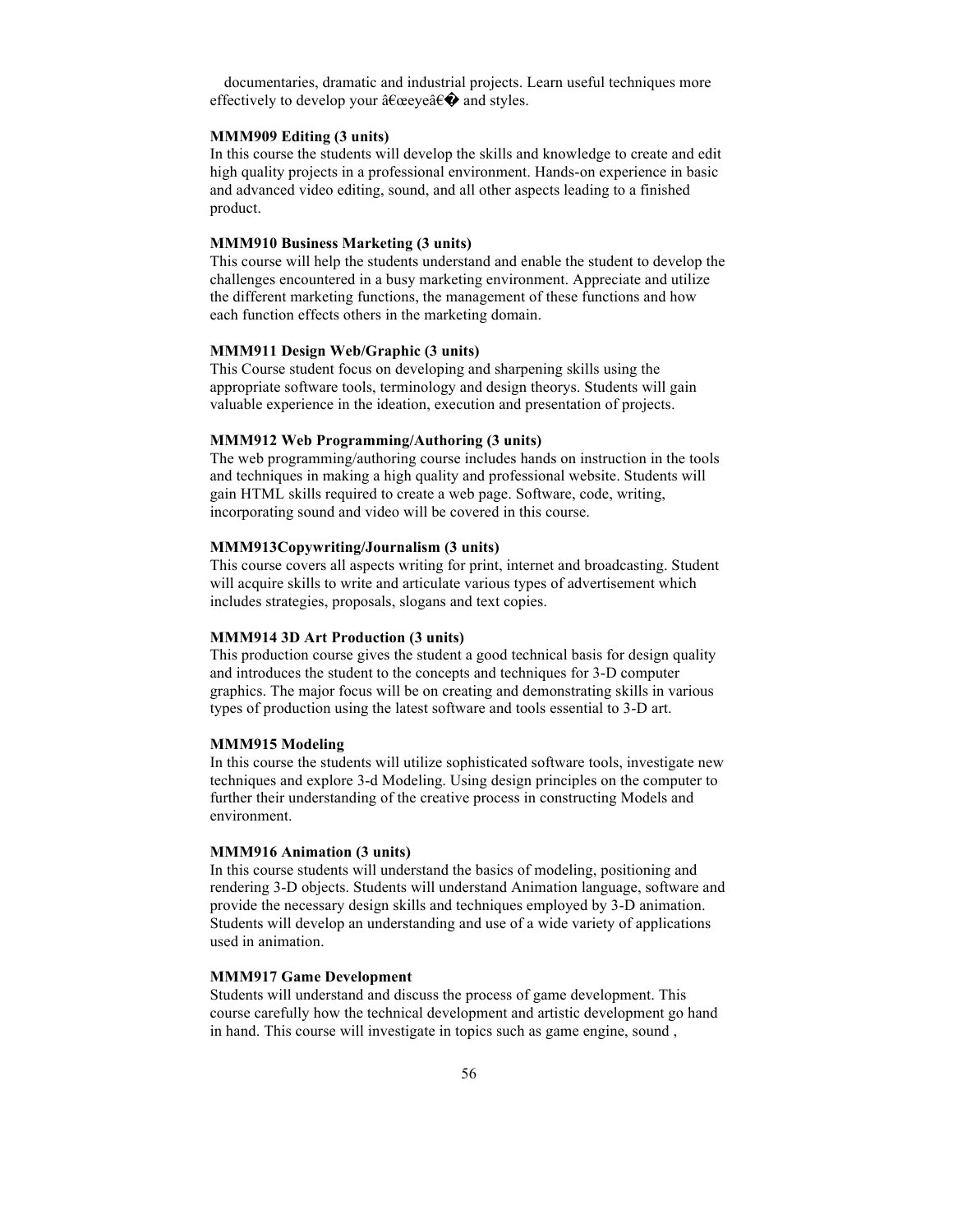rendering, user interface and other facets of Computer Science in Game Development.

# **MMM918 Preproduction (3 units)**

Students will learn all aspects of preproduction and planning for film and TV. Students will experience the role of producer and learn what it takes to plan and start a project and taking it to completion.

#### **MMM919 Screenwriting (3 units)**

This course is an introduction to writing for the screens. Topics include dialogue, characterization, plot, format, structure and the writing process. Students will learn to examine films from a writers point of view and demonstrate in writing exercises.

### **MMM920 Lighting (3 units)**

Course introduces film lighting techniques, concepts, terminology related to film and video production. Students will become familiar with standard procedures and hands on experience with lighting equipment.The use of spotmeters and light measuring techniques will be covered.

### **MMM921 Camera (3 units)**

In this course students will achieve a comprehensive overview of camera work. Students will learn camera operation, mounts, movement and framing to make a better project. Focus is creating and showing a understanding of video as an art form in all contexts.

# **MMM922 Editing (3 units)**

This course will give the students knowledge and experience for video editing. Students will demonstrate thee use of latest editing software, post-production methods, sound editing, titling and effects. Topics include graphic matching, rhythmic editing, continuity and montage editing.

### **MMM923 Special Effects (3 units)**

This course will teach students how to use the latest industry standard software and demonstrate special effects to help tell a story. Practical usage on projects ranging from high budget to low budget films will be covered as well as enhancing footage.

# **MMM924 Portfolio Production**

In this course the students will compose a mulit-media portfolio of pass projects and work pieces in DVD format. Students will learn how the portfolio will apply to the job market environments and the important role it plays in the new digital age.

# **Electrical Engineering**

**EEN 903 Electromagnetic Fields and Waves** (3 credit hours) Electromagnetic fields in vacuum and in matter, boundary value problems and Green's functions, retarded potentials, wave propagation, wave-guides and cavities, radiation, dispersion and absorption. *Prerequisite: A course in college physics*

# **EEN 915 Semiconductor Devices (I)** (3 credit hours)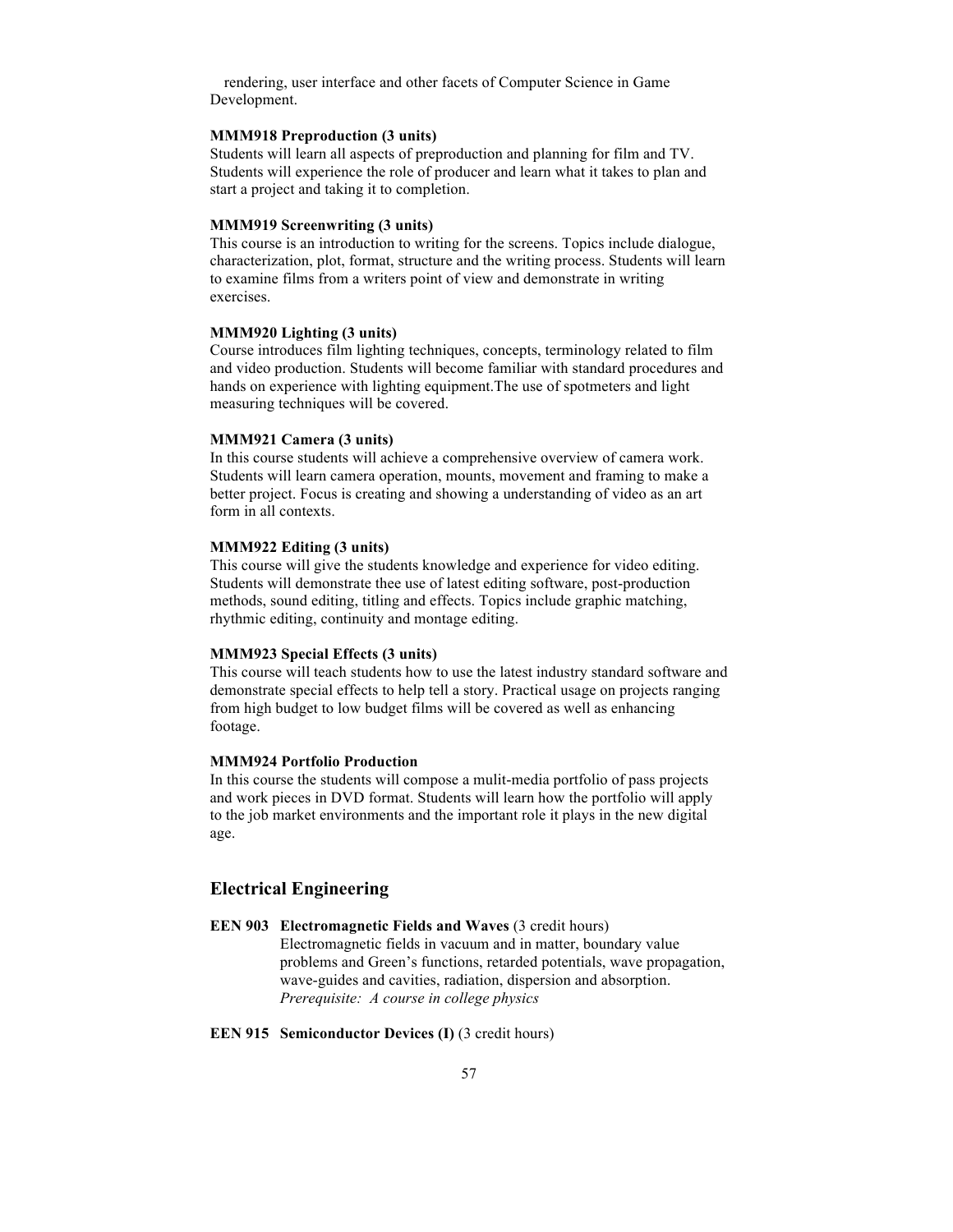Semiconductor physics, band theory, drift and diffusion, recombination/generation, P-N junctions in equilibrium forward and reverse bias, breakdown, transient and AC behavior, and bipolar junction theory, switching and frequency limitations. *Prerequisite: EEN 922*

**EEN 918 Microelectronic and Integrated Circuit Engineering** (3 credit hours) Analysis and design of passive devices, resistors, capacitors, diode, MOSFETS and BJT, their principle, fabrication technology and small signal modeling. Inverters, static and dynamic CMOS logic gates. SPICE simulation of circuits. Device layout and RC extraction. *Prerequisite: None*

# **EEN919** CMOS Memory Circuit Design (3 credit hours) This course teaches CMOS memory building block circuits design as well as memory system design. Topics covers memory cell of SRAM, DRAM, FLASH, MRAM etc, and sense amplifier, address decoder, and other memory peripheral circuits, such as voltage regulator, charge pump and bootstrap circuits and techniques. Topics also cover different SRAM architectures such as synchronous and asynchronous etc. Memory systems including DRAM, FLASH and MRAM are also introduced. The course includes a project of design of a SRAM system. *Prerequisite: None*

# **EEN 920 Introduction to Semi-Custom IC Design (3 credit hours)**

Semi-custom IC has become a dominant driving force in IC industry. It ranges from high volume ASIC to programmable devices, such as FPGA (Field Programmable Gate Array) and PLD (programmable logic device). This course provides an introductory study of this fasting growing area of IC fields. It also offers students valuable exposure by working on few mini hands-on projects using modern EDA tools and devices. The main topics include: 1) introduction of ASIC, FPGA and PLD from system point of view, 2) semi-custom IC technologies and architectures, 3) trade-off of the various technologies, 4) semi-custom IC design flow, 5) introduction of modern EDA tools, 6) techniques in HDL design, synthesis, circuit analysis and testing, 7) projects based on modern programmable devices. Good understanding of digital design principle is required. Knowledge of HDL (hardware description language), such as VERILOG or VHDL, is not required but is very helpful.

*Prerequisite: CEN910*

#### **EEN 922 Semiconductor Physics (I)** (3 credit hours)

Crystal structure and crystal binding, introduction to quantum mechanics and quantum statistics, energy band theory, phonon theory of crystal vibrations, equilibrium carrier statistics, recombinationgeneration processes, carrier transport.

*Prerequisite: A course in college physics*

# **EEN 950 Quantum Devices I (3 credit hours)**

The purpose of this course is to provide the electrical and computer engineering graduate students with the knowledge of principles and operational characteristics of modern semiconductor devices, especially nanometer scale structured semiconductor devices. Main topics to be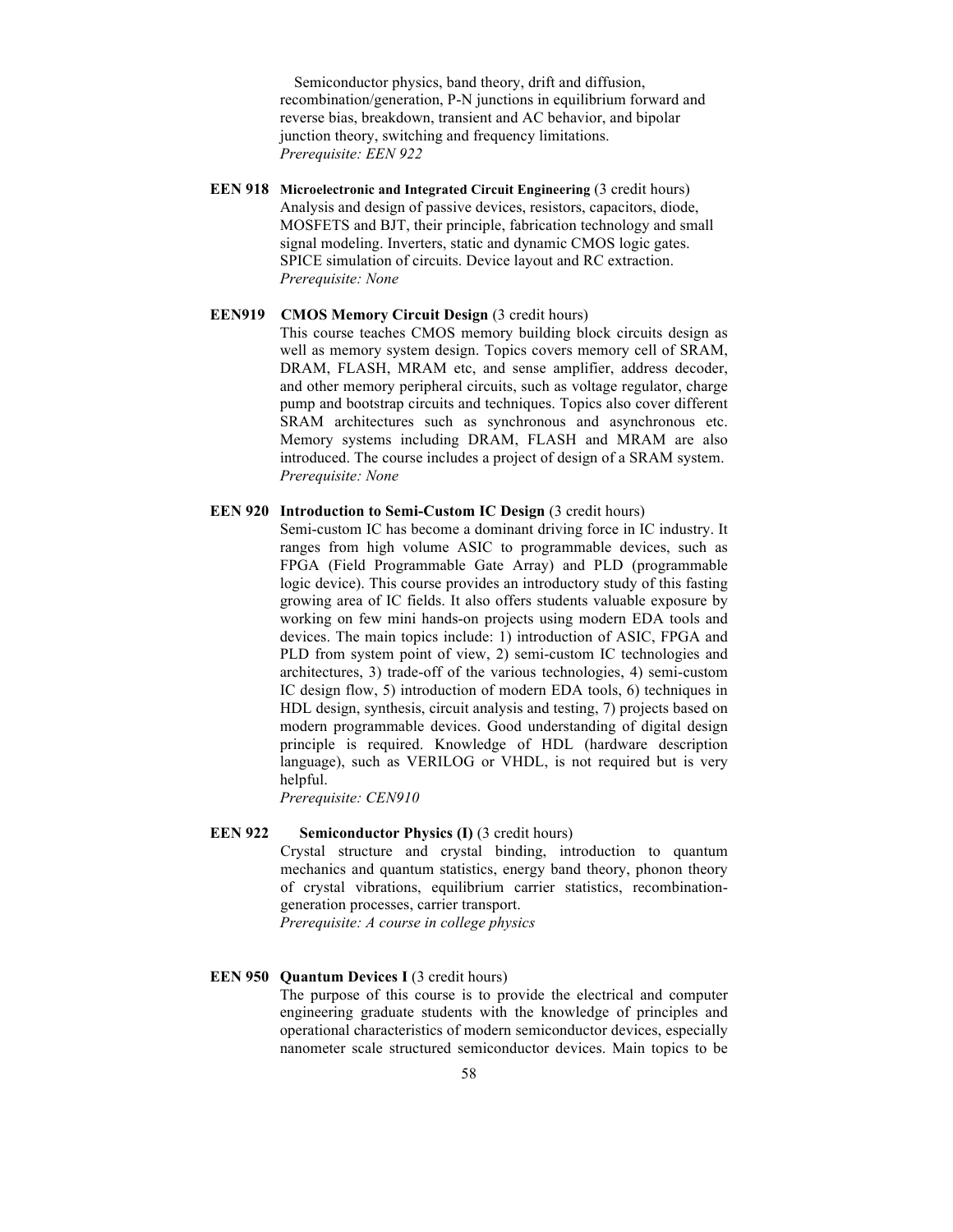covered in this course are quantum effects in transport phenomena, tunnel diode, resonant tunneling devices, quantum well confinement and super-lattices. Quantum well devices, surface quantization, integer quantum Hall and fractional quantum Hall effects, low dimensional quantum dots and quantum wires are also covered in this course. *Prerequisite: EEN 922 or EEN 923*

# **EEN 963 Digital Communications I** (3 credit hours) Review of probability and random processes, information theory, signal detection, and forms of binary modulation/demodulation. *Prerequisite: AMN 910*

**EEN 964 Computer-Aided Simulation of Electronic Circuits** (3 credit hours) DC and AC analyses of linear networks, DC analysis of nonlinear resistive networks, linear and nonlinear capacitors and inductors, circuit models for semiconductor devices, and the stability region of numerical integration algorithms. *Prerequisite: None*

### **EEN 967 Analog Integrated System Design** (3 credit hours**)**

The class is planning to cover the practical and theoretical aspects necessary to design modern CMOS analog integrated circuit. The class will go through every required fundamental concept, basic theory and as many as related other topics. As technology continues to advance and integrated circuit becomes more complex, it is crucial to know "how the circuit works." Thus, the techniques covered in this class will teach the student to learn to analyze the circuit and will set forth procedures that will help the student come up with working design. *Prerequisite: None*

# **EEN 968 Application of Analog Integrated System (3 credit hours)**

In EEN567, we have focused on the analog circuit fundamentals and the basic op amp and its design. In EEN568, we will study CMOS operational amplifiers with advanced and improved performance. The comparator, widely used in the process of converting analog signals to digital signals, will be taught. The concepts of switched capacitor circuits are also introduced. Digital-analog and analog-digital converters, one of the most important components in analog circuits, will be covered. PLL (phaselocked loop) will also be mentioned. *Prerequisite: EEN967*

# **EEN 910 Semiconductor Devices (II) (3 credit hours)**

Extension of Semiconductor Device (I). An in-depth review of semiconductor device structures with focus on modern advanced short channel CMOS, device scaling, optimum design, high field effect, reliability quantum effects, process and modeling, etc as related to the forefront of modern semiconductor industry. *Prerequisite: EEN915*

# **EEN 919 Integrated Circuit Fabrication Processes** (3 credit hours)

Review, discuss, and analyze various steps used in IC fabrication; focus on principles, processes, equipment, engineering practice; history and current status of semiconductor industry, semiconductor and process materials, crystal growth and wafer preparation, contamination control and yield, oxidation, rapid thermal processing, photolithography,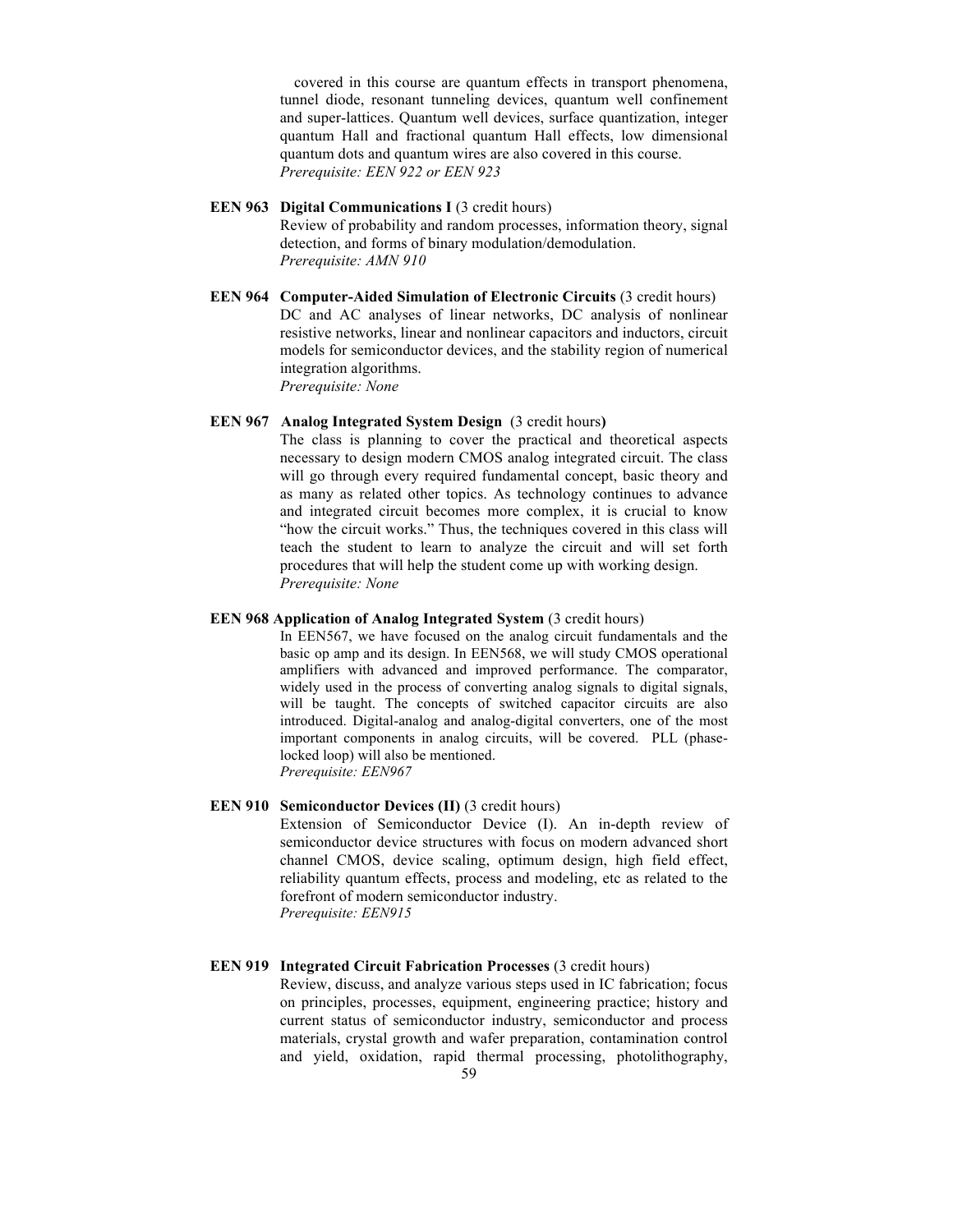steppers, X-ray & e-beam lithography, chemical mechanical polishing, doping, ion implantation, deposition (PVD, CVD, EPI), etching, metalization, wafer testing, formation of various devices, manufacturing technology and packaging; design, hardware, software control and process engineering aspect of semiconductor fabrication equipment.

*Prerequisite: A course in college physics*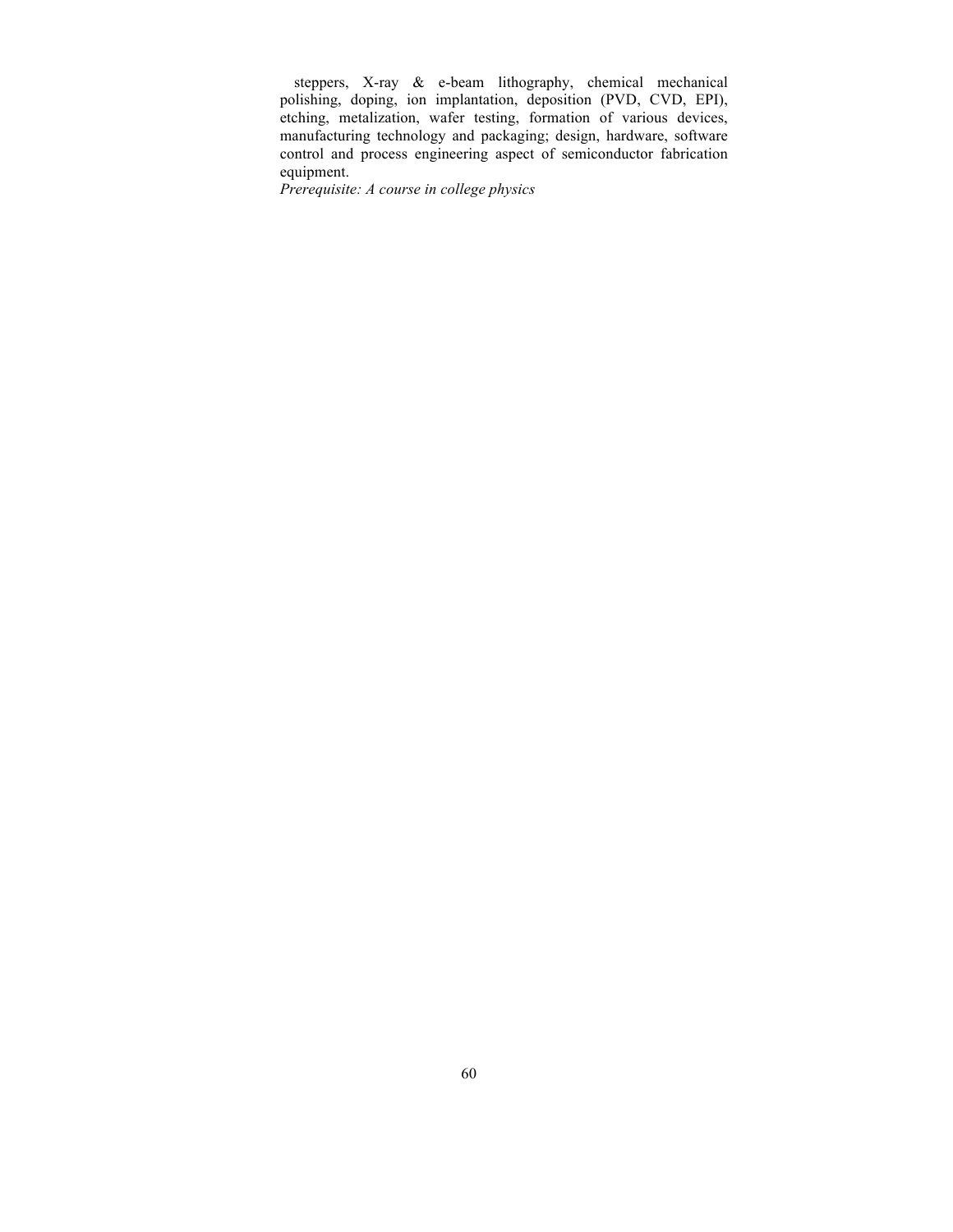### **EEN 920 Nanotechnology I** (3 credit hours)

Nanotechnology plays a vital role in the 21<sup>st</sup> Century. Nanoparticles and nanostructures represent a scale of matter where radically different phenomena are manifested. The unique mechanical, electronic, magnetic, optical, chemical properties open the door to an enormous new domain of engineered nanostructures and integrated nanodevices, with unimaginable applications in every aspect of life. Students also learn the context of nanomanufacturing: fabrication, analysis and synthesis processes, instrumentation for characterization, and integration of nanodevices and systems. *Prerequisite: EEN922*

### **EEN 921 Nanotechnology II: Spintronics** (3 credit hours)

The spin-based electronics so-called spintronics is likely to impact our lives in ways reminiscent of the early days of the transistor and microelectronics industry. Unlike current microelectronics devices, spintronics devices utilize both carrier spin and charge to carry or store information. Spin is a purely quantum phenomenon which lends itself elegantly to the logic "one" and "zero". Students learn the fascinating device physics of GMR sensor, MRAM, spin transistor, nanoscale magnetic logic gate. The course also covers the practical knowledge of fabrication, analysis and synthesis processes, instrumentation for characterization, and integration of nanodevices. *Prerequisite: EEN 920*

# **EEN 923 Semiconductor Physics (II)** (3 credit hours)

This advanced course in semiconductor physics is designed for students to gain advanced theory and knowledge in modern semiconductor devices and manufacturing, nano-processing and devices. It covers topics in transport phenomena in semiconductors, lattice vibrations and phonons, scattering processes, excitons, optical properties, electroabsorption, magnetoabsorption and heterostructures. Prerequisite: EEN622

### **EEN 942 Digital Control** (3 credit hours)

Frequency, Nyquist stability, relative stability, design in the frequency domain, introduction to computer control, Z-transform technique, Sampling, A/D & D/A conversion, Digital redesign, minimum norm and root locus design, state space design, and state observers. *Prerequisite: AMN 920*

#### **EEN 950 Ouantum Devices II** (3 credit hours)

This course is a continuation of EEN 550 Quantum Devices I. Topics includes quantum transport, quantum interference, quantum noise, transport and optical properties of low dimensional semiconductor devices, quantum optical devices, high electron mobility transistors, single electron transistors, super conducting devices, and quantum transport in Mesoscopic structures. *Prerequisite: EEN950*

### **EEN 960 Ouantum Transport in Semiconductor Nanostructures (3 credit hours)** In modern nano-sized quantum structures, the feature size is smaller than the electron mean free path and various new phenomena are observed in the electron transport at low temperatures, such as conductance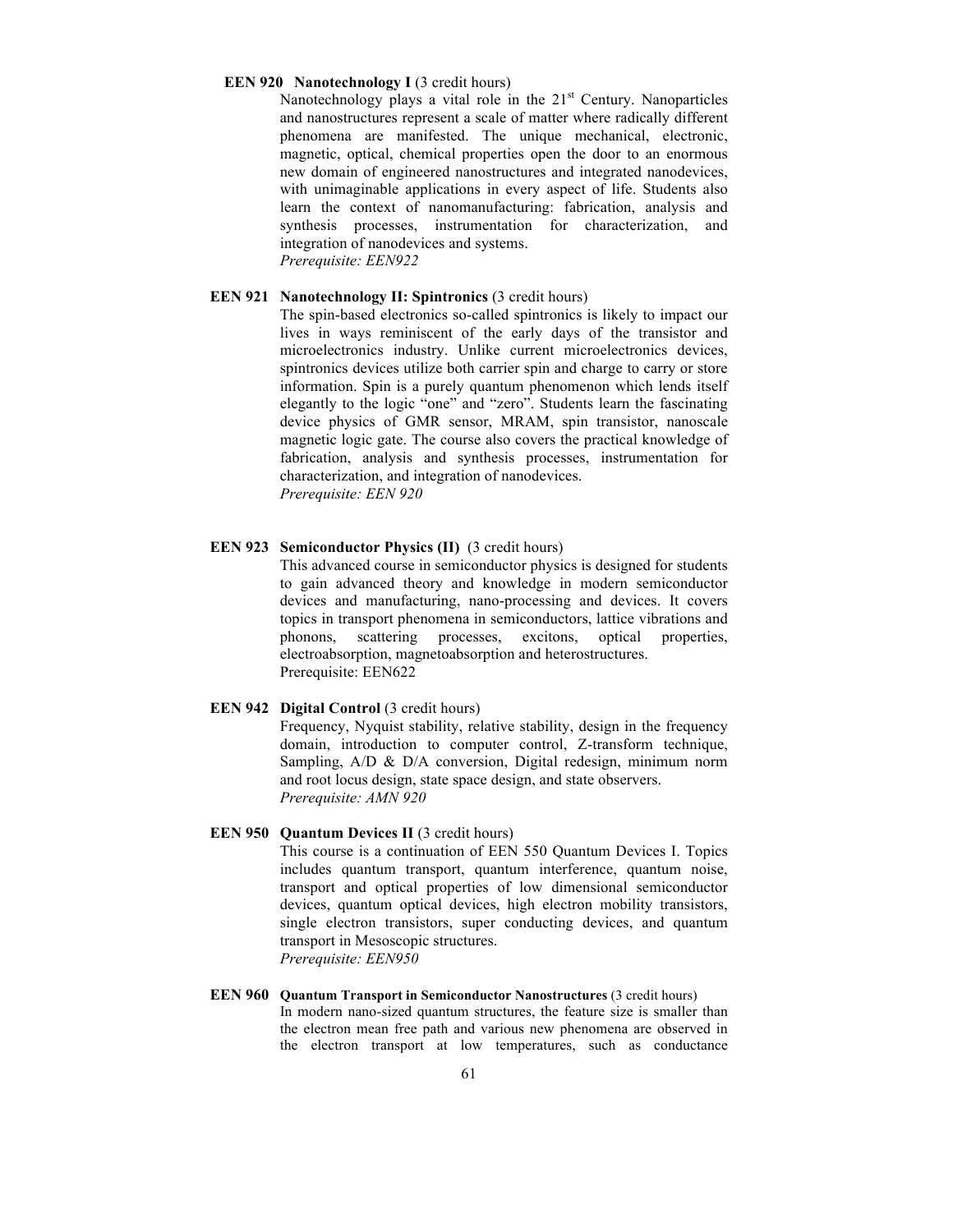quantization, universal conductance fluctuation, etc. These new phenomena have provided challenging topics from the point of view of fundamental physics, and various quantum-effect devices. Through understanding basic physics of quantum structures, pursuing their controllability, proposing new devices and also developing new technologies to fabricate atomically-controlled structures. Topics to be covered are: Mesoscopic Systems, Transport in Quantum Structures, Transport Properties in Nanostructures, Magnetotransport Properties of Quantum Films and Quantum Hall Effect, Electronic Phase Coherence and Transport in Quantum Dots and Quantum Rings, Nonequilibrium Transport & Nano Devices.

*Prerequisite: EEN950*

### **EEN970 Quantum Computation (3 Credit Hours)**

Quantum Computing promises to solve problems that are intractable on digital computers. Quantum Algorithms can decrease the computational effort for some problems by many orders of magnitude that can be achieved by using superposition of entangled states. Three main problems must be solved to build a working quantum computer, i.e., utilization of entangled states, creation of quantum databases and implementation of quantum computation algorithms. The following topics will be covered in this course: Linear vector spaces in quantum mechanics, quantum bit, single-qubit gates, controlled gates and entanglement generation, quantum logic gates and adder, quantum search, quantum Fourier Transformation, quantum phase estimation, quantum cryptography, quantum teleportation and quantum error correction.

*Prerequisite: EEN810, EEN860*

#### **EEN 995** Special Topics in Electrical Engineering (3 credit hours)

The course provides an opportunity for a faculty member to offer a relatively new subject that is not currently available in the catalog, but is of great relevance to electrical engineering. It may consist of lectures, reading, homework, presentation and project determined by the instructor.

*Prerequisite: As specified in class schedule*

# **EEN 996 Independent Study** (3 credit hours)

By arrangement with instructor.

Independent study of topics of special interest in electrical engineering under the direction of an instructor, who is knowledgeable in the field. It may consist of reading, homework, tests, presentation and project determined by the instructor.

*Prerequisite: Graduate standing*

# **EEN 998 M.S. Project** (3 or 6 credit hours)

By arrangement with project advisor. A nominal number of 3 or 6 credit hours is expected toward the M.S. degree if the Project Option is selected.

Conduct independent research of an approved topic in electrical engineering, prepare a technical report, and defend it before a faculty advisor.

*Prerequisite: Graduate standing*

### **EEN 999 M.S. Thesis** (6 credit hours)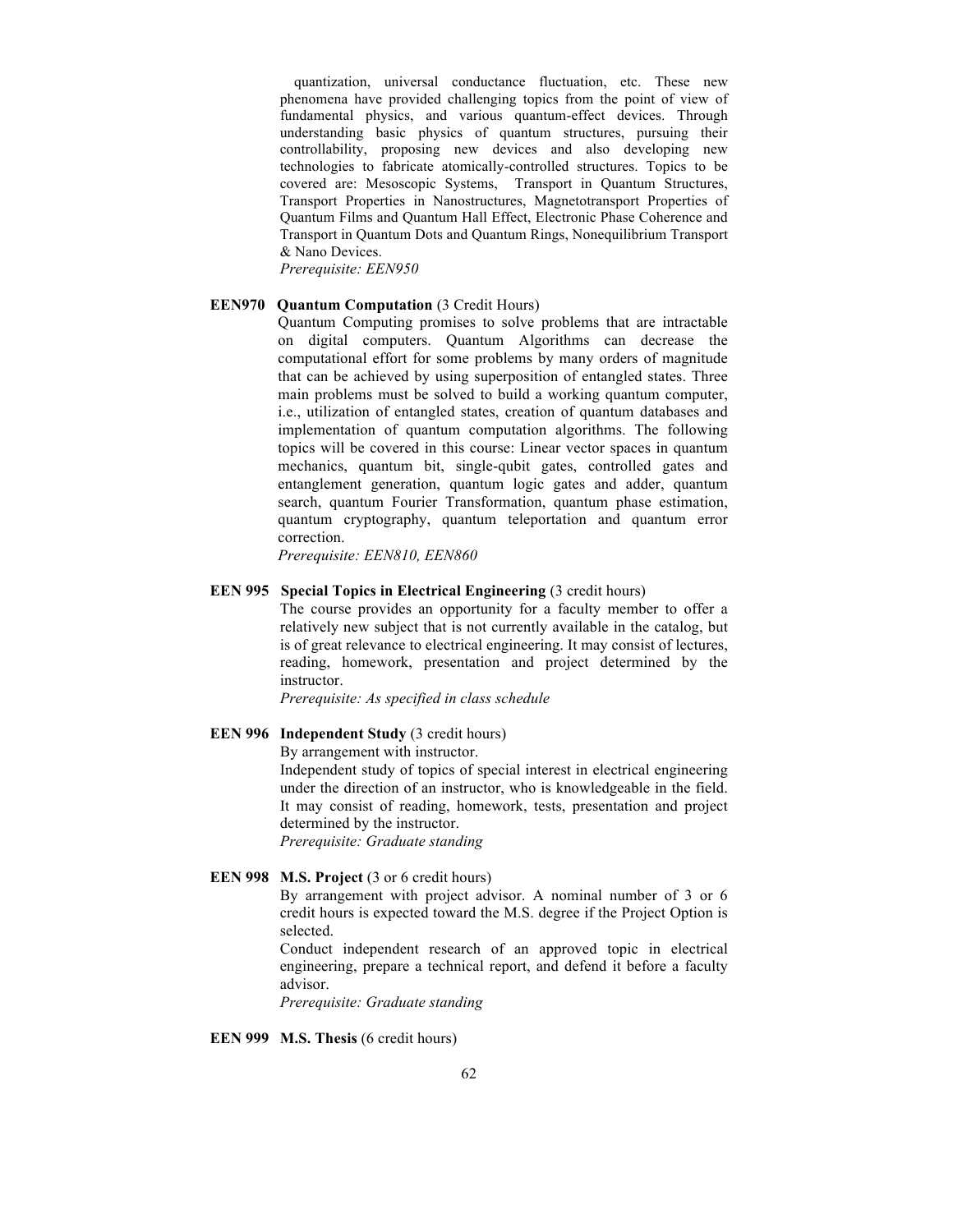By arrangement with thesis advisor. A nominal number of 6 credit hours is expected toward the M.S. degree if the Thesis Option is selected.

Conduct independent research of an approved topic in electrical engineering, prepare a thesis, and defend it before a committee composed of a number of faculty designated by department chair. *Prerequisite: Graduate standing*

## **Healthcare Management**

#### **HCM 901 Introduction to Healthcare Management (3 credits)**

This course provides a dynamic introduction to the health sector, beginning with the burden and distribution of disease and current patterns of expenditures. While the emphasis will be on the American system, a global context will be developed. The basic elements of insurance and payment, service delivery, and life sciences products will be described, and put in the context of the unique economic structure of the sector. The intense challenges of the sector will be explored, as well as both the ethical issues presented and the opportunities that emerge. Public policy and technological and practice development as drivers of change will addressed throughout. Prerequisites: Graduate Standing.

### **HCM 902 Health Service Delivery (3 credits)**

This course is intended to provide knowledge and skills needed to develop and implement systems capable of delivering accessible, high quality, efficient health care services. It will draw upon relevant information from disciplinary areas and application areas of study including strategy, operations, marketing, finance, law, human resources, quality improvement, and information technology. Prerequisites: Graduate Standing.

### **HCM 903 Healthcare Company/Industry Structure (3 credits)**

This course will examine issues and opportunities in life sciences including the pharmaceutical, biotechnology, medical devices sectors and the life sciences service industry supporting these sectors. The course will investigate who manages these companies and what are the strategies that are used to build successful enterprises. There will be a review of the expertise that is needed in these companies or that must be out-sourced including development, manufacturing, marketing and finance. The principals governing the industry including patent law, regulatory and FDA compliance will be discussed. Prerequisites: Graduate Standing.

#### **HCM 907 Health Sector Marketing (3 credits)**

This elective provides an in-depth understanding of health sector marketing in the for-profit and not-for-profit sectors for both products and services. The course explores how the tools of marketing (e.g., consumer behavior, pricing, promotion, channels, branding, segmentation, etc.) can be employed in the rapidly changing health sector with particular attention to changing organizational structures, financing, technologies, market demands, laws, channels of distribution, on-line applications, and regulations which require new approaches to marketing. Topics to be addressed include marketing to physicians, DTC (Direct-to-Consumer) Marketing, new product development particularly for pharmaceuticals and medical devices, adoption of medical and service innovations, typical decision making units in the health sector, and social marketing, The course will further have you keep in mind always while making marketing decisions that medicine, in the purest sense, is a profession with an intellectual discipline, a tradition of service,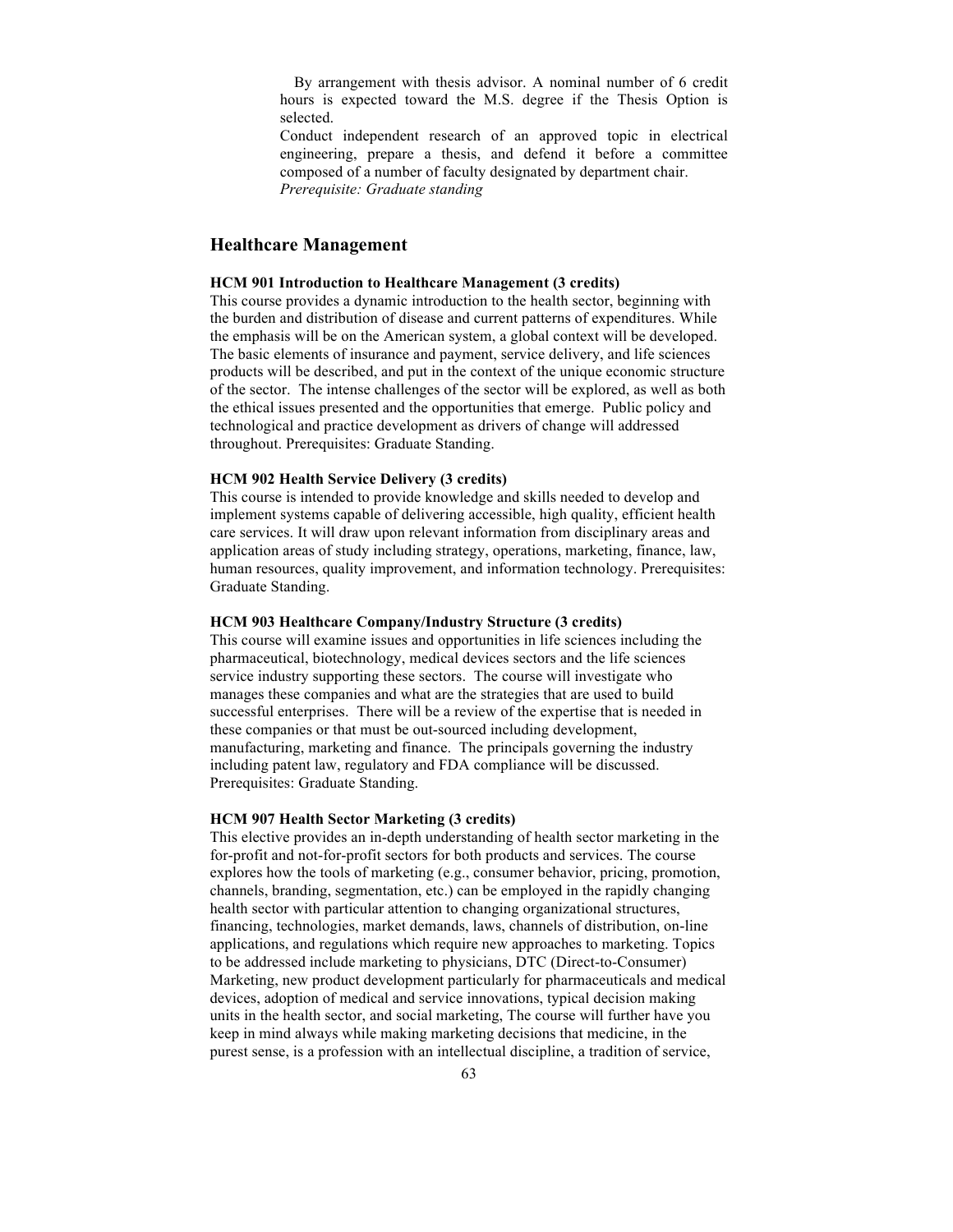and an ethical code of conduct, and that service to the patient, as individuals and in the aggregate, is foremost in marketing decision making.

# **HCM 905 Health Sector Innovation (3 credits)**

Technological and biomedical advances, public health challenges, cost concerns, and consumer empowerment are fostering experimentation in the health sector, including new delivery and financing models, policy reform and entrepreneurial ventures. This course will explore the actual everyday process of trying to introduce and sustain such innovation in health delivery organizations and systems for improving quality, safety, access and affordability of patient care. The course content will include: (1) the theoretical underpinnings of understanding system level innovation through a micro-organizational lens; (2) identifying and evaluating the efficacy of micro-level strategies of embedding innovation; (3) cultivating the capacity to see and explore new possibilities for innovating; and (4) negotiating the in-situ cultural and political dynamics central to sustaining innovation over time. Prerequisites: Graduate Standing.

# **HCM 904 Translating Biomedical Innovation from the Laboratory to the Marketplace (3 credits)**

The subject of the course is the translation of medical technologies into new products and services for the healthcare system. The course begins with a rigorous study of intellectual property, licensing and the core aspects of planning, creating, funding and building new entrepreneurial ventures. Concepts and tools are presented for assessing new technologies and their potential to be the basis for a new entrepreneurial venture. Comparisons will be made of how technologies can be sourced and commercialized out of three very different environments: universities, national laboratories and corporate laboratories. Cross-disciplinary teams of students will be formed which will evaluate translational research projects currently being developed at Boston University and their potential for transformation into a start-up company to commercialize the technology, providing a unique linkage between the scientific research activities of the university and the professional schools. Prerequisites: Graduate Standing.

#### **HCM 906 Health Information Technology (3 credits)**

With increasing cost constraints and demands for improved quality of care, information technology has become essential to manage health care organizations and systems. This course is intended to provide students with knowledge of extant health care information systems for operations management, financial management, performance appraisal, and strategic planning. It will also investigate analytical frameworks and methods that can be used to evaluate information systems, determine information system requirements, and plan system changes to meet future requirements. The perspective of the course is that of the chief information officer and other managers of health care information systems, not that of the technical specialist.

#### **HCM 908 Corporate Entrepreneurship in the Health Sector (3 credits)**

Corporations have long recognized the importance of promoting entrepreneurial activities within their organizations as a strategy for accessing new markets, innovating new product lines, and establishing new global partnerships. But the continuous pressure to reduce costs, increase efficiencies, and meet short-term financial objectives has worked against creating a corporate culture of risk taking, acceptable failure, rapid response, and imaginative exploration often attributed to traditional entrepreneurial new venture formation. In the health sector, these challenges are multiplied by the demands of a highly regulated industry, long product development cycles, and short product lifetimes. How large corporations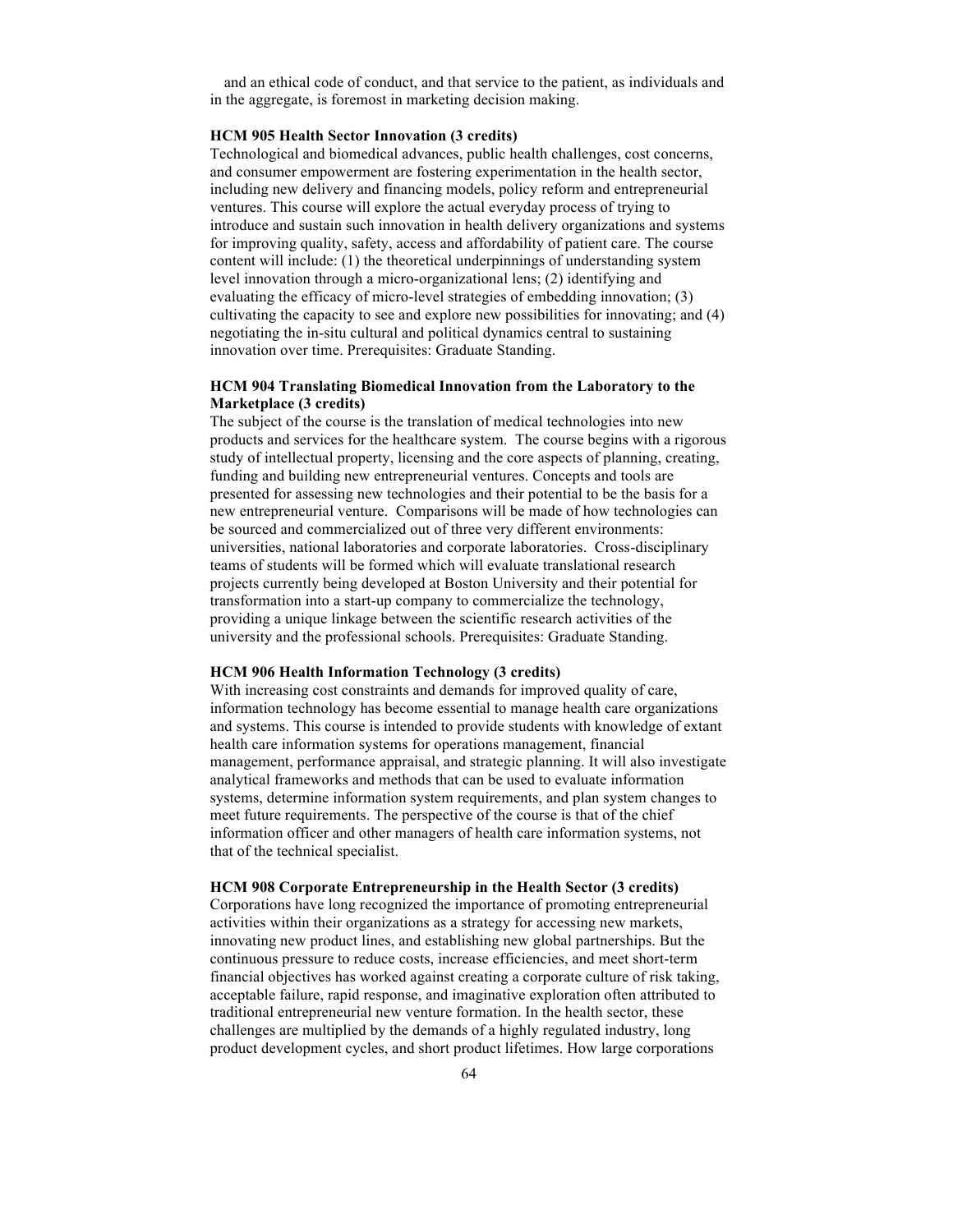overcome these complex barriers to innovation in the pharmaceutical, medical device, and health provider industries, and how individual entrepreneurs are thriving and redefining corporate leadership roles in providing world-wide patient care, is the principal topic of exploration for this course.

# **Engineering Management**

# **SEM 901 Introduction to Software Management (3 credits)**

Through seminar discussions, collaborative practice, and individual investigation, you assess real software businesses from marketing, business strategy, financial, and overall business perspectives, applying fundamental methods, models, and frameworks. Throughout the course, students are also coached on effective business communication. Prerequisites: Graduate Standing.

### **SEM 902 Managing Software Professionals (3 credits)**

This class will address a series of issues related to coordinating and managing the various tasks associated with a distributed software development project. In this context, you consider a variety of issues related to hiring, retention, and dismissal of employees, as well as cultural considerations of managing a diverse team. Prerequisites: Graduate Standing.

### **SEM 903 Software Product Strategy (3 credits)**

Your will learn to use market analysis techniques to evaluate opportunities for software products. You then use this information to explore technical feasibility, to expand the product definition, create a product roadmap, and presenting findings to senior management. Prerequisites: Graduate Standing.

#### **SEM 904 Management of Outsourced Development (3 credits)**

Your project team analyzes the business rationale, risks, and benefits for outsourcing some or all of a new software project and presents its recommendations for outsourcing to senior managers. Your analysis includes which tasks should be outsourced, how to select suppliers, and how to manage the outsourced work effectively. Prerequisites: Graduate Standing.

#### **SEM 905 Open Source Software (3 credits)**

You acquire fundamental skills and awareness of recent technical and business issues regarding open source software. Emphasis is on understanding the impact of open source software on the software industry including licensing and commercialization issues, corporate software evaluation techniques, and business models. Prerequisites: Graduate Standing.

# **SEM 906 Enterprise Architecture (3 credits)**

In this class you will learn the proposal and evaluation of architectural alternatives for software systems, including both packaged and opensource applications. Your study includes integration mechanisms, inclusion of pre-built components, and adherence to standards to satisfy a given set of business, technical, and functional requirements. Prerequisites: Graduate Standing.

### **SEM 907 Software Product Marketing (3 credits)**

Your team develops a marketing plan for a new software product or service, identifying programs needed to support the cost-effective launch and ongoing marketing activities for the software. Teams define the product positioning and the product marketing initiatives, including pricing, channel management, service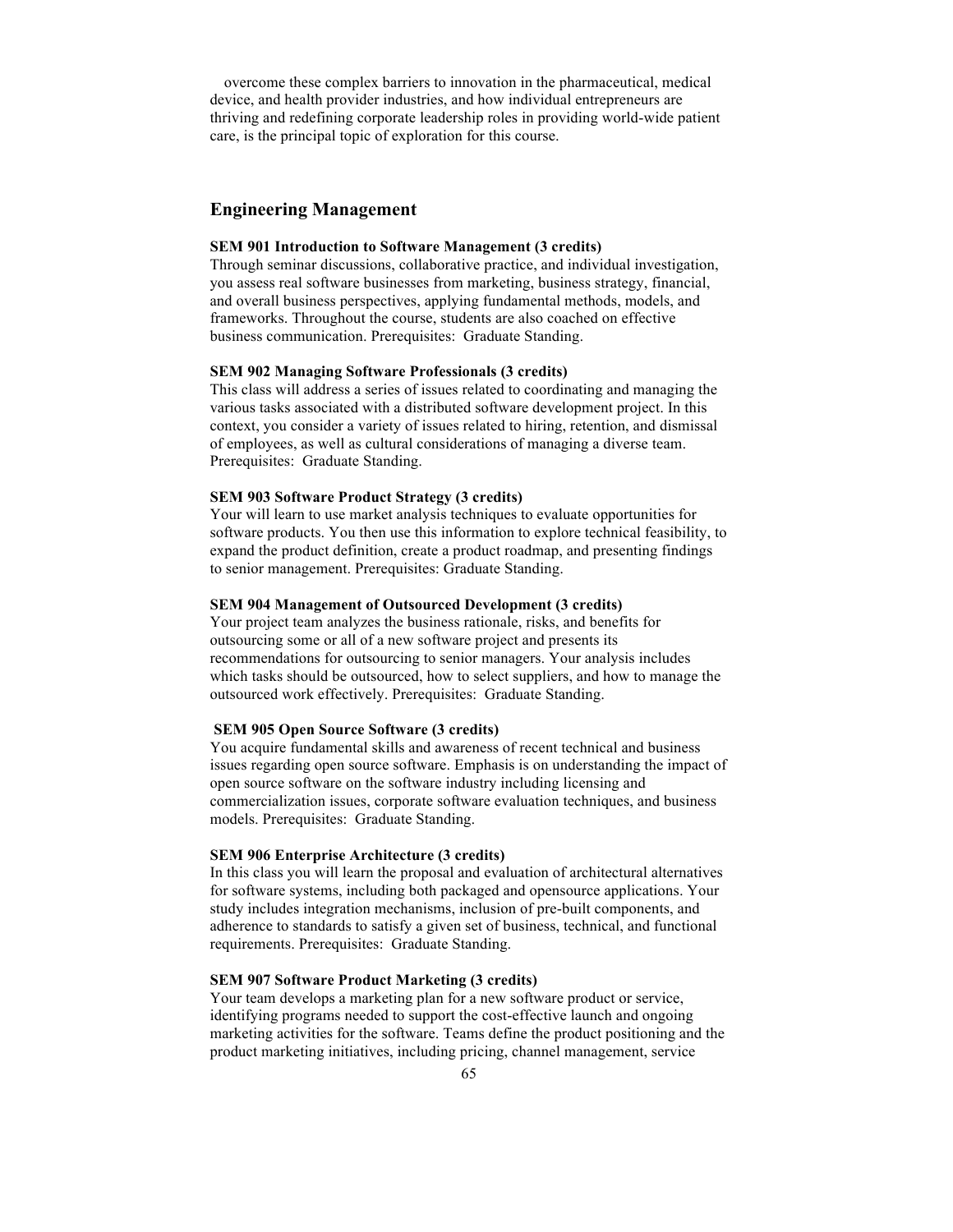agreements, product collateral, sales, marketing communications, and partnerships. Prerequisites: Graduate Standing.

# **Software Engineering**

- **SEN 900 Software Engineering I** (3 credit hours) The course is the same as CSN 800, and meets 3 hours per week for 16 weeks. Requirements specification techniques, software design technique and tools, implementation issues, and software engineering and programming languages. *Prerequisite: CSN 882*
- **SEN 909 Object Oriented Programming with C++** (3 credit hours) Syntax of C++, classes and objects, encapsulation, inheritance, polymorphism, design for reuse, and programming with objects. *Prerequisite: CSN 381*
- **SEN 920 Data Structures & Computer Algorithms I** (3 credit hours) Algorithm design, sorting algorithms, searching, graph algorithms, stacks, queues, and dictionaries implementations. *Prerequisites: AMN 840*, *CSN 882 and SEN 909*
- **SEN 932 Software Testing & Automation Via Perl & Shell Script** (3 credit hours) Learn traditional (Unix) software tools, such as shell scripts, Tcl/Tk scripts, Perl, make, and possible .BAT (Win32) files. Use of these tools to develop regression tests, automate software releases, handle email and perform general computer automation. *Prerequisites: CSN 864 or CSN 881*, *and SEN 956*

# **SEN 934 Database Management Systems** (3 credit hours) Data definition and manipulation languages (related algebra and

calculus). Architecture of database management systems. Transaction management. Concurrency control. Security, distribution, and query optimization.

Prerequisite: CSN 878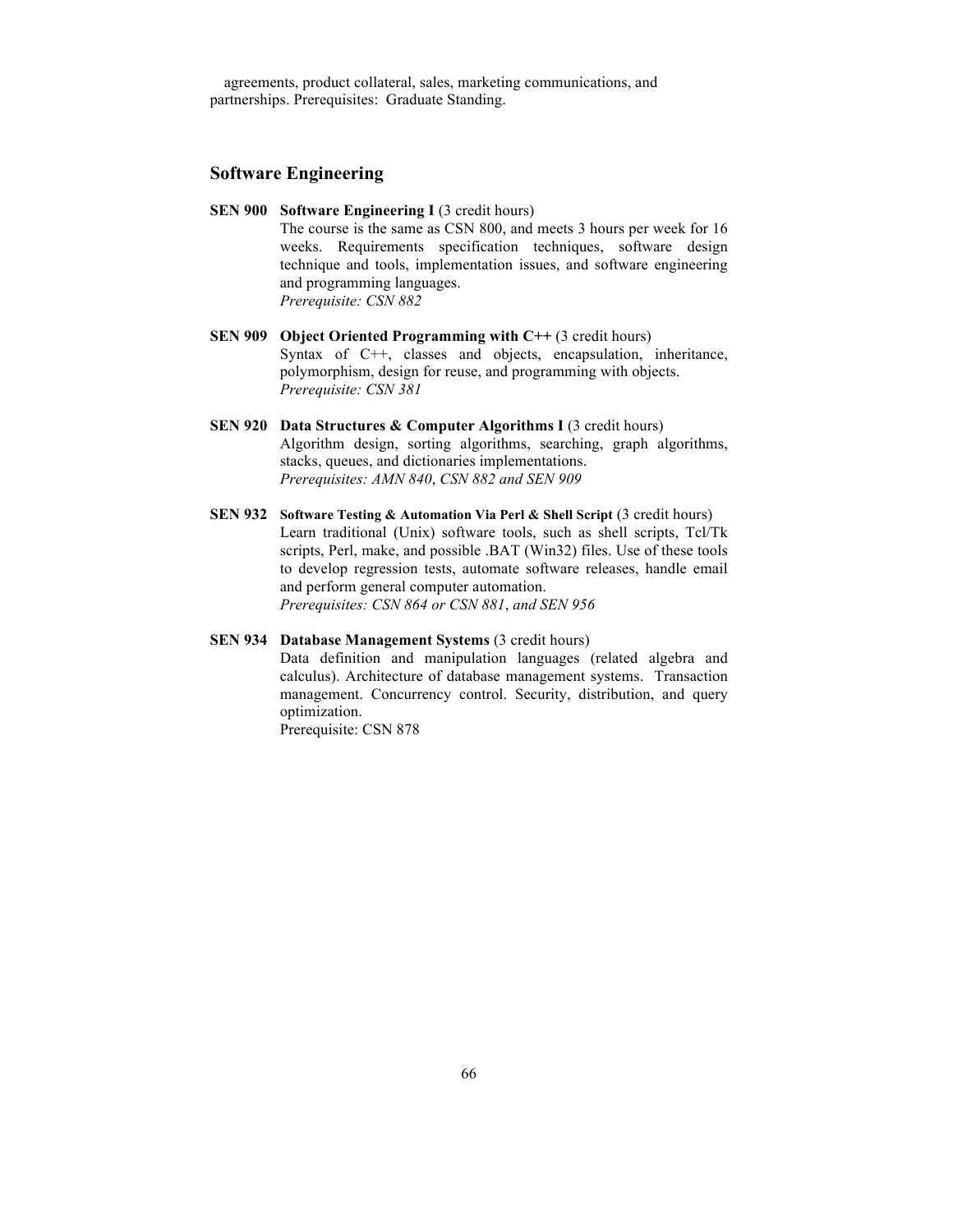### **SEN 951 PERL Programming (3 credit hours)**

An acronym for "Practical Extraction and Report Language", PERL gained attention in the explosion of Internet as a quick and effective way to create applications that provide much of the web's interactivity. Now, PERL is an industry standard and popularly interpreted programming language known for its power and flexibility. It combines the familiar syntax of  $C$ ,  $C++$ , and scripting languages into a tool that is more powerful than the separate pieces used together. PERL is available on virtually every computer platform, and is used in all types of application, including Web and Internet applications, generic software testing script writing for automating tests, system administration and many other fields of applications. This course will teach basic PERL data structures, flow control, basic I/O, operators, strings, arrays, regular expressions and subroutines. *Prerequisites: any programming language knowledge is helpful, but* 

*not required. Unix experience is helpful too.* 

# **SEN 956** The Unix Operating System (3 credit hours)

Using Unix, fundamental Unix commands, pipes and redirection, shells, processes, Unix system administration basics, internals of Unix, history of operating systems. *Prerequisite: CSN 882*

# **SEN 964 Java Programming** (3 credit hours)

This course is the same as CSN 464, meeting three hours per week. Introduction to Java, Application versus Applenet, Installing Java, variables, types, expressions, control constructs, java.lang, Strings, Vectors, Hash tables, File I/O, The Java AWT, components, events, layout managers, Improved GUI libraries, Threads, Synchronization, Java intervals, Sockets, Writing a server and a client. *Prerequisites: CSN 881 and CSN 881*

# **SEN 965 Security Programming** (3 credit hours)

This Secure Programming course gives students a good working knowledge of common programming problems and how to avoid them in their code. Students also gain the ability to review existing programming for vulnerabilities and how to rectify them. This course will help students get started on the right foot with Windows security APIs, Java Security, and give the students the foundation of knowledge needed to understand even the most obscure security concepts. It will also introduce the students to techniques for adding security-based features to various applications. Through carefully designed code and interfaces, students will be able to extract security information from objects easily and protect objects with a minimum of code. This is a programming and code-oriented class with lots of hands-on projects and exercises.

*Prerequisite: SEN909 or SEN964*

# **SEN 971 Storage Area Network (SAN) Implementation (3 credit hours)** In this comprehensive and practical course, the instructor will take you through all aspects of storage networking. First, the theory of how a SAN can help consolidate conventional server storage onto networks will be explained. Then students will understand how a SAN can help make applications highly available no matter how much data is being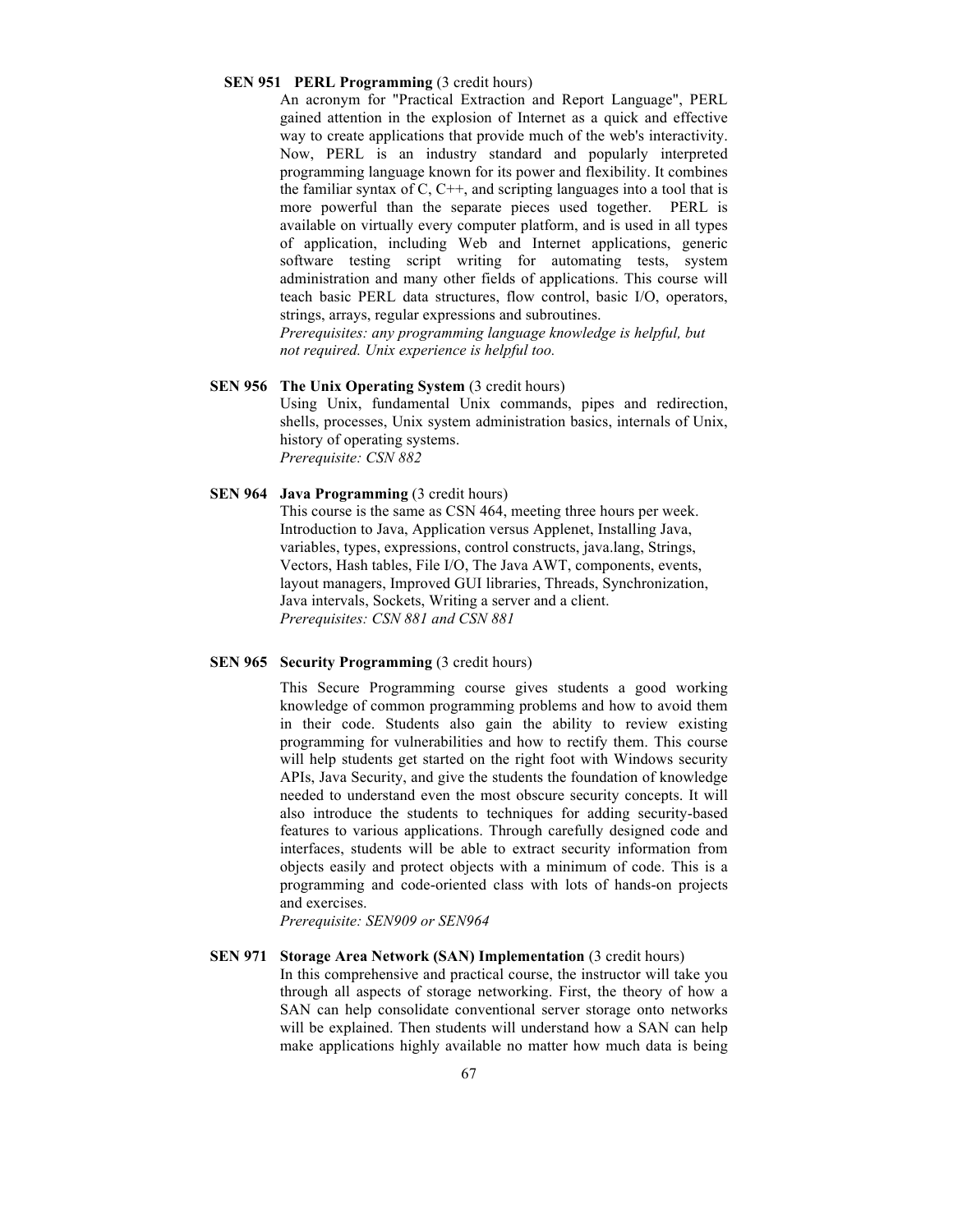stored, which, in turn, makes data access and management faster and easier. Along the way, the course will provide students with practical advice on the design and implementation of this new technology and how it works to make the decision to adopt storage networking easier. Students will understand the theory of SAN technology, and appreciate the benefits of SAN. This course provides a detailed up-to-date coverage on the following topics: The evolution of computing in data centers leading to SANs, some killer applications for SAN technology, storage networking theory and its meaning to an enterprise information processing architecture, the software components required to implement SANs, and some practical issues in SAN implementation and management. Prerequisite: CEN 963

**SEN 974 Client/Server and The Internet** (3 credit hours) This course covers the Client/Server paradigm in the context of the Internet: this includes CORBA architecture, Java programming language and its support to applications and applets. The core of this course is focused on Java extended APIs and their usage including: Sockets, Remote Method Invocations (RMI), Java IDL, Java Security APIs and Java Database Connectivity (JDBC). Prerequisite: SEN 509

# **SEN 980 Database Systems I** (3 credit hours) E-R and E-C-R model, view integration, relational database, network database, hierarchical database, and physical database design. *Prerequisite: An undergraduate course in Data Structure or CSN 882*

- **SEN 982 Oracle Database Architecture and Administration I** (3 credit hours) The course is the same as CSN 482, meeting three hours per week. It is composed of two parts: Oracle Architecture and Administration. The first part gives a comprehensive picture of Oracle architecture and discusses the concept of Oracle database and instance. The second part shows students how to create Oracle database, allocating system storage and planning for future storage requirements, creating and modifying database storage structure and objects, and controlling and monitoring user access to the database. *Prerequisite: SEN 980*
- **SEN 983 Oracle Database Architecture and Administration II** (3 credit hours) This is a continuation of SEN 982. It covers the availability and scalability issues, Oracle database architecture, backup/recovery concept, Oracle backup/recovery configuration, types of failures, and the usage of high availability features in Internet applications. *Prerequisite: SEN 582*

### **SEN 984 Unix Networking Programming** (3 credit hours)

The course will cover in detail the different interprocess communication (IPC) facilities available under the Unix operating system to develop distributed applications in a network environment. Distributed application components can be executed on the same machine, or on different machines, or a combination. These IPC facilities have two main attributes, the IPC interface and the network protocol. The course covers in detail the following interfaces: pipes, FIFO, shared memory, message queues, semaphores, sockets, system V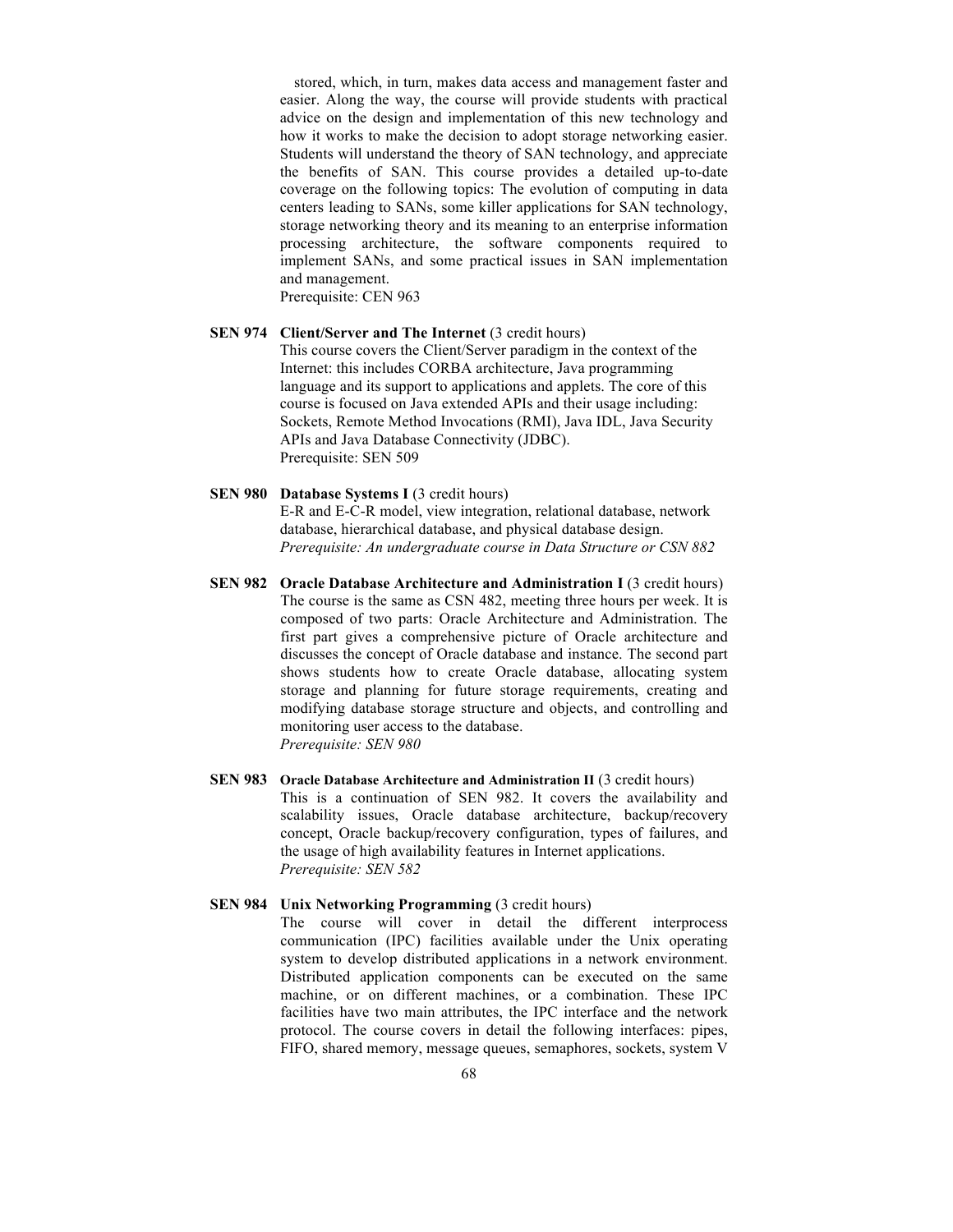Transport Layer Interface (TLI), and Remote Procedure Calls(RPC). In addition, we cover a useful set of network routines that simplifies distributed programming. *Prerequisites: CSN 881*, *CSN 882 and SEN 956*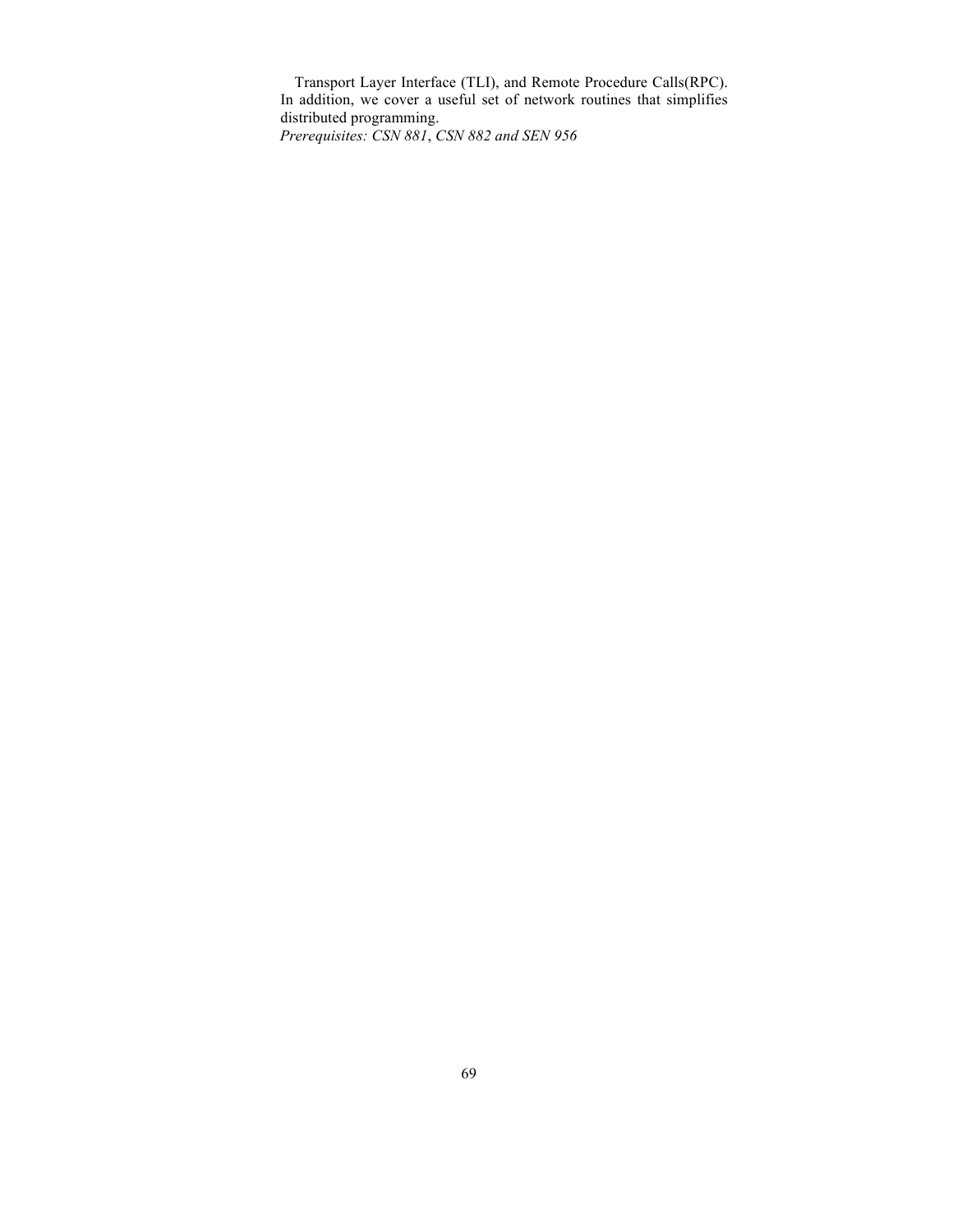#### **SEN 986 Software Design Using Unified Modeling Language (UML)** (3 credit hours)

This course is an introduction to object-oriented principles of software design using the Unified Modeling Language (UML). Object oriented systems offer the promise of constructing highly modular and reusable software components. In this course we will discuss what is meant by object oriented design from analysis, through system design to programming implementation. The course will focus on building the object-oriented (OO) analysis model for software engineering. Then it defines in depth principles of object orientation reviewing the characteristics that actually comprise a true object. The course covers the gathering of requirements for software design, software project organization & management, the role of design, use-case analysis, object modeling in software engineering and an introduction to design patterns. UML is presented in context throughout the discussion with emphasis on the practical application of OO principles and techniques, including the use of UML to solve real-world problems. Students are expected to write a detailed description of the design for each of the programs, incorporating UML models where appropriate. Students will implement their programs in the Java programming language.

*Prerequisites: CSN 874, CSN 882. Students should be familiar with Java, C++ or other language, some web programming as well as basic data structure concepts and some UNIX.*

# **SEN 990 Introduction to Compiler Design I (3 credit hours)**

Parsing: comparison of LL versus LR. Use of a lexer and parser generator. Formation of syntax trees. Name management via a symbol table. Type resolution. Code generation issues. Simple optimizations, such as peephole optimizations, strength reduction, and constant folding.

*Prerequisites: SEN 920 and SEN 964*

### **SEN 992 Computer Graphics I** (3 credit hours)

Historical development of computer graphics, black and white graphics programming, color raster graphics, resolution and memory requirements, look-up tables, vector graphics and matrices, surfaces, rotation & scaling, graphics primitive, and transformation. *Prerequisite: AMN 840*

### **SEN 994 X Window System Programming** (3 credit hours)

Covering the spectrum of writing X window applications from the Xlib level up to Intrinsics, widget sets (Athena, Motif) and widget creation. Window managers, inter Xclient communication, resource specification.

*Prerequisites: CSN 881 and SEN 956*

# **SEN 908 Visual Basic Programming** (3 credit hours) To learn how to use the visual basic programming environment and visual basic language to write applications with sophisticated Graphical User Interfaces (GUI) that run on an MS Windows platform. *Prerequisite: CSN 922*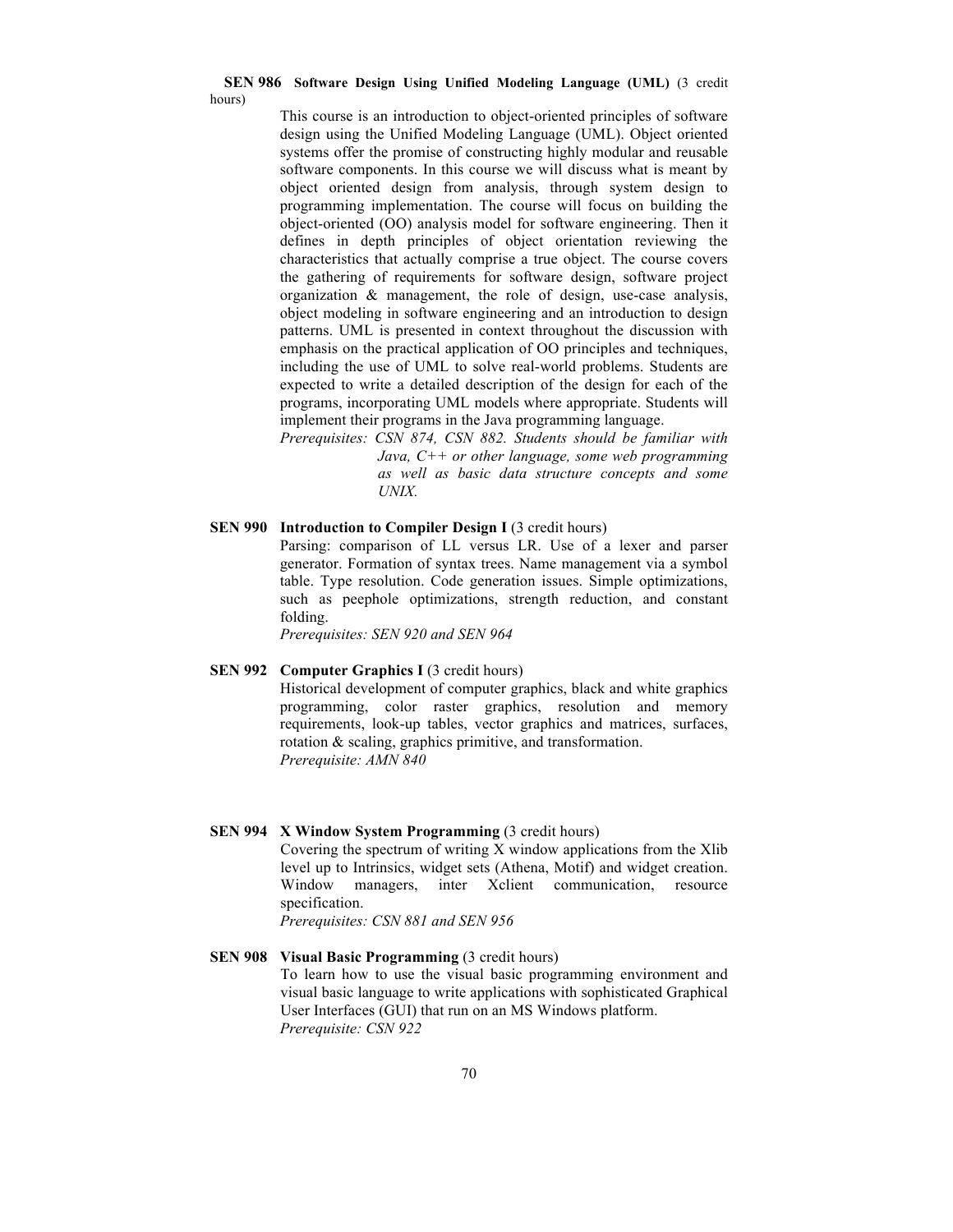### **SEN 909 Visual C++ Programming** (3 credit hours)

GUI programming with Visual C++, Microsoft foundation classes, events, buttons, menus, canvas. *Prerequisite: SEN 909*

# **SEN 910 GUI Programming Using Java** (3 credit hours)

This course will provide the students with the graphical user interface (GUI) development using Java Swing. The majority of software today is written with a GUI. The GUI is how a software presents itself to the user and the outside world and through which the user interacts with the software. More and more effort in software development goes into the GUI since its quality can mean the success or the failure of the software. The student will acquire the essential knowledge and skill for user-friendly GUI development; maintaining responsiveness, stability; and complying with the most natural human expectations and reactions on a computer screen.

*Prerequisite: SEN 964*

# **SEN 930 Software Testing & Quality Engineering (3 credit hours)**

Modern testing techniques based on black box or behavior testing, control flow and data flow testing, transaction based and finite state testing, domain testing, reliability testing, software reliability models, tools and automation.

*Prerequisites: SEN 500*, *SEN 509 or SEN 564*

# **SEN 936 Software Tools** (3 credit hours)

Techniques for building tools and interfaces, and design for different applications. *Prerequisite: SEN 500*

#### **SEN 963 Unix, Perl and Web Management** (3 credit hours)

Learn how to use Unix commands and your ITU Linux account effectively. Understand Unix basic: files, pipes, jobs, redirection, globing. Basic Perl and Java Script. Learn how to design, write, and maintain a small website. Learn how to write interactive web pages using either Perl CGI scripts or JavaScript. Learn how to run a Web server on Unix.

*Prerequisite: SEN 556*

### **SEN 965 Advanced Internet Technologies** (3 credit hours)

This class teaches the major technologies of the Internet. Among them are HTML, PERL, Internet protocols, and client-server programming. The first part of the class is an accelerated study of PERL. The second part of the class is a study of HTML, Internet protocols, and clientserver programming. The student shall use PERL to write the client or the server in several projects. A possible project is writing a server supporting multiple clients which require the persistence of state (at the server) across multiple transactions. Easier projects may involve writing the CGI scripts for a Web server like Apache. This class is programming-oriented and project-oriented, so a prospective student must want to write programs. The only prerequisite for this course is being able to write moderately complex computer programs. *Prerequisites: SEN 909 or SEN 964*

### **SEN 980 XML Databases and Applications (3 credit hours)**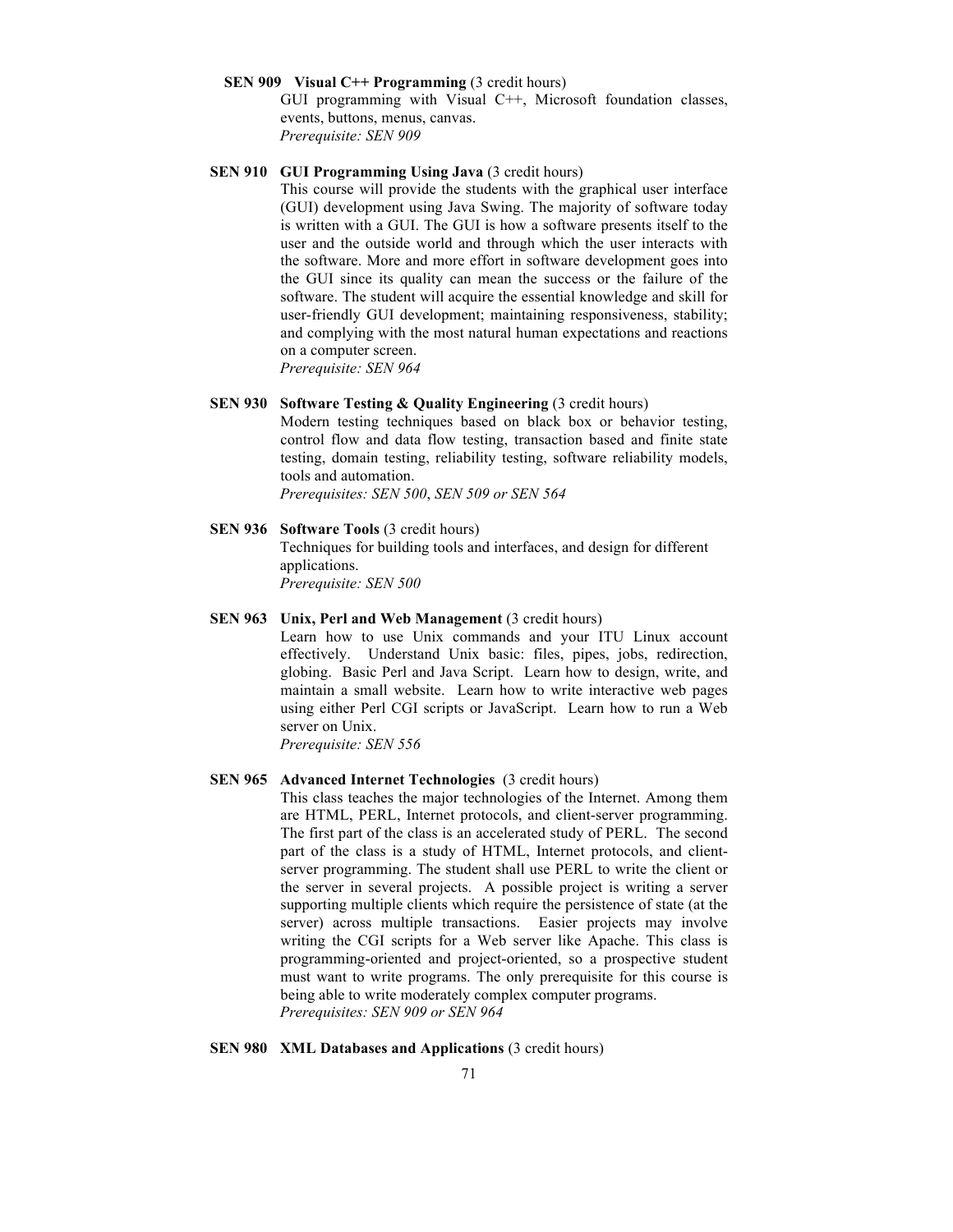XML (e**X**tensible **M**arkup **L**anguage) is a markup language for describing the content and structure of data and is becoming the "de facto" standard for data exchange. A large amount of information is available on the Web in HTML format, but the data is not particularly suitable for research purposes because the structure (or the metacontent) of the data cannot easily be retrieved. XML provides rich facilities to describe not only the content but also the meta-content of data. In fields like Bioinformatics, where large amounts of data from multiple resources and various data formats have to be accessed and integrated, XML provides the format and flexibility to define domainspecific tags and validation mechanisms. This course covers three important aspects: a) a study of existing XML technologies and tools, b) converting existing databases and data formats into XML and c) designing new database systems to support XML data. *Prerequisite: CSN 878 or SEN 980*

# **SEN 996 Independent Study** (3 credit hours)

By arrangement with instructor.

Independent study of topics of special interest in software engineering under the direction of an instructor, who is knowledgeable in the field. It may consist of reading, homework, tests, presentation and project determined by the instructor. *Prerequisite: Graduate standing*

# **SEN 998 M.S. Project** (3 or 6 credit hours)

By arrangement with project advisor. A nominal number of 3 or 6 credit hours is expected toward the M.S. degree if the Project Option is selected.

Conduct independent research of an approved topic in software engineering, prepare a technical report, and defend it before a faculty advisor.

*Prerequisite: Graduate standing*

### **SEN 999 M.S. Thesis** (6 credit hours)

By arrangement with thesis advisor. A nominal number of 6 credit hours is expected toward the M.S. degree if the Thesis Option is selected.

Conduct independent research of an approved topic in software engineering, prepare a thesis, and defend it before a committee composed of a number of faculty designated by department chair. *Prerequisite: Graduate standing*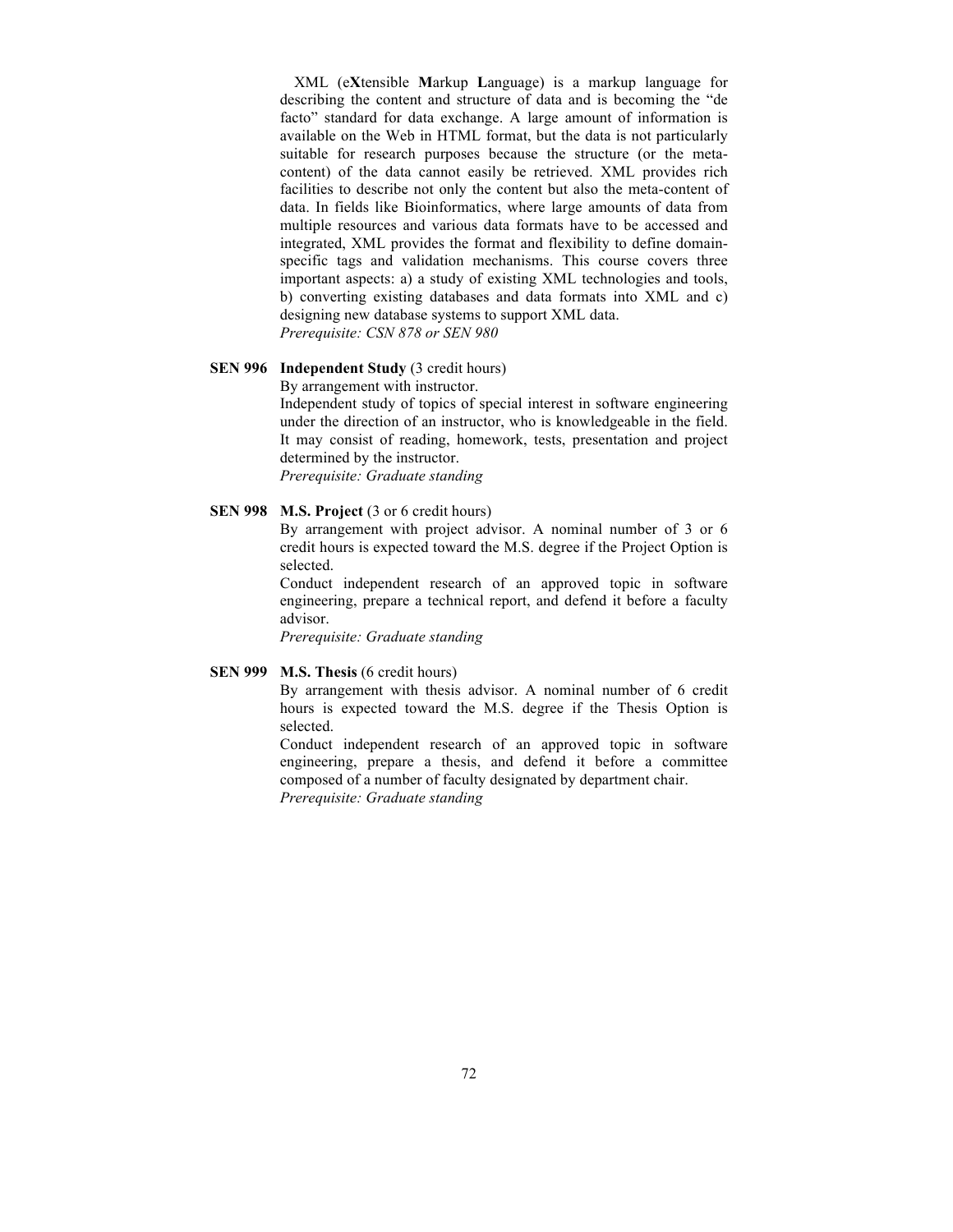# **Master of Business Administration**

#### **ACTN - Accounting**

**ACTN 900 Financial Accounting** (3 credit hours) The course is intended to develop students' ability to understand and use financial statements. It is oriented toward the use of financial accounting data. It places an emphasis upon the reconstruction of economic events from accounting reports. *Prerequisite: Graduate standing*

#### **ACTN 910 Cost Accounting** (3 credit hours)

The course focuses on the preparation and use of cost and other data for management planning, decision-making, and control. It emphasizes the diverse contexts (for example, product cost, pricing, and performance evaluating) in which manager's use accounting information.

*Prerequisite: ACTN 500*

#### **ACTN 920 Federal Personal Income Taxation** (3 credit hours)

The federal income taxation of individuals. The concept of income, exclusions from income, personal and business deductions, sales and exchanges of property, when income is taxable, and to whom it is taxable. A course based on the provisions of the Internal Revenue Code and judicial and administrative interpretations. *Prerequisite: None*

# **ACTN 930 Federal Corporate Taxation** (3 credit hours)

The federal income taxation of corporation. The concept of contribution, formation, distribution, stock dividends, liquidation, acquisition, reorganization, affiliated. A course based on the provisions of the Internal Revenue Code and judicial and administrative interpretations. *Prerequisite: ACTN 520*

**ACTN 940 Federal Partnership Taxation** (3 credit hours) The federal income taxation of partnership. The concept of contribution, formation, distribution, operation of a partnership, allocation, sales of partnership interest, termination, death of a partner, anti-abuse regulation. A course based on the previsions of the Internal Revenue Code and judicial and administrative interpretations. *Prerequisite: ACTN 520*

#### **ECON - Economics**

# **ECON 920 Macroeconomic Theory** (3 credit hours) This course analyzes what determines the level and rate of growth of output income, employment and prices, interest, and foreign exchange rates. Prepares decision-makers to understand how an economy functions in the aggregate, how to interpret, analyze, and operate within a changing macroeconomic environment.

*Prerequisite: Graduate standing*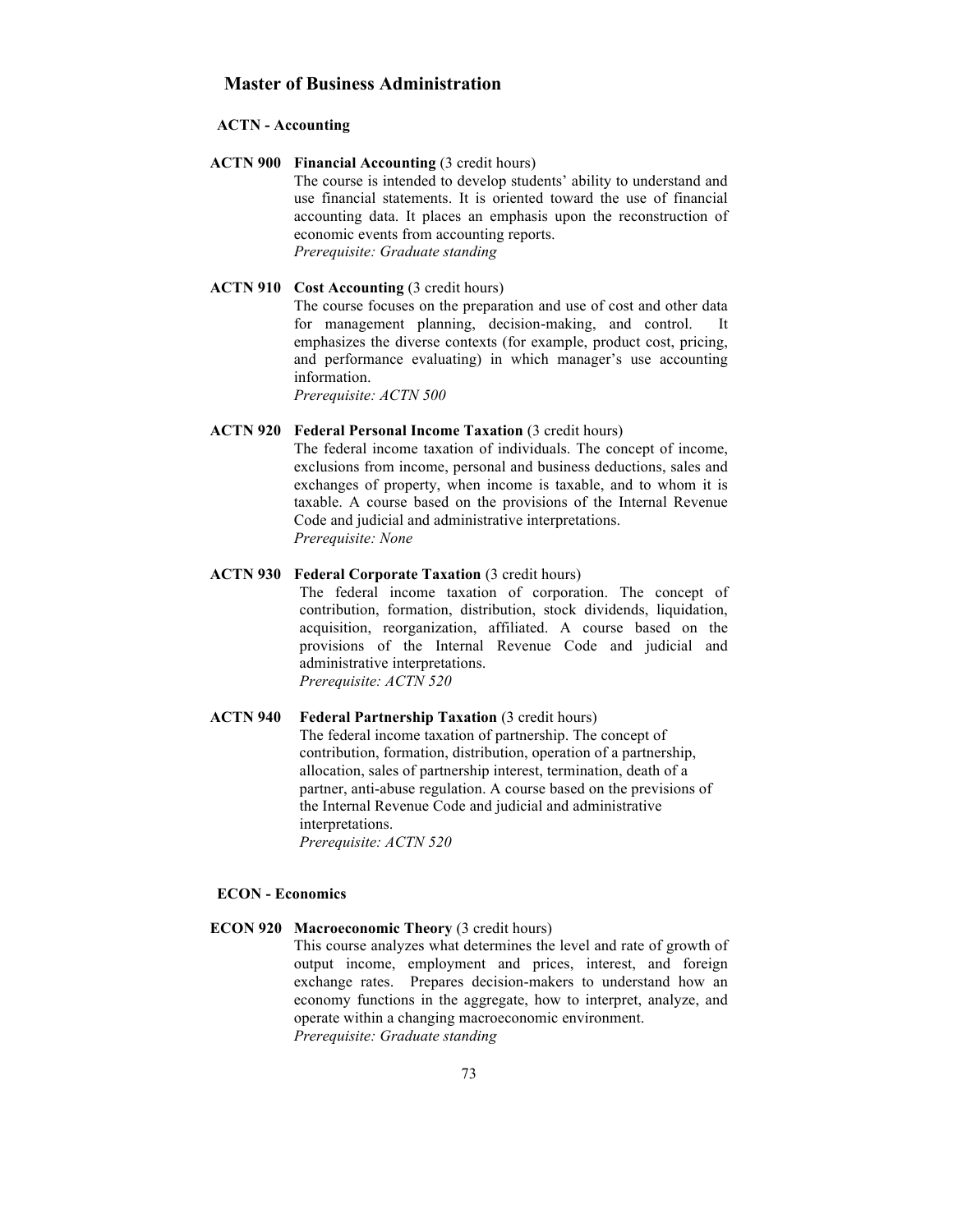#### **ECON 921 Microeconomics for Business Decisions** (3 credit hours)

This course will provide a comprehensive coverage of basic microeconomic principles and how they affect business decisions and practice. It will include analysis of the fundamental concepts of supply and demand, cost, production, and pricing. It will explore the importance of institutional economics and the place of the market in the overall society. It will introduce new concepts in economic and business theory that are recently emergent with the 21st century. Especially it will examine emerging dual motive theory and its importance for the functioning of free market dynamics in the domestic as well as the global eco-nomy. Emphasis will be placed on applications as well as theory. *Prerequisite: Graduate standing*

# **DISN - Decision and Information Sciences**

- **DISN 934 Database Management Systems** (3 credit hours) A hands-on approach to the design and use of relational databases for business applications. Study of query languages and application generation. Use of database software is a necessity in current business environments. *Prerequisite: Graduate standing*
- **DISN 935 Software Development Process Management** (3 credit hours)

Successful software projects need to deal with people and economic considerations, as well as technical considerations. The learning objectives of this course are to enable students to understand the software development process at both the project and organization levels; to analyze software cost/schedule tradeoff issues via software cost estimation tools and microeconomic techniques via case studies; and to apply the principles and techniques to practical situations. Detailed topics include economies of scale, present value, constrained optimization, statistical decision theory, software risk management, people considerations: motivation, win conditions, leadership, team building and group dynamics. Prerequisite: None

**DISN 937 Management Information Systems** (3 credit hours) Conceptual background, structures, and use of computer-based information systems. Detailed coverage of the theory and practice of information systems. Data processing technology and its applications, systems concepts, systems analysis and evaluation, and managerial and technological considerations of information systems. Examining systems for intra- and inter-organizational transactions, coordination, and control. *Prerequisite: Graduate standing*

**DISN 950 e-Commerce Security** (3 credit hours) e-commerce security covers key subjects such as: e-commerce security overview, threat of data & communication security, security tools overview, security strategies and implementation. The students will learn Internet e-commerce security fundamentals. Student will gain knowledge of general security requirements and implementation for secured networking and e-commerce. Prerequisite: Graduate standing

74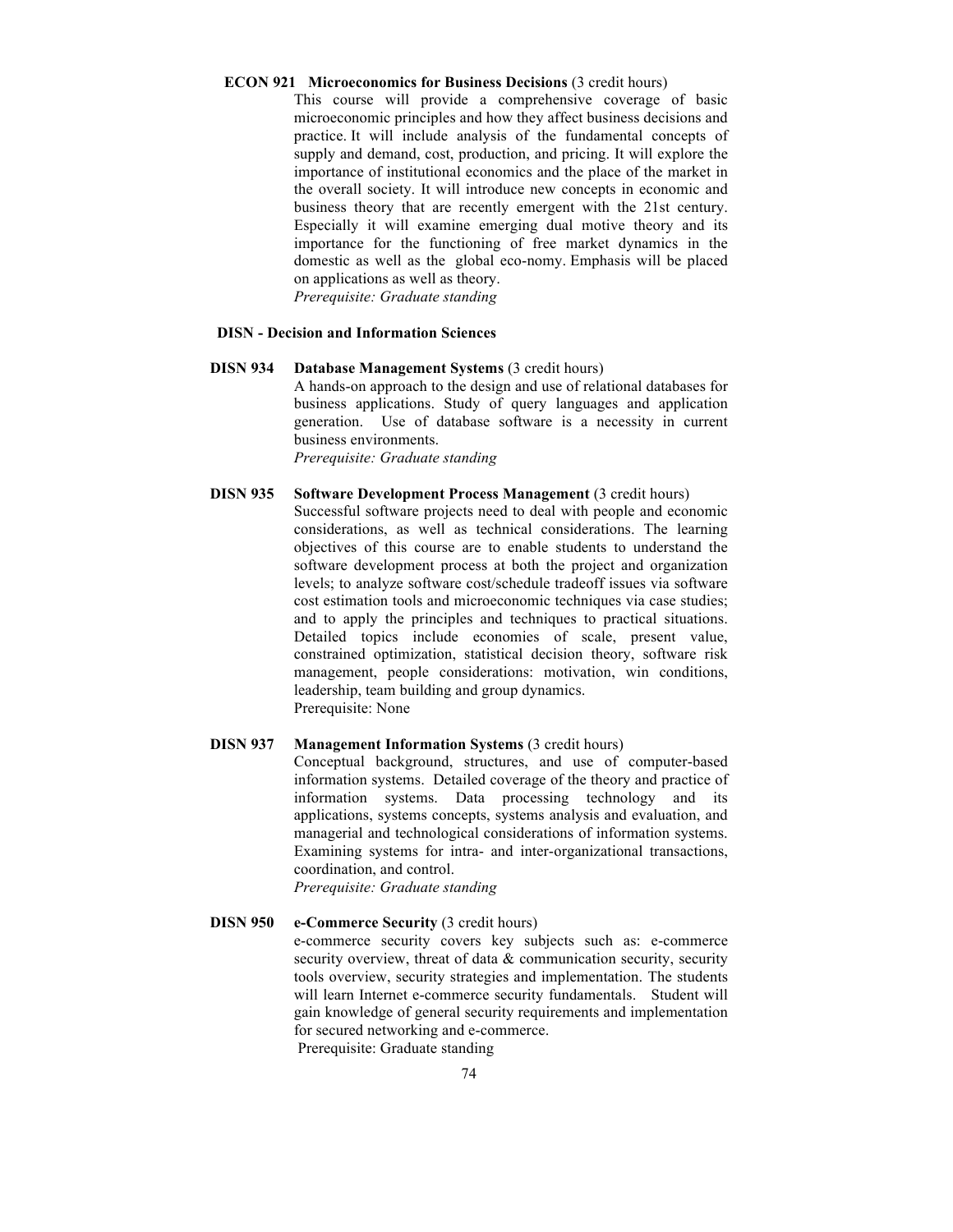#### **FINN - Finance**

### **FINN 930 Investment Management** (3 credit hours)

The course discusses the foundations of investment management. Necessary tools of analysis to evaluate investment opportunities and the conceptual factors influence the value of companies--both publicly listed and private equities. The focus includes quoted and private equity investments and entrepreneurial finance. Prerequisite: Graduate standing

#### **FINN 931 International Financial Management** (3 credit hours)

This course provides students with the history of international financial systems and a framework for making corporate financial decisions in an international context. Topic areas include: how to measure currency exposure; financial and operational means to manage currency risk; the decision to undertake a global financing program; exchange and capital market. Capital budgeting analysis for foreign direct investment; strategic considerations in the globalization process; and how to value target firms for cross-border acquisitions.

*Prerequisite: Graduate standing*

# **FINN 932 Corporate Finance** (3 credit hours)

This course addresses the principles underlying alternative financial arrangements to business financial management. Capital budgeting; minimum rates of return for capital investments; capital structure; financial analysis and planning; short, intermediate, and long-term financing; and the market for corporate control. *Prerequisite: Graduate standing*

#### **FINN 934 Financial Analysis and Corporate Policy (3 credit hours)**

An in-depth study of selected topics in finance, including ratio analyses, capital structure and leverage, working capital management, reorganization and bankruptcy. Real world business cases will be used in the classroom discussion, The case study will also add some flavor of "the practical approach" to the MBA program format including several Harvard Business School cases study.

*Prerequisite: FINN930*

#### **FINN 935 Derivatives and Risk Management** (3 credit hours)

To develop a sound knowledge of option theory and a better understanding of the basic function of derivatives in risk management, theoretical and practical applications in derivatives. Topics included: forwards; futures; swaps; options; hedging strategies; the random walk (Brownian motion) model of stock prices; the Black-Scholes analytical model and the binomial models. Financial risk management techniques are emphasized. *Prerequisite: None*

#### **MGTN – Management**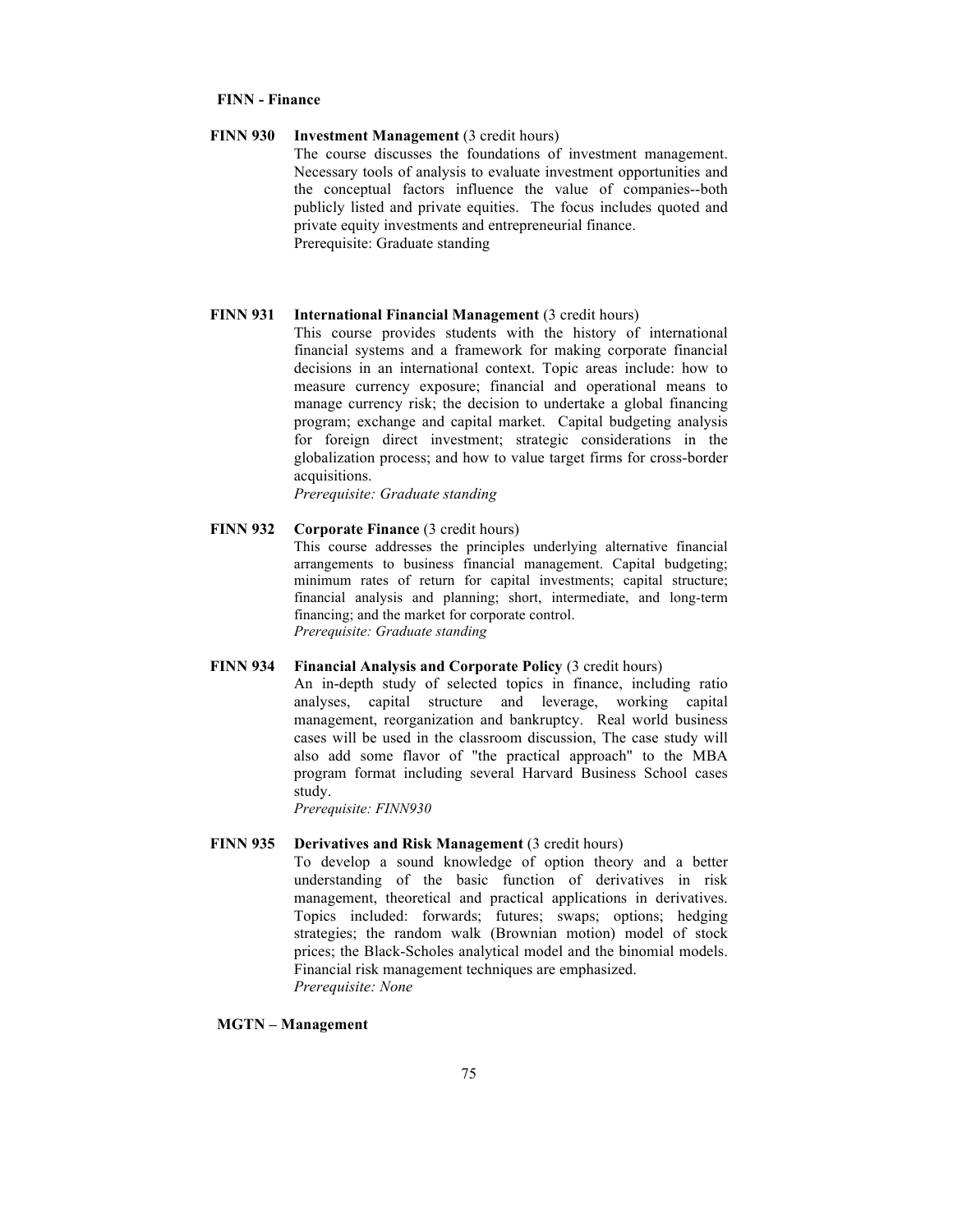#### **MGTN 930 Operations Management** (3 credit hours)

This course is designed to provide both a theoretical and practical background in strategic thinking and management. Strategic operations management concerns the overall direction of an enterprise, especially in the Global environment. Will analyze case studies that reveal the real challenges of management. The course will develop alertness and sharpen judgment in business matters critical to fast moving high tech entrepreneurial environment. *Prerequisite: Graduate standing*

#### **MGTN 940 Human Resource Management** (3 credit hours)

This course provides a framework for understanding and thinking strategically about the management of human resources in organizations. Specific topics include: recruitment and selection; compensation and benefits; promotion; training; performance appraisal; retention and turnover; and selected public policy issues pertaining to employment (e.g. discrimination and affirmative action).

*Prerequisite: Graduate standing*

#### **MGTN 941 Entrepreneurship and Venture Capital** (3 credit hours)

Many of America's most successful entrepreneurial companies have been substantially influenced by professional managed venture capital. This relationship is examined from both the entrepreneur's and the venture capitalist's perspective. The course explores entrepreneurship with emphasis on forming and operating new business ventures. It covers crucial aspects of investigating new business opportunities.

*Prerequisite: MGTN 943*

# **MGTN 943 High-Technology Entrepreneurship** (3 credit hours)

This course is offered for those planning to undertake an entrepreneurial career in starting and building an international company in the high-technology area. A special effort is made to take advantage of ITU's proximity to the entrepreneurial community in Silicon Valley with its fundamental international business thrust. An integrative business plan for a new company in the technology arena is an integral part of the course. Prerequisite: Graduate standing

### **MGTN 945 International Management** (3 credit hours)

The course examines managerial behavior within a cross-cultural environment. It analyzes problems confronting managers in international operations, the impact of international forces on a firm's future, establishing and conducting international transactions. Blend of conceptual material and case analyses. *Prerequisite: Graduate standing*

# **MGTN 948 Project Management** (3 credit hours)

This course offers a study of project management history, maturity, culture, methodologies, processes, leadership and strategic planning. It briefly traces the development of project management, then discuss the 5 processes that must be done for project success: Define, Organize, Execute, Control and Close. It studies the best methods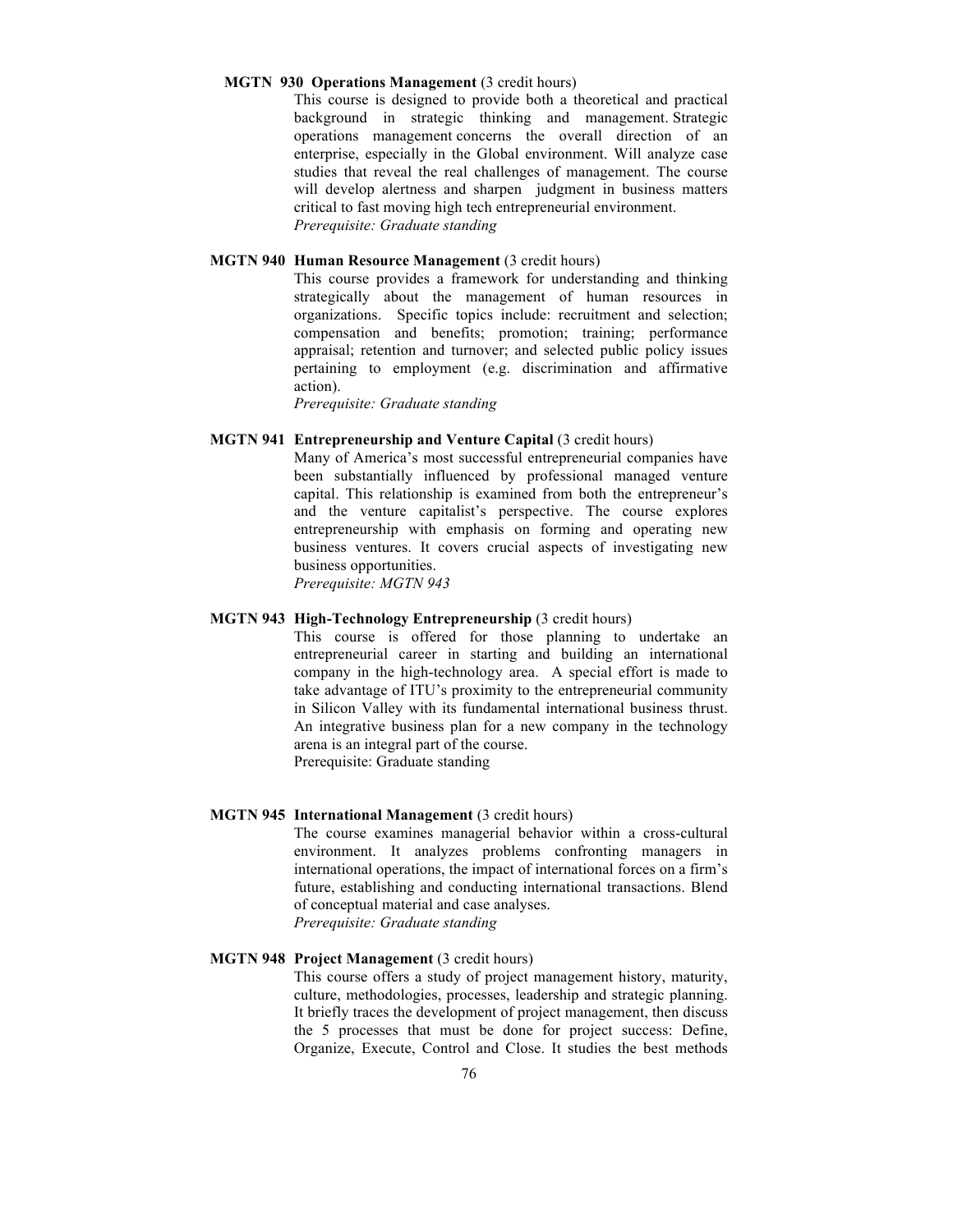and processes of project management that assure success within these 5 processes. The strategic implications of projects will be studied with respect to their 'fit' with the organizational vision. *Prerequisite: Graduate standing*

# **MGTN 949 Organizational Theory** (3 credit hours)

The course offers a survey of behavior in and of organizations. It covers issues of individual behavior, interpersonal communication and influence, group dynamics, intergroup relations, complex organizational structure and behavior, and relations between organizations and environments. The course addresses the ways in which organizations and their members affect one another. Issues of motivation, task design, leadership, communication, organizational design, and innovation will be analyzed. *Prerequisite: Graduate standing*

# **MGTN 951 Business Communications** (3 credit hours)

Communication is an essential component in every management task. One objective of this course is to provide a framework with which to approach communication challenges and make media, message, structure, and style choices. Another objective is to develop the oral and written communication skills required of managerial leaders. Barriers to communication, particularly cultural barriers will be analyzed.

*Prerequisite: Graduate standing*

# **MGTN 922 Quality Management** (3 credit hours)

This course focuses on a systematic approach to the understanding of the strategic importance of effective quality management. The course provides a basis for systems approach to teamwork. Process analysis for continuous improvement and quality control. The use of management tools to measure and improve a system or process in an organization. The responsibility of the leaders in various levels in an organization, including managers and team leaders. Application of computer models.

*Prerequisite: Graduate standing*

# **MGTN 953 Business Law** (3 credit hours)

This class is intended to inform and educate graduate business students of the legal requirements and risks associated with managing, owning and operating a high tech business in today's global economy.

*Prerequisite: Graduate standing*

#### **MGTN 955 Vendor Management** (3 credit hours)

In the current market where organizational leaders have an obligation to reduce cost, outsourcing is a valuable option. Finding the right vendor to fulfill the needs of organizations is still a challenge. This course provides knowledge and skills that impact the bottom line of organizations. Win-Win Vendor Management and Outsourcing with growing complexity of products and services requires analysis beyond the traditional level. In this course students will learn all aspects of outsourcing, including planning, finding the right vendor and negotiating effectively. Relationship building,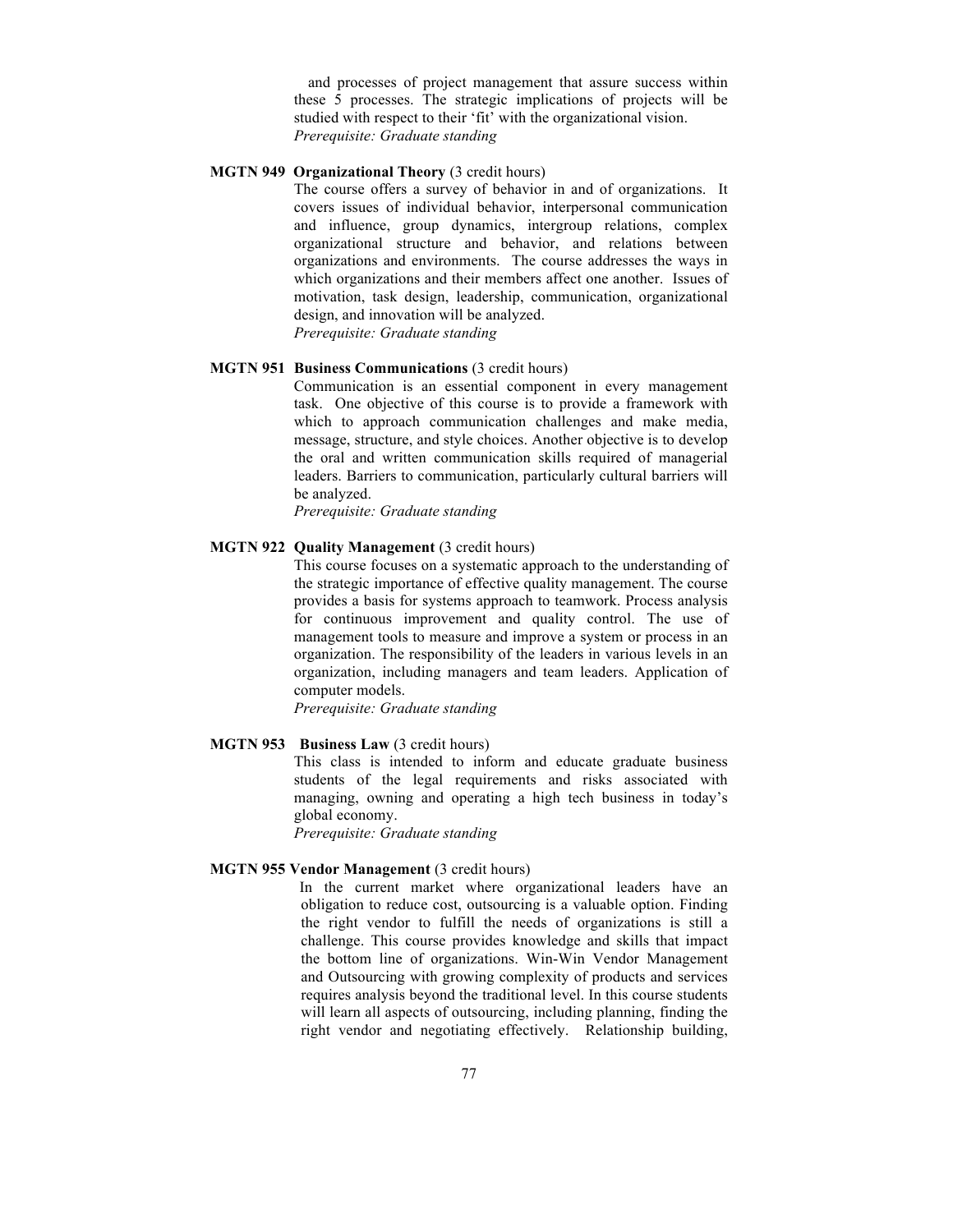creating a culture of cooperation, and avoiding common mistakes when deal with vendor are among the skills that students will learn. *Prerequisite: None*

#### **MKTN – Marketing**

#### **MKTN 951 Competitive Marketing Strategies** (3 credit hours)

Strategy development through intensive analysis of a diverse selection of cases from consumer, industrial, and technological markets; product and service businesses; and for-profit and nonprofit sectors. Students will build a marketing plan as one of the course requirements.

*Prerequisite: MKTN 553*

# **MKTN 953 International Marketing** (3 credit hours)

Systematic treatment of marketing on a global scale. Topics include the analysis of global market environments, targeting and entry strategies for global markets, sourcing and global production strategy, the global marketing mix, and managing the global marketing effort. The perspective of the course is managerial. Its purpose is to prepare the student to lead the organization to penetrate global opportunities successfully as well as meet global threats in domestic markets.

*Prerequisite: Graduate standing*

# **MKTN 954 Sales Management** ( 3 credit hours)

This course is offered for technical and business professionals who want to learn the buying and selling processes that corporations use in business-to-business transactions. Emphasis is on the concept of solution selling, improving value, and meeting the needs of clients through effective questioning, analysis, sales planning and presentations. Students learn the major phases of the value added sales process, setting sales objectives for each phase, analyzing client needs, designing a value-added sales approach, presenting solutions, and handling objections.

*Prerequisite: Graduate standing*

# **MKTN 958 Marketing Management** (3 credit hours)

This course analyzes the substantive and procedural aspects of marketing management, and sharpens skills for critical analytical thinking and effective communication. Emphasis will be placed on marketing strategy and the elements of marketing: customer analysis, competitor analysis, and company analysis. Product strategy, pricing, advertising and promotion, and distribution will be addressed. Students will be provided with a forum for presenting and defending their own recommendations, and for critically discussing the recommendations of others.

*Prerequisite: Graduate standing*

# **MKTN 961 e-Commerce** (3 credit hours)

This course provides introduction to e-Commerce and related subjects. The course will cover e-commerce infrastructure and its related technologies. Various business models used in e-commerce will be discussed in the lecture. The student will have knowledge of e-commerce when finishes this course.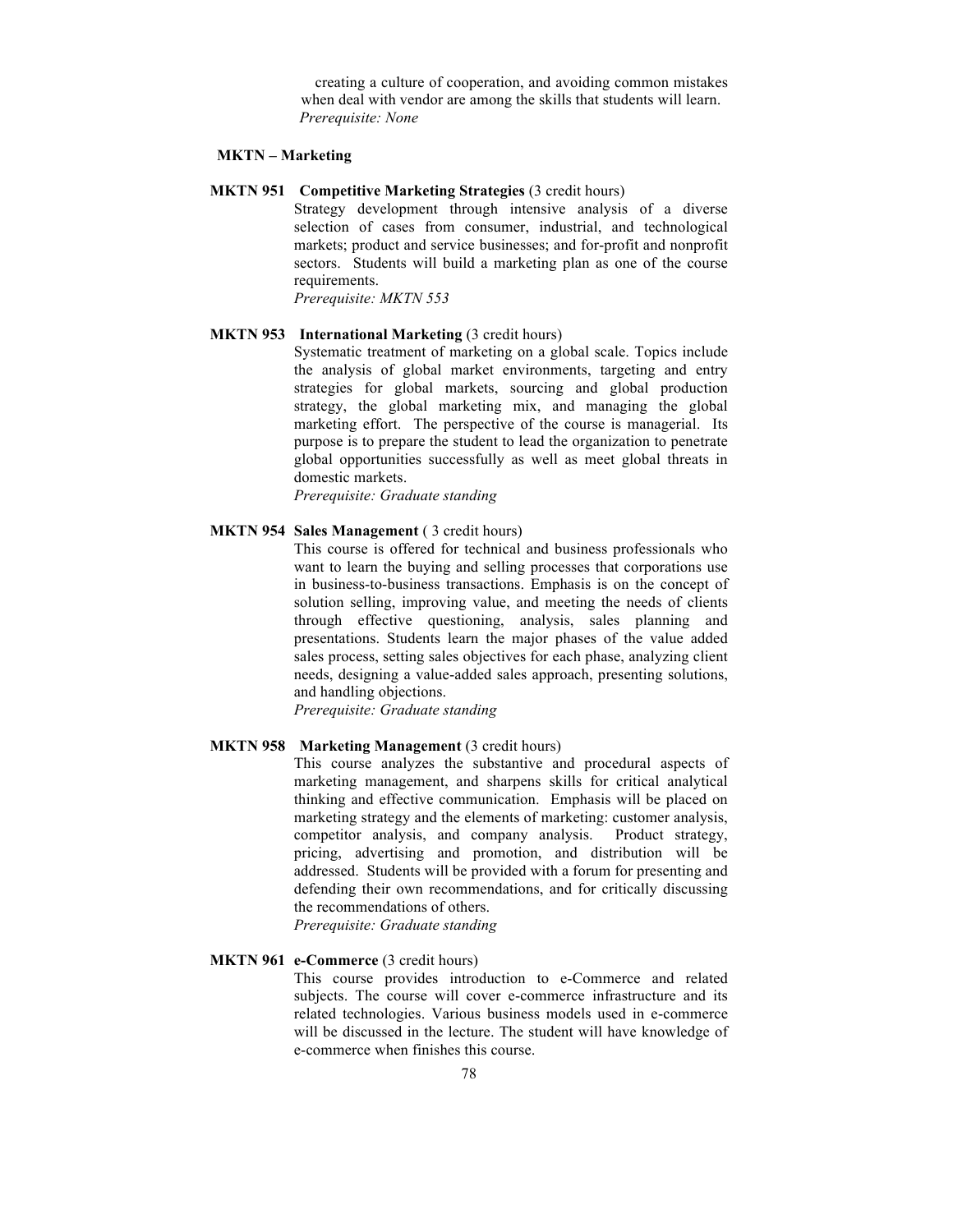#### *Prerequisite: Graduate standing*

#### **MBAN 996 Case and Independent Study** (3 credit hours)

By arrangement with instructor.

Independent study of topics of special interest in business administration under the direction of an instructor, who is knowledgeable in the field. It may consist of reading, homework, tests, presentation and project determined by the instructor. *Prerequisite: Graduate standing*

# **MBAN 998 MBA Project** (3 or 6 credit hours)

By arrangement with project advisor. A nominal number of 2 or 4 credit hours is expected toward to MBA degree if the Project Option is selected.

Conduct independent research of an approved topic in business administration, prepare a technical report, and defend it before a faculty advisor.

*Prerequisite: Graduate standing*

#### **MBAN 999 Master's Thesis** (6 credit hours)

By arrangement with thesis advisor. A nominal number of 6 credit hours is expected toward the MBA degree if the Thesis Option is selected. Conduct independent research of an approved topic in business administration, prepare a thesis, and defend it before a committee composed of a number of faculty designated by department chair.

*Prerequisite: Graduate standing*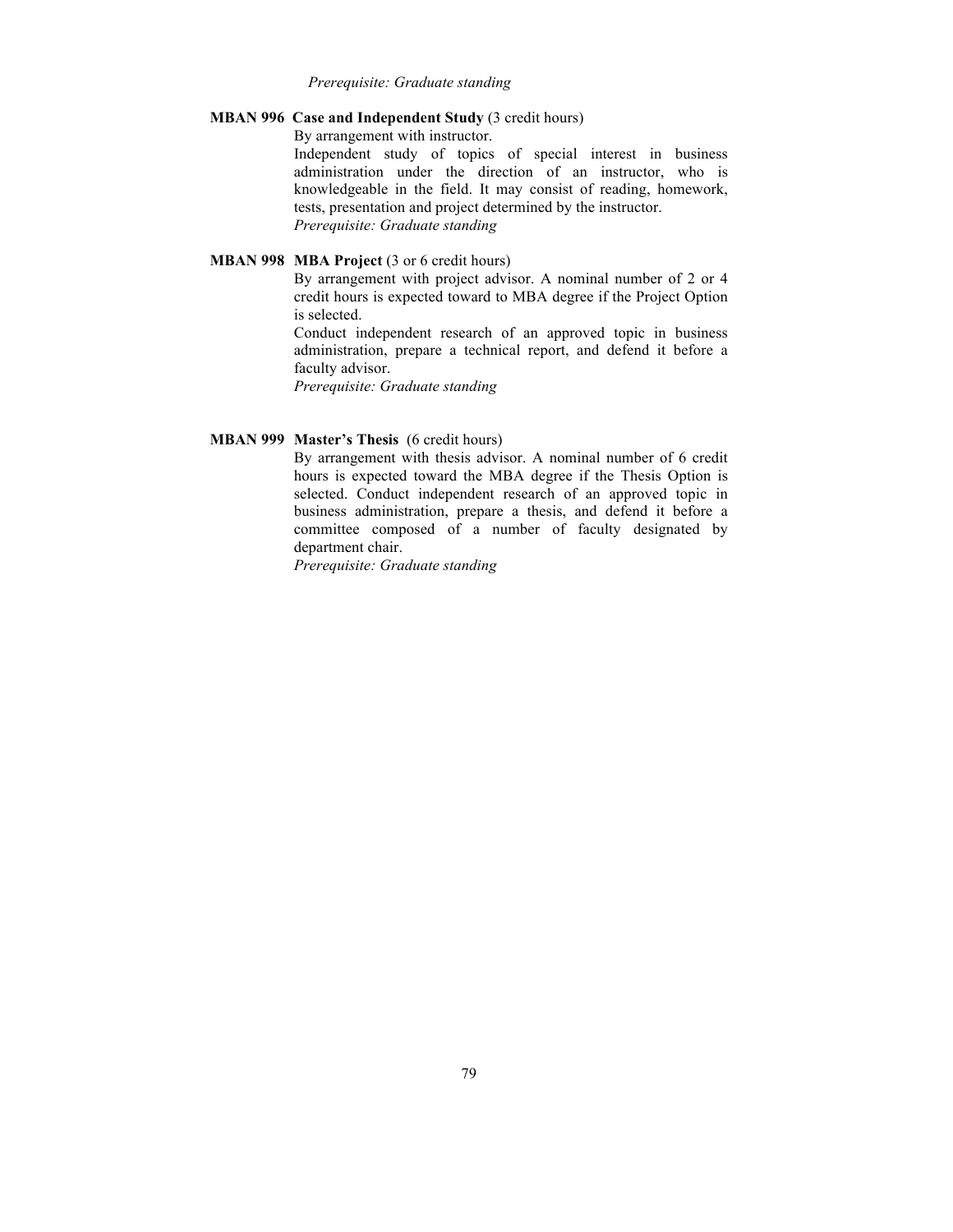# **General Requirements**

# **GRN 311 Verbal Communications and Conversations** (3 credit hours)

This course focuses on the development of verbal language skills. It includes conversations in small groups. Topics are relevant to the needs and experiences of students learning to use verbal English in the American culture.

*Prerequisite: None*

# **GRN 313 Newspaper Reading and Essay Writing** (3 credit hours)

This course increases student's proficiency in the use of the newspaper. Emphasis is given to articles and sections useful in becoming acclimated to the procedures and systems of a new culture. It includes writing practice on topics relevant to engineering. *Prerequisite: None*

# **GRN 314 Active Listening** (3 credit hours)

The course focuses on the development of listening as a method for learning English. Format will include listening to cassette tapes. Students will respond by paraphrasing, developing questions and replying.

*Prerequisite: None*

# **GRN 399 Writing and Composition** (3 credit hours)

This course provides students with a thorough grounding in writing and composing in English with particular emphasis on effective professional communications at management, marketing, administrative, and research levels. The student gains knowledge and experience in choosing and composing various types of real-world business correspondence. Although the class will be focused on composition, students will be expected to participate in spoken as well as written forms of communication. *Prerequisite: None*

#### **GRN 401 Consilience I** (3 credit hours)

This is the first course comprising the capstone of ITU's general education requirements. It is aimed at presenting the case for the unity of science. It brings together leading edge scientific findings and thinking across a broad spectrum of human knowledge and explores new efforts at integrating the natural with the social sciences. It explores the relationships and linkages among physics, biology, neuroscience, psychology, psychodynamics, mysticism, and philosophy.

*Prerequisite: None. Required of all undergraduates* 

#### **GRN 402 Consilience II** (3 credit hours)

This course continues the exploration of leading edge scientific findings and thinking leading to the unification of science. It explores the relationships and linkages among physics, biology, neuroscience, anthropology, sociology, economics, and political science. *Prerequisite: None. Required of all undergraduates*

# **GRN 497 Joint Seminars** (1 − 3 credit hours)

Invited seminar speakers on subjects of general interest.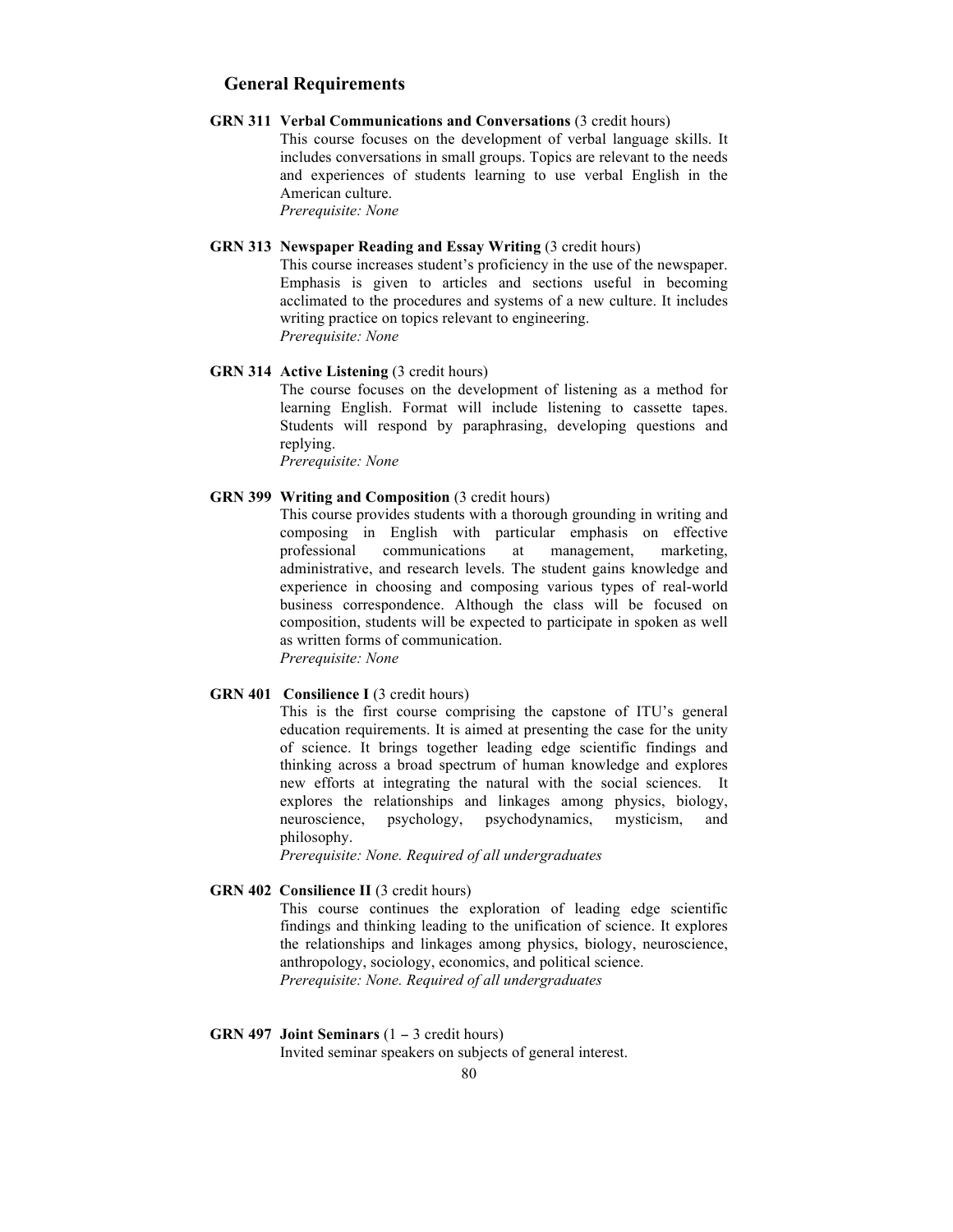#### *Prerequisite: None*

# **GRN 901 Technical Writing and Public Speaking** (3 credit hours)

This course is an introduction to formal technical reports and oral communication designed especially for students planning careers in the sciences or engineering. By asking students to research and present topics to the class, the course provides the student with a thorough grounding in the writing and speaking skills required in the workplace. A particular emphasis is placed on effective professional communications to allow students to begin and excel in their careers. *Prerequisite: None*

# **GRN 920 Internship** (3 credit hours)

Conduct research and development at a sponsoring company on a project in the student's field for one semester. Students must spend at least 80 contact hours for each credit hour received. At the end of the internship, the student must submit a satisfactory technical report to the advisor, and receives three credit hours. This course does not count toward core degree requirements, unless specifically granted on an individual case-by-case basis by the Academic Committee. Prerequisite: None

# **GRN 997 Joint Seminars** (1 − 3 credit hours)

Invited seminar speakers on subjects of general interest. Prerequisite: None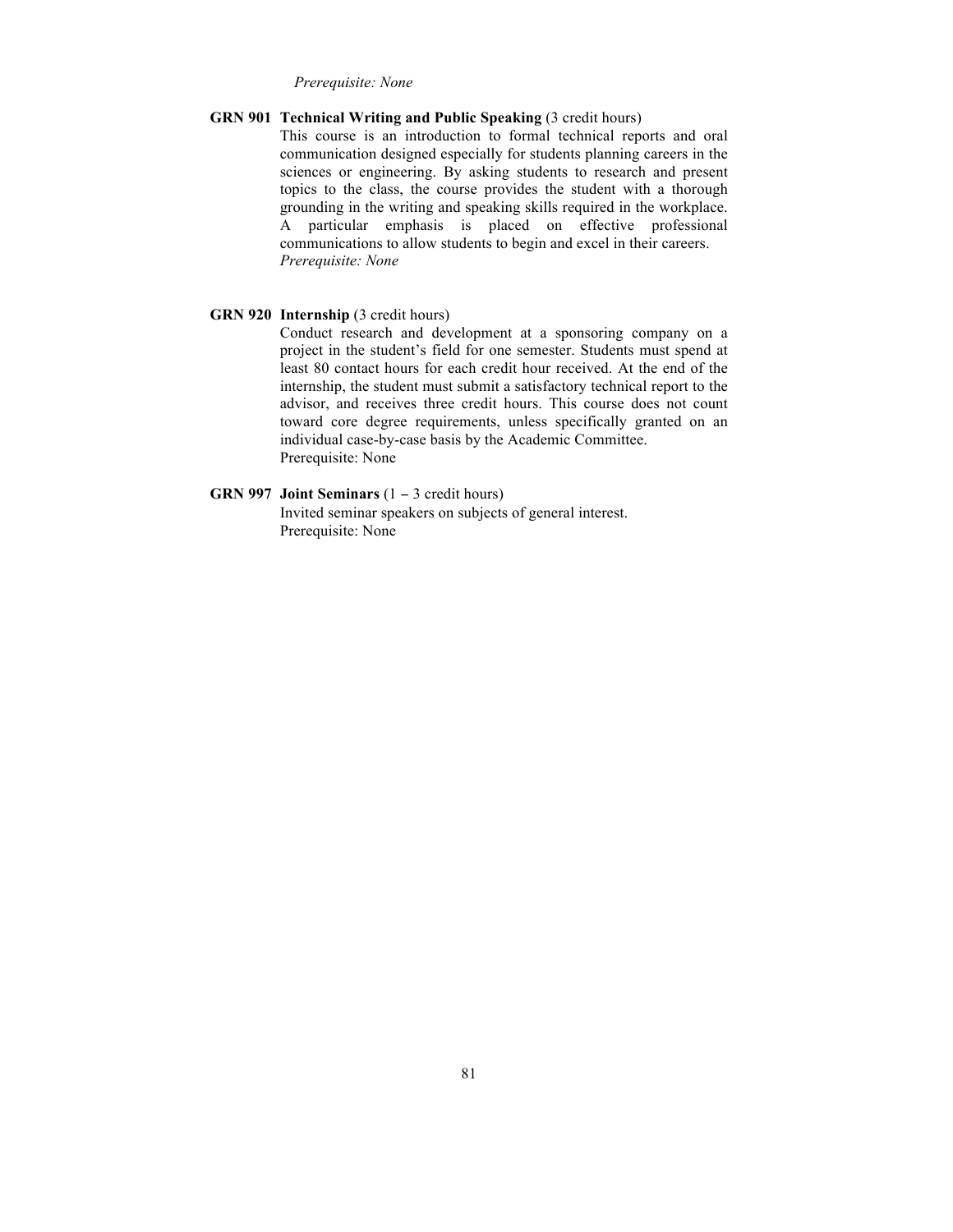# *7. Facilities*

# **Library Resources**

ITU has sought to increase the research, vast reference support and library resources made available to ITU students, particularly our masters students who need the most up to date research data, most commonly found in expensive subscription-based computer databases. In August 2005, ITU donated its 11,000 volume library to the Martin Luther King, Jr. Library and now direct ITU students to this wonderful resource.

All ITU students now have FULL ACCESS to the resources of Martin Luther King, Jr. Library, the main library of and located at San Jose State University, at 150 E. San Fernando (at Fourth Street), San Jose, CA. The library is a 14 minute drive from ITU.

All ITU students access privileges include: obtaining a library card; checking out books, CD's, DVD's and other materials; utilizing the full multimillion dollar subscription-based university computer databases on campus; complete support from the university librarian; telephone reference support during library hours; support for multi-lingual students (including students who speaking Mandarin, Cantonese, Korean or Japanese); and full wireless access with their laptops within the library, and/or DSL direct connection services for those without a wireless card to store legally downloadable research data obtained from the library.

In addition to all the available volumes of hard cover books and publications at the library, students have access to the latest in the following databases.

For ITU MBA students, at no extra charge, the following paid subscriptionbased database access include the following:

ABI/INFORM Global - Indexing and full text for standard magazines and scholarly journals in business and economics.

America's Newspapers: California - Full text of many California newspapers, including the San Jose Mercury News, Los Angeles Times, Sacramento Bee, and the San Francisco Chronicle.

Business & Company Resource Center - *(formerly Gale Business Resources)* Data on companies and industry groups. Company profiles include selected brand listings, company histories, and SEC reports. Industry information includes an overview and analysis of the industry with market share, company rankings, financial ratios and other statistical information.

Business Full Text - Indexes and abstracts articles from leading business magazines and trade and research journals in English, published in the USA and elsewhere. Since 1995 it includes the full text of selected periodicals. The abstracts (summaries) range from 50 to 150 words and describe the content and scope of the source articles.

Business Source Premier - Full text for newspapers, books, scholarly journals, standard business periodicals and country economic reports. Over 200 of the journals have PDF full text back to 1965 or to the first issue published. Can search by ticker symbol, NAICS/Industry code, or Duns number.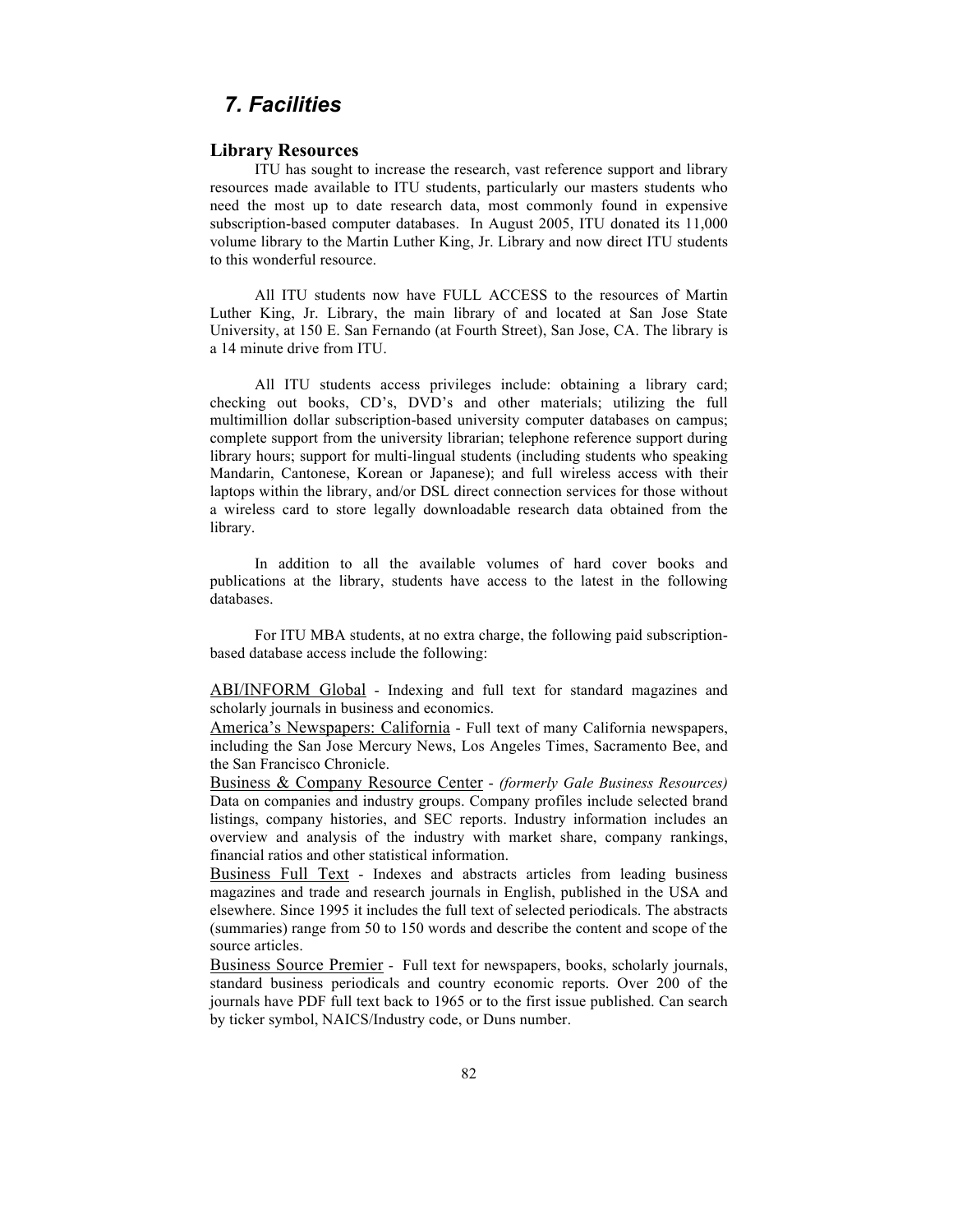CCH Internet Tax Research Network - Tax research materials, replacing the Standard Federal Tax Reporter in paper and CD-ROM. U.S. and California tax codes, regulations, rulings, procedures, decisions and other developments in the field of taxation.

Communication Abstracts - Indexes and abstracts journal articles, reports, and books in general communication, mass communication, broadcasting, speech, advertising, public relations, journalism, radio and television, etc. It provides world-wide coverage from 1977 forward. The print equivalent is *Communication Abstracts*.

CQ Researcher - This weekly publication gives background information on current and controversial issues. Includes pro and con arguments, bibliography, contacts, chronology and future outlook.

Dun & Bradstreet Million Dollar Database - A directory of U.S. companies, including location, contact information, total sales, number of employees, brief executive biographies and other data.

EconLit - Access to the American Economic Association databases, *Index of Economic Articles* and *Journal of Economic Literature*. It also indexes journal articles and book reviews from 260 economics journals and about 200 monographs each year.

Economic Census - The Economic Census profiles the U.S. economy every 5 years, from the national to the local level. Statistical tables in HTML (web page) and PDF formats. Includes reports for individual states, zip code and by broad market sectors.

ERIC via CSA - Citations to journal articles and documents covering education at all levels, child development, educational psychology and librarianship (1966 present).

Factiva - General news and company, industry, and other business information (mostly full-text) from newspapers, newswires, magazines, trade journals in 22 languages from 118 countries. A joint project of Dow-Jones & Reuters, it includes color pictures from Reuters and Knight-Ridder publications, company reports, SEC filings, web contents, and transcripts from BBC, ABC, CBS, NBC, Fox, CNN, NPR and more.

Financial Accounting Research System (FARS) - FARS is the source for primary accounting research. FASB-OP gives the full text of all AICPA and FASB pronouncements. FASB-CT covers general and industry standards relating to accounting. EITF gives the full text of abstracts for every issue discussed by the Emerging Issues Task Force. FASB-Q&A gives special reports on individual FAS. FASINDEX provides a topical index for these databases.

GPO on Silverplatter - Index to publications of U. S. Government agencies, including works such as monographs, serials, maps and some audiovisuals.

Hoover's Company Profiles - 2,500 in-depth company profiles including operations, officers, strategies, competitors, histories, locations, products & brand names, and financial information.

Lexis/Nexis Academic - Complete text of newspapers, magazines, newswires, transcripts of TV and radio news, trade publications, laws and court cases. "Foreign Language News" section includes articles in Spanish, French, Dutch, Italian & German. Company information includes annual reports (NAARS), SEC Reports, and Hoover profiles.

Rand California - Database on California, its cities and counties--economy, crime, school test scores, statistics; online index of public policy and research publications; calendar of workshops, seminars, and other discussions; federal policy bulletins ; bulletin on state policy developments; monthly reports on the California economy.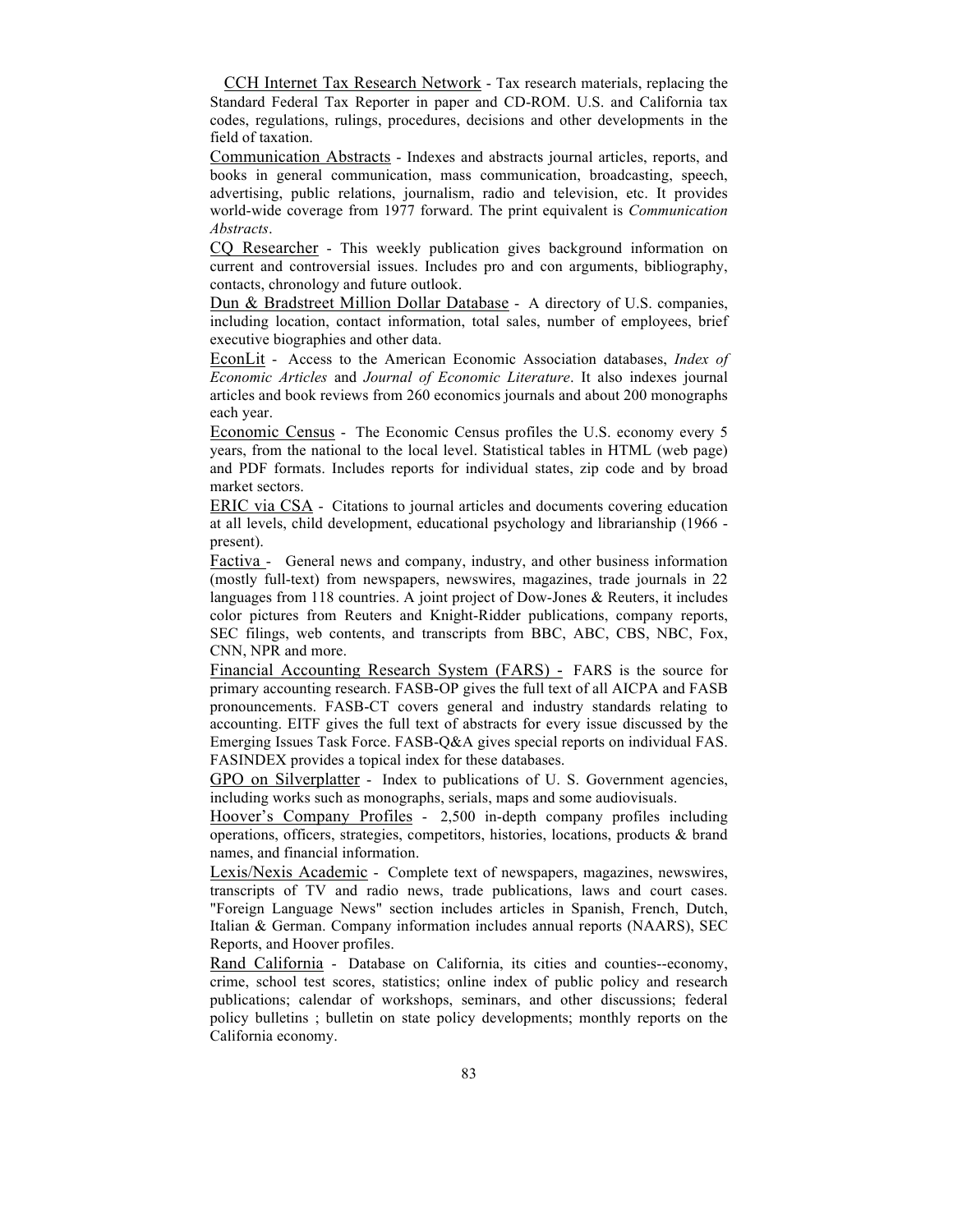RDS Business Reference Suite - This database provides balanced and highly-focused full-text coverage of company and industry news, management practices, and market research information. It's essentially a core business reference collection featuring more than 1,400 leading worldwide business sources, plus tens of thousands of tables containing strategic data.

Regional Business News - Business news from local English-language business journals, newspapers and newswires covering many metropolitan and rural areas within the United States.

Standard & Poor's Publications - Electronic versions of *Industry Surveys* (which covers trends, outlook and comparative company statistics for specific industries); *Stock Guide* and *Bond Guide* (with prices and other trading information) and *Stock Reports* (which reports on financial and trading activities of important companies).

StatUSA - Reorts and statistics on export and international trade (*National Trade Data Bank, Survey of Current Business*), domestic economic news (retail sales, CPI), business leads (Commerce Business Daily), and other economic information (Economic Report of the President). Data are gathered from 50 federal agencies.

Value Line Investment Survey Online – Standard Edition - A software program to help investors analyze and select stocks. A broad range of functions can be performed (e.g. sorting, filtering, graphing and reporting) on individual or groups of stocks. Each stock is described by over 200 categories of data.

Zacks.com - Research on 6,000+ publicly traded companies compiled from over 2,500 analysts at more than 240 different brokerage houses. Relevant to all disciplines of business (i.e. Finance, Accounting, Management, and Marketing). Includes company and stock ne*ws and information (and some mutual funds), analysis, rankings, investment advice.*

For ITU MSCE, MSEE, MSSE students, at no extra charge, the following paid subscription-based database access include the following:

Academic Search Premier Full text for more than 4,650 publications, including more than 3,600 peer-reviewed journals. PDF backfiles to 1975 are available for over 100 journals. Designed specifically for academic institutions, it's the world's largest multi-disciplinary database. The majority of full text titles are available as searchable PDFs, and some are scanned in color. This scholarly collection offers information in nearly every area of academic study including: computer sciences, engineering, physics, chemistry, language and linguistics, arts & literature, medical sciences, ethnic studies, and many more

Engineering Village 2 Covers engineering, patents, technology, applied sciences.

ENGnetBASE Electronic full text of over 100 engineering handbooks published by CRC Press. They are searchable by topic or keyword. The collection is also browsable by category (for example, Nanoscience/Nanotechnology, Chemical Engineering, Material Science, Mechanical Engineering, etc. ). New handbooks are continuously added to ENGnetBASE.

IC Master IC Master is a database of currently available integrated circuits. Using this resource you can review the latest IC product information; identify manufacturers and second sources; locate manufacturers and distributors.

IEEE Xplore Covers electrical, electronic and computer engineering.

 INSPEC Ondisc Physics, electrical and electronic engineering, computer engineering, materials engineering, manufacturing and control engineering, communications and information technology.

NIST Scientific and Technical Databases NIST Data Gateway-provides easy access to many (currently over 80) of the NIST scientific and technical databases.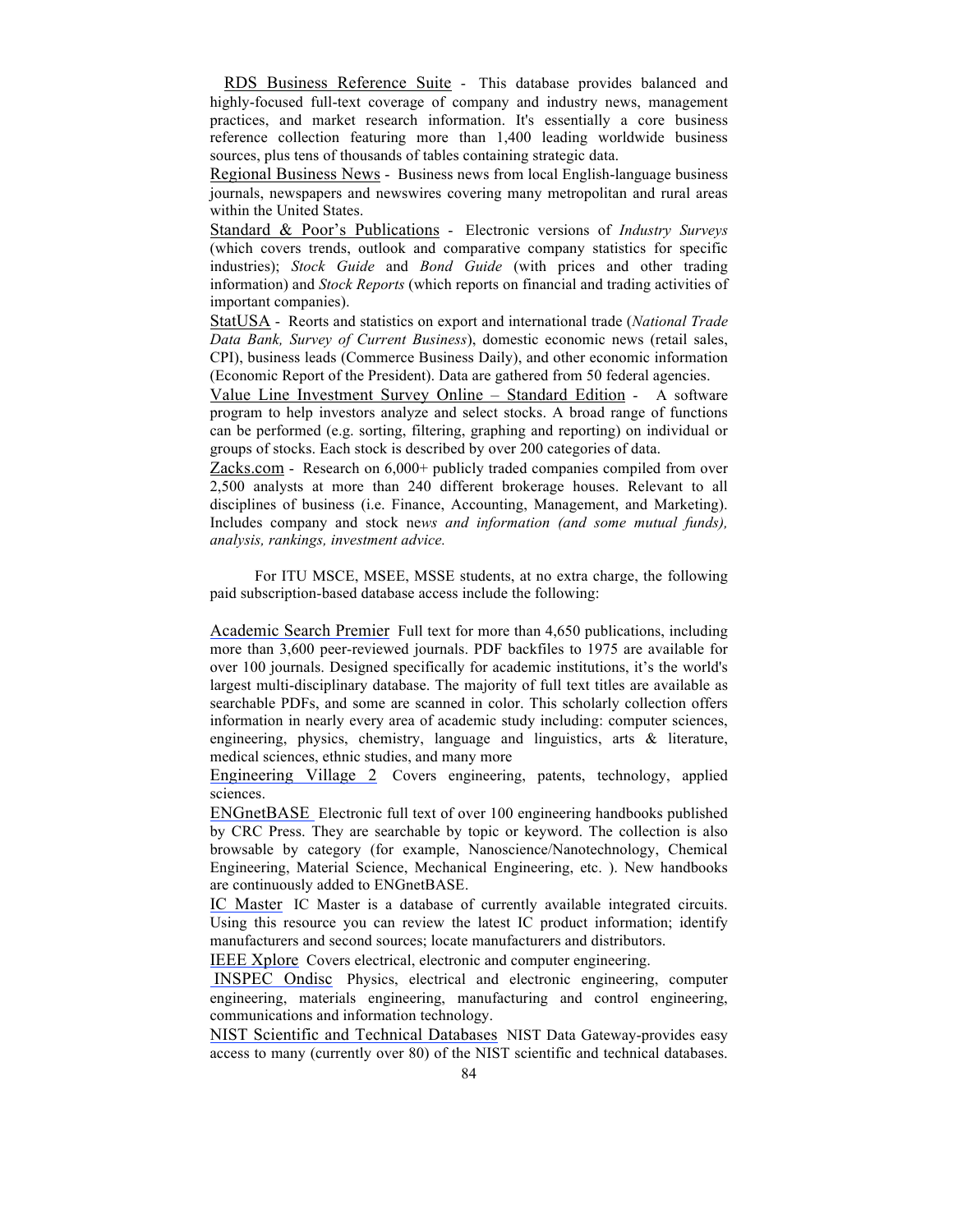These databases cover a broad range of substances and properties from many different scientific disciplines. The Gateway includes links to free online NIST data systems as well as to information on NIST PC databases available for purchase.

ScienceDirect Full-text articles, primarily science, technology and medicine (STM). Covers a few journals in the arts, humanities and social sciences; also includes some reference e-books.

Wiley Interscience Covers sciences, business, law and education.

#### **Computer Labs**

Computer facilities include an 8 station lab and full T-1 wireless Internet connections. The labs are open from 1:00 PM to 9:00 PM Monday through Friday, and limited hours on Saturday and Sunday. Please check with the Registrar for current access hours during each particular term. Hours may be modified from time to time as necessary for efficient operations. The use of computers at ITU is an integral element of all disciplines. All students are required bring in their own laptop computers with software necessary as determined by instructors for ITU classwork.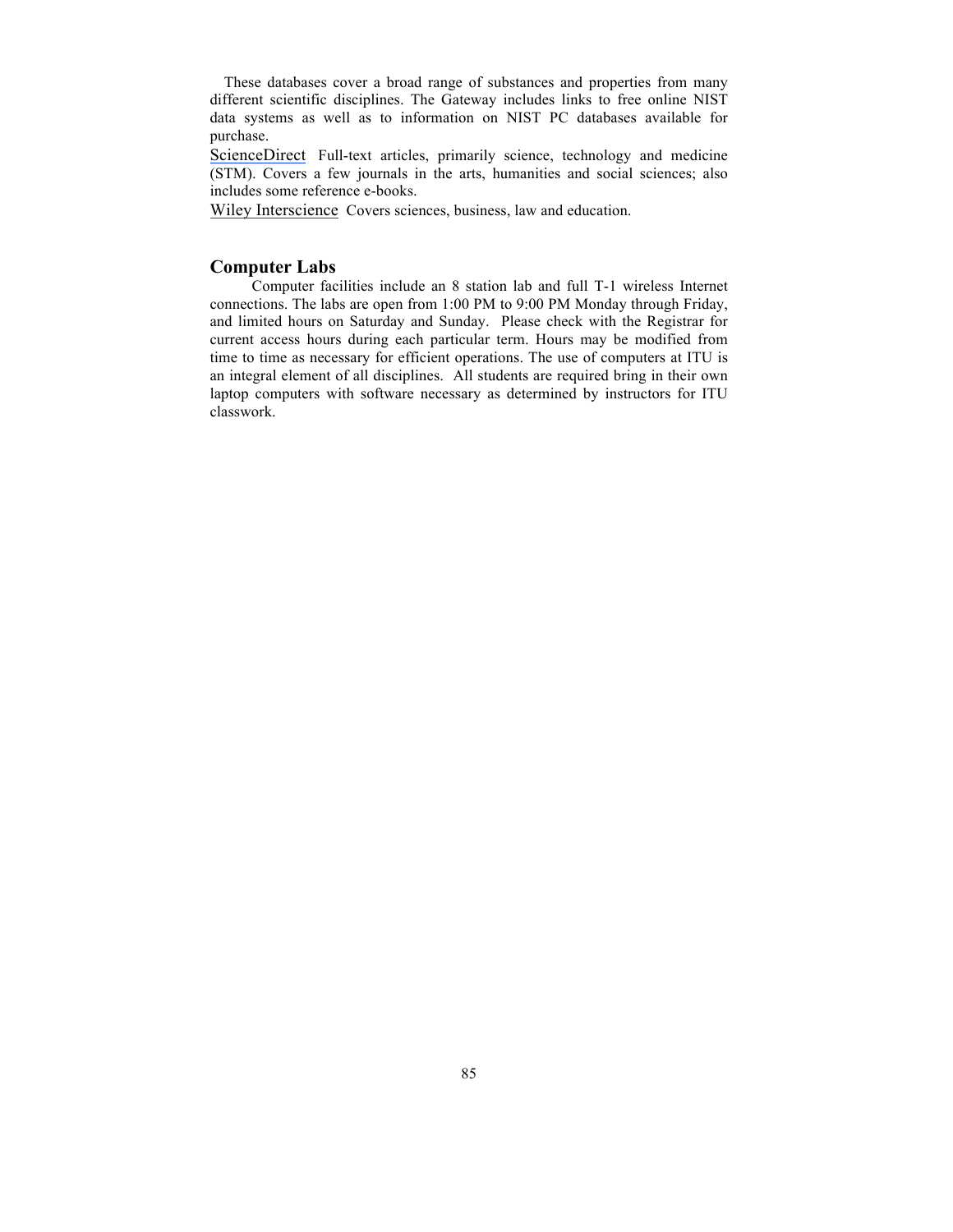# *8. Student Activities and Services*

# **Academic Advisement**

Each student is assigned an academic advisor, who will on a regular basis give academic advice regarding the student's progress.

# **Placement Assistance**

ITU provides a variety of services to assist students in clarifying, planning, and achieving their career goals. Workshops will be held regularly on career planning, including self-assessment, resume writing, interviewing skills, and job search strategies. Programs will be developed that bring professionals from various fields to present information concerning career opportunities weekly in the Joint Seminar class required of all students. Students are encouraged to take advantage of this exposure to industry leaders and continually collect networking contact information from the Joint Seminar class. A special program of informational interviewing will link students with alumni in a variety of fields.

#### **Student Health, Safety, and Housing**

All full-time students are required to have their own medical insurance coverage. ITU will assist them in contacting appropriate insurance companies. The University does not provide on-campus housing for students. However, students should not have difficulty finding accommodations near campus. Average monthly rent of a single room ranges from \$400-\$550.

### **Student Governance**

The ITU Student Association offers students the opportunity to participate in the governing of the institution. Elected officers interact regularly with assigned faculty advisors to coordinate student functions, organize extra-curricular activities, and offer student input concerning university policy.

# **Student Organizations and Alumni Association**

Students at ITU are free to organize and to join associations whose stated purpose is consistent with the University's mission. All student organizations seeking ITU support must be registered. The ITU Alumni Association is operated under the Chancellor's Office of the University, keeping a current list of all alumni, and conducting alumni activities on a regular basis such as class reunions and career counseling.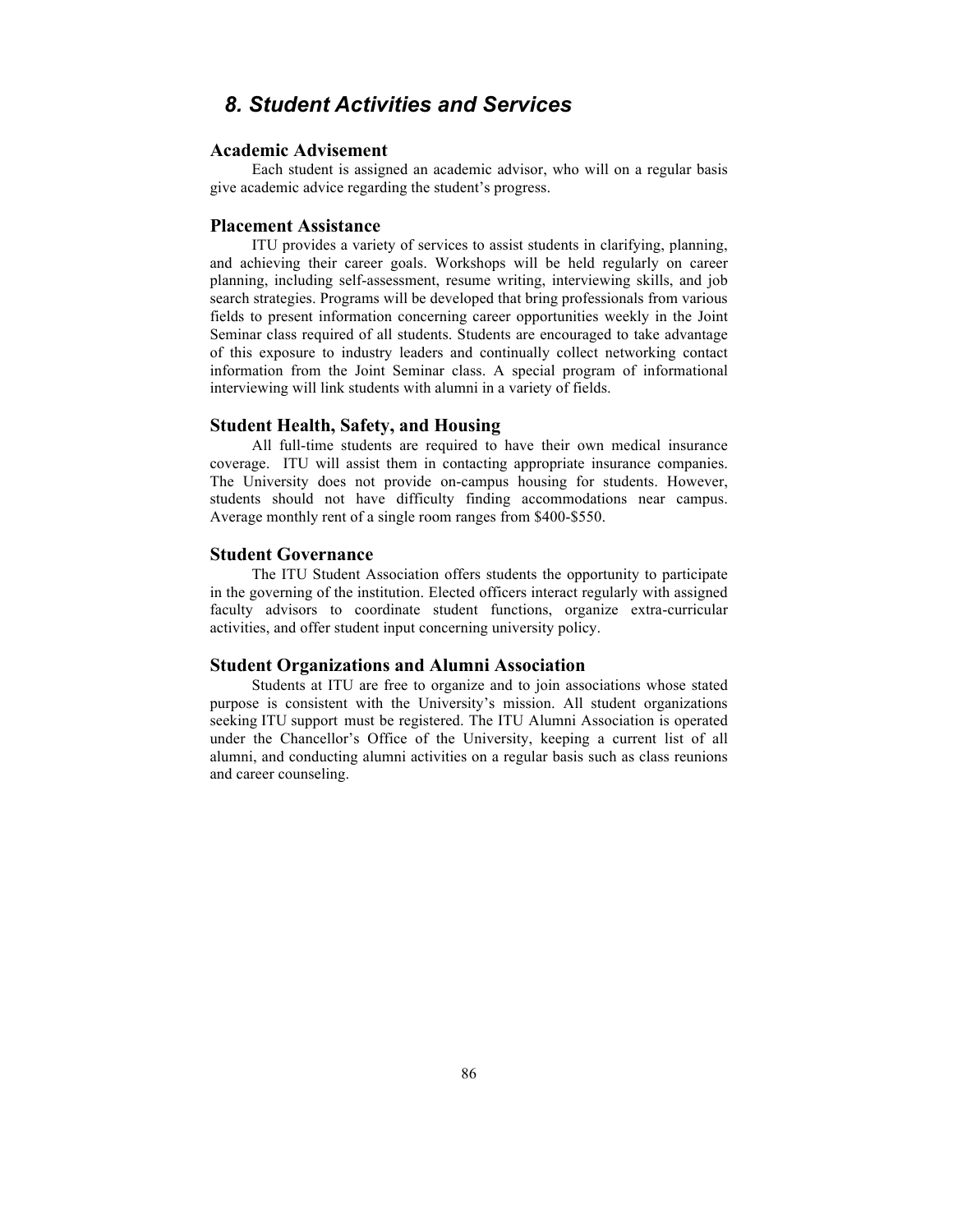# **Academic Achievement Recognition**

Faculty and student awards are given annually during commencement ceremonies to recognize the outstanding achievements of faculty, staff, and students.

# **Tutorial Programs**

A tutorial program will provide international students with assistance in English studies in addition to ITU's regular tutorial classes for academic courses conducted by our teaching faculty and teaching assistants.

#### **Nonimmigrant Alien Student Services**

ITU is authorized under Federal law to enroll nonimmigrant alien students. Nonimmigrant alien students requesting supporting documents must submit a financial statement showing adequate funds for tuition fees and living expenses for the entire degree program (no less than USD \$15,000).

An acceptance letter together with the supporting documents will be issued to an admitted nonimmigrant alien student, who must submit these and the necessary financial affidavits to a U.S. Consular Officer to whom he/she applies for a student visa.

The Bureau of Citizenship and Immigration Services dictates that a nonimmigrant alien student must enroll as a full-time student at the university issuing the supporting document. In order to ensure that this policy is observed, a prospective student is required to make a deposit of USD \$500. This deposit will be deducted from the student's tuition fees upon registration.

All enrolled nonimmigrant alien students cannot miss more than 15 percent of their classes without endangering their visa status.

Students are allowed only 3 unexcused absences. If a student misses two consecutive classes, the student will receive a warning. If the situation persists, the director of the program will contact the student. If it continues, it will be referred to the President's Office. If the problem remains, ITU is required to report this to the Bureau of Citizenship and Immigration Services.

# **Student Tuition Recovery Fund**

The Student Tuition Recovery Fund (STRF) was established by the Legislature to protect any California Resident who attends a private postsecondary institution from losing money if the student prepaid tuition and suffered a financial loss as a result of the school: closing; failing to live up to its enrollment agreement; or, refusing to pay a court judgment.

To be eligible, the student must be a "California resident" and reside in California at the time the enrollment is signed or when the student receives lessons at a California mailing address from an approved institution offering correspondence instruction. A student temporarily residing in California for the sole purpose of pursuing an education, specifically one holding a student visa, is not considered a "California resident."

To qualify for STRF reimbursement you must file a STRF application within one year of receiving notice from the council that the school is closed. If you do not receive notice from the council you have four years from the date of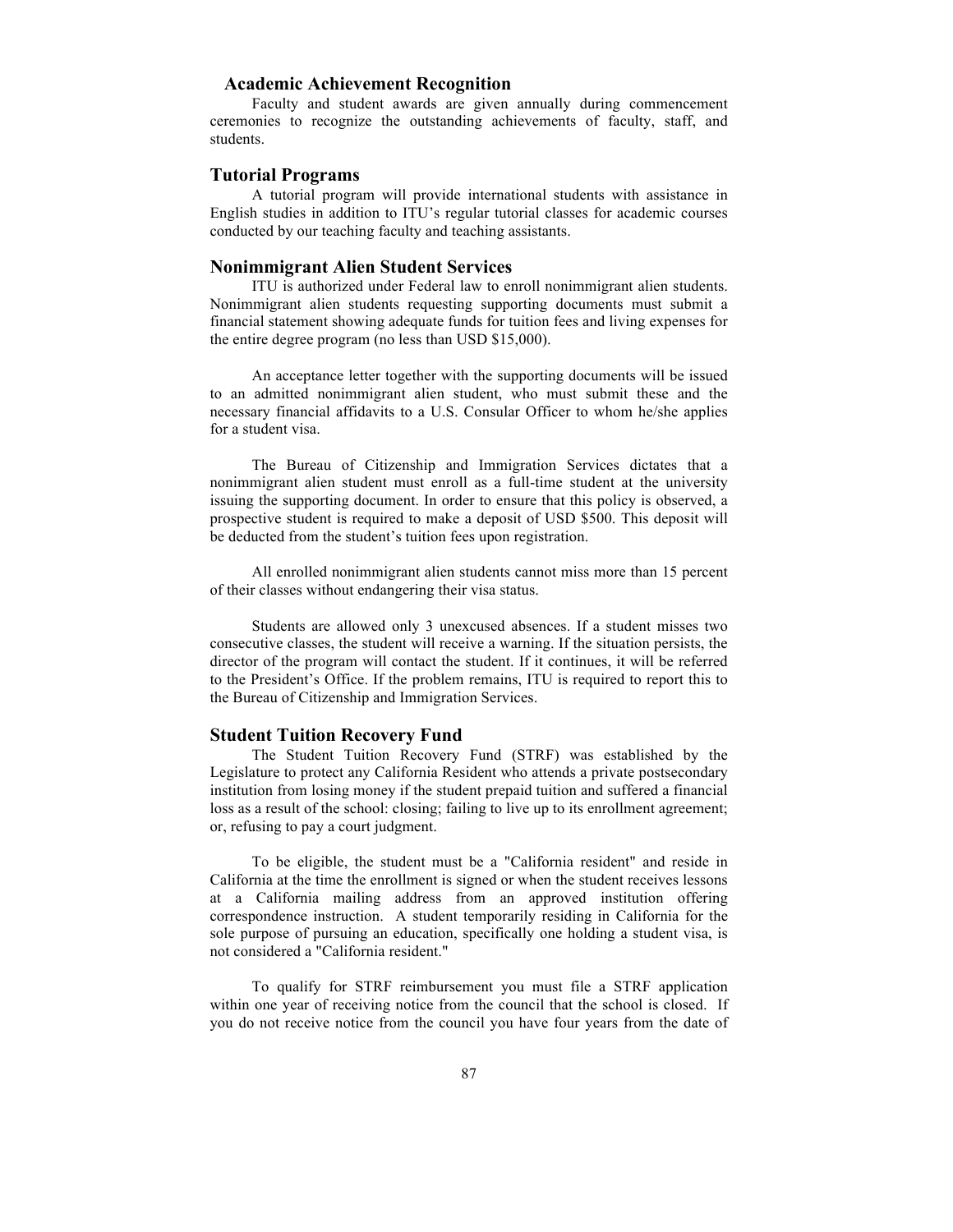closure to file a STRF application. If a judgment is obtained you must file a STRF application within 2 years of the final judgment.

It is important that you keep copies of the enrollment agreement, financial aid papers, receipts or any other information that documents the monies paid to the school. Questions regarding the STRF may be directed to: Bureau for Private Post-Secondary and Vocational Education,  $1027 \ 10^{th}$  Street, Fourth Floor, Sacramento, CA 95814, (916) 445-3427.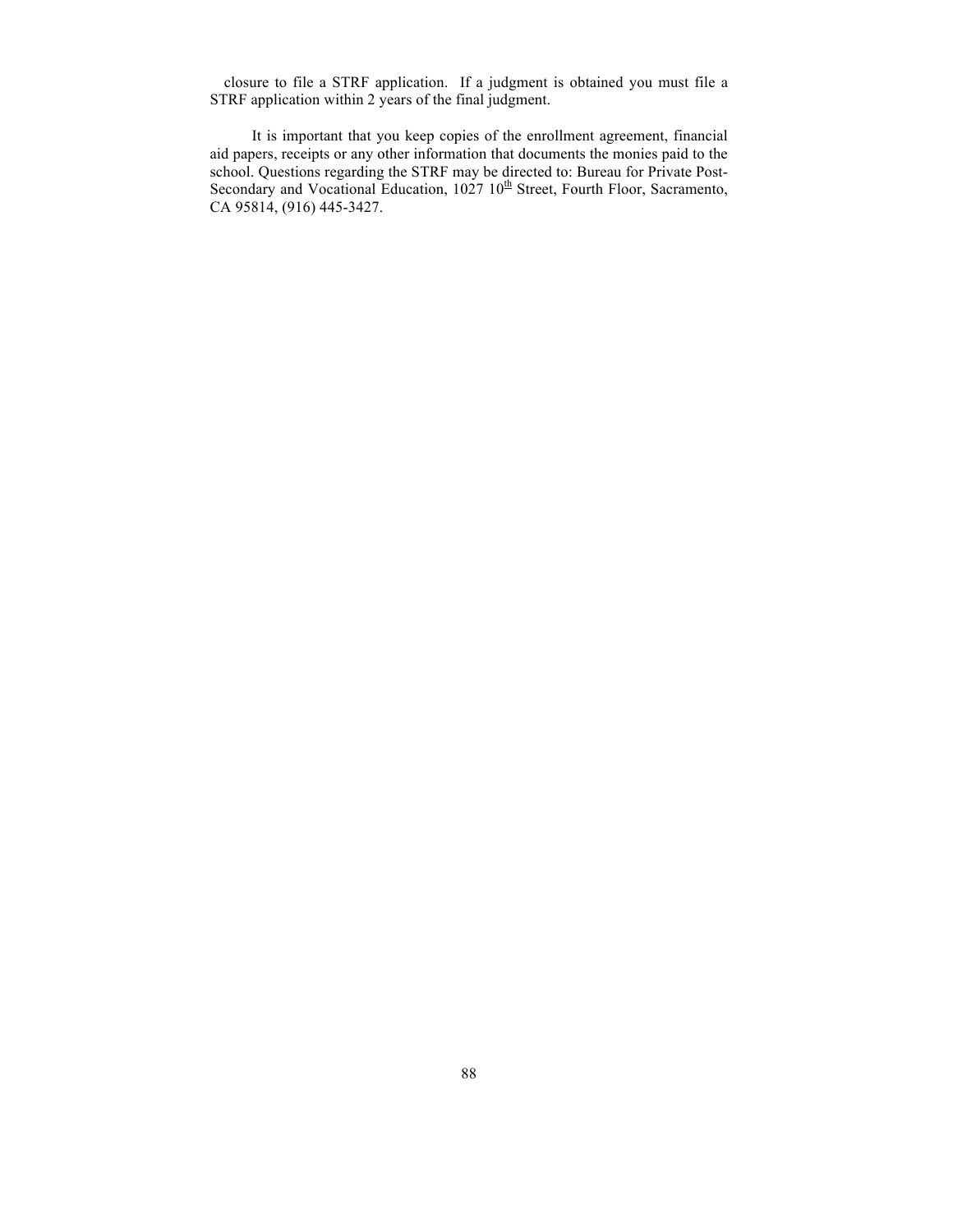# *University Officers*

Yau-Gene CHAN, MFA, Manisha Pai, B.A. *Registrar*

Shu-Park CHAN, Ph.D. *President* Gerald A. Cory, Jr., PhD, *Academic Vice President*  $Campus$  Affairs Manager Mikel Duffy, B.S. *IT Manager*<br>My Thu Bui, B.A. *IT Manager*<br>*Admissions Officer* Admissions Officer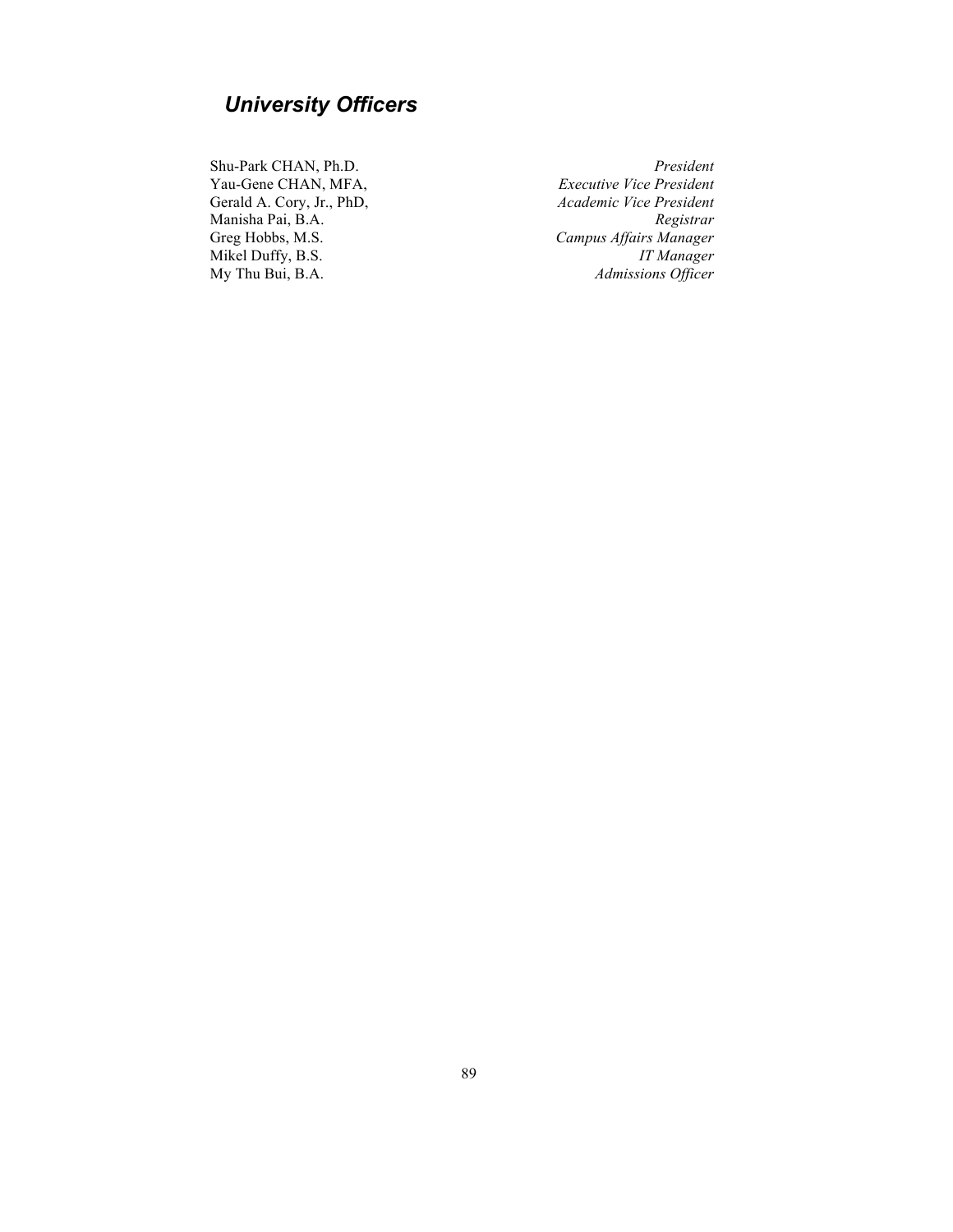#### Board of Trustees

# **Dr. David D. TSANG** *(Chairman)* Founder Oak Technology, Inc. Acorn Campus Cupertino, California

# **Dr. Hasan AL-KHATIB, Ph.D.**

Chairman/CEO/Founder IP Dynamics Campbell, CA

# **Prof. Shu-Park CHAN, Ph.D.**

(Ex Officio) Founder and Chancellor ITU Sunnyvale, CA

### **Yau-Gene Chan, MFA** Executive VP ITU

Sunnyvale, CA

# **Mr. Wai-Yan Sandy CHAU**

Trident Investment Group Burlingame, CA

# **Dr. Gerald A. Cory**

Founding VP, University of Phoenix Former CEO,

Tandem Computers/Japan Academic VP, ITU Sunnyvale, CA

# **Mr. Michael HU, MBA**

CEO OIV Mail Palo Alto, CA

# **Dr. Chi-Chia HSIEH, Ph.D.**

Co-Founder and Vice Chairman Microelectronics Technology, Inc. Hsinchu, Taiwan

# **Dr. Ho-Yuan YU, Ph.D.**

President Mobius Green Energy, Inc. Santa Clara, California

# **Mr. Weijun ZHOU**

Chairman Shenzhen Aojing Electric Co., Ltd. Shenzhen, Chin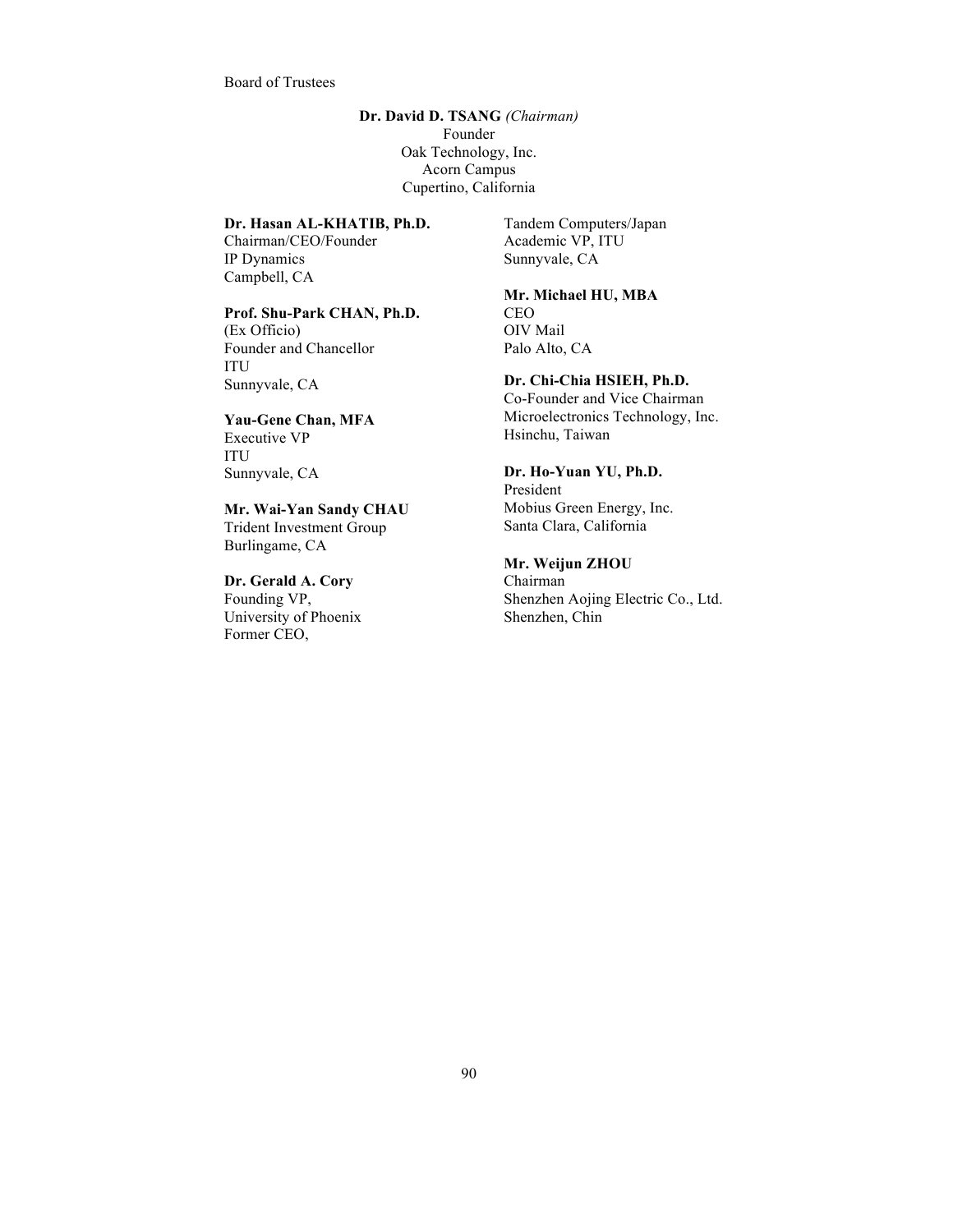# *Advisory Board*

**Prof. Hasan AL-KHATIB, Ph.D.,** *(Chairman)*

President & CEO IP Dynamics, Inc. Milpitas, CA

Special Advisor: Dr. Wan Hee Kim Special Advisor to the President of Korea "Father of the Korean Electronics Industry"

# **Prof. Ho-Nien AU**

Professor of Fine Arts Chinese Culture University Taipei, Taiwan, China

**Dr. Jack Buchanan, Ph.D.** Former Professor Harvard Business School

Salt Lake City, Utah

# **Dr. Margaret CHAN, Ph.D.**

Planning Manager Vista Business Unit Sylva Company San Jose, California

# **Dr. Jen-Chang CHAO, Ph.D.**

Director, Science Division CCNAA Office in San Francisco San Francisco, California

#### **Mr. Stanley CHAO, J.D.**

Attorney at Law Law Offices of Stanley Chao San Jose, California

#### **Mr. Robert CHEN**

President and CEO RAE Systems Sunnyvale, California

#### **Dr. Sho Long CHEN, Ph.D.**

President and CEO CRISC Corporation Saratoga, California

# **Prof. Wai-Kai CHEN, Ph.D.**

Professor Emeritus University of Illinois Fremont, CA

# **Prof. Paul Y.S. CHEUNG, Ph.D.**

Dean of Engineering University of Hong Kong Hong Kong, China

#### **Mr. Henry G. CHOW, J.D.**

Attorney at Law Law Offices of Henry G. Chow San Francisco, California

# **Prof. Diane DREHER, Ph.D.** Department of English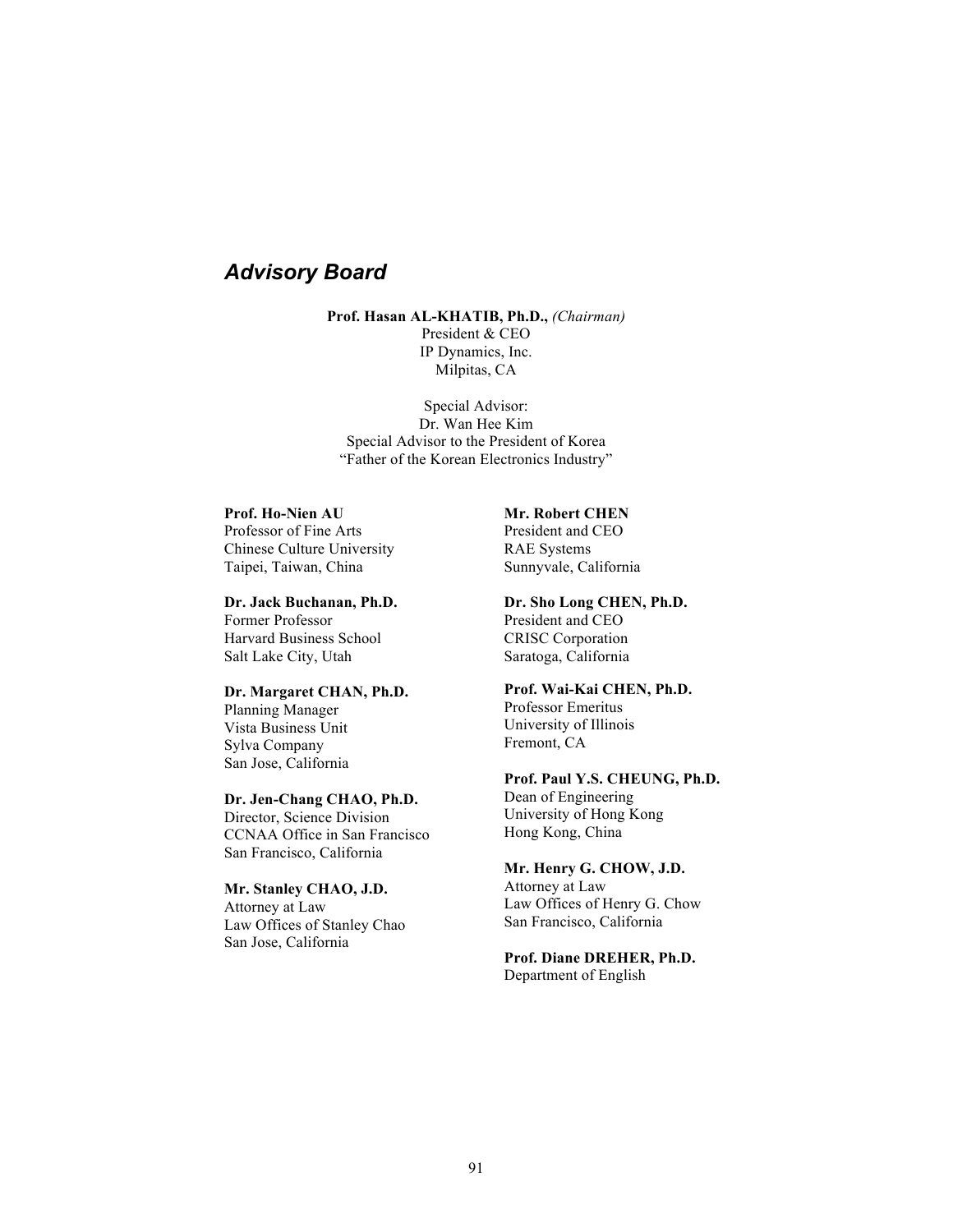Santa Clara University Santa Clara, California

#### **Ms. Ping GAO, J.D.**

Attorney at Law Santa Clara, California

#### **Dr. Manoochehr GHIASSI, Ph.D.** Chair

Department of Management & Information Science School of Business Sanat Clara University Santa Clara, California

#### **Dr. Sam HADDAD, Ph.D.** President

Silicon Valley Engineering Council San Jose, California

**Dr. Ching-Chun HAN, Ph.D.** President Area Nex, Inc. Santa Clara, California

#### **Prof. Kenneth HAUGHTON, Ph.D.**

Former Dean of Engineering Santa Clara University Santa Clara, California

**Prof. Gloria HOM, Ph.D.** Chair Economics Department Mission College Santa Clara, California

# **Mr. Michael HU** President Interlab Robotics, Inc. Mountain View, California

# **Dr. Paul Y.S. HUANG, Ph.D.**

Vice President Quickturn Design Systems, Inc. Mountain View, California

# **Dr. William JIANG, Ph.D.**

Associate Professor of Management San Jose State University San Jose, California

# **Dr. George P. KOO, Ph.D.**

Managing Director International Strategic Alliances Inc. Mountain View, California

# **Prof. Sin Min LEE, Ph.D.**

Department of Mathematics and Computer Science San Jose State University San Jose, California

## **Prof. Nam LING, Ph.D.**

Department of Computer Engineering Santa Clara University Santa Clara, California

#### **Prof. Y. King LIU, Ph.D.**

Founder and President University of Northern California Petaluma, California

# **Prof. Mei-Yan LU, Ph.D.**

San Jose State University San Jose, California

## **Prof. Wataru MAYEDA, Ph.D.**

Electrical Engineering Department Hiroshima Prefecture University Hiroshima, Japan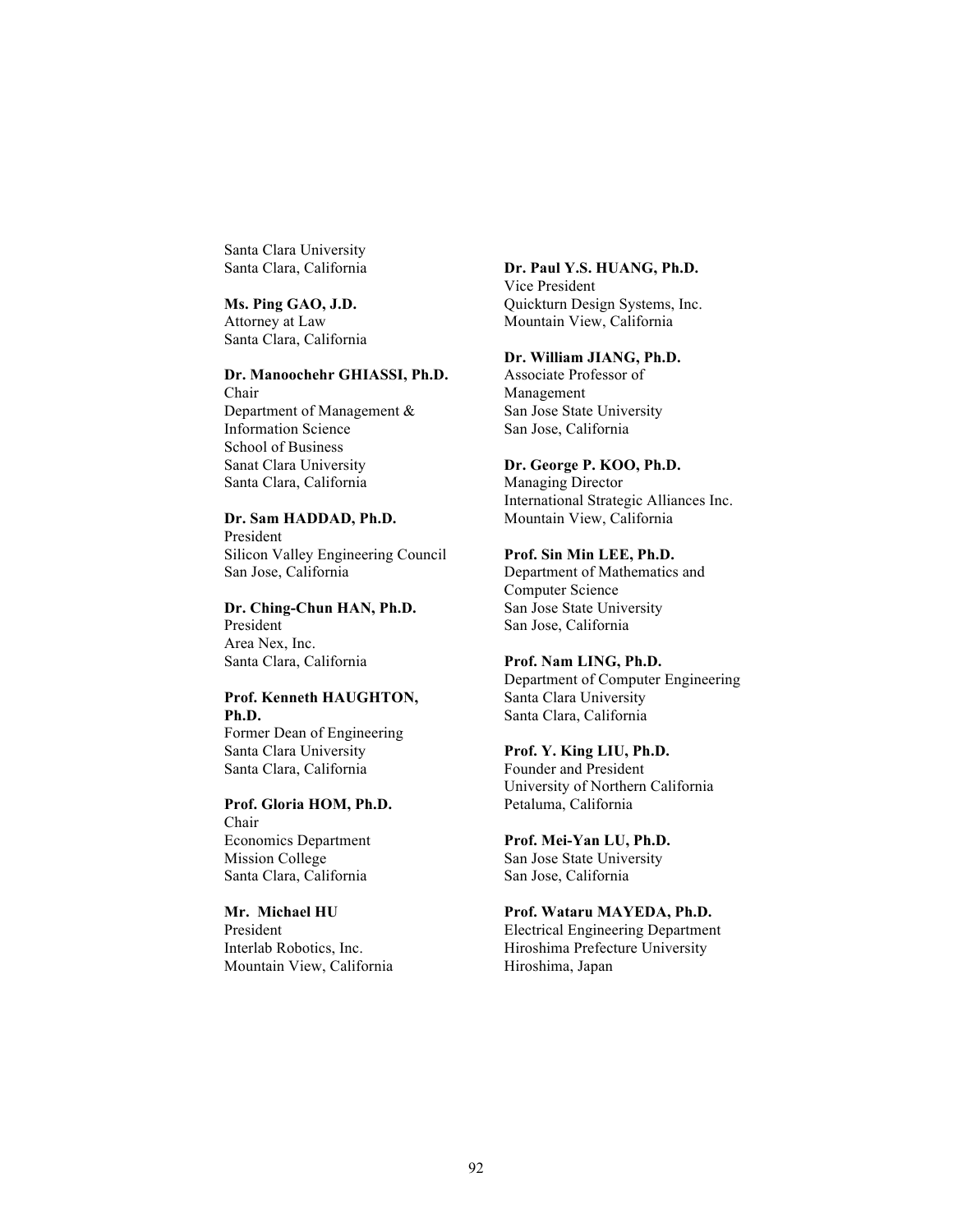**Prof. Jane OU, Ph.D.** Professor of Accounting Santa Clara University Santa Clara, California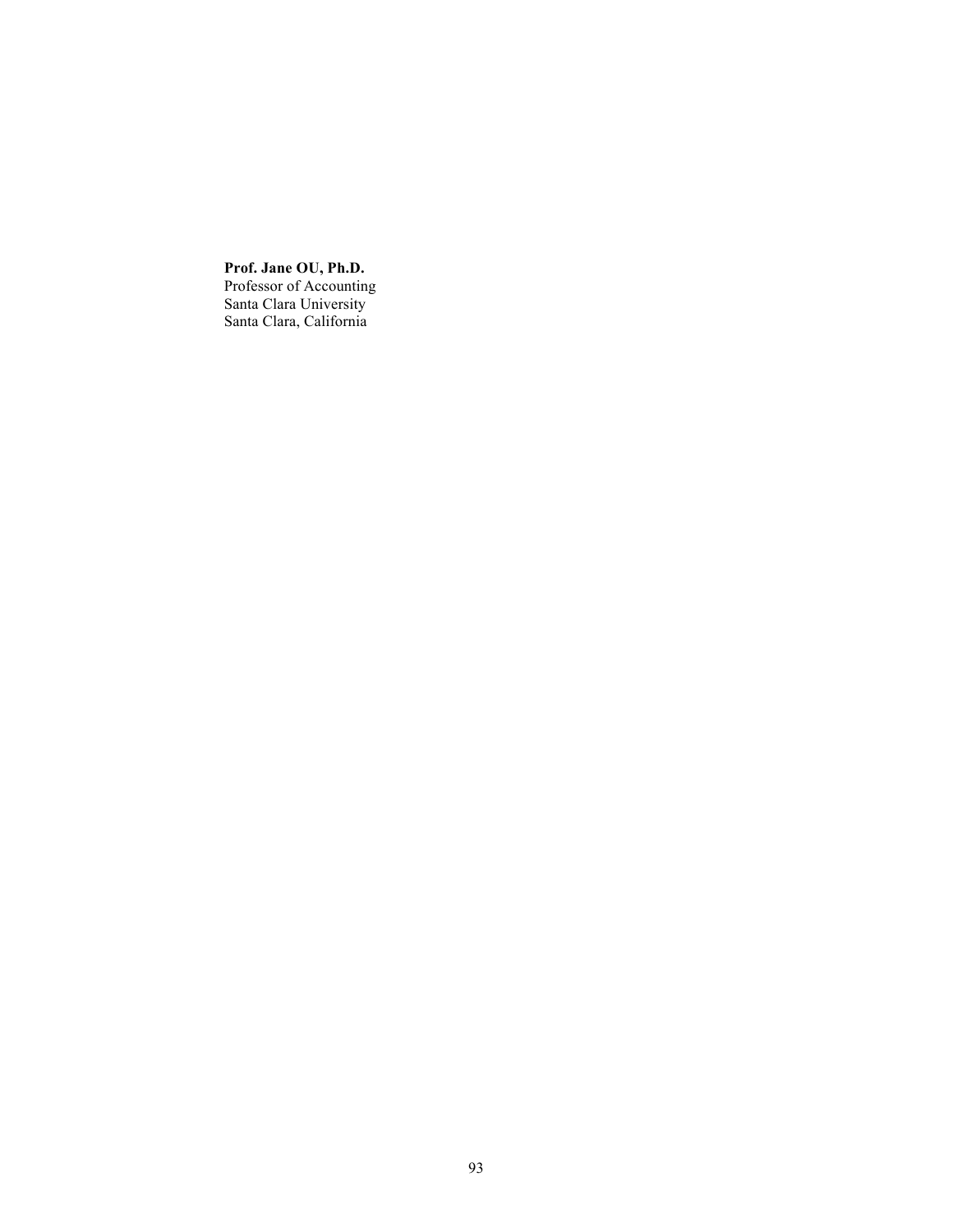#### **Mr. James PEACHEY** Vice President

MASPAR Computer Corporation Sunnyvale, California

**Dr. Ron K. POON, Ph.D.** Member of Technical Staff Sun Microsystems Mountain View, California

# **Dr. Rodger Rickard**

Founding VP University of Phoenix Former CEO & Majority Owner Cornish & Carey Real Estate

**Mr. Frank SCHONIG** President The CMD Group Los Gatos, California

**Mr. Kenneth TAI** Chairman and CEO InterNex Information Systems Inc. Santa Clara, California

## **Prof. Kuei-Wu TSAI, Ph.D.**

Professor of Civil Engineering San Jose State University San Jose, California

**Dr. Peter Vander Haeghen, Ed.D.** Administrative Dean

Instructional Systems Development Coastline e-learning, CA

# **Mr. Eugene C. WONG, J.D.**

Attorney at Law San Francisco, California

# **Mr. Fook Kuan WONG**

Processing Supervisor of Equipment Engineering Hewlett Packard Newark, California

# **Dr. Daniel WU, Ph.D.**

Senior Scientist Hewlett Packard Mountain View, California

# **Prof. Xinyu WU**

Professor of Electrical Engineering Nanjing University of Posts and Telecommunications Nanjing, China

# **Dr. Chan H. YEH, Ph.D.**

President and Chief Engineer IDEOGRAPHIX Inc. Sunnyvale, California

#### **Dr. T. Gary YIP, Ph.D.**

President Excel Computers Santa Clara, California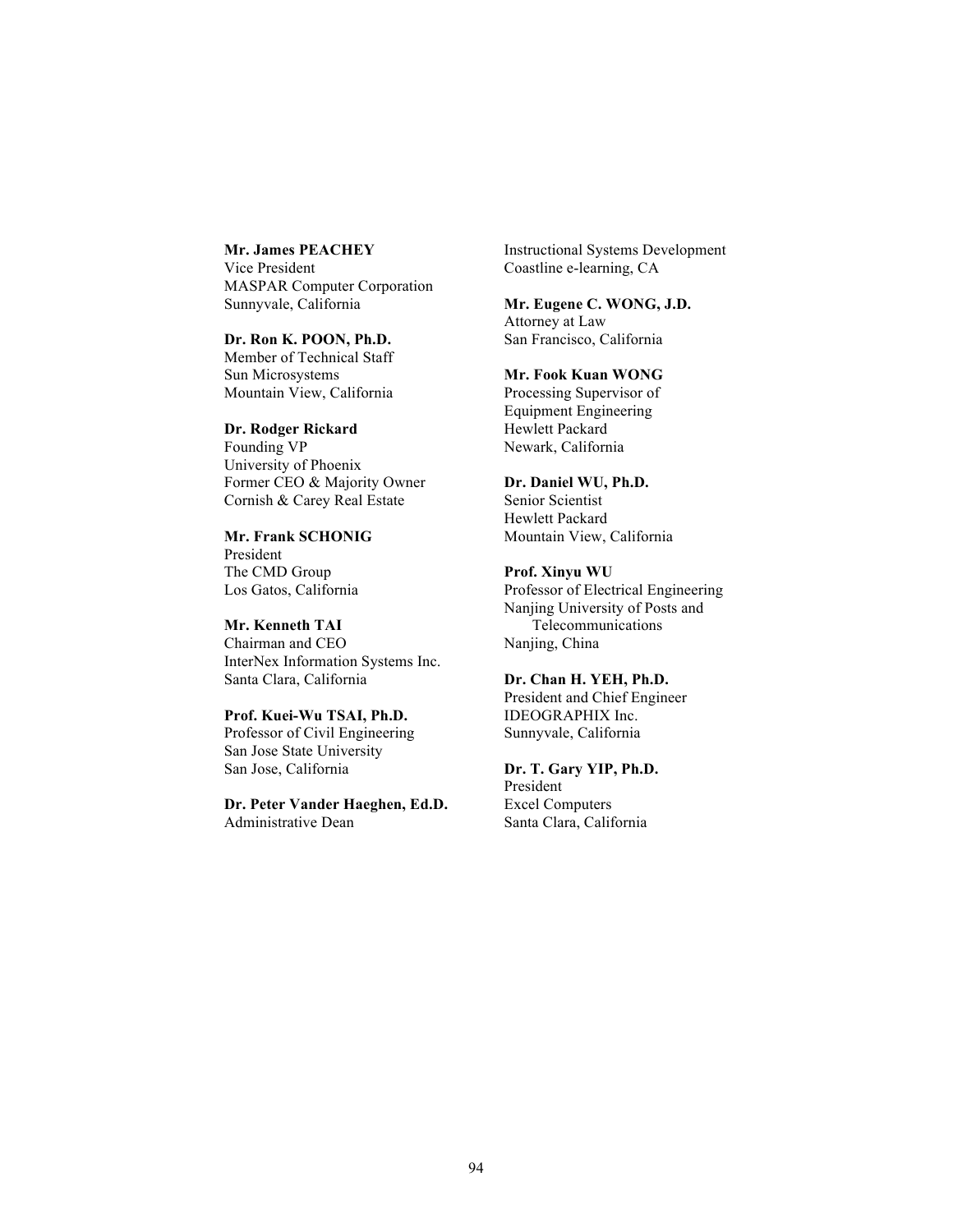# *FACULTY*

# **Ian BENNETT, Ph.D.**

Lecturer in Software Engineering Ph.D., Electrical Engineering, Stanford University, 1976; M.S, Electrical Engineering, Stanford University, 1972; B.S, University of British Columbia, 1964 *Specialization: Software Testing & Quality Assurance, Performance Analysis, Software Process Modeling*

# **Shu-Park CHAN, Ph.D.**

*Professor of Electrical Engineering*, *Founder & President* Ph.D., Electrical Engineering University of Illinois Urbana, 1963; M.S., Electrical Engineering, University of Illinois, Urbana, 1957; B.S., Electrical Engineering, Virginia Military Institute, 1955 *Specialization: Network Optimization*, *Graph Theory & Applications*, *and Computer Aided Analysis & Design*

### **Melvin COBB, M.S**

Lecturer in Computer Science M.S, Information Computing System, University of Hawaii, 1983; M.S, Electrical Engineering, Santa Clara University, 1970; B.S, Electrical Engineering, University of California, Berkeley, 1966

*Specialization: Operating Systems, Programming Language, Applied Mathematics, Software Engineering* Gerald A. CORY, Jr. Ph.D., *Academic Vice President Professor in Business Management* Ph.D., Political Science, Stanford University, 1974; M.A, East Asian Studies, Stanford University, 1972; B.A, University of South Carolina, 1955

*Specialization: Organizational Behavior, Microeconomics, International Business*

#### **Yau-Gene CHAN, M.F.A.**

*Academic Advisor, Multimedia Instructor*  MFA, Acting, UCLA 1994; B.A., Sociology, UC Berkeley, 1987 *Specialization: Acting, Health Maintenance, Alignment & Movement, Communication, Digital Media Technologies*

#### **Fred DALILI, Ph.D**

Lecturer in Business Management Ph.D, Education, University of Akron, 1985; M.A, Education, University of Akron, 1981; B.A Public Relations & Advertising, University of Akron; *Specialization: Vendor Management, EMBA, Leadership and Management.*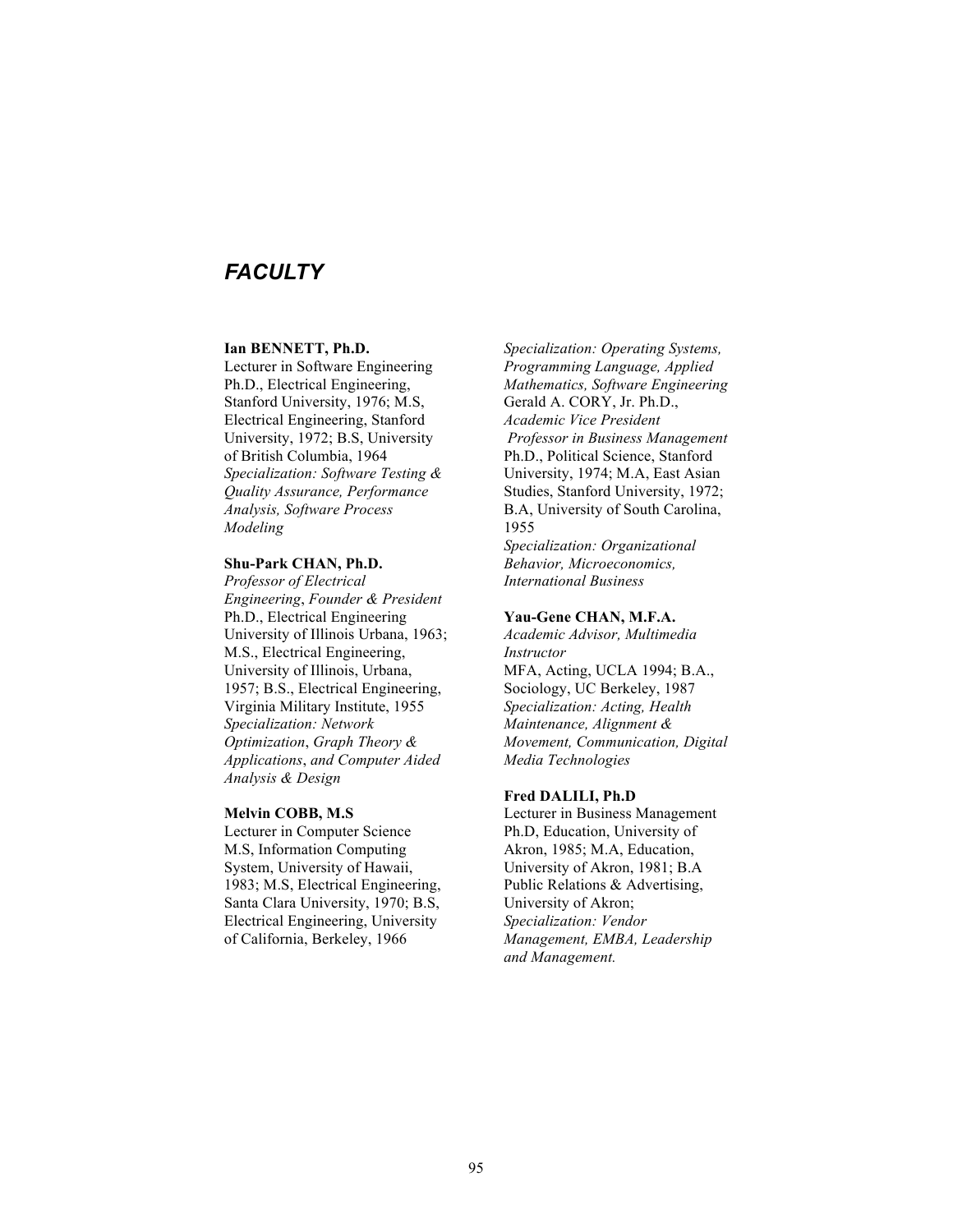#### **Ahmed EZZAT, Ph.D.**

*Lecturer in Computer Engineering* Ph.D., Computer Science, University of New Hampshire, 1982; M.S., Electrical and Computer Engineering, Cairo University, 1976; B.S., Electrical and Computer Engineering, Cairo University, 1971 *Specialization: Massive Parallel Processing*, *Distributed Computing*, *and Software Engineering Management*

#### **David HUA, Ph.D.**

*Adjunct Professor of MBA Program* Ph.D., Finance, 1992; University of Texas at Dallas, MS Finance, 1988; University of Texas at Dallas, M.A., International Management, 1985; University of Texas at Dallas, B.A., English, 1980; Shanghai Education Institute *Specialization: International Financial Management, and Cooperate Finance*

#### **Magdy M. HUSSEIN, M.B.A.**

*Lecturer in MBA Program* M.B.A., University of Phoenix, 2002; B.S., Helwan University, 1978 *Specialization: International* 

*Management*

#### **William Y. JIANG Ph.D**

*Adjunct Professor in Business Management* Ph.D, Management, Columbia University; M.A, University of

Illinois, Urbana-Champaign; M.S, University of Illinois, Urbana-Champaign; B.A, Hunan Normal University (China) *Specialization: International Management, Strategic Management, Human Resources Management*

# **Yu LI, Ph.D**

Lecturer in Electrical Engineering Ph.D Electrical Engineering, Purdue University 2001; M.S, Electrical Engineering, Purdue University, 1996; B.S, Applied Physics, Peking University, 1992 *Specialization: Semiconductor Device Theory, Device Modeling, Semiconductor Processes, Wafer Testing*

#### **Robert S. MCQUEEN, Ph.D.**

*Adjunct Professor of MBA Program* Ph.D. and M.S., Mechanical Engineering, University of Leeds, 1964; HND (B.S.), Mechanical and Production Engineering, University of Salford, 1960; MGROD, Human Resources and Organizational Development, University of San Francisco, 1986 *Specialization: Project Management*

# **Cornel POKORNY, Ph.D.**

*Adjunct Professor of Software Engineering* Ph.D., Computer Science, Technical University, Vienna, Austria, 1977; M.S., Computer